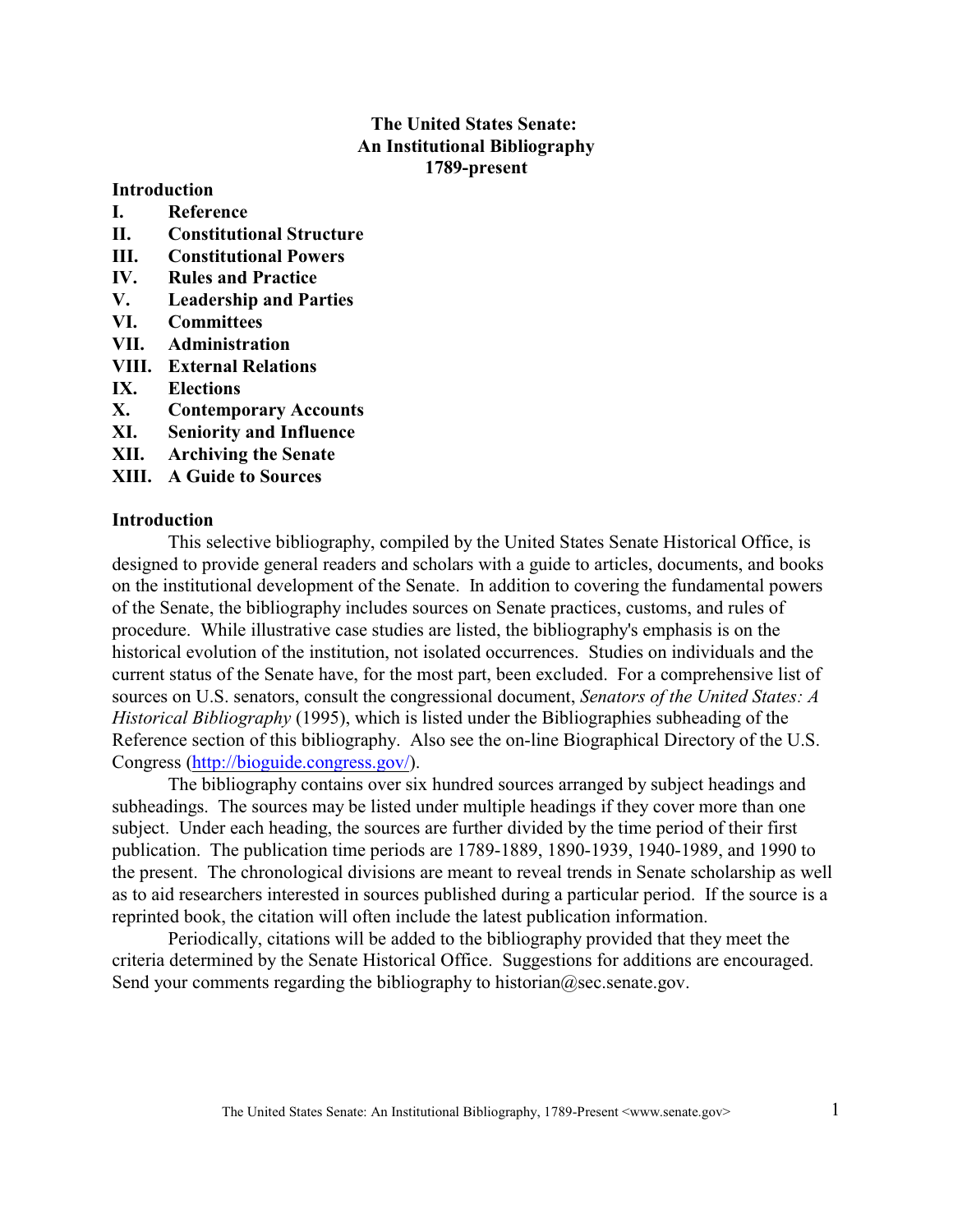## **I. Reference**

**A. General**  *(1890-1939)*

- Haynes, George H. *The Senate of the United States*. Two volumes. Boston: Houghton Mifflin Company, 1938.
- Kerr, Clara Hannah Stidham. *The Origin and Development of the United States Senate.* Ithaca, NY: Andrus & Church, 1895.
- Lodge, Henry Cabot. "The Senate of the United States." In *The Senate of the United States and Other Essays and Addresses Historical and Literary.* Chapter 1, pp. 1-31. New York: Charles Scribner's Sons, 1921.

## *(1940-1989)*

- Byrd, Robert C. *The Senate, 1789-1989: Addresses on the History of the United States Senate*. Volume I and II: *Addresses on the History of the United States Senate*. Volume III: *Vital Speeches, 1830-1993*. Volume IV: *Historical Statistics, 1789-1992*. Washington, DC: GPO, 1989-1994.
- Dole, Bob. *Historical Almanac of the United States Senate*. Washington, DC: GPO, 1989.
- Martis, Kenneth. *The Historical Atlas of Political Parties in the United States Congress, 1789- 1989*. New York: Macmillan, 1989.
- Ornstein, Norman J., et al, eds. *Vital Statistics on Congress*. Washington, DC: Congressional Quarterly, biennial.
- de Pauw, Linda Grant, et al, eds. *Documentary History of the First Federal Congress 1789- 1791.* Fourteen volumes. Baltimore: The Johns Hopkins University Press, 1972-.
- Sinclair, Barbara. *The Transformation of the U.S. Senate.* Baltimore: Johns Hopkins University Press, 1989.
- Stubbs, Walter. *Congressional Committees, 1789-1982: A Checklist*. Wesport, CT.: Greenwood Press, 1985.
- U.S. Congress. Senate. *Biographical Directory of the United States Congress, 1774-1989*. Senate Document 100-34. Washington, DC: GPO, 1988.

## *(1990-)*

Bacon, Donald, Roger Davidson, and Morton Keller, eds. *The Encyclopedia of the United States Congress*. Four volumes. New York: Simon & Schuster, 1995.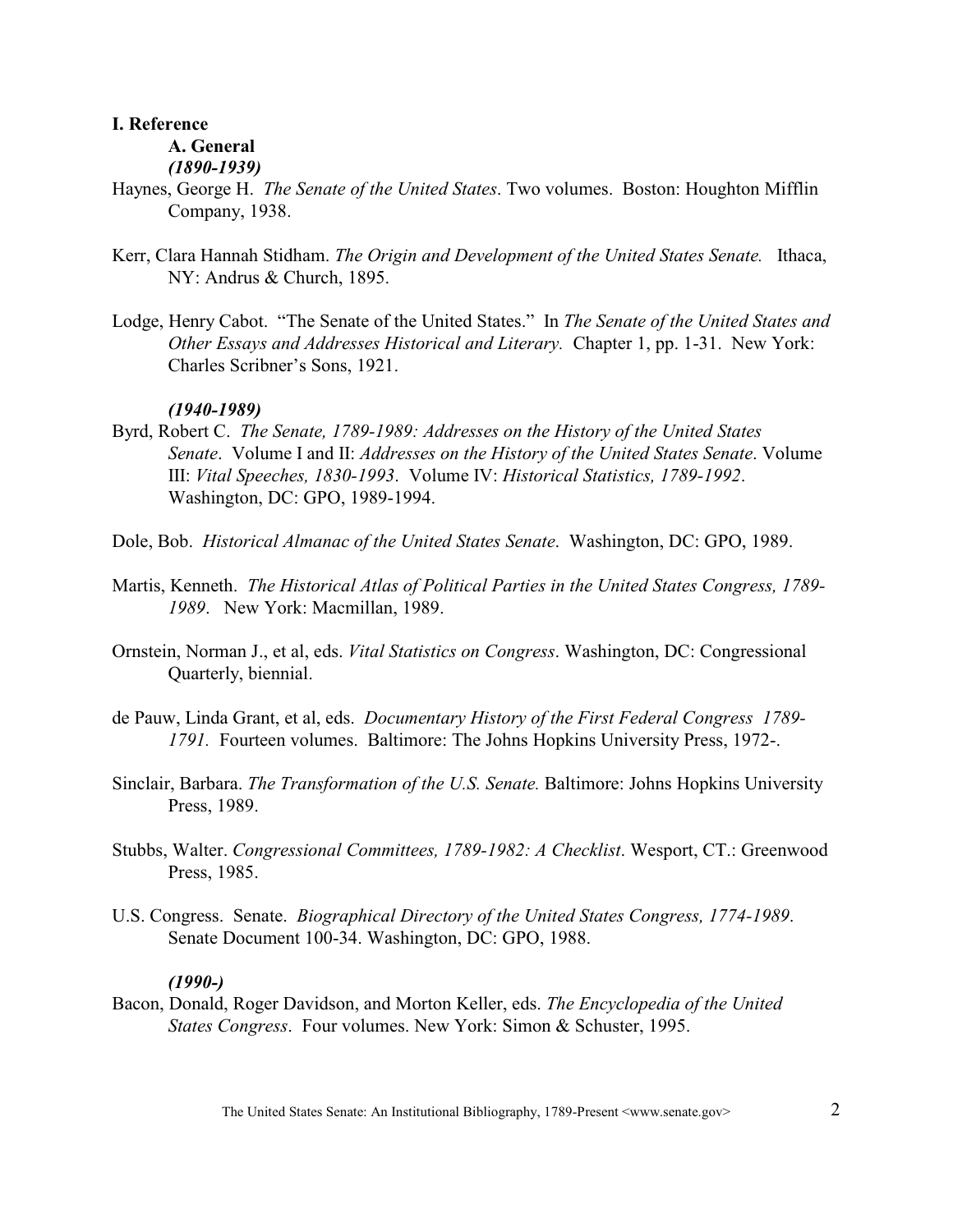- Baker, Richard A. *200 Notable Days: Senate Stories 1787 to 2002*. Washington, DC: U.S. Government Printing Office, 2006.
- Baker, Richard A. *Traditions of the United States Senate*. Senate Publication 11. 110<sup>th</sup> Congress. Washington, DC: U.S. Government Printing Office, 2007.
- Christianson, Stephen G. *Facts About the Congress*. New York: Wilson, 1996.
- Congressional Quarterly, Inc. *Congress A to Z*. Fifth Edition. Washington, DC: CQ Press, 2008.
- Congressional Quarterly, Inc. *How Congress Works.* Fourth Edition. Washington, DC: CQ Press, 2008.
- *Congressional Quarterly's Guide to Congress*. Fifth Edition. Washington, DC: CQ Press, 2008.
- Davidson, Roger H., and Walter J. Oleszek. *The Congress and Its Members*. Eighth Edition. Washington, D.C.: CQ Press, 2002.
- Dubin, Michael J. *United States Congressional Elections, 1788-1997: The Official Results of the Elections of the 1<sup>st</sup> Through 105<sup>th</sup> Congresses.* Jefferson, NC: McFarland, 1998.
- Gould, Lewis L. *The Most Exclusive Club: A History of the United States Senate*. New York: Basic Books, 2005.
- Harris, Fred R. *Deadlock or Decision: The U.S. Senate and the Rise of National Politics*. New York: Oxford University Press, 1993.
- Hibbing, John R., and John G. Peters. "Studying the U.S. Senate: An Introduction to the Hendricks Symposium Papers." *Legislative Studies Quarterly* 14 (May 1989): 163-174.
- Hibbing, John, ed. *The Changing World of the Senate.* Berkeley, CA: IGS Press, 1990.
- Landsberg, Brian K., ed. *Major Acts of Congress*. Three volumes. New York: Macmillan Reference USA, 2004.
- Loomis, Burdett A. and Wendy J. Schiller. *The Contemporary Congress*. Fifth Edition. Canada: Thomson Wadsworth, 2006.
- Polsby, Nelson W., and Eric Schickler. "Landmarks in the Study of Congress Since 1945." *Annual Review of Political Science* 5 (2002): 333-367.
- Ritchie, Donald A. *The Congress of the United States: A Student Companion.* Second edition. New York: Oxford University Press, 2001.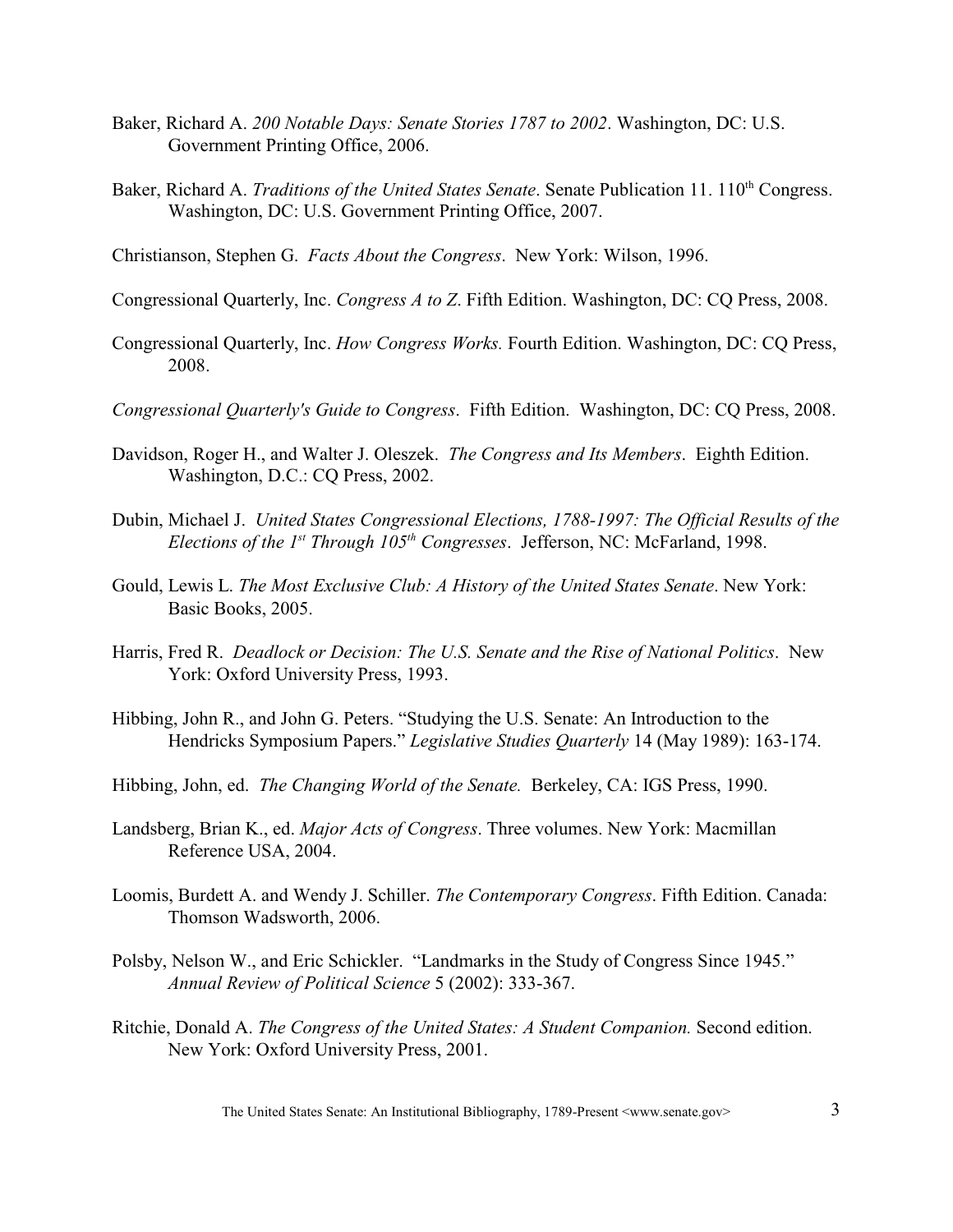- Silbey, Joel, ed. *The Congress of the United States*, 1789-1989. Twenty three volumes. Brooklyn: Carlson Publishing, Inc., 1991. –Reprints of 356 articles published between 1940 and 1989.
- Silbey, Joel H. *Encyclopedia of the American Legislative System: Studies of the Principal Structures, Processes, and Policies of Congress and the State Legislatures since the Colonial Era*. Three volumes. New York: Scribner's Sons, 1994.
- Stathis, Stephen W. *Landmark Legislation 1774-2002: Major U.S. Acts and Treaties*. Washington, D.C.: CQ Press, 2003.
- U.S. Congress. Senate. *Guide to Research Collections of Former United States Senators,* 1789-1995. Senate Document 35. 103<sup>rd</sup> Congress, second session. Washington, DC: GPO, 1995.
- Zelizer, Julian E., ed. *The American Congress: The Building of Democracy*. Boston: Houghton Mifflin Company, 2004.

# **B. Bibliographies**

# *(1890-1939)*

- Griffin, Appleton Prentiss Clark. *Selected List of References on Impeachment.* Washington, DC: GPO, 1905.
- U.S. Congress. Library of Congress. *List of References on the Treaty-Making Power*. Compiled by Herman H. B. Meyer. Washington, DC: GPO, 1920.
- U.S. Congress. Senate. *List of Books, Etc., Treating of the United States Senate.* 59<sup>th</sup> Congress, 1<sup>st</sup> session. Senate Document No. 303. Compiled by A.P.C. Griffin. Washington, DC: GPO, 1906.

## *(1940-1989)*

- Goehlert, Robert U., and John R. Sayre. *The United States Congress: A Bibliography.* New York: The Free Press, 1982.
- Hill, Sidney B. "Treaty Making Power of the United States, a Bibliographical Guide." *Record of the Association of the Bar of the City of New York* 9 (February 1954): 1-23.
- Kingsley, Thomas C. *The Federal Impeachment Process: A Bibliographic Guide to English and American Precedence, Historical and Procedural Development, and Scholarly Commentary*. Ithica, N.Y.: Cornell Law Library, Cornell Universities Libraries, 1974.

Ripley, Randall B., and Charles Jones. *The Role of Political Parties in Congress: A*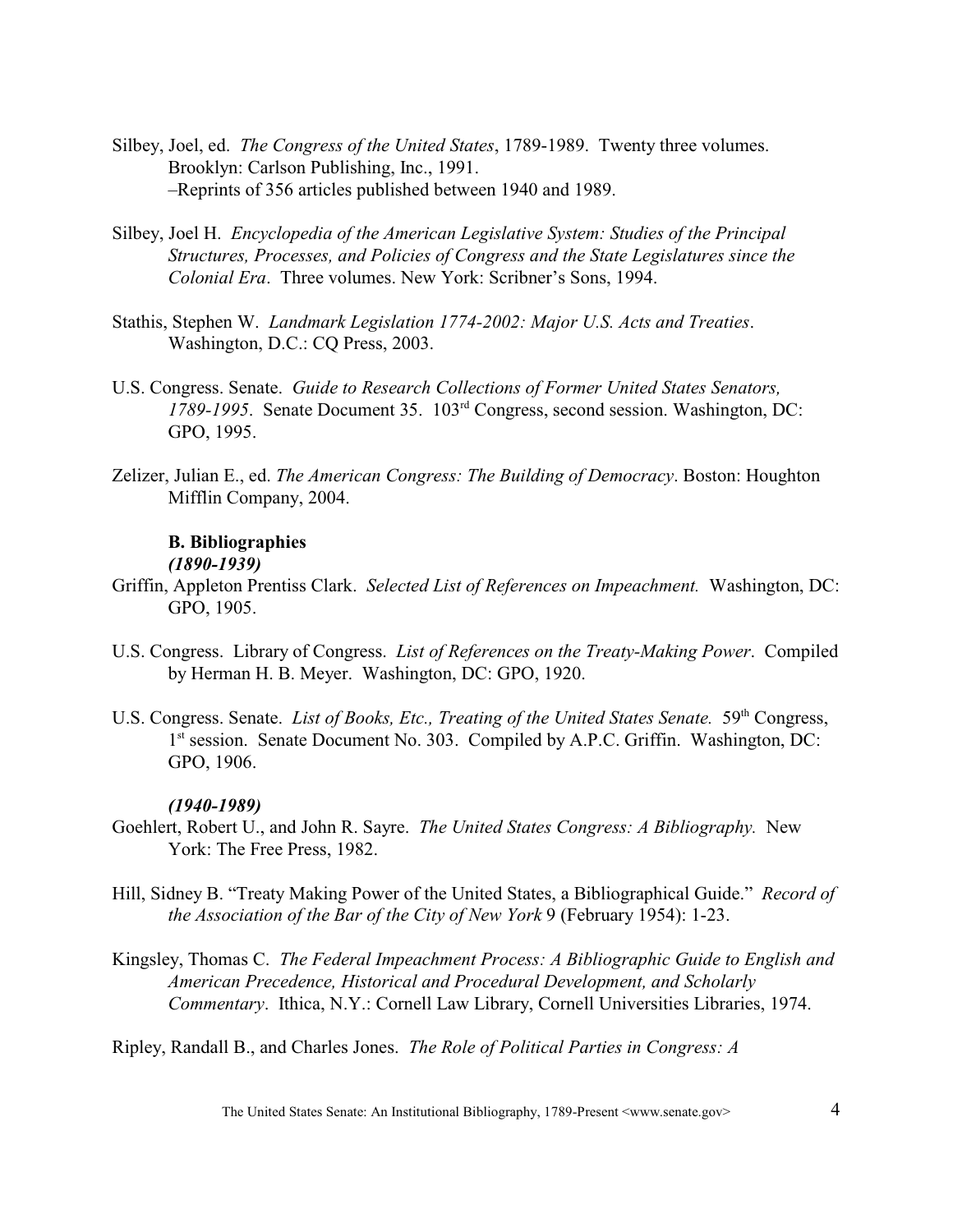*Bibliography and Research Guide*. Tucson: University of Arizona Press, 1966.

- Slinger, Michael J., Lucy Salsbury Payne, James Lloyd Gates, Jr. "The Senate Power of Advice and Consent on Judicial Appointments: An Annotated Research Bibliography." *Notre Dame Law Review* 64 (1989):106-35.
- Tansill, William Raymond. *The Organization of Congress: A Select, Annotated Bibliography on the Organization, Procedure, and Reorganization of Congress*. Volume II. Washington, DC: GPO, 1945.

## *(1990-)*

- Mantel, Matthew. "Congressional Investigations: A Bibliography." *Law Library Journal* 100 (2008): 323-361.
- U.S. Congress. Senate. *Senators of the United States: A Historical Bibliography*. Senate Document 34. 103<sup>rd</sup> Congress, 2<sup>nd</sup> session. Washington, DC: GPO, 1995.

# **II. Constitutional Structure**

# **A. General**

## *(1789-1889)*

Story, Joseph. *Commentaries on the Constitution of the United States.* Edited by Melville M. Bigelow. Buffalo: William S. Hein & Co., 1994 (originally published in 1833). Also in: Story, Joseph. *Commentaries on the Constitution of the United States: With a Preliminary Review of the Constitutional History of the Colonies and States Before the Adoption of the Constitution.* Two volumes. Boston: Brown & Little, 1891.

## *(1890-1939)*

- Foster, Roger. *Commentaries on the Constitution of the United States, Historical and Juridical, with Observations upon the Ordinary Provisions of State Constitutions and a Comparison with the Constitutions of other Countries.* Boston: Boston Book Company, 1895.
- Hopkins, J. Castell. "The Senate and the House of Lords: A Comparison." *American Journal of Politics* 5 (November 1894): 461-69.

## *(1940-1989)*

- Hammond, Thomas H., and Gary J. Miller. "The Core of the Constitution." *American Political Science Review* 81 (December 1987): 1155-74.
- Kurland, Philip B., and Ralph Lerner. *Founders' Constitution.* Volume II. Chicago: The University of Chicago Press, 1987.

# **B. Equal Representation (Two Senators Per State)**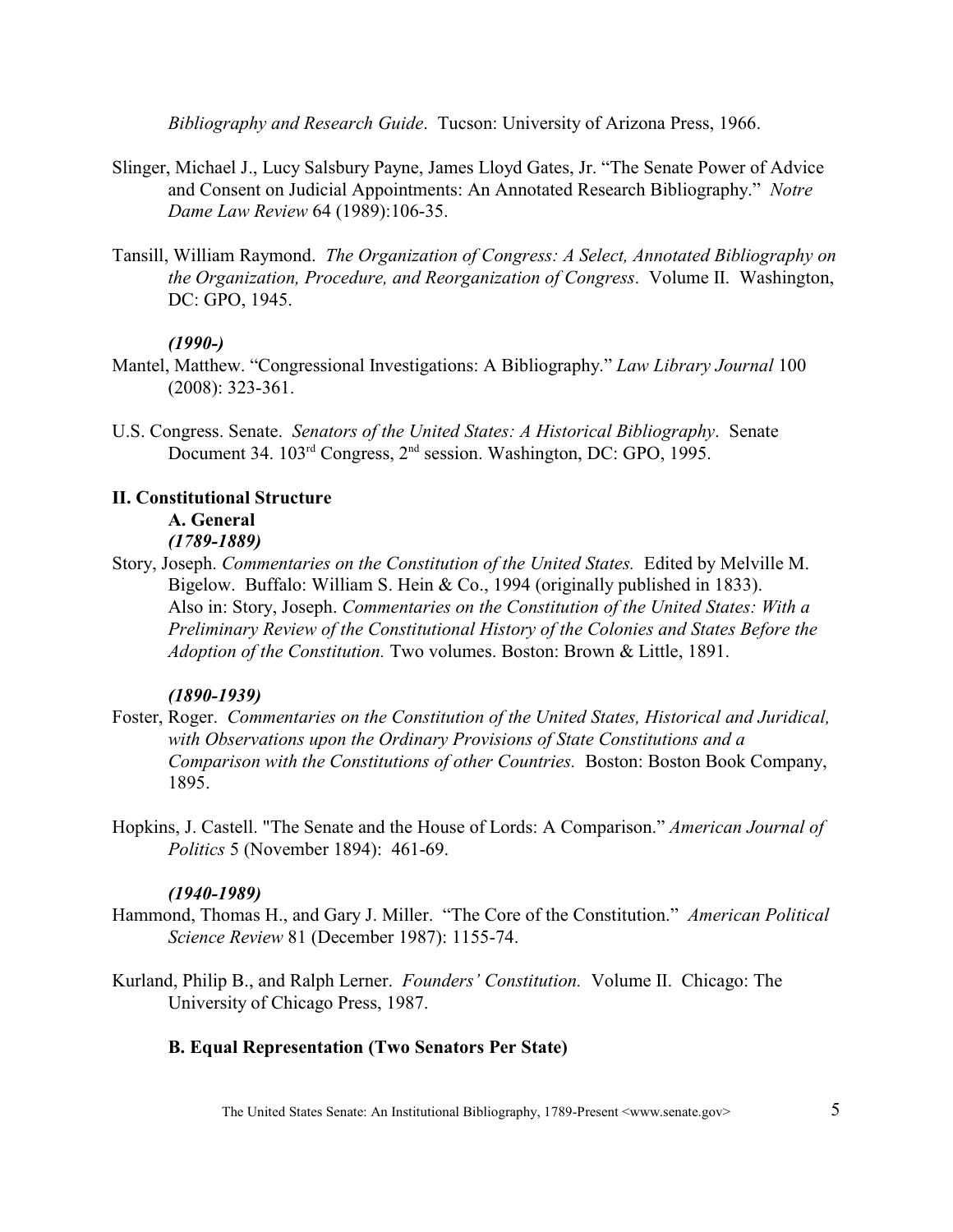#### *(1789-1889)*

Madison, James. "Paper Nos. 62 and 63." In *The Federalist*. Edited by Clinton Rossiter. New York: New American Library, 1961 (originally published 1788).

### *(1890-1939)*

- Baxter, Sylvester. "The Representative Inequality of Senators." *North American Review* 177 (December 1903): 897-903.
- Hoar, George Frisbie. *The Connecticut Compromise: Roger Sherman, the Author of the Plan of Equal Representation of the States in the Senate, and the Representation of the People in Proportion to Numbers in the House*. Worcester, MA: Press of Charles Hamilton, 1903.
- Holst, H. Von. "Ought the United States Senate to be Abolished?" *Monist* 5 (October 1894): 1- 21.
- "How Can We Secure Better United States Senators?" *Century* 45 (March 1893): 793-794. Also see: "Better United States Senators." *Century* 46 (May 1893):156.
- Ingersoll, L.D. "The Reform of the Senate." *Lakeside Monthly* 5 (May 1871): 322-23; 327.
- Stewart, William M. "Misrepresentation in the Senate." *North American Review* 157 (November 1893): 513-22.
- Warner, Charles D. "The Attack on the U.S. Senate." *Century* 48 (July 1894): 374-9. Also see: Brainerd, Cephas. "The Senate and the Constitution." *Century* 48 (August 1894): 636-639.
- Woody, Carroll H. "Is the Senate Unrepresentative?" *Political Science Quarterly* 41 (June 1926): 219-39.
- U.S. Congress. Senate. "Roger Sherman in the Federal Convention." By Lewis Henry Boutell. In *Annual Report of the American Historical Association for the Year 1893.*  Miscellaneous Document 104. 53d Congress, 2<sup>nd</sup> session. Washington, DC: GPO, 1894.

#### *(1940-1989)*

Jillson, Calvin C. *Constitution Making: Conflict and Consensus in the Federal Convention of 1787*. New York: Agathon Press, 1988.

#### *(1990-)*

- Bernstein, Robert A. "Determinants of Differences in Feelings toward Senators Representing the Same State." *Western Political Quarterly* 45 (1992): 701-25.
- Bowman, S.J. "Wild Political Dreaming: Constitutional Reformation of the United States Senate." *Fordham Law Review* 72 (March 2004): 35.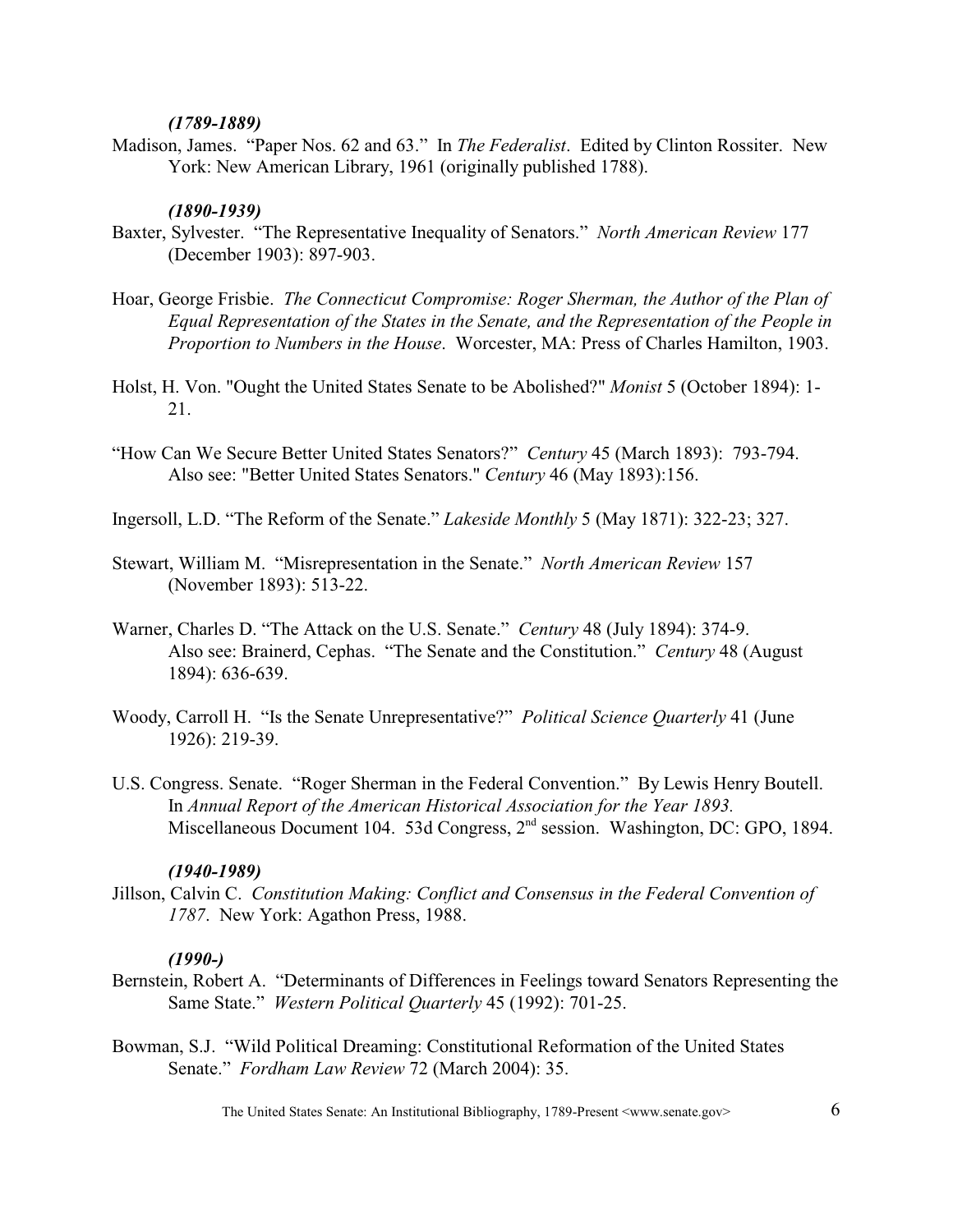- Griffin, John D. "Senate Apportionment as a Source of Political Inequality." *Legislative Studies Quarterly* 31 (August 2006): 405-432.
- Herrick, Rebekah, and Sue Thomas. "Split Delegations in the United States Senate: 1920-1988." *Social Science Journal* 30 (1993): 69-81.
- Lee, Frances, and Bruce Oppenheimer. *Sizing Up the Senate: The Unequal Consequences of Equal Representation*. Chicago: University of Chicago Press, 1999.
- Stephens, G. Ross. "Urban Underrepresentation in the U. S. Senate." *Urban Affairs Review* 31 (1996): 404-18.
- Tseytlin, Misha. "The United States Senate and the Problem of Equal State Suffrage." *Georgetown Law Journal* 94 (March 2006): 859-888.

## **C. Term**

## *(1789-1889)*

Adams, Charles Francis, Jr. "The Senatorial Term." *American Law Review* 4 (October 1869): 18- 30.

#### *(1940-1989)*

U.S. Congress. Senate. *The Term of a Senator: When Does it Begin and End?: Constitution, Laws, and Precedents Pertaining to the Term of a Senator*. By Robert Dove. Senate Document 29. 98<sup>th</sup> Congress, 2<sup>nd</sup> session. Washington, DC: GPO, 1984.

# **D. Class System**

- *(1890-1939)*
- U.S. Congress. Senate. *Proceedings of the Senate Relating to the Classification of United States Senators under the Second Paragraph of the Third Section of the First Article of the Constitution of the United States: Taken from the Journals of the Senate*. Compiled by Henry H. Gilfry.  $60^{th}$  Congress,  $1^{st}$  session. Washington, DC: GPO, 1907.

## *(1940-1989)*

U.S. Congress. Senate. *The Classification of United States Senators*. By Floyd M. Riddick. Senate Document 103.  $89<sup>th</sup> Congress, 2<sup>nd</sup> session. Washington, DC: GPO, 1966.$ 

## **III. Constitutional Powers**

#### **A. General**

#### *(1789-1889)*

Bryce, James. "The Senate as an Executive and Judicial Body." In *The American Commonwealth*. Volume I, chapter 11. London: MacMillan and Co., 1888.

Dickinson, John. *The Political Writings of John Dickinson, Esquire, Late President of the State*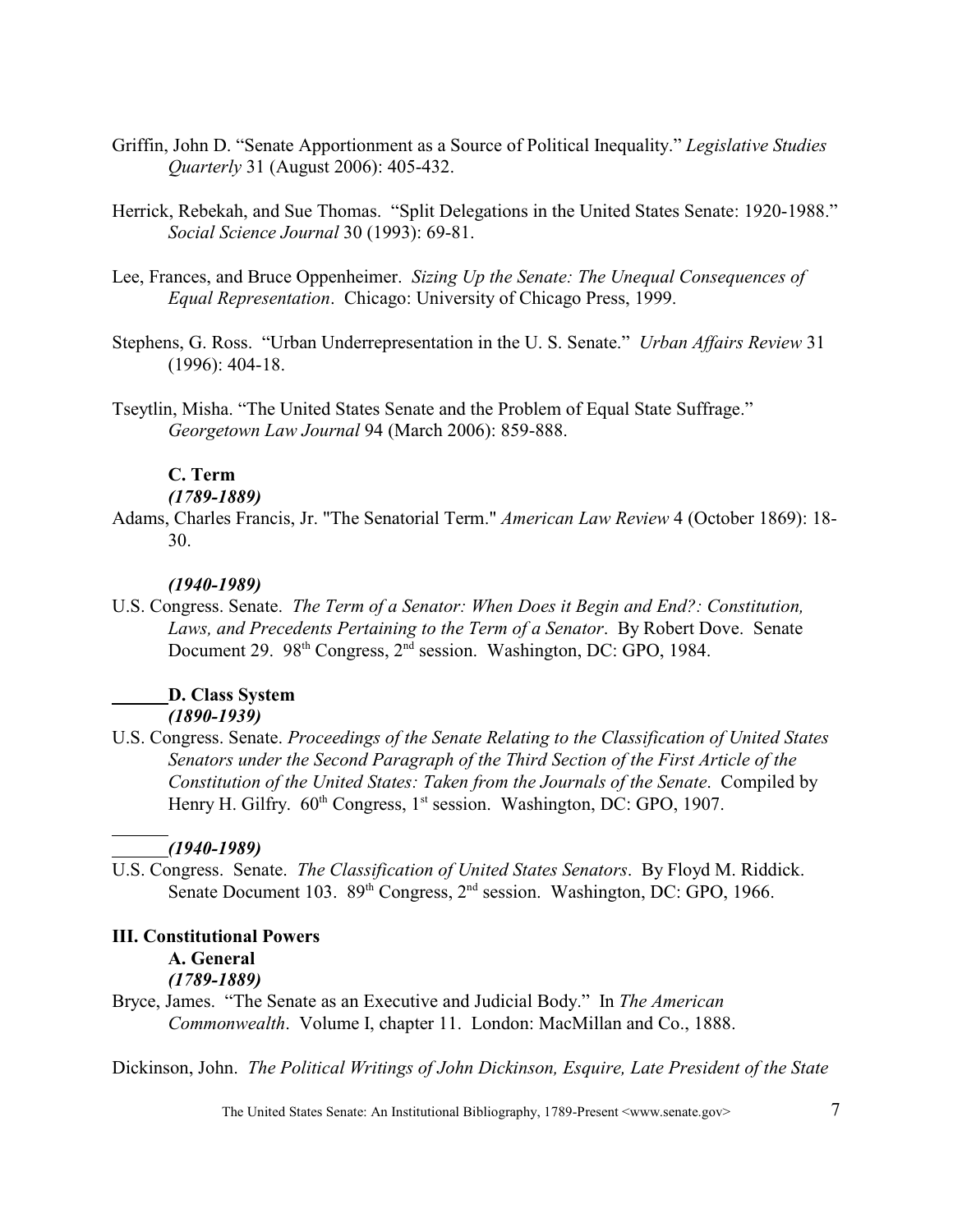*of Delaware, and of the Commonwealth of Pennsylvania.* Wilmington, Del.: Bonsal and Niles, 1801. Also in: *The Political Writings of John Dickinson, 1764-1774.* Edited by Paul Leicester Ford. New York, Da Capo Press, 1970 (reprint of 1895 edition).

- Ford, Paul Leicester, ed. *Pamphlets on the Constitution of the United States Published During Its Discussion By the People, 1787-1788*. New York: Burt Franklin, 1888.
- Hamilton, Alexander. "Speech on the Senate of the United States (1788)." Edited by Henry Cabot Lodge. New York ; London : G.P. Putnam's Sons, 1904 (originally published 1885).
- Story, Joseph. *Commentaries on the Constitution of the United States.* Edited by Melville M. Bigelow. Buffalo: William S. Hein & Co., 1994. Also in: Story, Joseph. *Commentaries on the Constitution of the United States: With a Preliminary Review of the Constitutional History of the Colonies and States Before the Adoption of the Constitution.* Two volumes. Boston: Brown & Little, 1891 (originally published in1833).

## *(1890-1939)*

- Ford, Henry Jones. "The Senate." In *The Rise and Growth of American Politics*. Chapter 21. New York: Da Capo Press, 1967 (originally published 1898).
- Foster, Roger. *Commentaries on the Constitution of the United States, Historical and Juridical, with Observations upon the Ordinary Provisions of State Constitutions and a Comparison with the Constitutions of other Countries.* Boston: Boston Book Company, 1895.
- Haynes, George H. "Planning the Senate in the Federal Convention; Setting Senate Precedents in the First Congress." In *The Senate of the United States*. Volume I, chapters 1-2. Boston: Houghton Mifflin Company, 1938.
- Hoar, George Frisbie. *The Connecticut Compromise. Roger Sherman, the Author of the Plan of Equal Representation of the States in the Senate, and Representation of the People in Proportion to Numbers in the House.* Worcester, MA: Press of Charles Hamilton, 1903.

McCall, Samuel W. "The Power of the Senate." *Atlantic Monthly* 92 (October 1903): 433-42.

- Miller, Samuel Freeman. "The Separate Powers of the Senate and House of Representatives." In *Lectures on the Constitution of the United States.* Littleton, CO : F.B. Rothman, 1980 (originally published 1891).
- Moffett, S. E. "Is the Senate Unfairly Constituted?" *Political Science Quarterly* 10 (June 1895):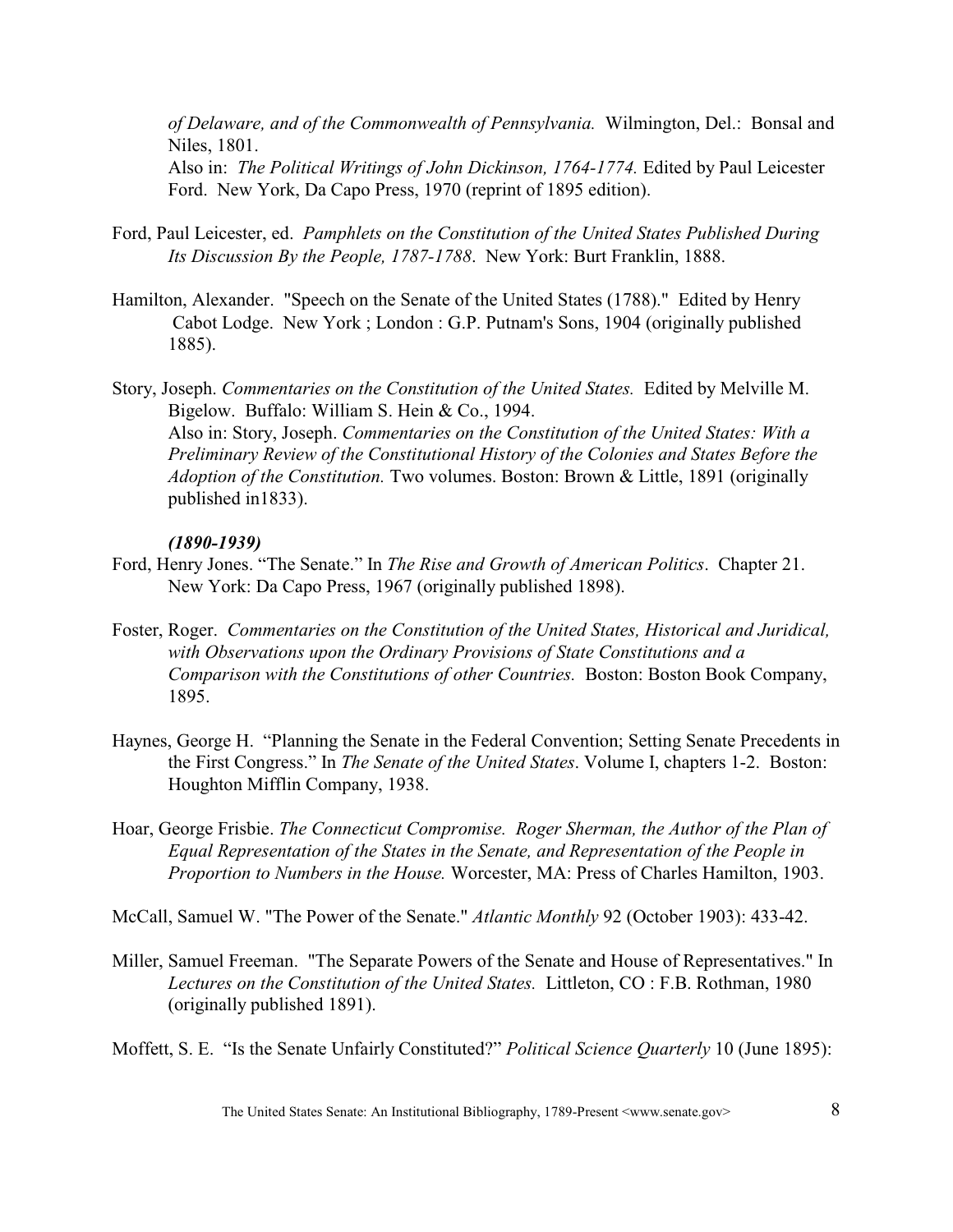248-56.

- Rogers, Lindsay. "The Senate as an Executive Council." In *The American Senate*. Chapter 3, pp. 22-87. New York: A.A. Knopf, 1968 (originally published 1926).
- Moody, William H. "Constitutional Powers of the Senate; A Reply." *North American Review* 174 (March 1902): 386-94.

–Reply to A. Maurice Low. "The Oligarchy of the Senate." *North American Review* 174 (February 1902): 231-44.

# *(1940-1989)*

Amer, Vik D. "The Senate and the Constitution." *Yale Law Journal* 97 (May 1988): 1111-30.

- Baker, Richard Allan. "The Senate of the United States: Supreme Executive Council of the United States." *Prologue* 21 (Winter 1989): 289-313.
- Galloway, George. "The Functions of Congress." In *Congress at the Crossroads*. Pp.1-21. New York: Thomas Y. Crowell Company, 1946.

# *(1990-)*

Mayhew, D.R. "Supermajority Rule in the U.S. Senate." *PS-Political Science & Politics* 36 (January 2003): 31-36.

# **B. Origin, Formation** *(1789-1889)*

- Maclay, William. *Sketches of Debate in the First Senate of the United States, in 1789-90-91.*  Edited by George W. Harris. Harrisburg: Lane S. Hart, Printer, c1880. Also in: Bickford, Charlene Bangs, Kenneth R. Bowling, and Helen E. Veit, eds. "The Diary of William Maclay and Other Notes on Senate Debates." In *Birth of the Nation: The First Federal Congress 1789-1791*. Volume IX. Washington, DC: George Washington University, The First Federal Congress Project, 1989.
- Madison, James. *Notes of Debates in the Federal Convention of 1787.* Athens, Ohio: Ohio University Press, 1984 (originally published 1840).
- Shepard, Elliott F. "Equalization of Representation in the United States Senate." *New York State Bar Association* 2 (1879): 63-75.

## *(1890-1939)*

- Farrand, Max. *The Framing of the Constitution of the United States*. New Haven and London: Yale University Press, 1972 (originally published 1913).
- Farrand, Max, ed. *The Records of the Federal Convention of 1787.* Four volumes. New Haven and London: Yale University Press, 1966 (originally published 1911).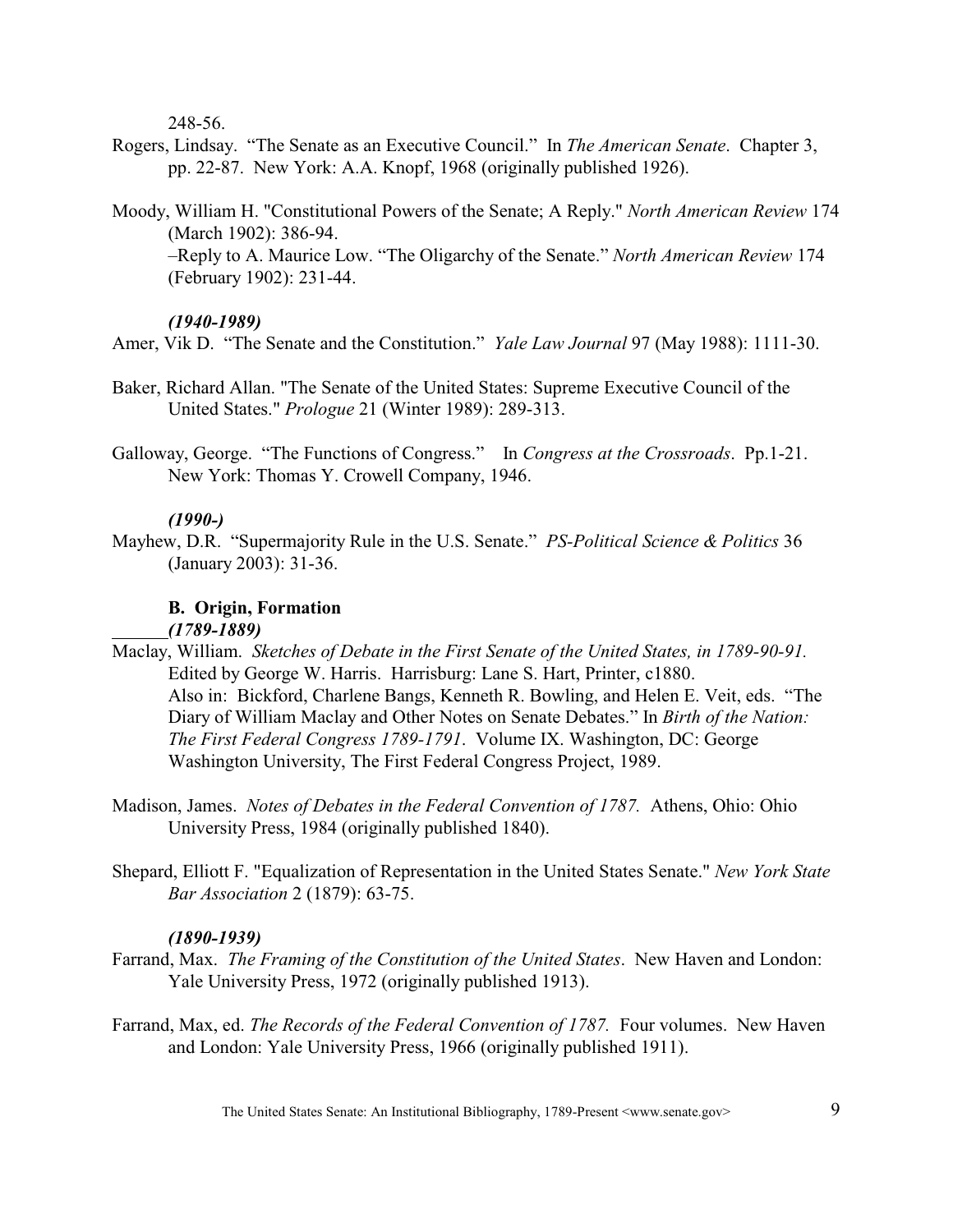- Schulz, George J., ed. *Creation of the Senate: From the Proceedings of the Federal Convention.* Senate Document 7. 100<sup>th</sup> Congress, 1<sup>st</sup> session. Washington, DC: GPO, 1987 (originally published 1937).
- Woodburn, James Albert. "The Senate." In *The American Republic and its Government*. Chapter 4, pp. 196-239. New York: G. P. Putnam's Sons, 1916 (originally published 1903).
- Woody, Carroll H. "Is the Senate Unrepresentative?" *Political Science Quarterly* 41 (June 1926): 219-39.

#### *(1940-1989)*

- Bickford, Charlene Bangs, and Kenneth R. Bowling, eds. *Birth of the Nation: The First Federal Congress 1789-1791*. Washington, DC: George Washington University, The First Federal Congress Project, 1989.
- Kammen, Michael, ed. *The Origins of the American Constitution: A Documentary History*. New York: Penguin Books, 1986.
- Kurland, Philip B., and Ralph Lerner. *Founders' Constitution.* Chicago: The University of Chicago Press, 1987.
- Main, Jackson Turner. *The Upper House in Revolutionary America, 1763-1788.* Madison: University of Wisconsin Press, 1967.
- Sofaer, Abraham D. *War, Foreign Affairs and Constitutional Power. Volume I: The Origins.* Cambridge, MA: Ballinger Publishing Company, 1976.
- U.S. Congress. Senate. Bicentennial Commission. *A Necessary Fence: The Senate's First Century*. Washington, DC: Commission on the Bicentennial of the U.S. Senate, 1989.
- Van Doren, Carl. *The Great Rehearsal: The Story of the Making and Ratifying of the Constitution of the United States*. New York: The Viking Press, 1948.

## *(1990-)*

- Bowling, Kenneth R. And Donald R. Kennon, eds*. The House and Senate in the 1790's: Petitioning, Lobbying, and Institutional Development*. Athens, Ohio: Ohio University Press, 2002.
- Bowling, Kenneth R., and Donald R. Kennon, eds. *Inventing Congress: Origins and Establishment of the First Federal Congress*. Athens, OH: Ohio University Press, 1999.

Currie, David P. *The Constitution in Congress: Democrats and Whigs, 1829-1861.*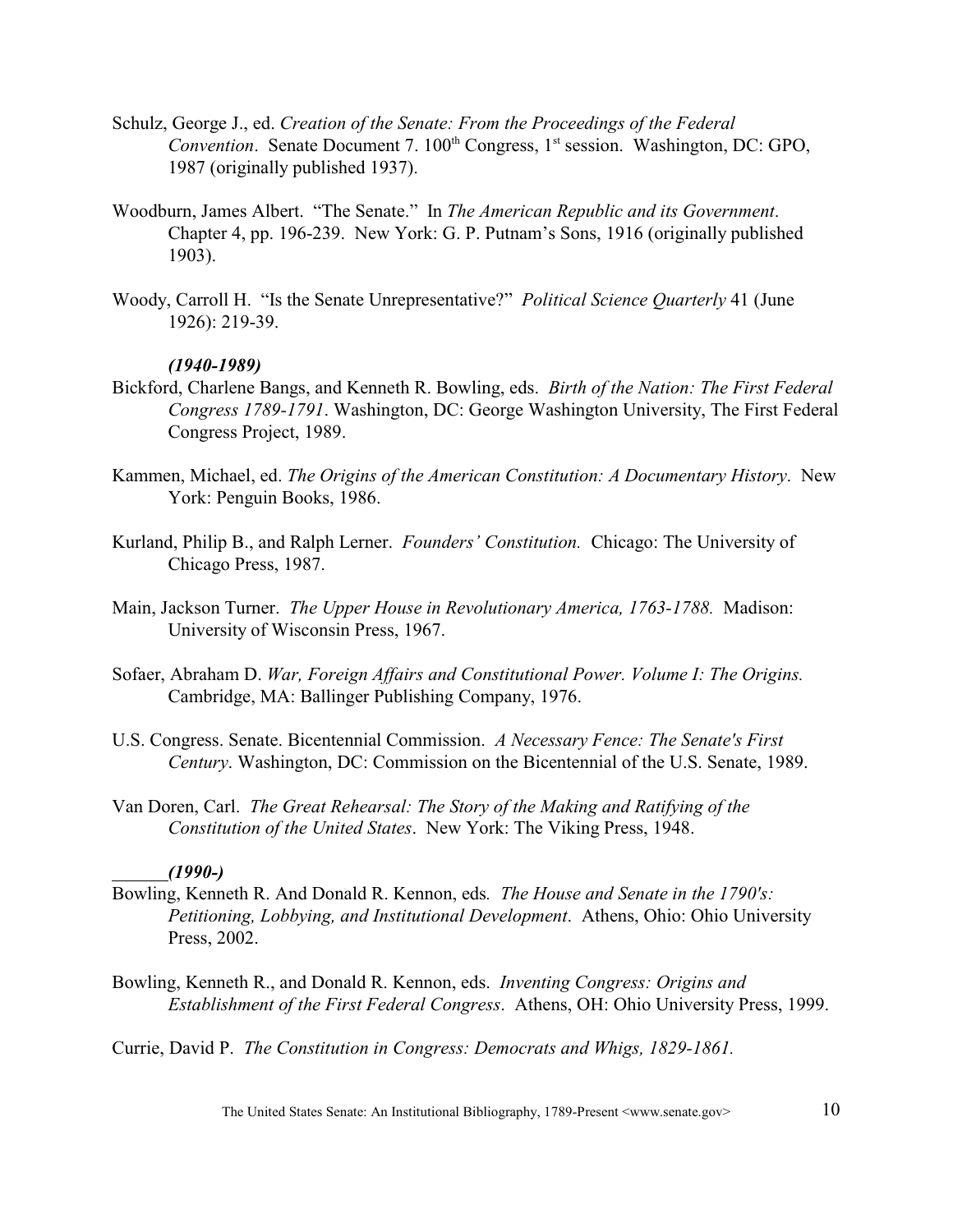Chicago: University of Chicago Press, 2005.

- Currie, David P. *The Constitution in Congress: Descent into the Maelstrom, 1829-1861.*  Chicago: University of Chicago Press, 2005.
- Currie, David P. *The Constitution in Congress: The Federalist Period 1789-1801.* Chicago: University of Chicago Press, 1997.
- Currie, David P. *The Constitution in Congress : the Jeffersonians, 1801-1829*. Chicago: University of Chicago Press, 2001.
- Greenfield, Kent. "Original Penumbras: Constitutional Interpretation in the First Year of Congress." *Connecticut Law Review* 26 (Fall 1993): 79-144.
- Swift, Elaine K. *The Making of an American Senate: Reconstitutive Change in Congress, 1787- 1841.* Ann Arbor: University of Michigan Press, 1996.
- Wirls, Daniel and Stephen Wirls. *The Invention of the United States Senate*. Baltimore: Johns Hopkins University Press, 2003.

# **C. Treaties**

## *(1789-1889)*

- Croswell, Simon G. "The Treaty-Making Power Under the Constitution." *American Law Review* 20 (July-August 1886): 513-527.
- Jay, John. "Paper No. 64." In *The Federalist*. Edited by Clinton Rossiter. New York: New American Library, 1961 (originally published 1788).

## *(1890-1939)*

- Anderson, Chandler P. "The Extent and Limitations of the Treaty-Making Power Under the Constitution." *American Journal of International Law* 1 (July 1907): 636-670.
- Bacon, Augustus O. "The Treaty-Making Power of the President and the Senate." *North American Review* 182 (1906): 502-12.
- Barrett, James T. "International Agreements without the Advice and Consent of the Senate." *Yale Law Journal* 15 (November 1905): 18-27.
- Black, Forrest R. "The United States Senate and the Treaty Power." *Rocky Mountain Law Review* 4 (November 1931): 1-19.
- Boyd, James H. "Limitations of the Treaty-Making Power of the President of the United States with the Concurrent Power of the Senate." *Central Law Journal* (March 8, 15, 1918):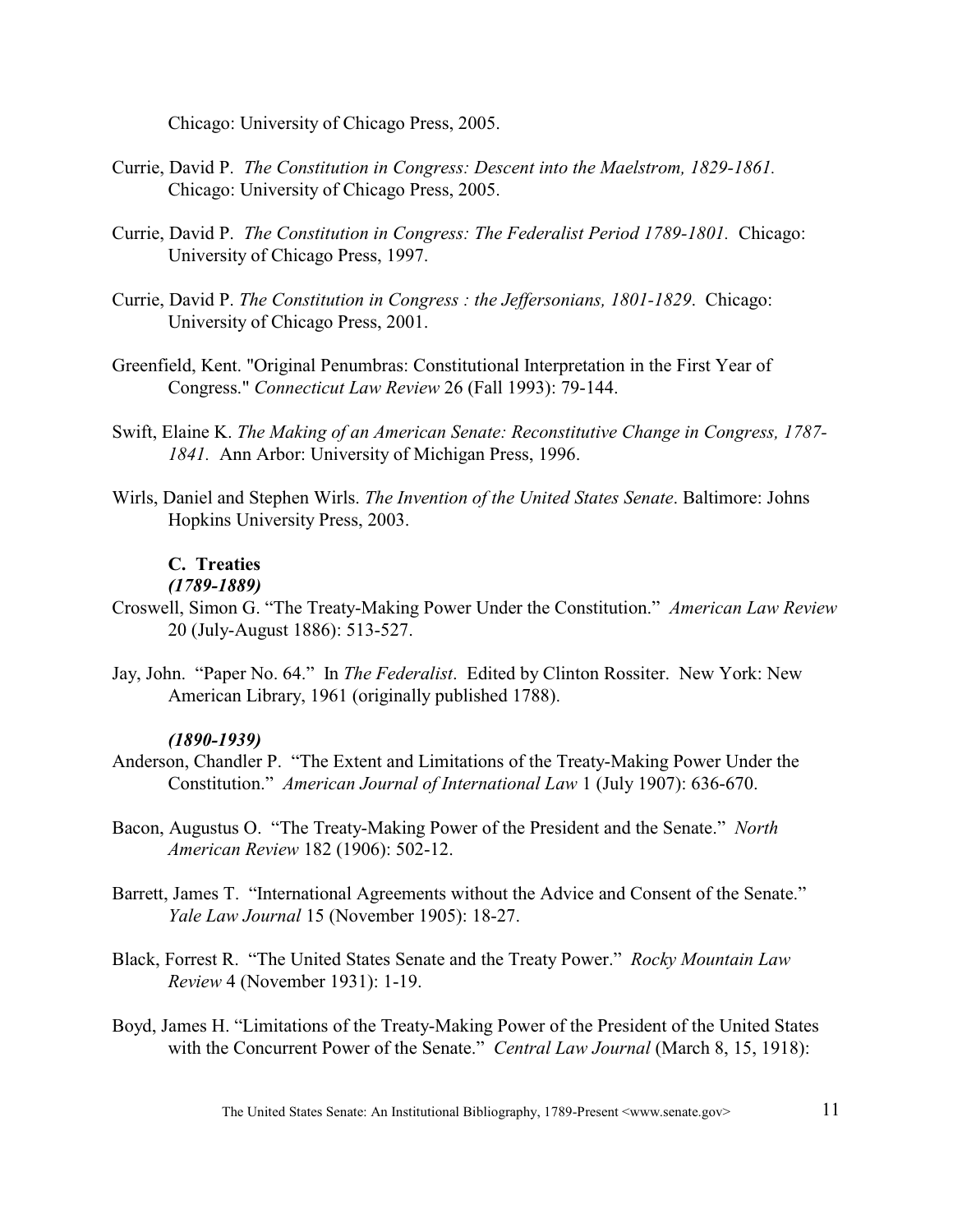172-176; 188-194. Find in: Library of Congress, Microfilm Room, Microfilm 05422 no. 548-566 AP

- Butler, Charles H. *The Treaty-Making Power of the United States*. New York: Banks Law Publishing Company, 1902.
- Crandall, Samuel B. *Treaties, Their Making and Enforcement*. Washington, DC: J. Byrne & Company, 1904, 1916.
- Cullom, S.M. "The Treaty-Making Power." *North American Review* 180 (March 1905): 335- 346.
- Dangerfield, Royden J. *In Defense of the Senate: A Study in Treaty Making*. Port Washington, NY: Kennikat Press, Inc., 1966 (originally published 1933).
- Davis, John W. *The Treaty-Making Power in the United States*. London: Oxford University Press, 1920.
- Dennis, William Cullen. "The Arbitration Treaties and the Senate Amendments." *American Journal of International Law* 5 (July 1911): 614-28.
- Finch, George A. "The Treaty of Peace with Germany in the United States Senate." *American Journal of International Law* 14 (January-April 1920): 155-206.
- Fleming, Denna Frank. "Role of the Senate in Treaty Making: A Survey of Four Decades." *American Political Science Review* 28 (1934): 583-98.
- Fleming, Denna Frank. *The Treaty Veto of the American Senate.* New York: G.P. Putnam's Sons, 1930.
- Hayden, Ralston. *The Senate and Treaties, 1789-1817: The Development of the Treaty-Making Functions of the United States Senate During Their Formative Period*. New York: Macmillan, 1920.
- Hayden, Ralston. "The States' Rights Doctrine and the Treaty-Making Power." *American Historical Review* 22 (April 1917): 566-85.
- Haynes, George H. "The Senate's Part in Treaty-Making and Foreign Relations." In *The Senate of the United States*. Volume II, chapter 7. Boston: Houghton Mifflin Company, 1938.
- Holt, W. Stull. *Treaties Defeated by the Senate.* Baltimore: Johns Hopkins University Press, 1933.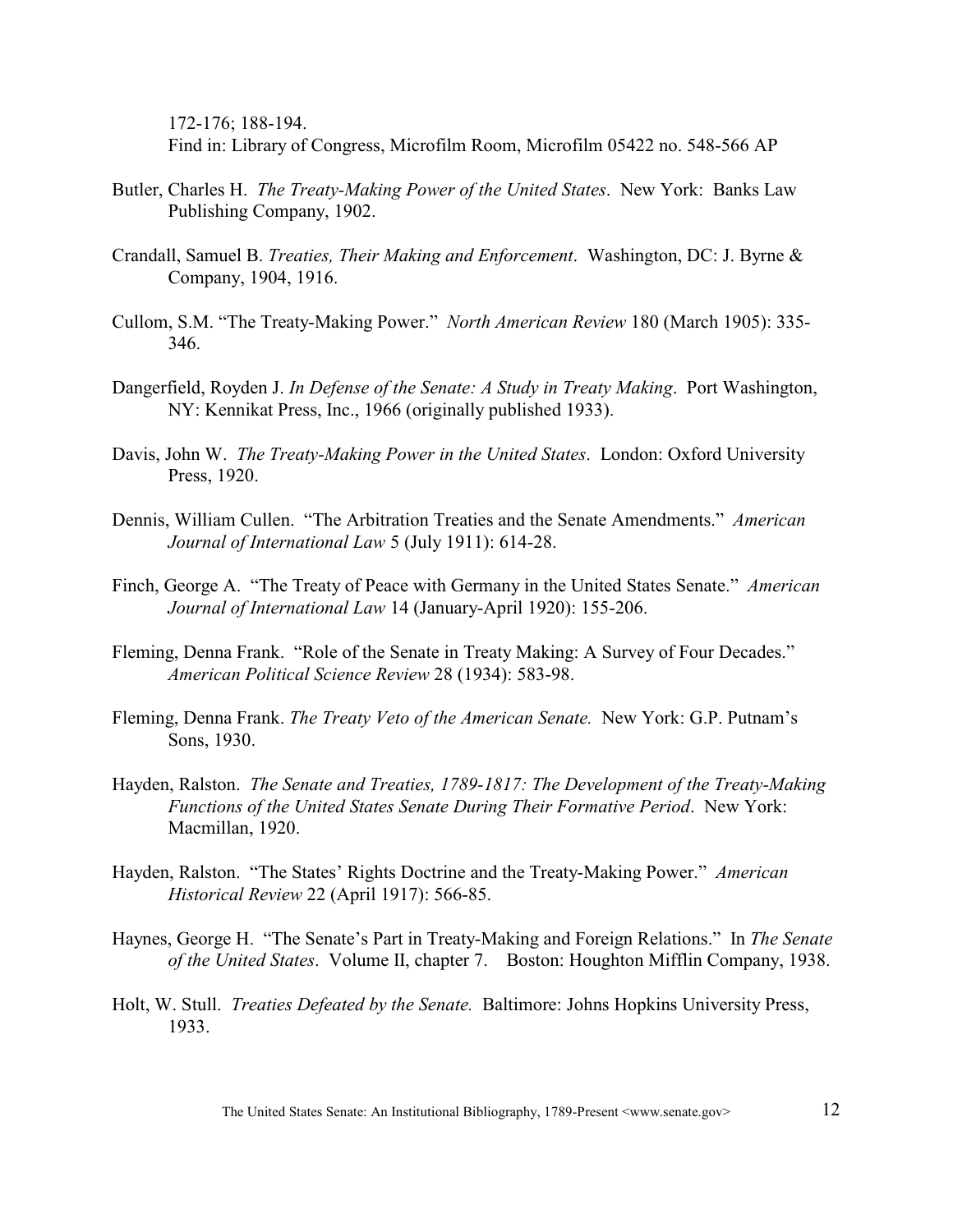- Hudson, Manley O. "The United States Senate and the World Court." *American Journal of International Law* 29 (April 1935): 301-7.
- Jones, Francois Stewart. "Treaties and Treaty-Making." *Political Science Quarterly* 12 (September 1897): 420-49.
- Kerr, Clara Hannah Stidham. "The Senate as an Executive Body–Treaties." In *The Origin and Development of the United States Senate.* Chapter 4, pp. 135-58. Ithaca, NY: Andrus & Church, 1895.
- Lodge, Henry Cabot. "The Treaty-Making Powers of the Senate." *Scribner's Magazine* 31 (January 1902): 33-43. Also in: *A Fighting Frigate and Other Essays and Addresses*. Pp. 219-56. New York: Charles Scribner's Sons, 1902.
- McClendon, R. Earl. "The Two-Thirds Rule in Senate Actions Upon Treaties, 1789-1901. *American Journal of International Law* 26 (1932): 37-56.
- Mikell, William E. "The Extent of the Treaty-Making Power of the President and Senate of the United States." *University of Pennsylvania Law Review and American Law Register* 57 (April-May 1909): 435-458; 528-562.
- Miller, Shackelford. "Treaty-Making Power." *American Law Review* 41 (July-August 1907): 527-549.
- Ogden, R. "The Senate as Treaty-Maker." *Nation* (1902): 84-.
- Ogden, R. "The U.S. Senate: The Graveyard of Good Treaties." *Nation* (1900): 199-.
- Pepper, George W. "Family Quarrels Over Treaties." In *Family Quarrels: The President, the Senate, the House.* Chapter 1, pp. 1-74. New York: Baker, Voorhis & Company, 1931.
- Sprout, H.H. "Storm Center in Treaty-Making: Veto Power of Senate." *American Scholar* 7 (April 1938): 211-22.
- Tansill, Charles C. "The Treaty-Making Powers of the Senate." *American Journal of International Law* 18 (July 1924): 459-82.

Thompson, B.M. "The Power of the Senate to Amend a Treaty." *Michigan Law Review* 3 (1905): 427-41.

U.S. Congress. Library of Congress. *List of References on the Treaty-Making Power*. Compiled by Herman H. B. Meyer. Washington, DC: GPO, 1920.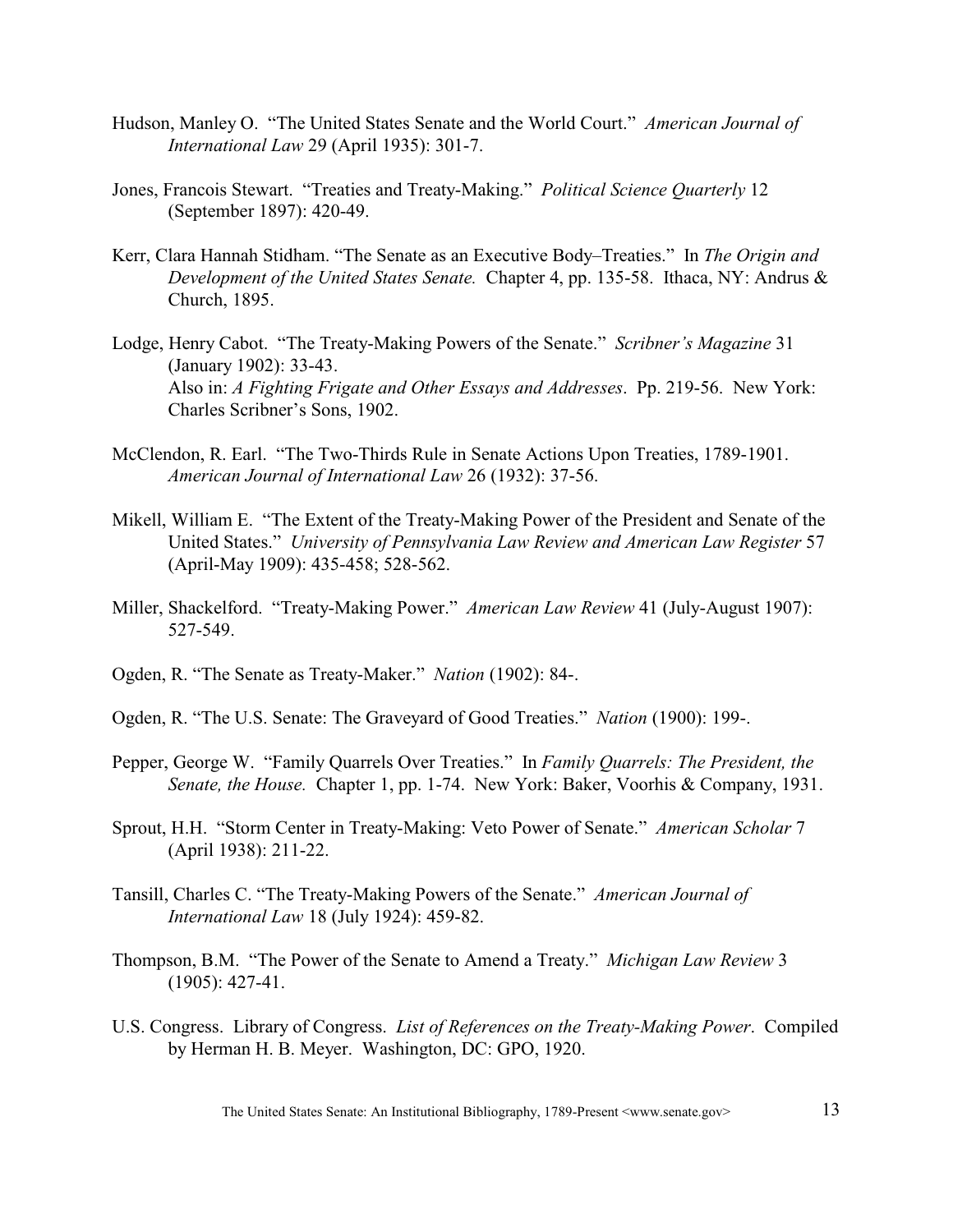- Woolsey, Theodore S. "Treaty-making under the United States Constitution." *Journal of Social Science* 40 (December 1902): 83-95.
- Wright, Quincy. "The Control of Foreign Relations." *American Political Science Review* 15 (February 1921): 1-26.

## *(1940-1989)*

- Berman, Daniel M. "Appointments and Treaties." In *In Congress Assembled: The Legislative Process in the National Government*. Chapter 13. (London: The Macmillan Company, Collier-Macmillan Limited, 1964): 361-81.
- Bestor, Arthur. "'Advice' From the Very Beginning, 'Consent' When the End is Achieved." *American Journal of International Law* 83 (1989): 718-27.
- Bestor, Arthur. "Respective Roles of Senate and President in the Making and Abrogation of Treaties–The Original Intent of the Framers of the Constitution Historically Examined." *Washington Law Review* 55 (1979): 4-135.
- Cole, Wayne S. "With the Advice and Consent of the Senate: The Treaty-Making Process before the Cold War Years." In *Congress and United States Foreign Policy: Controlling the Use of Force in the Nuclear Age*. Edited by Michael A. Barnhart, 79-89. Albany: State University of New York Press, 1987.
- Colegrove, Kenneth W. *The American Senate and World Peace*. New York: Vanguard Press, 1944.
- Glennon, Michael J. "The Senate Role in Treaty Ratification." *American Journal of International Law*. 77 (April 1983): 257-80.
- Hill, Sidney B. "Treaty Making Power of the United States, a Bibliographical Guide." *Record of the Association of the Bar of the City of New York* 9 (February 1954): 1-23.
- Fischer, Robert. "Henry Cabot Lodge and the Taft Arbitration Treaties." *South Atlantic Quarterly* 78 (1979): 244-58.
- Heindel, Richard H., et. al. "The North Atlantic Treaty in the United States Senate." *American Journal of International Law* (October 1949): 633-65.
- Hewes, James E., Jr. "Henry Cabot Lodge and the League of Nations." *Proceedings of the American Philosophical Society* 114 (August 1970): 245-55.
- Jones, J. Mervyn. *Full Powers and Ratification: A Study in the Development of Treaty-Making Procedure*. Cambridge: Cambridge University Press, 1946.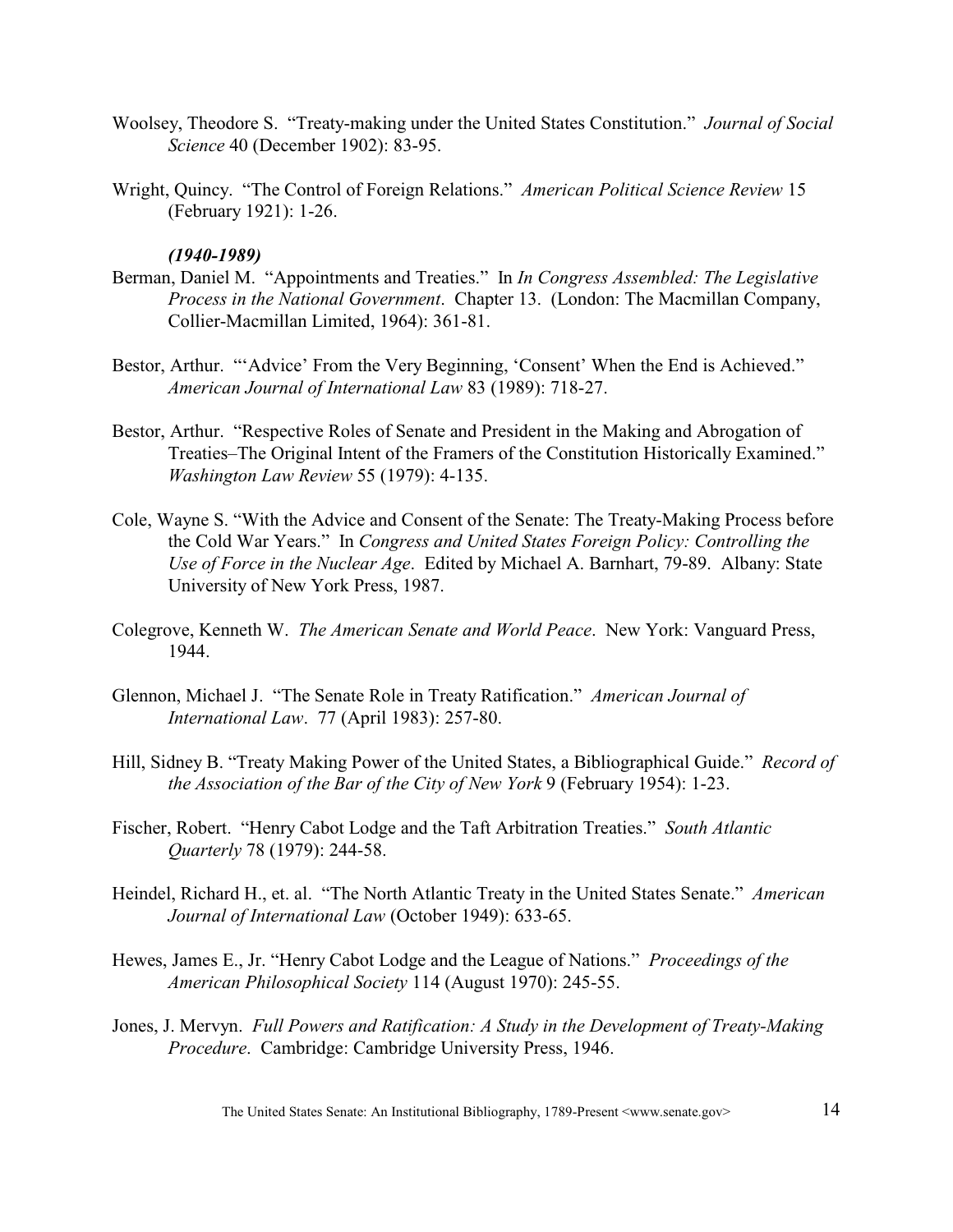- Lael, Richard L. "Struggle for Ratification: Wilson, Lodge, and the Thomson-Urrutia Treaty." *Diplomatic History* 2 (Winter 1978): 81-102.
- McClendon, R. Earl. "Violations of Secrecy: Senate Executive Sessions, 1789-1929." *American Historical Review* 51 (October 1945): 35-54.
- McCluggage, Robert W. "The Senate and Indian Land Titles, 1800-1825." *Western Historical Quarterly* 4 (October 1970): 415-25.
- Mervin, David. "Henry Cabot Lodge and the League of Nations." *Journal of American Studies* 4 (February 1971): 201-14.
- Nelson, Randall H. "Legislative Participation in the Treaty and Agreement-Making Process." *Western Political Quarterly* 13 (March 1960): 154-71.
- Rakove, Jack N. "Solving a Constitutional Puzzle: The Treatymaking Clause as a Case Study." *Perspectives in American History* 1 (1984): 233-81.
- Reter, Ronald F. "President Theodore Roosevelt and the Senate's 'Advice and Consent' to Treaties." In *Historian* 44 (1982): 483-504.
- U.S. Congress. Senate. Committee on Foreign Relations. *The Role of the Senate in Treaty Ratification*. By Morella Hansen. Senate Print 486-5. 95<sup>th</sup> Congress, 1<sup>st</sup> session. Washington, DC: GPO, 1977.
- Vinson, J. Chal. "The Parchment Peace: The Senate Defense of the Four-Power Treaty of the Washington Conference." *Mississippi Valley Historical Review* 39 (September 1952): 303-14.
- Webb, Richard E. "Treaty-Making and the President's Obligation to Seek the Advice and Consent of the Senate with Special Reference to the Vietnam Peace Negotiations." *Ohio State Law Journal* (Summer 1970): 490-519.
- Wright, Herbert. "The Two-Thirds Vote of the Senate in Treaty-Making." *American Journal of International Law* 38 (October 1944): 643-50.

## *(1990-)*

Auerswald, D., and F. Maltzman. "Policymaking Through Advice and Consent: Treaty Consideration by the United States Senate." *Journal of Politics* 65 (November 2003): 1097-1110.

Deibel, Terry L. "The Death of a Treaty." *Foreign Affairs* 2002 81 (5): 142-161.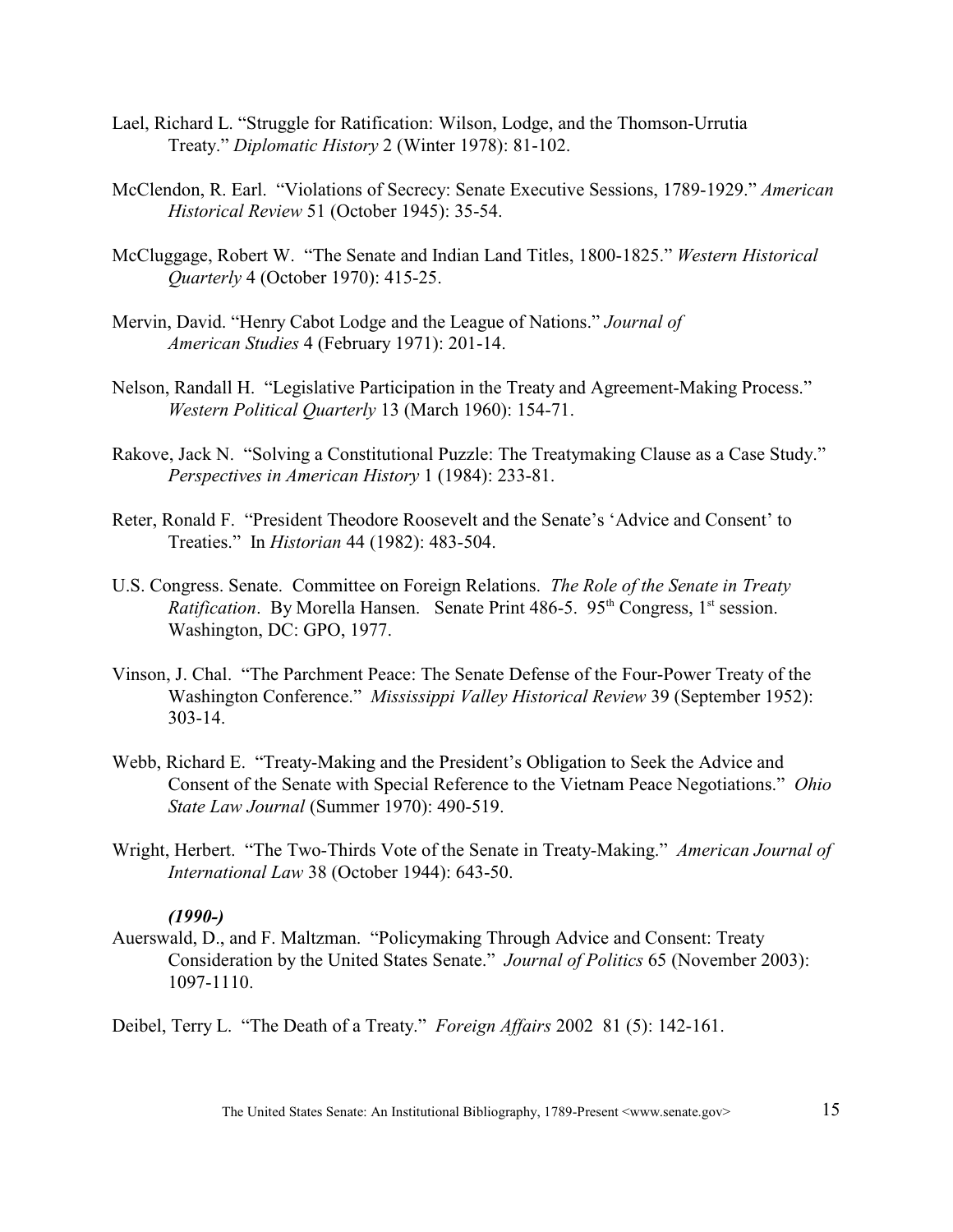- Evans, C. Lawrence, and Walter J. Oleszek. "A Tale of Two Treaties: The Practical Politics of Treaty Ratification in the U.S. Senate." In *Congress and the Politics of Foreign Policy*. Edited by Colton C. Campbell, et. al. pp.90-111. Upper Saddle River, NJ: Prentice Hall, 2003.
- Pitsvada, Bernard T. *The Senate, Treaties, and National Security, 1945-1974.* Lanham, MD: University Press of America, 1991.
- U.S. Congress. Senate. *Treaties and Other International Agreements: The Role of the United States Senate.* Senate Print 53. 103<sup>rd</sup> Congress, 1<sup>st</sup> session. Washington, DC: GPO, November, 1993.
- Vagts, Detlev F. "International Agreements, the Senate and the Constitution." In *Politics, Values and Functions: International Law in the 21<sup>st</sup> Century. Edited by Jonathan I.* Charney, et. al. pp.137-148. Boston: Martinus Nijhoff Publishers, 1998.

## **D. Nominations**

## **1. General**

## *(1789-1889)*

Hamilton, Alexander. "Federalist Paper No. 76; The Same View Continued in Relation to the Appointment of the Officers of the Government." In *The Federalist*. Edited by Clinton Rossiter. New York: New American Library, 1961 (originally published 1788).

Whitney, E.B. "The Advice and Consent of the Senate." *Nation* 42 (1886): 125-.

## *(1890-1939)*

- Haynes, George H. "Senate 'Advice and Consent' to Appointments." In *The Senate of the United States*. Volume II, chapter 8. Boston: Houghton Mifflin Company, 1938.
- Kerr, Clara Hannah Stidham. "The Senate as an Executive Body–Appointments." In *The Origin and Development of the United States Senate.* Chapter 4, pp. 104-35. Ithaca, NY: Andrus & Church, 1895.
- Pepper, George W. "Family Quarrels Over Nominations." In *Family Quarrels: The President, the Senate, the House.* Chapter 11, pp. 75-188. New York: Baker, Voorhis & Company, 1931.

## *(1940-1989)*

Berman, Daniel M. "Appointments and Treaties." In *In Congress Assembled: The Legislative Process in the National Government*. Chapter 13. (London: The Macmillan Company, Collier-Macmillan Limited, 1964): 361-81.

Curl, Donald Walter. "The Long Memory of the United States Senate." *Ohio History* 76 (1967):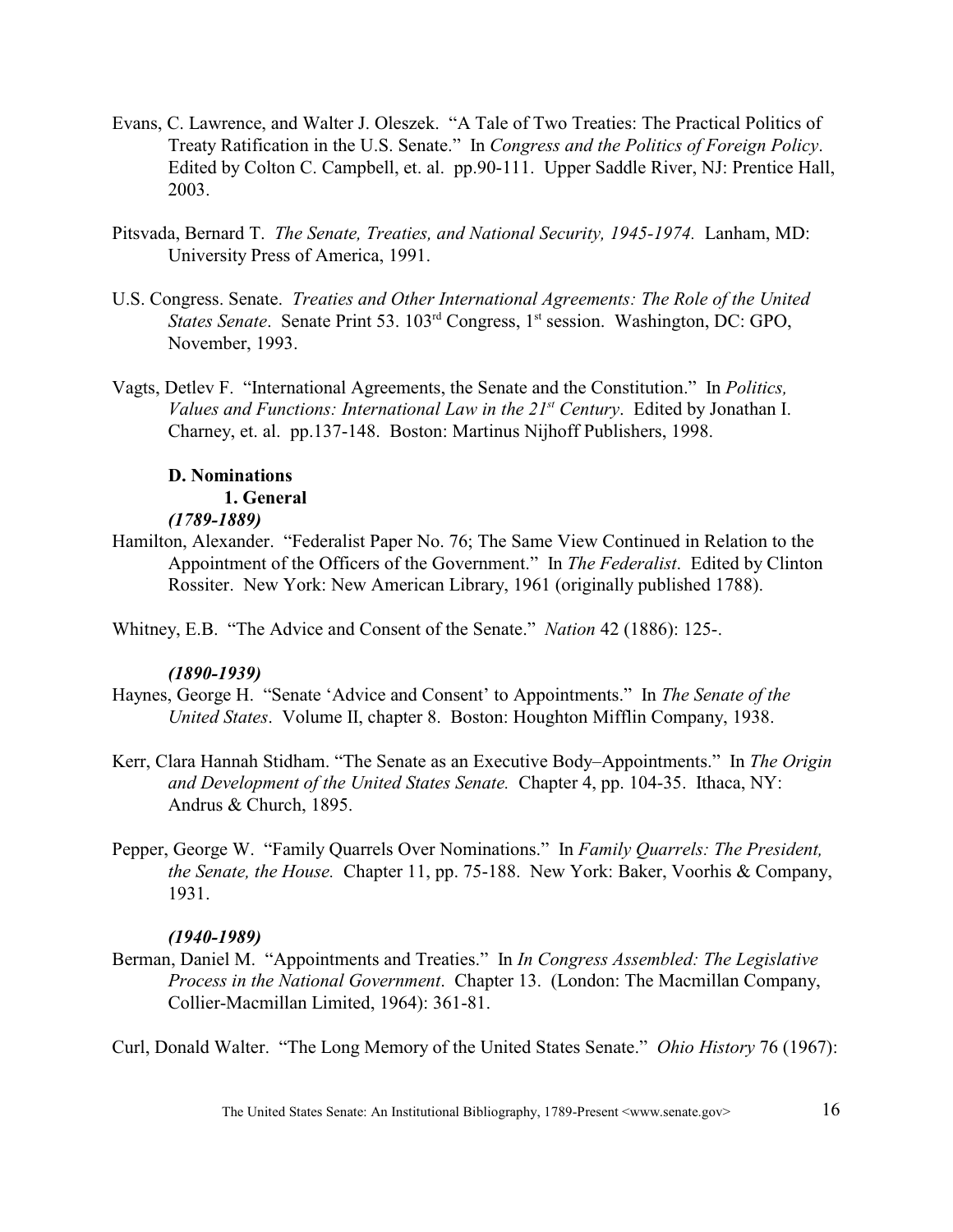103-13.

- Fein, Bruce E. "A Circumscribed Senate Confirmation Role." *Harvard Law Review* 102 (January 1989): 672-87.
- Fowler, Dorothy G. "Congressional Dictation of Local Appointments." *Journal of Politics*. 7 (1945): 25-57.
- Harris, Joseph P. *The Advice and Consent of the Senate: A Study of the Confirmation of Appointments by the United States Senate*. New York: Greenwood Press, 1968 (originally published 1953).
- Macmahan, Arthur W. "Senatorial Confirmation." *Public Administration Review* (Autumn 1943): 281-96.
- Nigro, Felix A. "Senate Confirmation." *Georgetown Law Journal* 42 (January 1954): 241-60.
- Percy, Charles H. "Advice and Consent: A Reevaluation." *Southern Illinois University Law Journal* 1978 (May1978): 31-43.

## *(1990-)*

- DeRouen, Karl, Jr., et al. "Presidential Mandates and the Dynamics of Senate Advice and Consent, 1885-1996." *American Politics Research* 2005 33(1): 106-131.
- Gerhardt, Michael J. *The Federal Appointments Process*. Durham, NC: Duke University Press, 2000.
- Sollenberger, Mitchel A. "The President 'Shall Nominate': Exclusive or Shared Constitutional Power?" *Presidential Studies Quarterly* 36(4) (2006): 714-731.
- Sollenberger, Mitchel A. *The President Shall Nominate: How Congress Trumps Executive Power.* Lawrence: University of Kansas Press, 2008.

## **2. Judicial**

## **a. General**

## *(1890-1939)*

Cole, Kenneth C. "Judicial Affairs: The Role of the Senate in the Confirmation of Judicial Nominations." *American Political Science Review* 28 (October 1934): 875-94.

## *(1940-1989)*

Black, Charles. "A Note on Senatorial Consideration of Supreme Court Nominations." *Yale Law Journal* 79 (March 1970).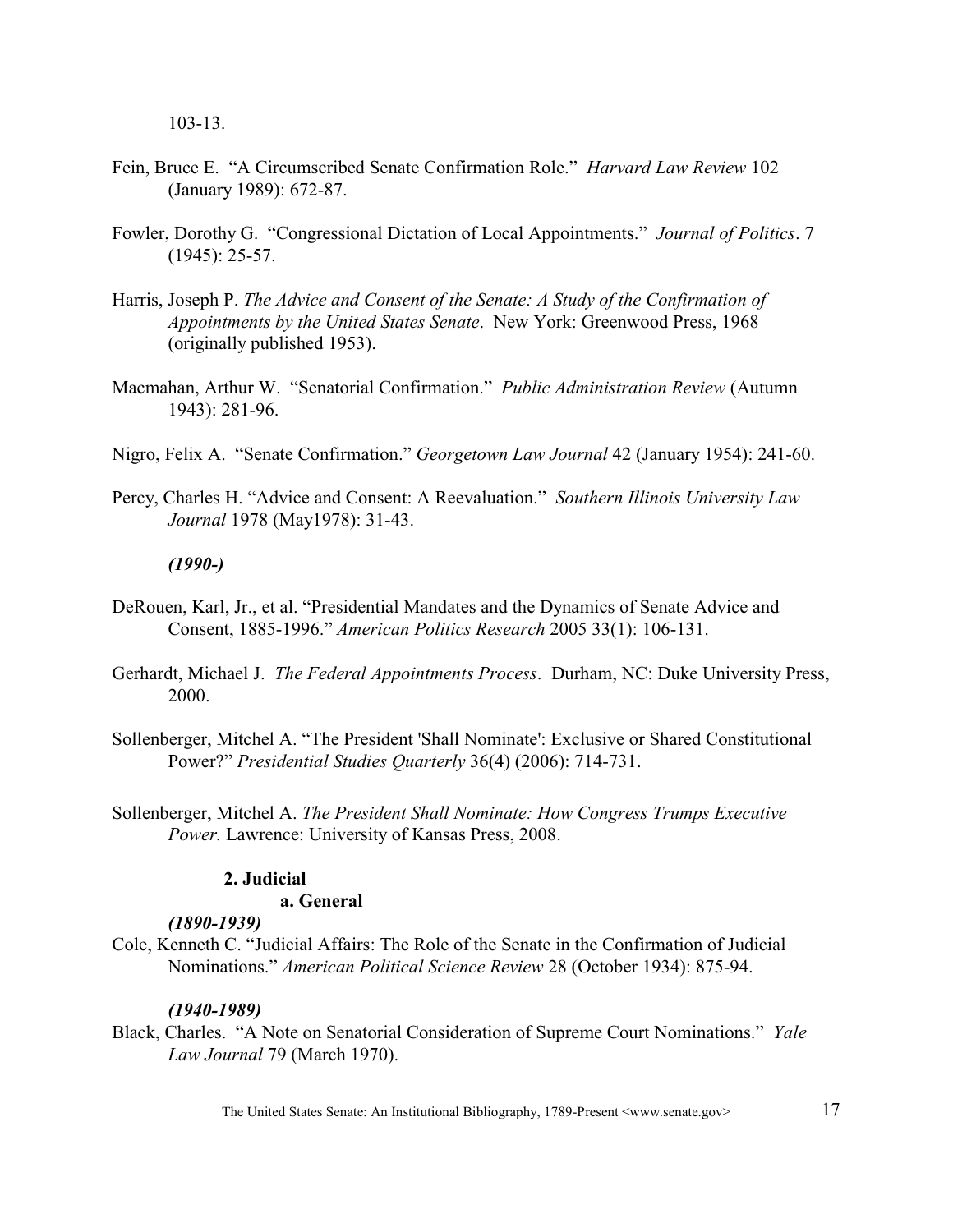- Chase, Harold. *Federal Judges: The Appointing Process*. Minneapolis: University of Minnesota Press, 1972.
- Danelski, David J. *A Supreme Court Justice is Appointed.* New York: Random House, 1964.
- Ferling, John. "The Senate and Federal Judges: The Intent of the Founding Fathers." *Capitol Studies* 2 (Winter 1974): 57-70.
- Friedlander, Robert A. "Judicial Selection and the Constitution: What did the Framers Originally Intend?" *Saint Louis University* 8 (1989): 1-11.
- Friedman, Richard D. "The Transformation in Senate Response to Supreme Court Nominations: From Reconstruction to the Taft Administration and Beyond." *Cardozo Law Review* 5 (Fall 1983): 1-95.
- Freund, Paul A. "Appointment of Justices: Some Historical Perspectives." *Harvard Law Review* 101 (April 1988): 1146-63.
- Gauch, James E. "The Intended Role of the Senate in Supreme Court Appointments." *University of Chicago Law Review* 56 (Winter 1989): 337-65.
- Ginsburg, Ruth Bader. "Confirming Supreme Court Justices: Thoughts on the Second Opinion Rendered by the Senate." *University of Illinois Law Review* 1988 (1988): 101-17.
- Kurland, Philip B. "The Appointment and Disappointment of Supreme Court Justices." *Arizona State University Law Journal: Law and the Social Order* 1972 (1972): 183-237.
- Manoloff, Richard D. "The Advice and Consent of the Congress: Toward a Supreme Court Appointment Process for Our Time." *Ohio State Law Journal* 54 (1993): 1087-107.
- Massaro, John. *Supremely Political: The Role of Ideology and Presidential Management in Unsuccessful Supreme Court Nominations*. Albany: State University of New York Press, 1990.
- Mathias, Charles McC. "Advice and Consent: The Role of the United States Senate in the Judicial Selection Process." *University of Chicago Law Review* 54 (Winter 1987): 200-7.
- Mitzner, Adam. "The Evolving Role of the Senate in Judicial Nominations." *Journal of Law and Politics* 5 (Winter 1989): 387-428.
- Monaghan, Henry Paul. "The Confirmation Process: Law or Politics?" *Harvard Law Review* 101 (April 1988): 1202-12.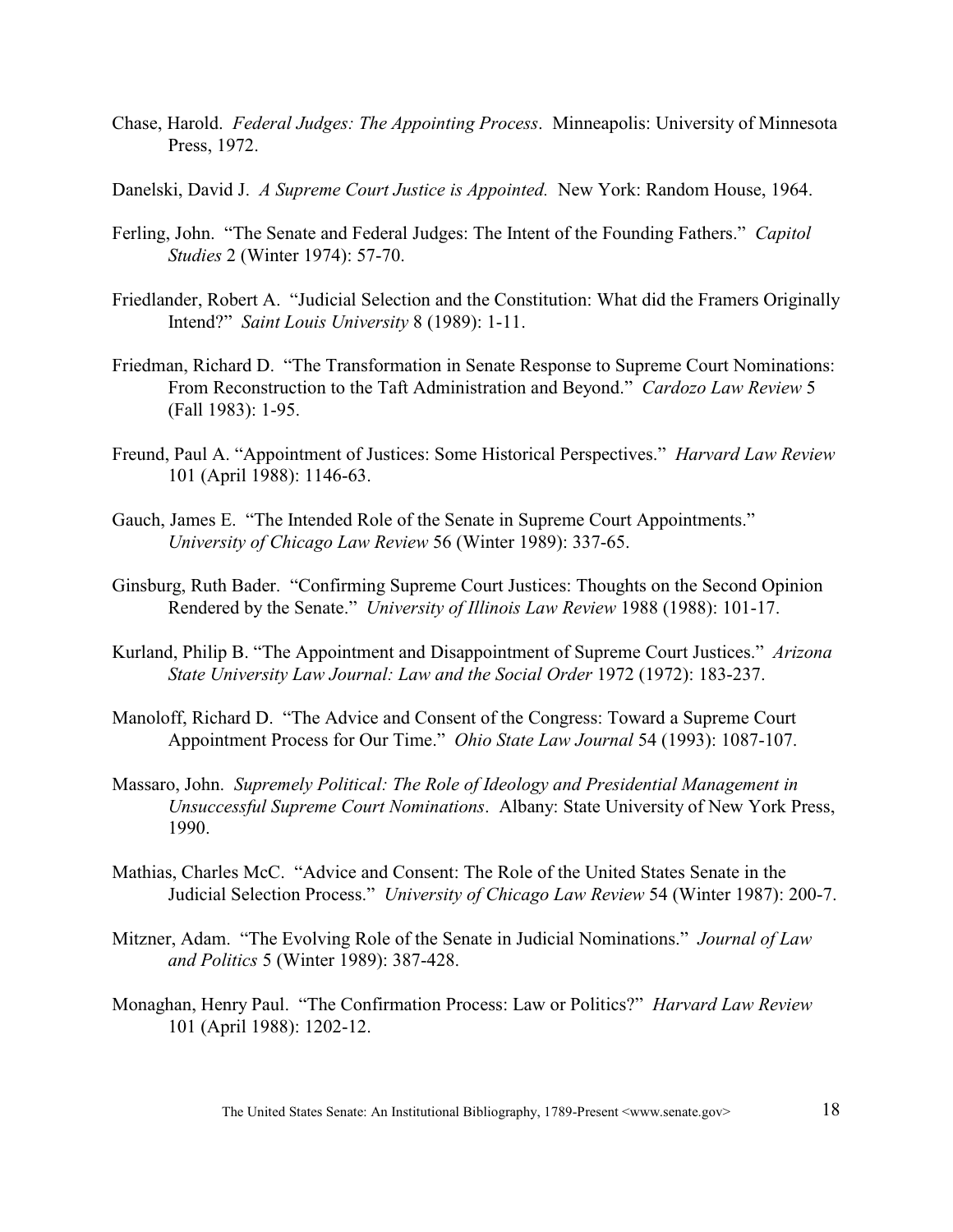- Palmer, Jan. "Senate Confirmation of Appointments to the U.S. Supreme Court." *Review of Social Economy* 41 (1983): 152-62.
- Perry, James R. "Supreme Court Appointments, 1789-1801: Criteria, Presidential Style, and the Press of Events." *Journal of the Early Republic* 6 (Winter 1986): 371-410.
- Pierce, Carl A. "A Vacancy on the Supreme Court: The Politics of Judicial Appointment, 1893- 94." *Tennessee Law Review* (Summer 1972): 555-612.
- Rader, Randall R. "The Independence of the Judiciary: A Critical Aspect of the Confirmation Process." *Kentucky Law Journal* 77 (Summer 1989): 767-820.
- Ross, William G. "The Functions, Roles, and Duties of the Senate in the Supreme Court Appointment Process." *William and Mary Law Review* 28 (Summer 1987): 633-82.
- Rotunda, Ronald D. "The Confirmation Process for Supreme Court Justices in the Modern Era." *Emory Law Journal* 37 (1988): 559-86.
- Ryther, Scott R. "Advice and Consent: The Senate's Political Role in the Supreme Court Appointment Process." *Utah Law Review* 1988 (1988): 411-33.
- Schmidhauser, John R., and Larry L. Berg. *The Supreme Court and Congress.* New York: The Free Press, 1972.
- Segal, Jeffrey. "Senate Confirmation of Supreme Court Justices: Partisan and Institutional Politics." *Journal of Politics* 49 (1987): 998-1015.
- Simon, Paul. "The Senate's Role in Judicial Appointments." *Judicature* 70 (1986): 55-60.
- Slinger, Michael J., Lucy Salsbury Payne and James Lloyd Gates, Jr. "The Senate Power of Advice and Consent on Judicial Appointments: An Annotated Research Bibliography." *Notre Dame Law Review* 64 (1989):106-35.
- Stock, Linda M. "That Salutary Restraint: The Senate and the Appointment of Supreme Court Justices." *Southwestern University Law Review* 18 (1989): 283-333.
- Sulfridge, Wayne. "Ideology as a Factor in Senate Consideration of Supreme Court Nominations." *Journal of Politics* 42 (May 1980): 560-67.
- Thorpe, James A. "The Appearance of Supreme Court Nominees Before the Senate Judiciary Committee." *Journal of Public Law* 18 (1969): 371-402.

Tribe, Laurence H. *God Save This Honorable Court: How the Choice of Supreme Court Justices*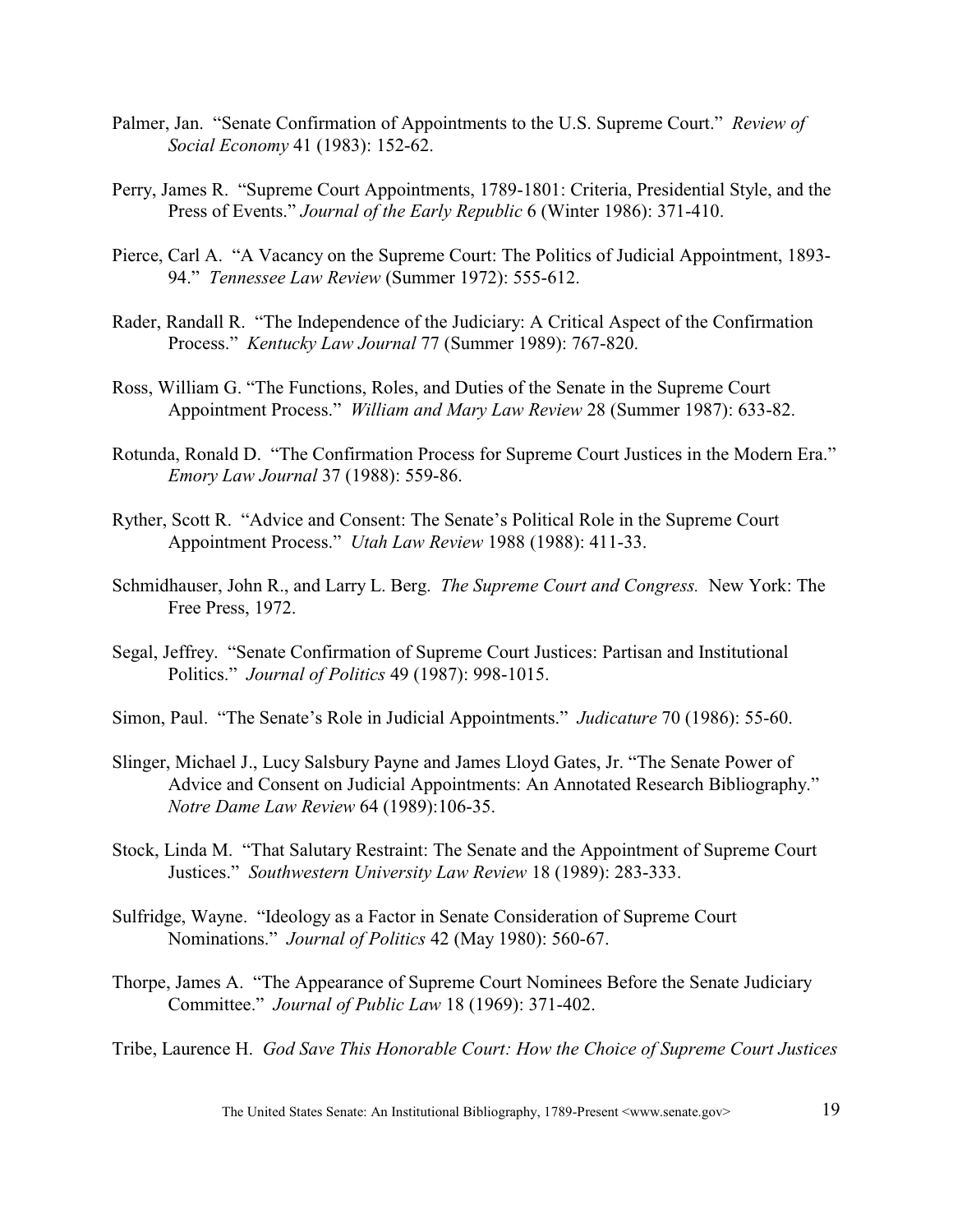*Shapes Our History.* New York: New American Library, 1986.

- U.S. Congress. Senate. Committee on the Judiciary. *Advice and Consent on Supreme Court Nominations*. Senate Print 391-0006. 94<sup>th</sup> Congress, 2<sup>nd</sup> session. Washington, DC: GPO, 1976.
- U.S. Congress. Senate. Committee on the Judiciary. *The Supreme Court of the United States: Hearings and Reports on Successful and Unsuccessful Nominations of Supreme Court Justices by the Senate Judiciary Committee, 1916-1972*. Compiled by Roy M. Mersky and J. Myron Jacobstein. Buffalo: W.S. Hein, 1975. Supplement: 1916-1975; 1977-1996.

#### *(1990-)*

- Abraham, Henry J. *Justices, Presidents, and Senators: A History of the U.S. Supreme Court Appointments from Washington to Clinton*. New York: Rowman & Littlefield Publishers, Inc., 1999 (originally published in1992).
- Bell, L.C. "Senatorial Discourtesy: The Senate's Use of Delay to Shape the Federal Judiciary." *Political Research Quarterly* 55 (September 2002): 589-607.
- Bell, Lauren Cohen. *Warring Factions: Interest Groups, Money, and the New Politics of Senate Confirmation*. Columbus: Ohio State University Press, 2002.
- Binder, Sarah A., Anthony J. Madonna and Steven S. Smith. "Going Nuclear, Senate Style." *Perspectives on Politics* 5 (2007): 729-740.
- Binder, Sarah A. and Forrest Maltzman. 2004. "The Limits of Senatorial Courtesy." *Legislative Studies Quarterly* 24 (February 2004): 5-22.
- Binder, Sarah A., and Forrest Maltzman. "Senatorial Delay in Confirming Federal Judges, 1947- 1998." *American Journal of Political Science* 2002 46 (1):190-199.
- Binder, Sarah A. "The Senate as a Black Hole? Lessons Learned from the Judicial Appointments Experience." In *Innocent Until Nominated: The Breakdown of the Presidential Appointments Process*. Edited by C. Calvin Mackenzie. Chapter 6, pp.173-195. Brookings Institution Press, 2001.
- Binder, Sarah A. "Where Do Institutions Come From? Exploring the Origins of the Senate Blue Slip." *Studies in American Political Development* 21:1 (2007): 1-15.
- Burbank, S.B. "Politics, Privilege & Power The Senate's Role in the Appointment of Federal Judges." *Judicature* 86 (July-August 2002): 24-27.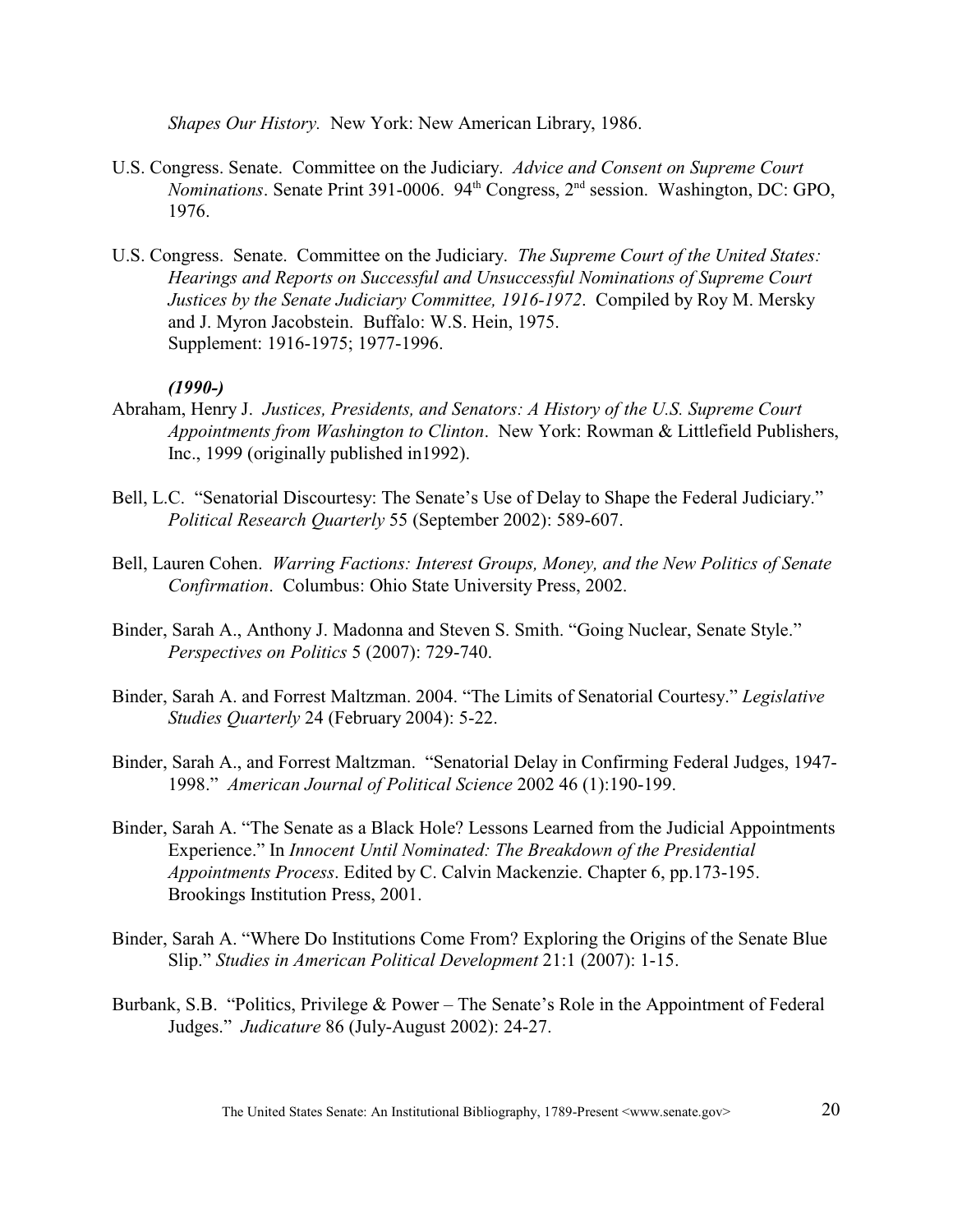- Caldeira, Gregory A., and John R. Wright. "Lobbying for Justice: Organized Interests, Supreme Court Nominations, and United States Senate." *American Journal of Political Science* 42 (April 1998): 499-523.
- Comiskey, Michael. "The Real and Imagined Consequences of Senatorial Consent to Silent Supreme Court Nominees." *Journal of Law and Politics* 11 (Winter 1995): 41-77.
- Comiskey, Michael. *Seeking Justices: The Judging of Supreme Court Nominees*. Lawrence: University Press of Kansas, 2004.
- Crockett, David A. "The Contemporary President:' Should the Senate Take a Floor Vote on a Presidential Judicial Nominee?" *Presidential Studies Quarterly* 37:2 (2007): 313-330.
- Epstein, Lee, and Jeffrey A. Segal. *Advice and Consent: The Politics of Judicial Appointments*. New York: Oxford University Press, 2005.
- Epstein, Lee; René Lindstädt, Jeffrey A. Segal, and Chad Westerland. "The Changing Dynamics of Senate Voting On Supreme Court Nominees." Journal of Politics 68(2) (2006): 296- 307.
- Goldman, S. "Assessing the Senate Judicial Confirmation Process: The Index of Obstruction and Delay." *Judicature* 86 (March-April 2003): 251-257.
- Goldman, Sheldon. *Picking Federal Judges; Lower Court Selection From Roosevelt Through Reagan*. New Haven: Yale University Press, 1997.
- Guliuzza, Frank, Daniel J. Reagan, and David M. Barrett. "The Senate Judiciary Committee and Supreme Court Nominees: Measuring the Dynamics of Confirmation Criteria." *Journal of Politics* 56 (August 1994): 773-87.
- Hartley, Roger E., and Lisa M. Holmes. "The Increasing Senate Scrutiny of Lower Federal Court Nominees." *Political Science Quarterly* 2002 117 (2): 259-278.
- Hogue, Henry B. "Recess Appointments to Article III Courts." *Presidential Studies Quarterly* 2004 34(3): 656-673.
- Johnson, Timothy R., and Jason M. Roberts. "Presidential Capital and the Supreme Court Confirmation Process." *Journal of Politics* 2004 66(3): 663-683.
- Johnson, Timothy R., and Jason M. Roberts. "Pivotal Politics, Presidential Capital, and Supreme Court Nominations." *Congress & the Presidency* 2005 32(1): 31-48.
- Lemieux, Peter H., and Charles H. Stewart, III. "Senate Confirmation of Supreme Court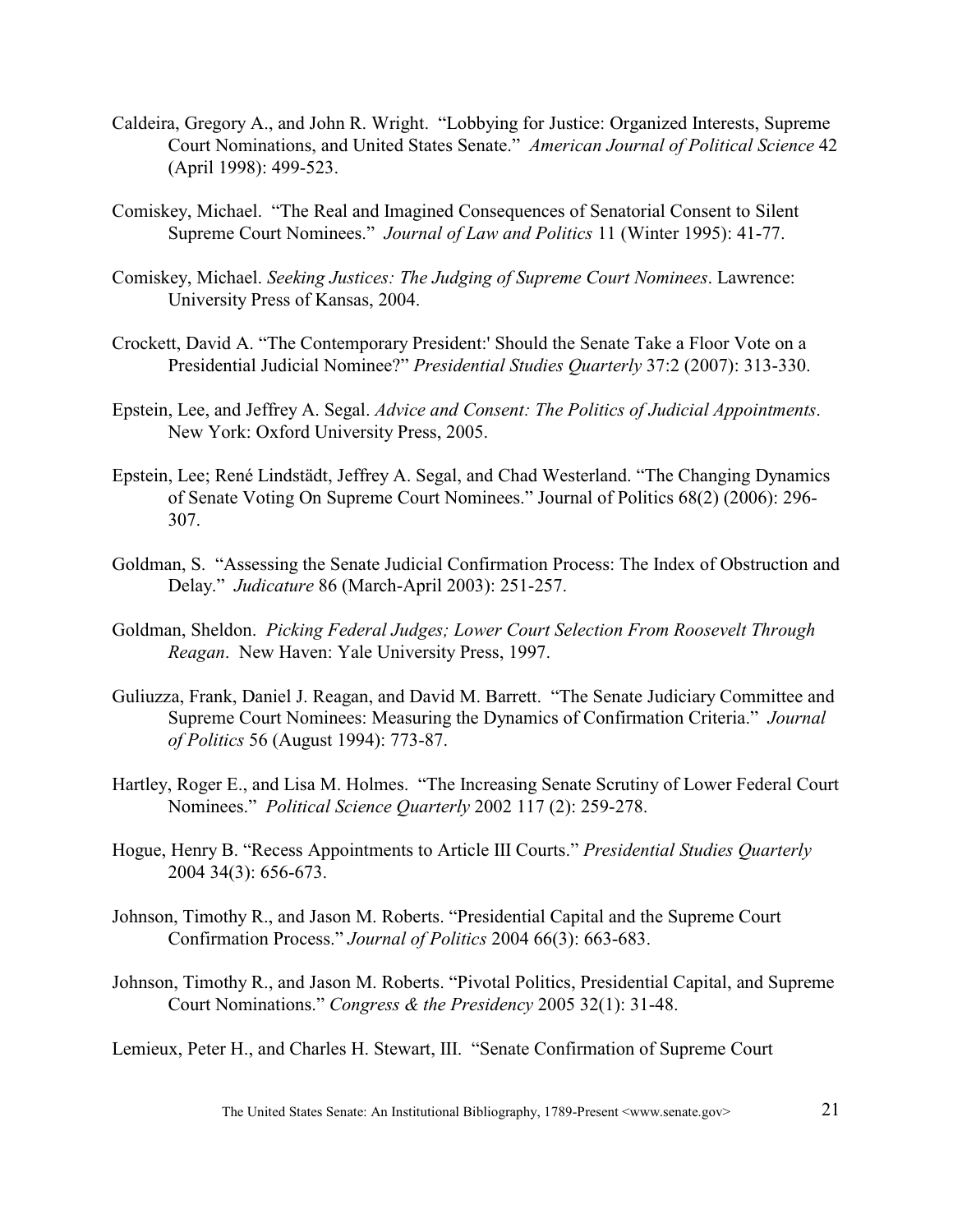Nominations from Washington to Reagan." *Working Papers in Political Science* 9-90-3 (March-April 1990): 1-32.

- Martinek, W.L., M. Kemper, and S.R. Van Winkle. "To Advise and Consent: The Senate and Lower Federal Court Nominations, 1977-1998." *Journal of Politics* 64 (May 2002): 337- 361.
- Melone, Albert P. "The Senate's Confirmation Role in Supreme Court Nominations and the Politics of Ideology versus Impartiality." *Judicature* 75 (August-September 1991): 68- 79.
- Moritz, E. Stewart. "'Statistical Judo': The Rhetoric Of Senate Inaction In The Judicial Appointment Process." *Journal of Law & Politics* 22:4 (2006): 341-394.
- Ruckman, P.S., Jr. "The Supreme Court, Critical Nominations, and the Senate Confirmation Process." *Journal of Politics* 55 (August 1993): 793-805.
- Shipan, C.R., and M.L. Shannon. "Delaying Justice(s): A Duration Analysis of Supreme Court Confirmations." *American Journal of Political Science* 47 (October 2003): 654-668.
- Silverstein, Mark. "The People, the Senate and the Court: The Democratization of the Judicial Confirmation System." *Constitutional Commentary* 9 (Winter 1992): 41-58.
- Strauss, David A., and Cass R. Sunstein. "The Senate, the Constitution, and the Confirmation Process." *Yale Law Journal* 101 (May 1992): 1491-524.
- Ward, Artemus. "The Nominations Presidents Make: Appointing Supreme Court Justices." *Congress & the Presidency* 28:1 (Spring 2001): 63-110.
- Watson, George. *Shaping America: The Politics of Supreme Court Appointments.* New York: Harper Collins College Publishers, 1995.
- White, Adam J. "Toward the Framers' Understanding of 'Advice and Consent': A Historical and Textual Inquiry." *Harvard Journal of Law and Public Policy* 29 (2005): 103-148.

## **b. Selected Case Studies**

## *(1890-1939)*

U.S. Congress. Senate. Committee on the Judiciary. *Hearings on the Nomination of Louis D. Brandeis before the SubCommittee of the Senate Committee on the Judiciary.* Senate Document 409. 64<sup>th</sup> Congress, 1<sup>st</sup> Session. Washington, DC: GPO, 1916.

## *(1940-1989)*

Bronner, Ethan. *Battle for Justice: How the Bork Nomination Shook America*. New York: W.W.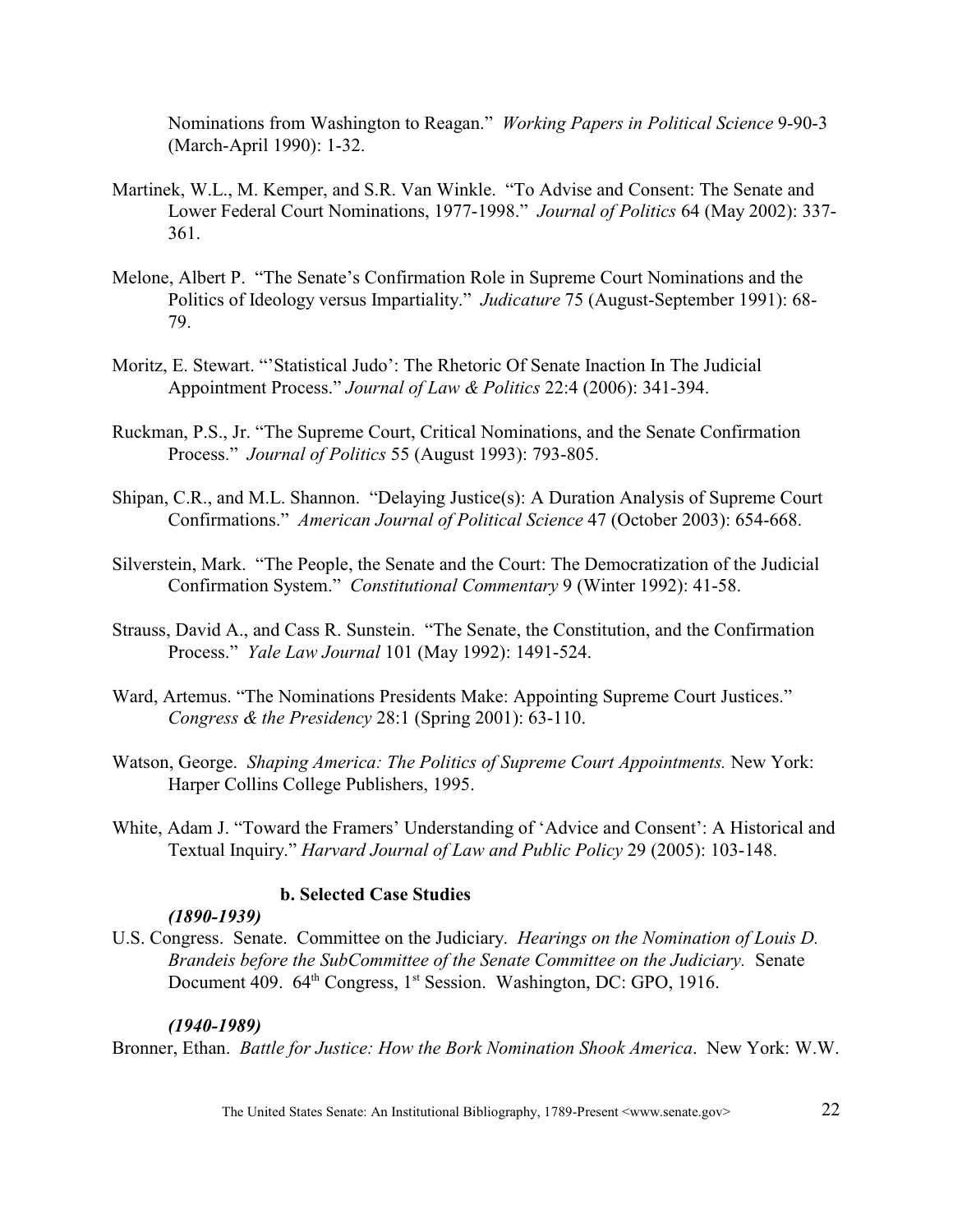Norton, 1989.

- Fish, Peter Graham. "Red Jacket Revisited: The Case that Unraveled John J. Parker's Supreme Court Appointment." *Law and History Review* 5 (Spring 1987): 51-104.
- Fish, Peter Graham. "Spite Nominations to the United States Supreme Court: Herbert C. Hoover, Owen J. Roberts, and the Politics of Presidential Vengeance in Retrospect." *Kentucky Law Journal* 77 (Spring 1989): 545-76.
- Grossman, Joel B., and Stephen L. Wasby. "Haynsworth and Parker: History Does Live Again." *South Carolina Law Review* 23 (1971): 345-59.
- Maltese, John Anthony. "The Selling of Clement Haynsworth: Politics and the Confirmation of Supreme Court Justices." *Judicature* 72 (April-May 1989): 338-47.
- Massaro, John. "LBJ and the Fortas Nomination for Chief Justice." *Political Science Quarterly*  97 (Winter 1982-1983): 603-21.
- Murphy, Bruce Allen. *Fortas: The Rise and Ruin of a Supreme Court Justice*. New York: William Morrow and Company, Inc., 1988.
- Phelps, Timothy M., and Helen Witernitz. *Capitol Games: Clarence Thomas, Anita Hill, and the Story of a Supreme Court Nomination*. New York: Hyperion, 1992.
- Shogan, Robert. *A Question of Judgement: The Fortas Case and the Struggle for the Supreme Court.* Indianapolis: The Bobbs-Merrill Company, 1972.
- Swindler, William F. "John Tyler's Nominations: 'Robin Hood,' Congress and the Court." *Yearbook of the Supreme Court Historical Society* 2 (1977): 39-43.
- Todd, Alden L. *Justice on Trial: The Case of Louis D. Brandeis.* New York: McGraw-Hill, 1964.

#### *(1990)*

- Frank, John P. *Clement Haynsworth, the Senate, and the Supreme Court*. Charlottesville: University Press of Virginia, 1991.
- Gitenstein, Mark. *Matters of Principle: An Insider's Account of America's Rejection of Robert Bork's Nomination to the Supreme Court*. New York: Simon & Schuster, 1992.
- Goings, Kenneth W. *The NAACP Comes of Age: The Defeat of Judge John J. Parker*. Bloomington: Indiana University Press, 1990.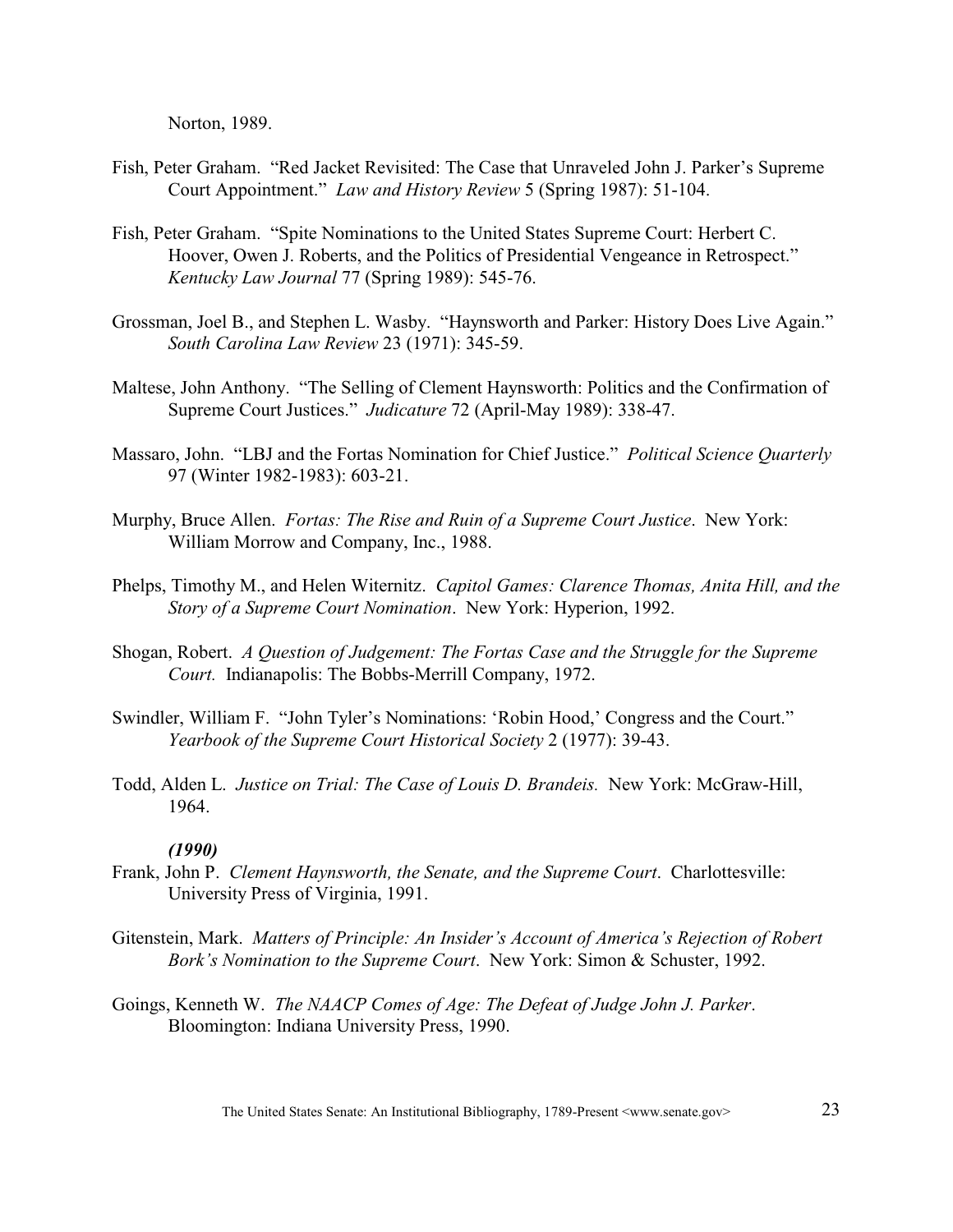- Jacobstein, J. Myron, and Roy M. Mersky. *The Rejected: Sketches of the 26 Men Nominated for the Supreme Court but not Confirmed by the Senate*. Milpitas, CA: Toucan Valley Publications, 1993.
- Sanchez, Ernesto J. "John J. Parker and the Beginning of the Modern Confirmation Process." *Journal of Supreme Court History* 32:1 (2007): 22-45.
- Symposium. "Confirmation Controversy: The Selection of a Supreme Court Justice." *Northwestern University Law Review* 84 (Spring/Summer 1990): 832-1228.
- U.S. Congress. Senate. Committee on the Judiciary. *The Complete Transcripts of the Clarence Thomas–Anita Hill Hearings, October 11, 12, 13, 1991.* Chicago: Academy Chicago Publishers, 1994.

## **3. Executive**

## **a. General**

## *(1789-1889)*

- Hoar, George Frisbie. "The Appointing Power." *North American Review* 133 (November 1881): 464- 76.
- Sumner, Charles. *Protection Against the President. Speech of Honorable Charles Sumner, of Massachusetts, on the Tenure of Certain Civil Offices; Delivered in the United States Senate States Senate, January 15, 16, 17, and 18, 1867*. Washington, DC: Printed at the Congressional Globe Office, 1867.

## *(1940-1989)*

- Curl, Donald Walter. "The Long Memory of the United States Senate." *Ohio History* 76 (Summer 1967): 103-13.
- James, Louis C. "Senatorial Rejections of Presidential Nominations to the Cabinet: A Study in Constitutional Custom." *Arizona Law Review* 3 (Winter 1961): 232-61.
- King, James D., and James W. Riddlesperger, Jr. "Senate Confirmation of Appointments to the Cabinet and Executive Office of the President." *Social Science Journal* 28 (1991): 189- 202.
- Nigro, Felix A. "Senate Confirmation and Foreign Policy." *Journal of Politics* 14 (May 1952): 281-99.
- U.S. Congress. Senate. Committee on Foreign Relations. *The Senate Role in Foreign Affairs Appointments.* 92<sup>nd</sup> Congress, 1<sup>st</sup> session. Washington, DC: GPO, 1971.

## *(1990-)*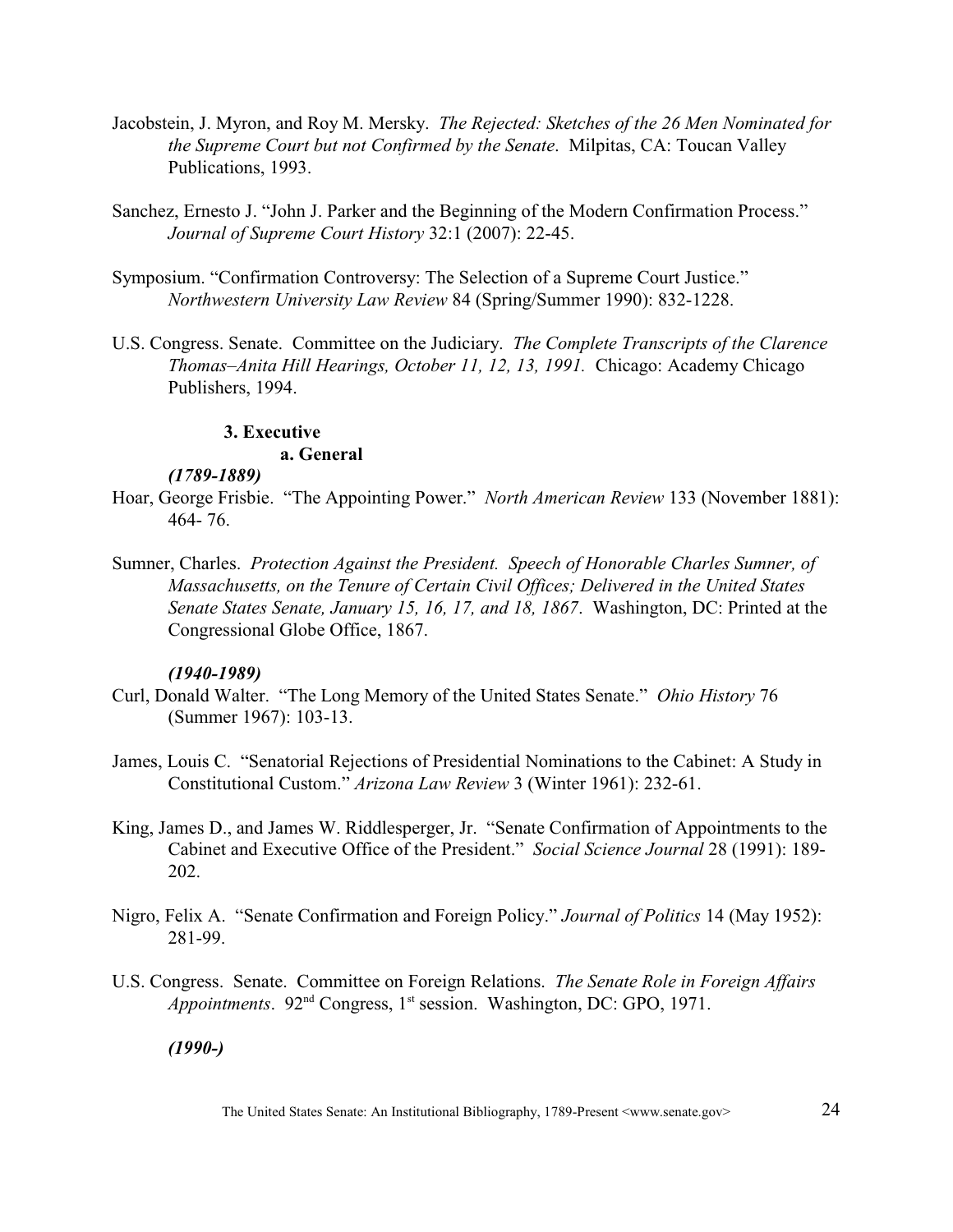McCarty, Nolan, and Rose Razaghian. "Advice and Consent: Senate Responses to Executive Branch Nominations 1885-1996." *American Journal of Political Science* 43 (October 1999): 1122-43.

#### **b. Selected Case Studies**

## *(1940-1989)*

- Baker, Richard A. "'A Slap at the 'Hidden-Hand Presidency': The Senate and the Lewis Strauss Affair." *Congress and the Presidency* 14 (Spring 1987): 1-16.
- Harris, Joseph P. "The Senatorial Rejection of Leland Olds: A Case Study." *American Political Science Review* 45 (1950): 674-92.
- Nigro, Felix A. "The Lilienthal Case.' *Southwestern Social Science Quarterly* 40 (September 1959): 147-58.
- Nigro, Felix A. "The Pauley Case." *Southwestern Social Science Quarterly* 40 (March 1960): 341-49.
- Nigro, Felix A. "The Van Buren Confirmation before the Senate." *Western Political Quarterly* 14 (March 1961): 148-59.

Nigro, Felix A. "The Warren Case." *Western Political Quarterly* 11 (December 1958): 835-56.

# **E. Impeachments 1. General**

## *(1789-1889)*

Dwight, Theodore. "Trial By Impeachment." *American Law Register (University of Pennsylvania Law Review)* 6 (November 1866 to November 1867): 257-83.

"Impeachment of the President." *Law Reporter* 7 (August 1844): 161-69.

Lawrence, William. "The Law of Impeachment." *American Law Register* 6 (1867): 641-80.

Pomeroy, John Norton. "Impeachment." In *An Introduction to the Constitutional Law of the United States*. Chapter 5, section 8, pp. 480-94. Boston: Houghton, Osgood, and Company, 1879.

- Pomeroy, John Norton. "Impeachment." In *An Introduction to the Constitutional Law of the United States*. Chapter 5, section 8, pp. 480-94. Boston: Houghton, Osgood, and Company, 1879.
- Tilden, Samuel J. "What are Impeachable Offences." In *The Writings and Speeches of Samuel J. Tilden*. Volume I, chapter 25, pp. 474-82. New York: Harper and Brothers, 1885.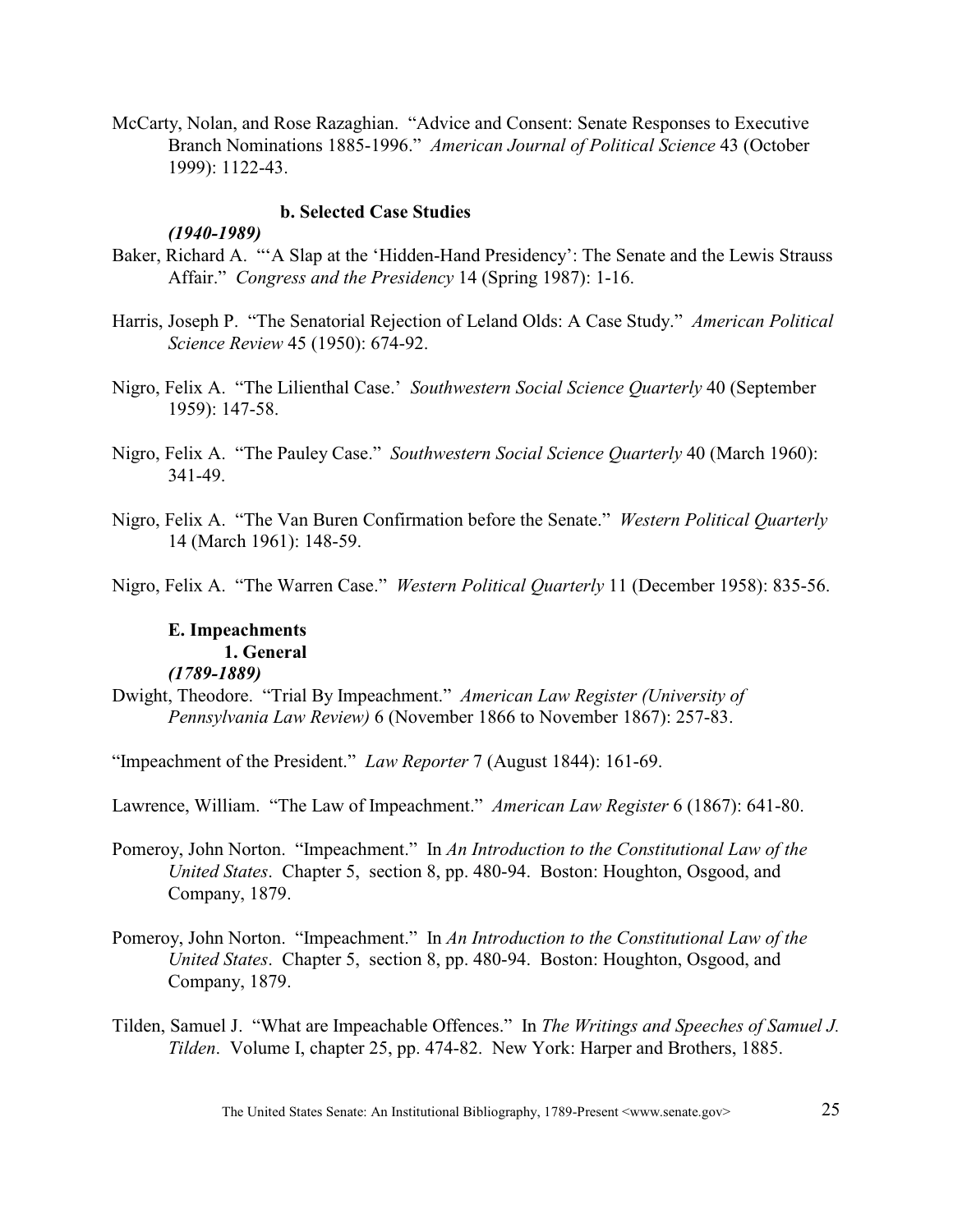Van Nest, G. Willet. "Impeachable Offences Under the Constitution of the United States." *American Legal Review* 16 (1882): 798-817.

## *(1890-1939)*

- Carpenter, William S. "The Removal of Judges." In *Judicial Tenure in the United States, with Especial Reference to the Tenure of Federal Judges.* Chapter 3, pp. 101-54. New Haven, CT: Yale U. Press, 1918.
- Griffin, Appleton Prentiss Clark. *Selected List of References on Impeachment.* Washington, DC: GPO, 1905.
- Foster, Roger. "Impeachment." In *Commentaries on the Constitution of the United States, Historical and Juridical.* Chapter 13 and appendix, pp. 505-713. Boston: Boston Book Company, 1895.
- Haynes, George H. "The High Court of Impeachment." In *The Senate of the United States*. Volume II, chapter 15. Boston: Houghton Mifflin Company, 1938.
- Kerr, Clara Hannah Stidham. "The Senate as a Judicial Body." In *The Origin and Development of the United States Senate.* Chapter 5, pp. 159-72. Ithaca, NY: Andrus & Church, 1895.
- McCall, Samuel W. "The Impeachment." In *Thaddeus Stevens*. Chapter 18, pp. 323-48. Boston and New York: Houghton, Mifflin and Company, 1899.
- Simpson, Alexander, Jr. *A Treatise on Federal Impeachments*. Wilmington: Scholarly Resources, Inc., 1973 (originally published in 1916).
- Sumner, Charles. "Expulsion of the President." In *Charles Sumner: His Complete Works*. Volume XVI, pp. 134-226. Boston: Lee & Shepard, 1899.
- Taylor, Hannis. "The American Law of Impeachment." *North American Review* 180 (January-June 1905): 502-12.
- Thomas, David Y. "The Law of Impeachment in the United States." *American Political Science Review* 2 (1908): 378-95.
- U.S. Congress. Senate. *Extracts from the Journal of the United States Senate in all Cases of Impeachment Presented by the House of Representatives: 1798-1904*. Senate Document 876.  $62<sup>nd</sup> Congress, 2<sup>nd</sup> session. Washington, DC: GPO, 1912.$

#### *(1940-1989)*

Association of the Bar of the City of New York. Committee on Federal Legislation. "Committee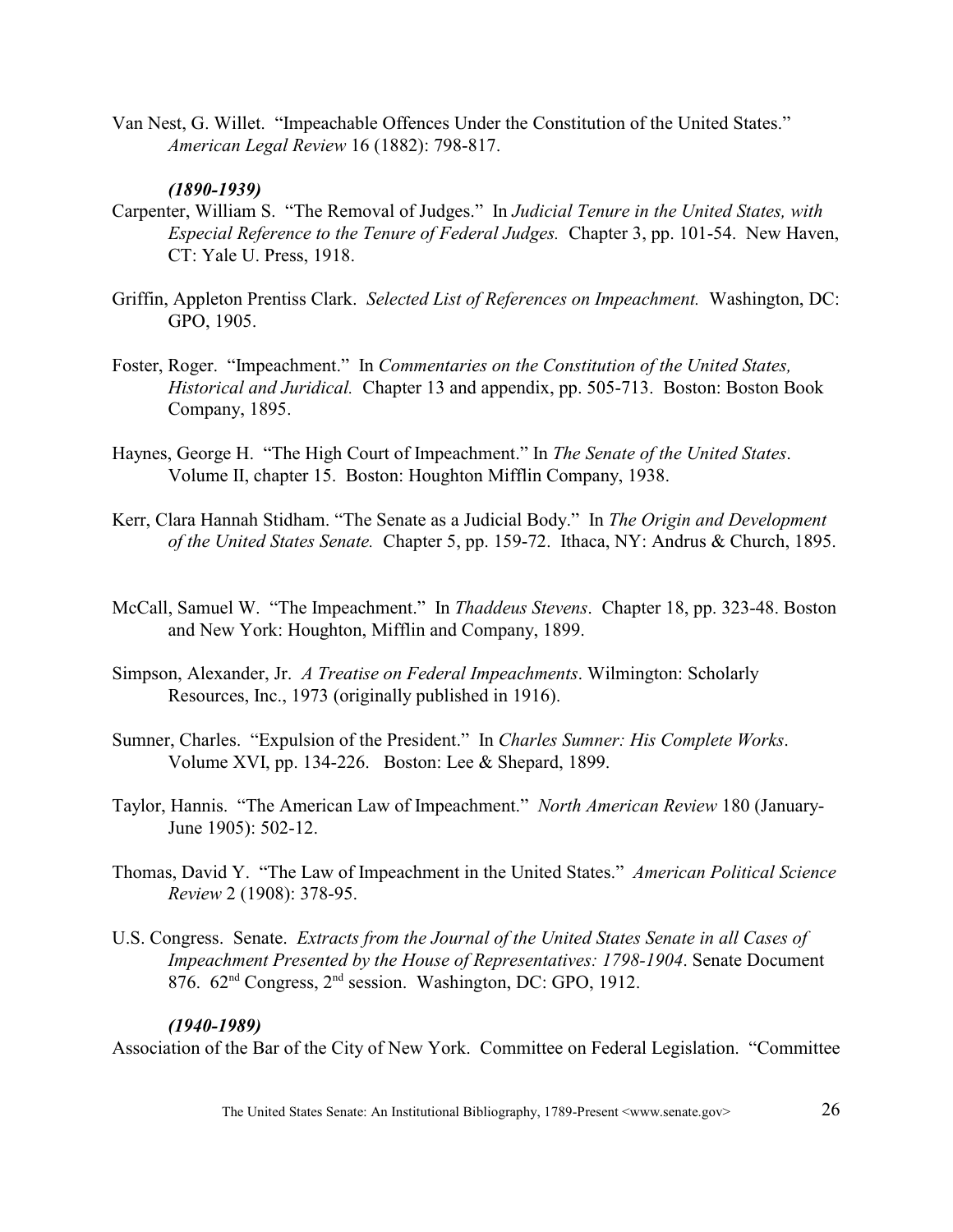Report: The Law of Presidential Impeachment." *Record of the Association of the Bar of the City of New York* 29 (1974): 154-76.

- Berger, Raoul. *Impeachment, the Constitutional Problems*. Cambridge, MA: Harvard University Press, 1973.
- Black, Charles L., Jr. *Impeachment: A Handbook*. New Haven, CT: Yale U. Press, 1974.
- Brant, Irving. *Impeachment: Trials and Errors.* New York: Knopf, 1972.
- Ellis, Richard E. "Impeachments." In *The Jeffersonian Crisis: Courts and Politics in the Young Republic*. New York: Oxford University Press, 1971.
- Feerick, John. "Impeaching Federal Judges: A Study of the Constitutional Provisions." *Fordham Law Review* 39 (1970-1971): 1-58.
- Fenton, Paul S. "The Scope of Impeachment Power." *Northwest University Law Review* 65 (1970): 719-47.
- Firmage, Edwin Brown and R. Collin Mangrum. "Removal of the President: Resignation and the Procedural Law of Impeachment." *Duke Law Journal* 2 (1974): 1023-116.
- Gerhardt, Michael J. "The Constitutional Limits to Impeachment and its Alternatives." *Texas Law Review* 68 (1989):1-104.
- Hoffer, Peter Charles and N.E.H. Hull. *Impeachment in America, 1635-1805*. New Haven and London: Yale University Press, 1984.
- Kelley, Bethel B., and Daniel G. Wyllie. "The Congressional Impeachment Power as it Relates to the Federal Judiciary." *Notre Dame Lawyer* 46 (1971): 678-93.
- Kingsley, Thomas C. *The Federal Impeachment Process: A Bibliographic Guide to English and American Precedence, Historical and Procedural Development, and Scholarly Commentary*. Ithaca, NY: Cornell Law Library, Cornell Universities Libraries, 1974.
- Kurland, Philip B. "Watergate, Impeachment, and the Constitution." *Mississippi Law Journal* 45 (May 1974): 531-600.

Labovitz, John R. *Presidential Impeachment.* New Haven, CT: Yale U. Press, 1978.

Morgan, Charles. Jr., et al., "Impeachment: An Historical Overview." *Seton Hall Law Review* 5 (1974): 689-719.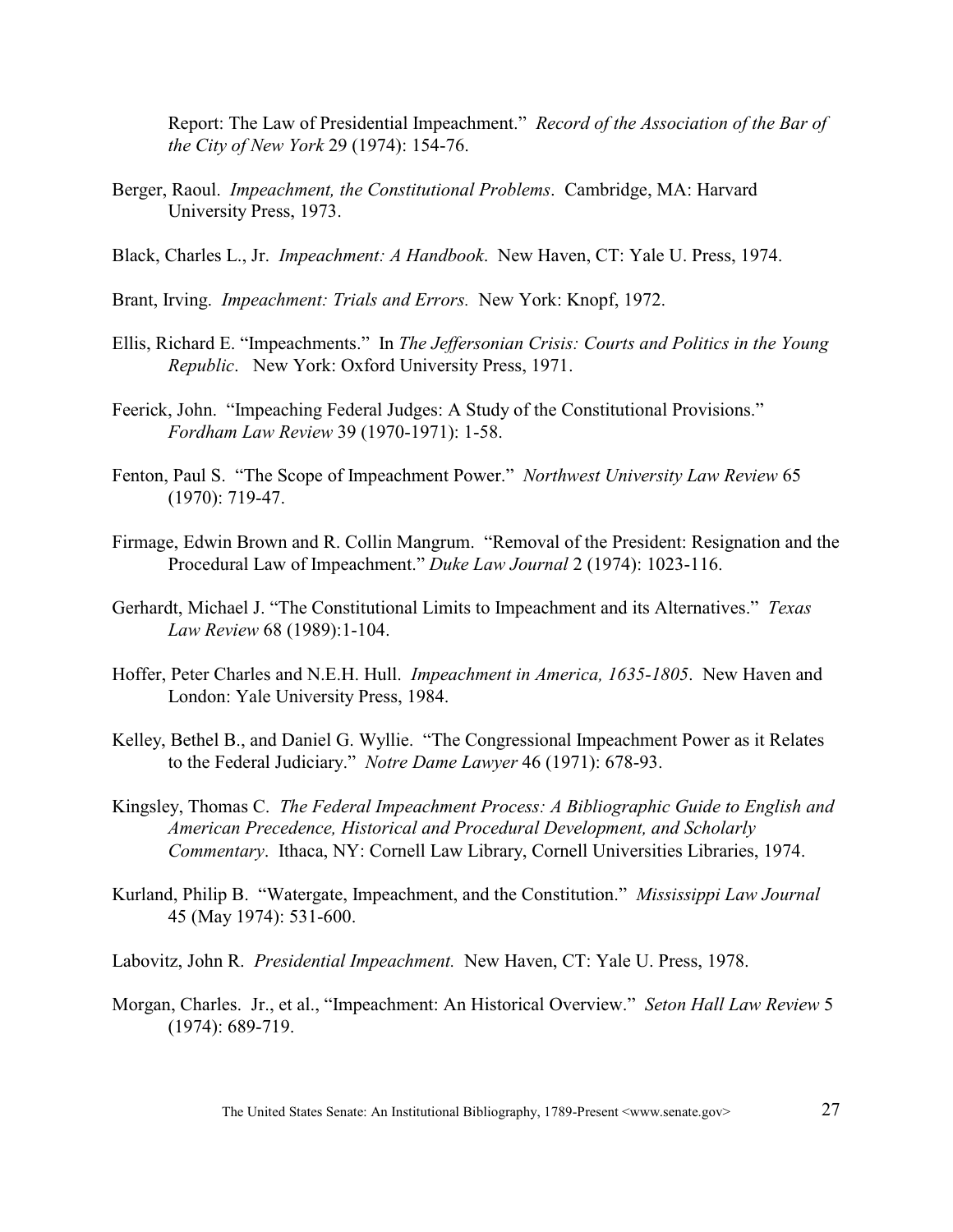- Swindler, William F. "High Court of Congress: Impeachment Trials, 1797-1936." *American Bar Association Journal* 60 (1974): 420-28.
- U.S. Congress. Senate. "Impeachment." In *The Senate, 1789-1989.* By Robert C. Byrd. Volume II, chapter 4. Washington, DC: GPO, 1989.
- U.S. Congress. House of Representatives. Committee on the Judiciary. *Impeachment, Selected Materials.* House Committee Print 689. 93<sup>rd</sup> Congress, 1<sup>st</sup> session. Washington, DC: GPO, October 1973.
- U.S. Congress. Senate. *Procedure and Guidelines for Impeachment Trials in the United States Senate.* By Floyd M. Riddick and Robert B. Dove. Senate Document 33. 99<sup>th</sup> Congress,  $2<sup>nd</sup>$  session. Washington, DC: GPO, August 15, 1986 (revision of 1974 Senate document by Floyd M. Riddick).
- Williams, Napoleon B. "The Historical and Constitutional Bases for the Senate's Power to Use Masters or Committees to Receive Evidence in Impeachment Trials." *New York University Law Review* 50 (1975): 512-620.

## *(1990-)*

- Auslander, Rose. "Impeaching the Senate's Use of Trial Committees." *New York University Law Review* 67 (April 1992): 68-107.
- Bushnell, Eleanor. *Crimes, Follies, and Misfortunes: The Federal Impeachment Trials*. Urbana and Chicago: University of Illinois Press, 1992.
- Gerhardt, Michael J. "The Senate's Role in the Federal Impeachment Process." In *The Federal Impeachment Process: A Constitutional and Historical Analysis*. Chapter 4. Princeton: Princeton University Press, 1996.
- Grimes, Warren S. "Hundred-Ton-Gun Control: Preserving Impeachment as the Exclusive Removal Mechanism for Federal Judges." *UCLA Law Review* 38 (June 1991): 1209-55.
- Melton, Buckner F., Jr. "Federal Impeachment and Criminal Procedure: The Framers' Intent." *Maryland Law Review* 52 (1993): 437-57.
- Scherr, Arthur. "'The Confidence of His Country': James Monroe on Impeachment." *Midwest Quarterly* 2002 44 (1): 24-45.
- Turley, Jonathan. "Senate Trials and Factional Disputes: Impeachment as a Madisonian Device," *Duke Law Journal* 49 (October 1999): 1-146.

Van Tassel, Emily Field and Paul Finkelman, *Impeachable Offenses: A Documentary History*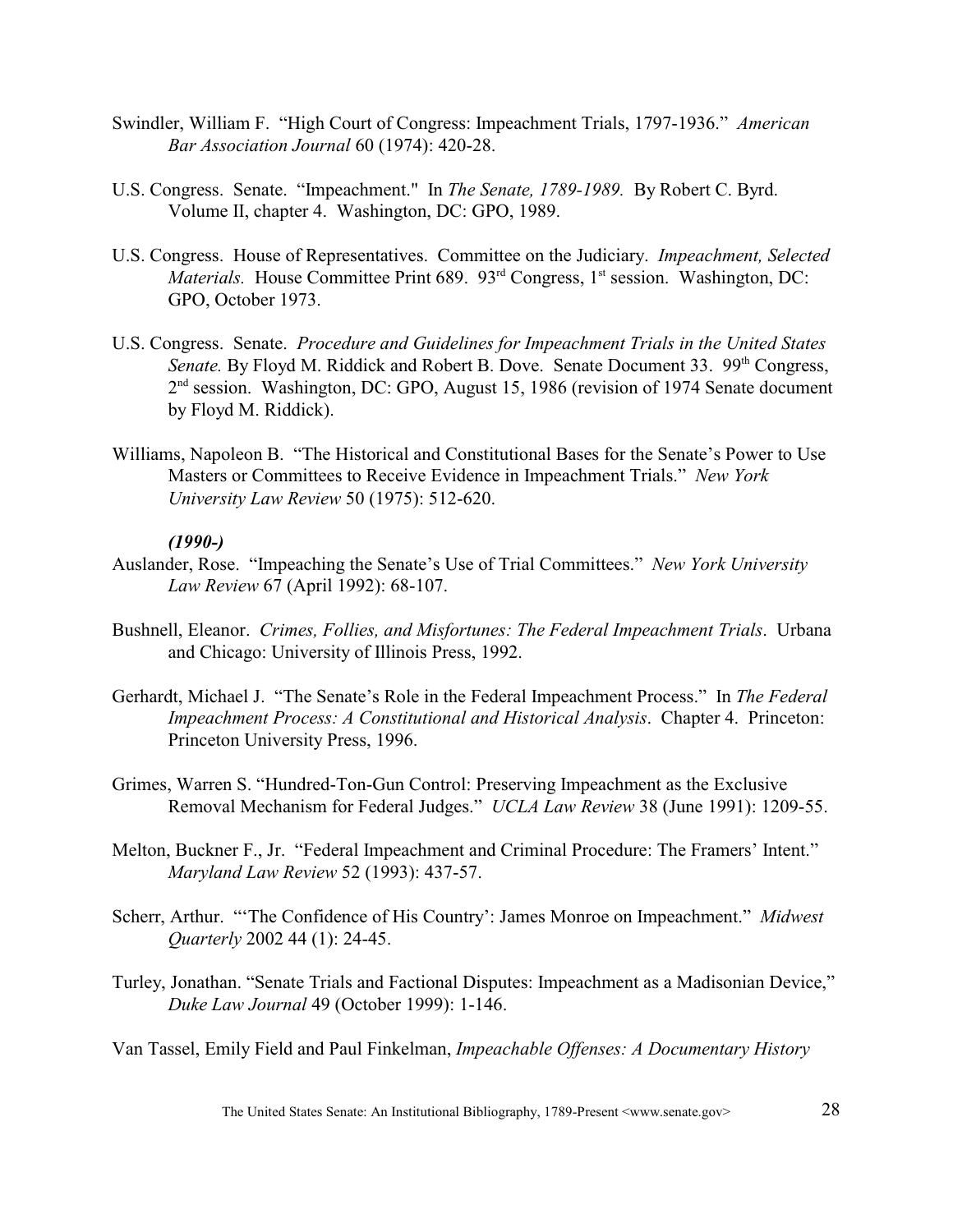*from 1787 to the Present.* Washington, DC: Congressional Quarterly, 1999.

Volcansek, Mary L. *Judicial Impeachment: None Called for Justice.* Urbana, IL: University of Illinois Press, 1993.

# **2. William Blount**

## *(1789-1889)*

- Wharton, Francis. "Impeachment of William Blount, a Senator of the United States. In *State Trials of the United States during the Administrations of Washington and Adams*. New York: B. Franklin, 1970 (originally published 1849).
- Wright, Marcus J. *Some Account of the Life and Services of William Blount*. Washington, DC: E. J. Gray, 1884.

## *(1890-1939)*

- Goodpasture, Albert V. "William Blount and the Southwest Territory." *American Historical Magazine and Tennessee Historical Society Quarterly* 8 (January 1903): 1-13.
- Posey, Walter B. "The Blount Conspiracy." *Birmingham-Southern College Bulletin* 21 (December 1928): 11-21.
- Thompson, Isabel. "The Blount Conspiracy."*East Tennessee Historical Society's Publications* 2 (1930): 3-21.
- Turner, Frederick Jackson, ed. "Documents on the Blount Conspiracy, 1795-1797." *American Historical Review* 10 (April 1905): 574-606.

## *(1940-1989)*

- Brant, Irving. "Plot and Counterplot." In *Impeachment: Trials and Errors.* Chapter 2, pp. 24- 45. New York: Knopf, 1972.
- Hoffer, Peter Charles and N.E.H. Hull. "The Politicization of Impeachment, 1795-1800." In *Impeachment in America, 1635-1805*. Chapter 8. New Haven and London: Yale University Press, 1984.

Masterson, William H. *William Blount*. Baton Rouge: Louisiana State University Press, 1954.

## *(1990-)*

- Bushnell, Eleanor. "William Blount." In *Crimes, Follies, and Misfortunes: The Federal Impeachment Trials*. Chapter 2. Urbana and Chicago: University of Illinois Press, 1992.
- Eigelsbach, William B. "The Blount Conspiracy: Notes on Samuel Sitgreaves on the Questioning of Dr. Nicholas Romayne on July 13 and 14, 1797, Before the House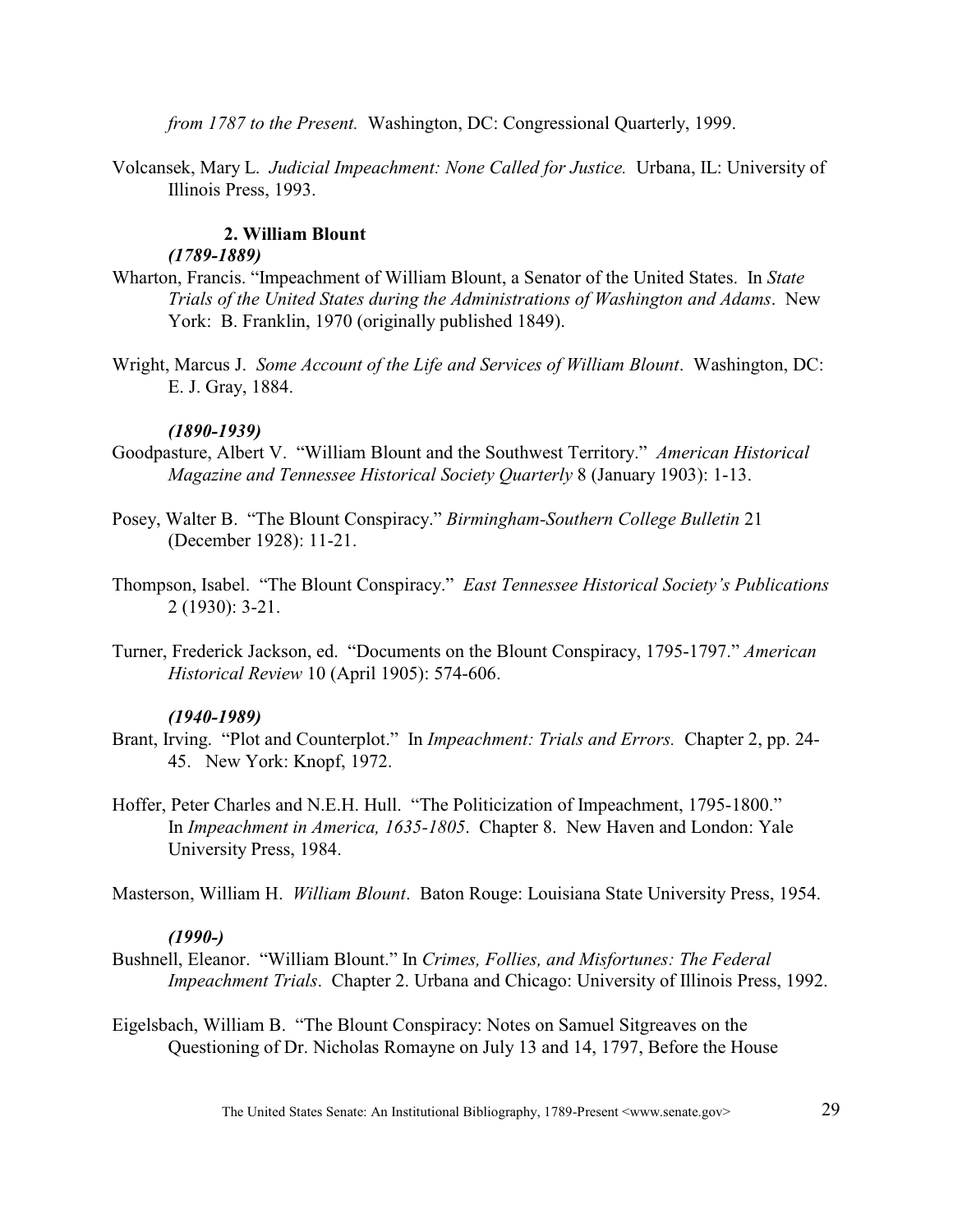Impeachment Committee." *Journal of East Tennessee History*. 66 (1994): 81-96.

- Melton, Buckner F., Jr. "Federal Impeachment and Criminal Procedure: The Framers' Intent." *Maryland Law Review* 52 (1993): 437-57.
- Melton, Buckner F., Jr. *The First Impeachment: The Constitution's Framers and the Case of Senator William Blount*. Macon, GA: Mercer University Press, 1998.
- U.S. Congress. Senate. *Riddick's Senate Procedure: Precedents and Practices.* By Floyd M. Riddick and Alan S. Frumin. Senate Document 28. 101<sup>st</sup> Congress, 2<sup>nd</sup> session. Pp. 865-79. Washington, DC: GPO, 1992.

# **3. John Pickering**

# *(1940-1989)*

- Berger, Raoul. "Insanity-Disability-Senility." In *Impeachment: The Constitutional Problems*. Chapter 5, pp. 181-92. Cambridge: Harvard University Press, 1973.
- Brant, Irving. "Alcoholism in a Federal Judge." In *Impeachment: Trials and Errors.* Chapter 3, pp. 46-57. New York: Knopf, 1972.
- Hoffer, Peter Charles and N.E.H. Hull. "Dress Rehearsals: Pickering and Shippen et al., 1803- 1805." In *Impeachment in America, 1635-1805*. Chapter 11. New Haven and London: Yale University Press, 1984.
- Turner, Lynn W. "The Impeachment of John Pickering." *American Historical Review* 54 (April 1949): 485-507.

## *(1990-)*

Bushnell, Eleanor. "John Pickering." In *Crimes, Follies, and Misfortunes: The Federal Impeachment Trials*. Chapter 3. Urbana and Chicago: University of Illinois Press, 1992.

# **4. Samuel Chase**

## *(1789-1889)*

"The Impeachment of Judge Chase." *Law Reporter* 7 (August 1844): 169-77.

*The Trial of Samuel Chase, an Associate Justice of the Supreme Court of the United States, Impeached by the House of Representatives, for High Crimes and Misdemeanors Before the Senate of the United States.* Short-hand transcripts by Samuel H. Smith and Thomas Lloyd. New York, Da Capo Press, 1970 (originally published 1805).

# *(1890-1939)*

Beveridge, Albert J. "Impeachment." In *The Life of John Marshall*. Volume III, Chapter 4, pp. 157-222. Boston: Houghton Mifflin Co., 1919).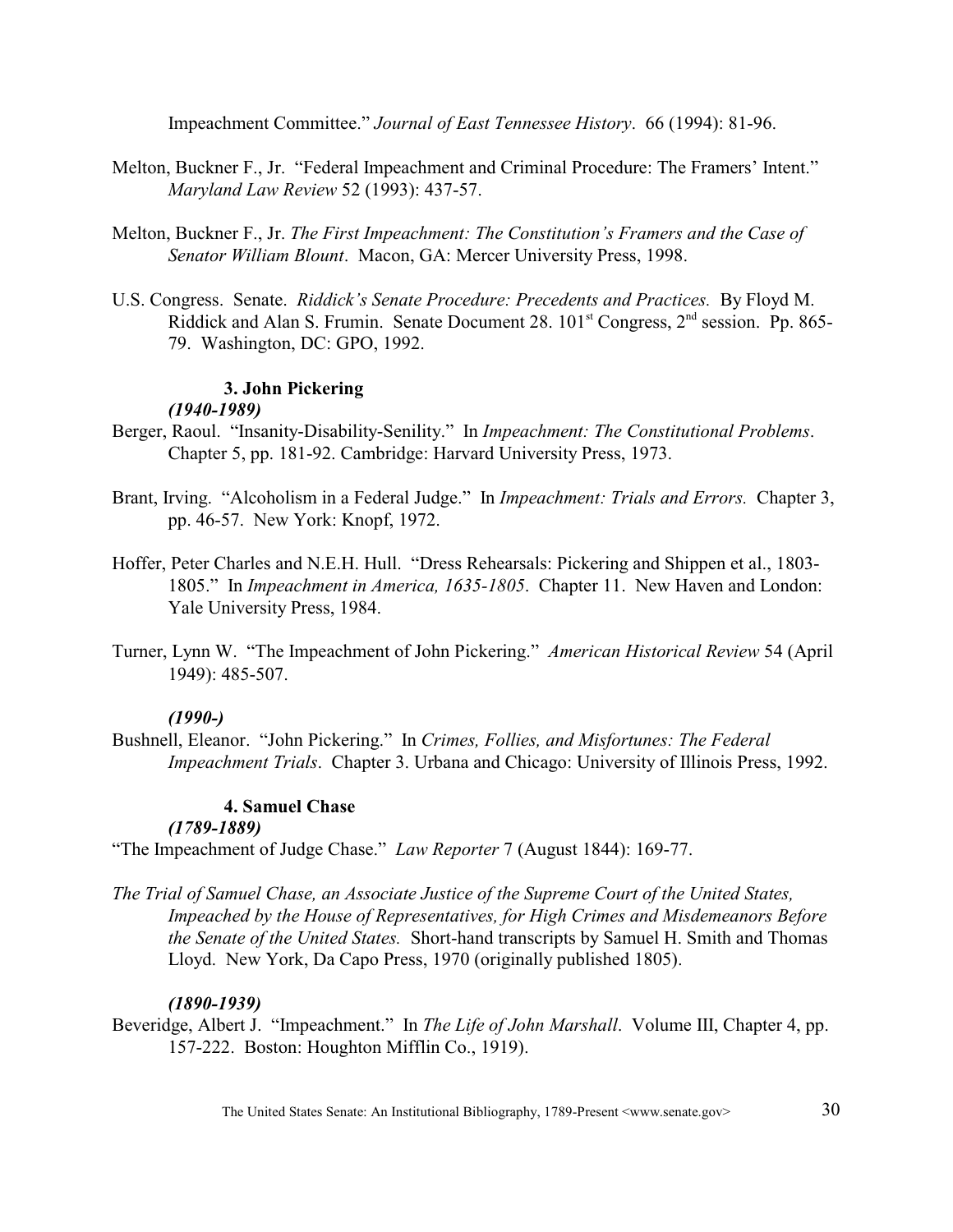#### *(1940-1989)*

- Berger, Raoul. "The Impeachment of Justice Samuel Chase." In *Impeachment, the Constitutional Problems*. Chapter 8. Cambridge, Mass.: Harvard University Press, 1973.
- Brant, Irving. "The Trial of Samuel Chase." In *Impeachment: Trials and Errors.* Chapter 4, pp. 58-83. New York: Knopf, 1972.
- Ellis, Richard. "The Impeachment of Samuel Chase." In *American Political Trials.* Edited by Michael R. Belknap. Pp. 57-78. Westport, CT: Greenwood Press, 1981.
- Ellis, Richard. "Impeachments," "Republican Divisions," and "Chase's Acquittal." In *The Jeffersonian Crisis: Courts and Politics in the Young Republic.* Chapters 5-7, pp. 69-107. New York: Oxford University Press, 1971.
- Hoffer, Peter Charles and N.E.H. Hull. "Power and Precedent: The Impeachment and Trial of Samuel Chase, 1804-1805." In *Impeachment in America, 1635-1805*. Chapter 12. New Haven and London: Yale University Press, 1984.

Johnson, Herbert A. "Impeachment and Politics." *South Atlantic Quarterly* 63 (1964): 552-63.

- Labovitz, John R. "Grounds for Impeachment: The First Century." In *Presidential Impeachment.* Chapter 2. New Haven, CT: Yale University Press, 1978.
- Labovitz, John R. "Grounds for Impeachment: The First Century." In *Presidential Impeachment.*  Chapter 2. New Haven, CT: Yale University Press, 1978.

### *(1990-)*

- Bushnell, Eleanor. "Samuel Chase." In *Crimes, Follies, and Misfortunes: The Federal Impeachment Trials*. Chapter 4. Urbana and Chicago: University of Illinois Press, 1992.
- Rehnquist, William H., *Grand Inquests: The Historic Impeachments of Justice Samuel Chase and President Andrew Johnson*. New York: William Morrow and Co., 1992.

# **5. James Peck**

## *(1789-1889)*

Stansbury, Arthur. *Report of the Trial of James H. Peck.* New York: Da Capo Press, 1972 (originally published in 1833).

#### *(1940-1989)*

Brant, Irving. "Peck and Humphries." In *Impeachment: Trials and Errors.* Chapter 6, 122-32. New York: Knopf, 1972.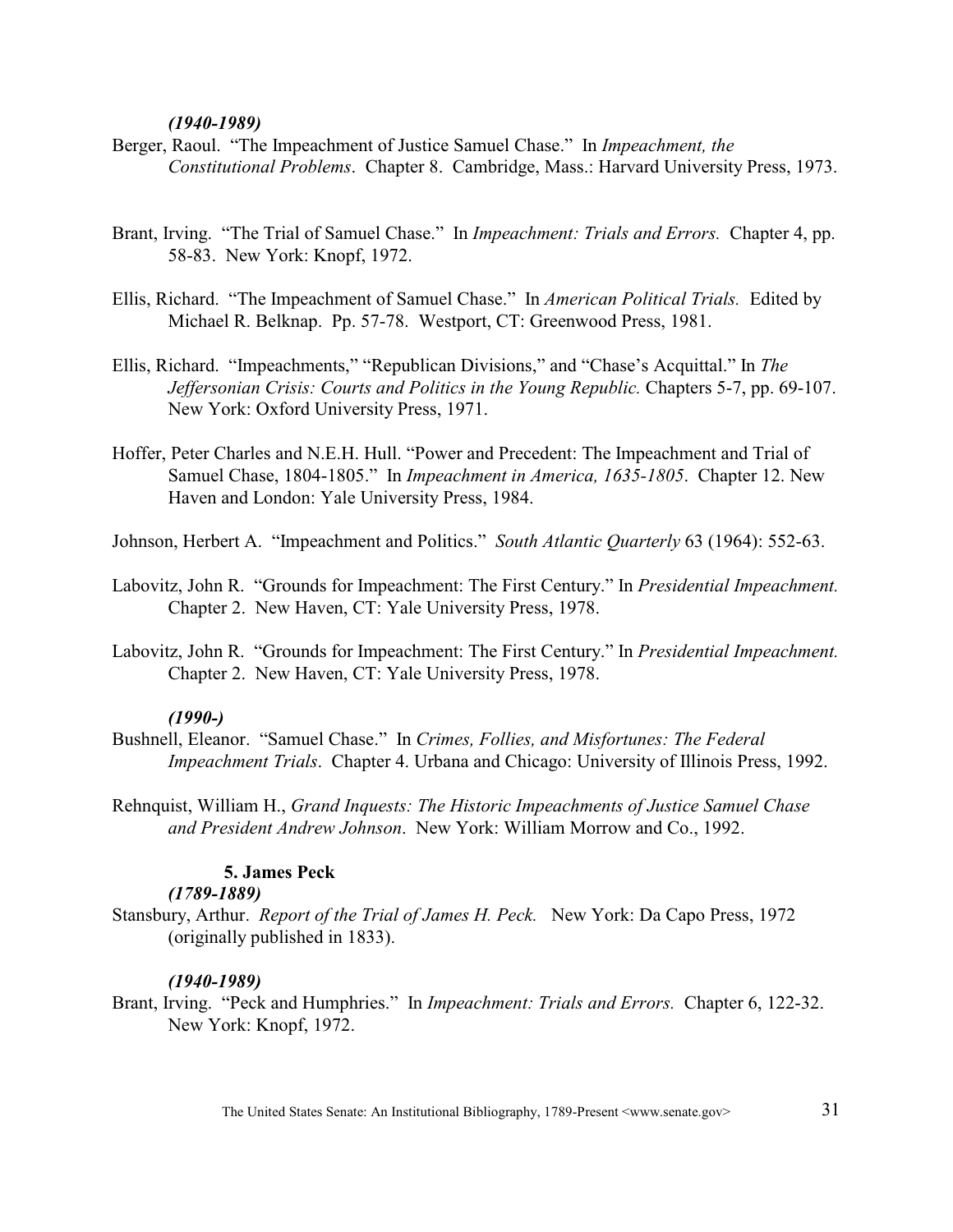Bushnell, Eleanor. "The Impeachment and Trial of James H. Peck." *Missouri Historical Review* 74 (1980): 137-65.

#### *(1990-)*

Bushnell, Eleanor. "James Peck." In *Crimes, Follies, and Misfortunes: The Federal Impeachment Trials.* Chapter 5. Urbana and Chicago: University of Illinois Press, 1992.

## **6. West H. Humphreys**

#### *(1940-1989)*

Brant, Irving. "Peck and Humphreys." In *Impeachment: Trials and Errors.* Chapter 6, pp. 122- 32. New York: Knopf, 1972.

#### *(1990-)*

Bushnell, Eleanor. "West H. Humphreys." In *Crimes, Follies, and Misfortunes: The Federal Impeachment Trials*. Chapter 6. Urbana and Chicago: University of Illinois Press, 1992.

## **7. Andrew Johnson**

*(1789-1889)*

Godkin, E. L. "The Impeachment." *Nation* 6 (March 5-May 21, 1868): 184-404.

"Impeachment." *American Law Review* 2 (April 1868): 547-66; (July 1868): 747-77.

"Impeachment Trial." *American Journal of Education* 18 (1869): 225-33.

*The Impeachment and Trial of Andrew Johnson, President of the United States; The Complete Record of the Impeachment in the House of Representatives, the Preliminary Proceedings in the Senate, the Articles of Impeachment, and the Full Proceedings in the Court of Impeachment of the Senate of the United States.* New York: Dover Publications, 1974 (originally published in 1868).

Also in: *Trial of Andrew Johnson, President of the United States: Before the Senate of the United States on Impeachment by the House of Representatives for High Crimes and Misdemeanors*. New York: Da Capo Press, 1970 (originally published as Senate document in 1868).

Sears, Edward I. "The Impeachment Trial and its Results." *National Quarterly Review* 17 (June 1868): 144-56.

#### *(1890-1939)*

Dewitt, David Miller. *The Impeachment and Trial of Andrew Johnson*. New York: The MacMillan Company, 1903.

Dunning, William A. "The Impeachment and Trial of President Johnson." *Papers of the*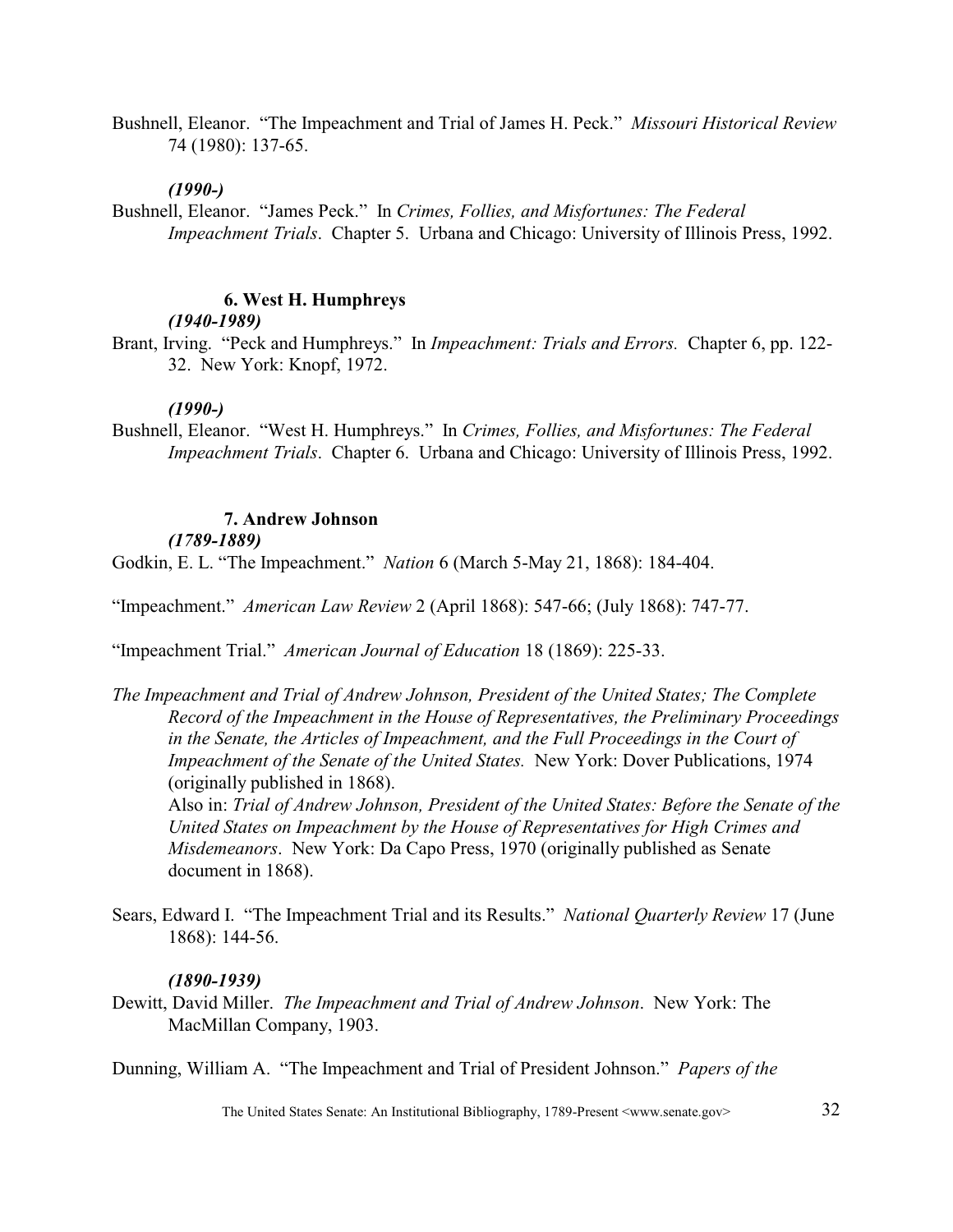*American Historical Association* 4 (1890): 469-503.

- Hill, Frederick Trevor. "The Impeachment of Andrew Johnson: A Historic Moot Case." In *Decisive Battles of the Law: Narrative Studies of Eight Legal Contests Affecting the History of the United States Between the Years 1800 and 1886.* New York: Harper & Brothers, 1907.
- Ross, Edmund G. *History of the Impeachment of Andrew Johnson.* New York: B. Franklin, 1965 (originally published 1896).

#### *(1940-1989)*

- Benedict, Michael Les. *The Impeachment and Trial of Andrew Johnson*. New York: W.W. Norton, 1973.
- Berger, Raoul. "The Impeachment of President Andrew Johnson." In *Impeachment, the Constitutional Problems*. Chapter 9. Cambridge, MA: Harvard University Press, 1973.
- Brant, Irving. "The Johnson Trial: Attainder by Impeachment." In *Impeachment: Trials and Errors.* Chapter 7, pp. 133-54. New York: Knopf, 1972.
- Hill, Frederick Trevor. "The Impeachment of Andrew Johnson: A Historic Moot Case." In *Decisive Battles of the Law.* Chapter 5, pp. 135-74. New York and London: Harper & Brothers Publishers, 1907.
- Labovitz, John R. "Grounds for Impeachment: The First Century." In *Presidential Impeachment.*  Chapter 2. New Haven, CT: Yale U. Press, 1978.
- Lomask, Milton. *Andrew Johnson: President on Trial*. New York: Farrar, Straus, 1960.
- McKitrick, Eric L. *Andrew Johnson and Reconstruction.* Chicago: University of Chicago Press, 1960.
- Parker, William Belmont. "The Impeachment of Andrew Johnson." In *The Life and Public Services of Justin Smith Morrill*. Pp. 208-20. Boston and New York: Houghton Mifflin Company, 1924.
- Plummer, Mark A. "Profile in Courage? Edmund G. Ross and the Impeachment Trial." *Midwest Quarterly* 27 (1985): 30-48.
- Trefousse, Hans L. "Ben Wade and the Failure of the Impeachment of Johnson." *Historical and Philosophical Society of Ohio Bulletin* 18 (October 1960): 241-52.

Trefousse, Hans L. *Impeachment of a President: Andrew Johnson, the Blacks, and*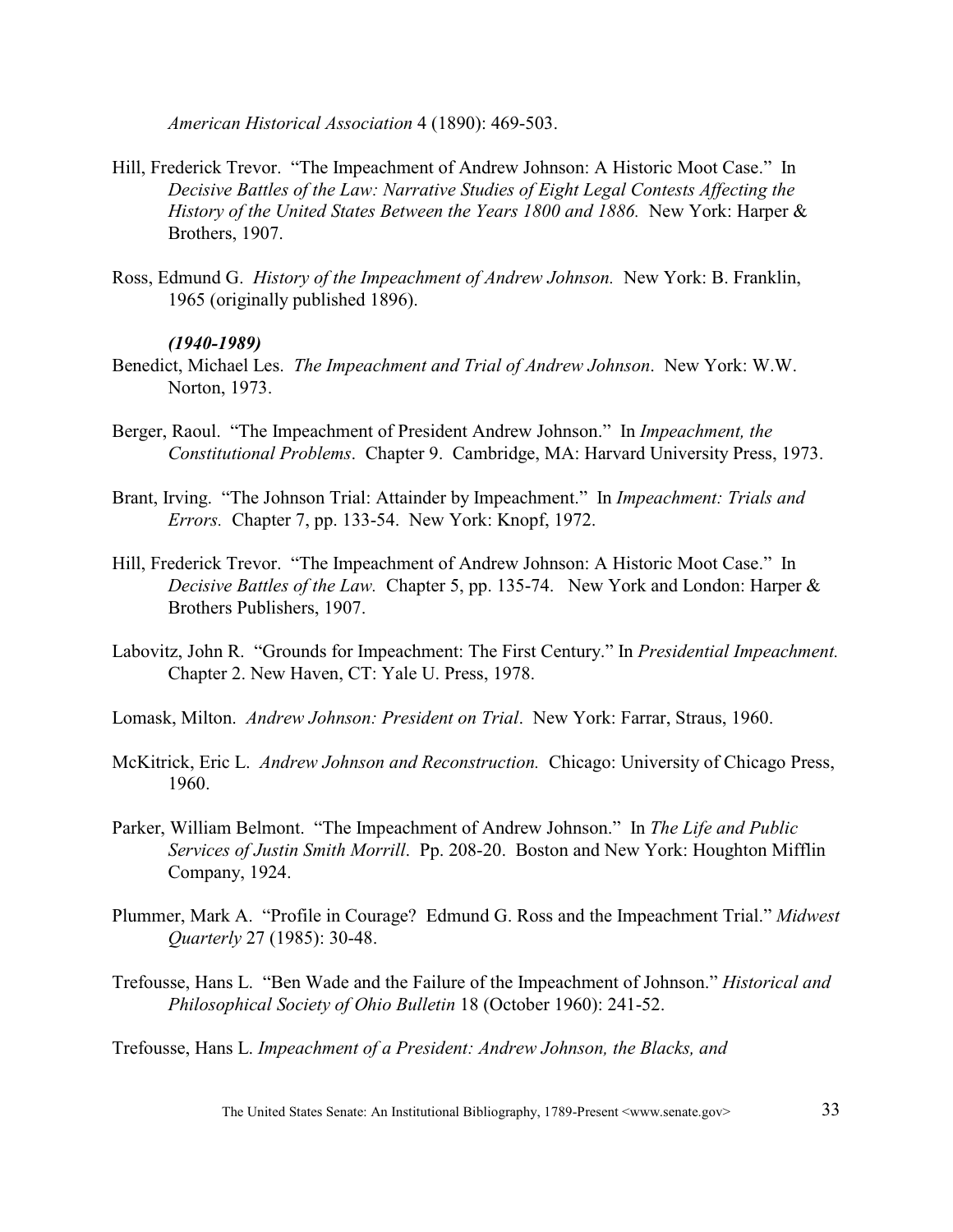*Reconstruction*. Knoxville: University of Tennessee Press, 1975.

## *(1990-)*

- Beauregard, Erving E. "The Chief Prosecutor of President Andrew Johnson." *Midwest Quarterly* 31 (Spring 1990): 408-22.
- Bushnell, Eleanor. "Andrew Johnson." In *Crimes, Follies, and Misfortunes: The Federal Impeachment Trials*. Chapter 7. Urbana and Chicago: University of Illinois Press, 1992.
- Hearn, Chester G. *The Impeachment of Andrew Johnson*. Jefferson, NC: McFarland & Co., 2000.
- Rehnquist, William H., *Grand Inquests: The Historic Impeachments of Justice Samuel Chase and President Andrew Johnson*. New York: William Morrow and Co., 1992.
- Stathis, Stephen W. "Impeachment and Trial of Andrew Johnson: A View From the Iowa Congressional Delegation." *Presidential Studies Quarterly* 24 (Winter 1994): 29-47.
- U.S. Congress. House of Representatives. Committee on the Judiciary. *"*The Impeachment of Andrew Johnson." In *Impeachment, Selected Materials*. House Print 906-0002. 105<sup>th</sup> Congress,  $2<sup>nd</sup>$  session. Washington, DC: GPO, 1998.

## **8. William W. Belknap**

## *(1789-1889)*

U.S. Congress. Senate. *Proceedings of the Senate Sitting for the Trial of William W. Belknap: Late Secretary of War, on the Articles of Impeachment Exhibited by the House of Representatives.*  $44^{\text{th}}$  Congress, 1<sup>st</sup> session. Washington, DC: GPO, 1876.

## *(1940-1989)*

Joachim, Walter. "Hiester Clymer and the Belknap Case." *Historical Review of Berks County* 36 (1970): 13, 24-31.

## *(1990-)*

Bushnell, Eleanor. "William W. Belknap." In *Crimes, Follies, and Misfortunes: The Federal Impeachment Trials*. Chapter 8. Urbana and Chicago: University of Illinois Press, 1992.

## **9. Charles Swayne**

## *(1890-1939)*

- Littlefield, Charles E. "The Impeachment of Judge Swayne." *Green Bag* 17 (April 1905): 193- 207.
- U.S. Congress. Senate. *Proceedings in the Senate of the United States in the Matter of the Impeachment of Charles Swayne, Judge of the District Court of the United States in and for the Northern District of Florida.* Senate Document 194. 58<sup>th</sup> Congress, 3<sup>rd</sup> session.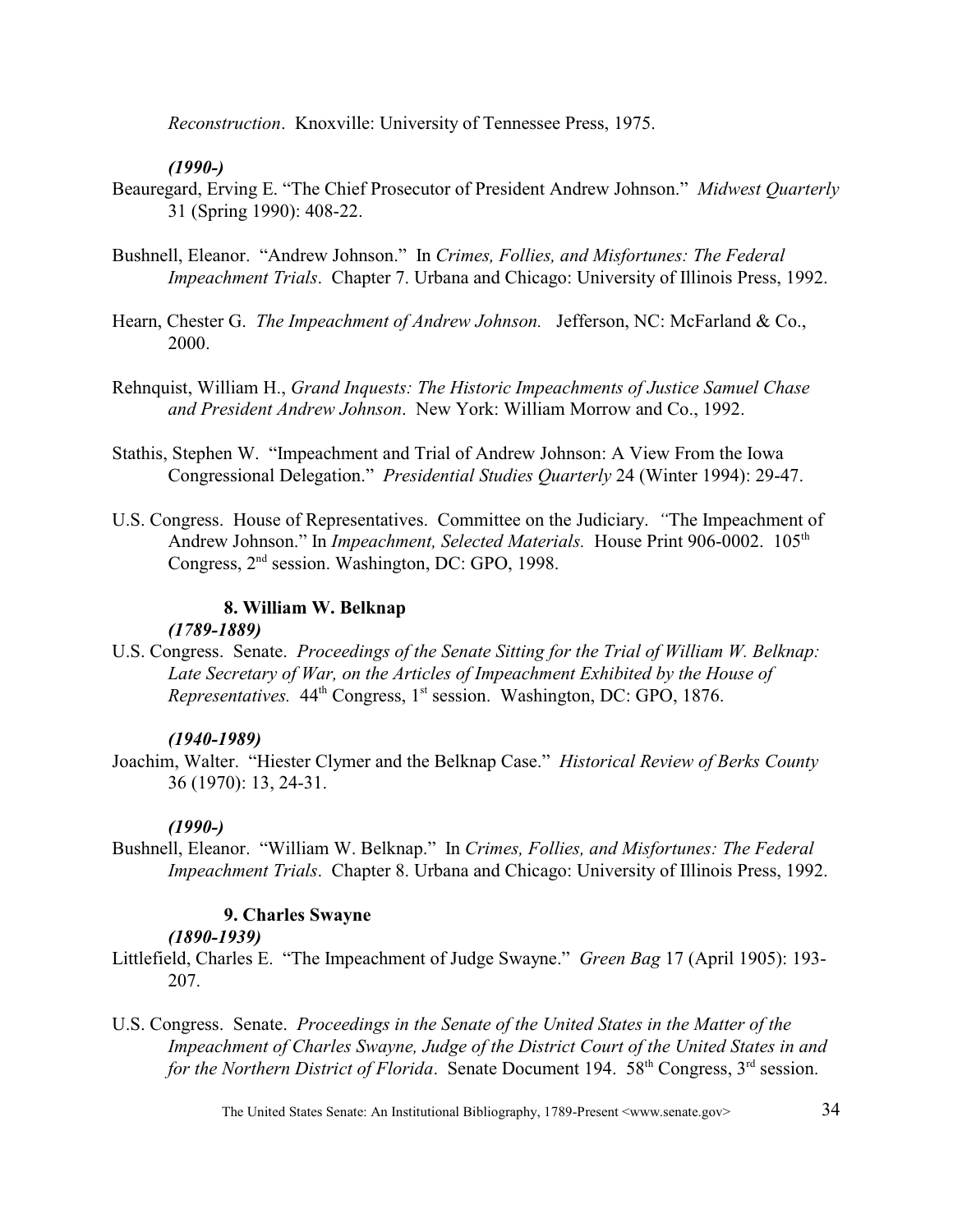Washington, DC: GPO, 1905.

## *(1990-)*

Bushnell, Eleanor. "Charles Swayne." In *Crimes, Follies, and Misfortunes: The Federal Impeachment Trials*. Chapter 9. Urbana and Chicago: University of Illinois Press, 1992.

## **10. Robert W. Archbald**

## *(1890-1939)*

U.S. Congress. Senate. *Proceedings of the United States Senate and the House of Representatives in the Trial of Impeachment of Robert W. Archbald: Additional Circuit Judge of the United States from the Third Judicial Circuit and Designated a Judge of the Commerce Court.* Senate Document 1140.  $62<sup>nd</sup>$  Congress, 3<sup>rd</sup> session. Washington, DC: 1912-13.

## *(1940-1989)*

McGinnis, Patrick J. "A Case of Judicial Misconduct: The Impeachment and Trial of Robert W. Archbald." *Pennsylvania Magazine of History and Biography* 101 (1977): 506-20.

## *(1990-)*

Bushnell, Eleanor. "Robert W. Archbald." In *Crimes, Follies, and Misfortunes: The Federal Impeachment Trials*. Chapter 10. Urbana and Chicago: University of Illinois Press, 1992.

# **11. George English**

## *(1890-1939)*

U.S. Congress. Senate. *Answer of George W. English, District Judge of the United States for the Eastern District of Illinois: To the Articles of Impeachment Against Him by the House of Representatives of the United States.* Senate Document 104.  $69<sup>th</sup>$  Congress, 61<sup>st</sup> session. Washington, DC: GPO, 1926.

## *(1990-)*

Bushnell, Eleanor. "George English." In *Crimes, Follies, and Misfortunes: The Federal Impeachment Trials*. Chapter 11. Urbana and Chicago: University of Illinois Press, 1992.

# **12. Harold Louderback**

## *(1890-1939)*

U.S. Congress. Senate. *Proceedings of the United States Senate in the Trial of Impeachment of Harold Louderback, United States District Judge for the Northern District of California.*  Senate Document 73. 73<sup>rd</sup> Congress, 1<sup>st</sup> session. Washington, DC: GPO, 1933.

## *(1940-1989)*

Bushnell, Eleanor. "One of Twelve: The Nevada Impeachment Connection." *Nevada Historical Society* 26 (1983): 2-12.

## *(1990-)*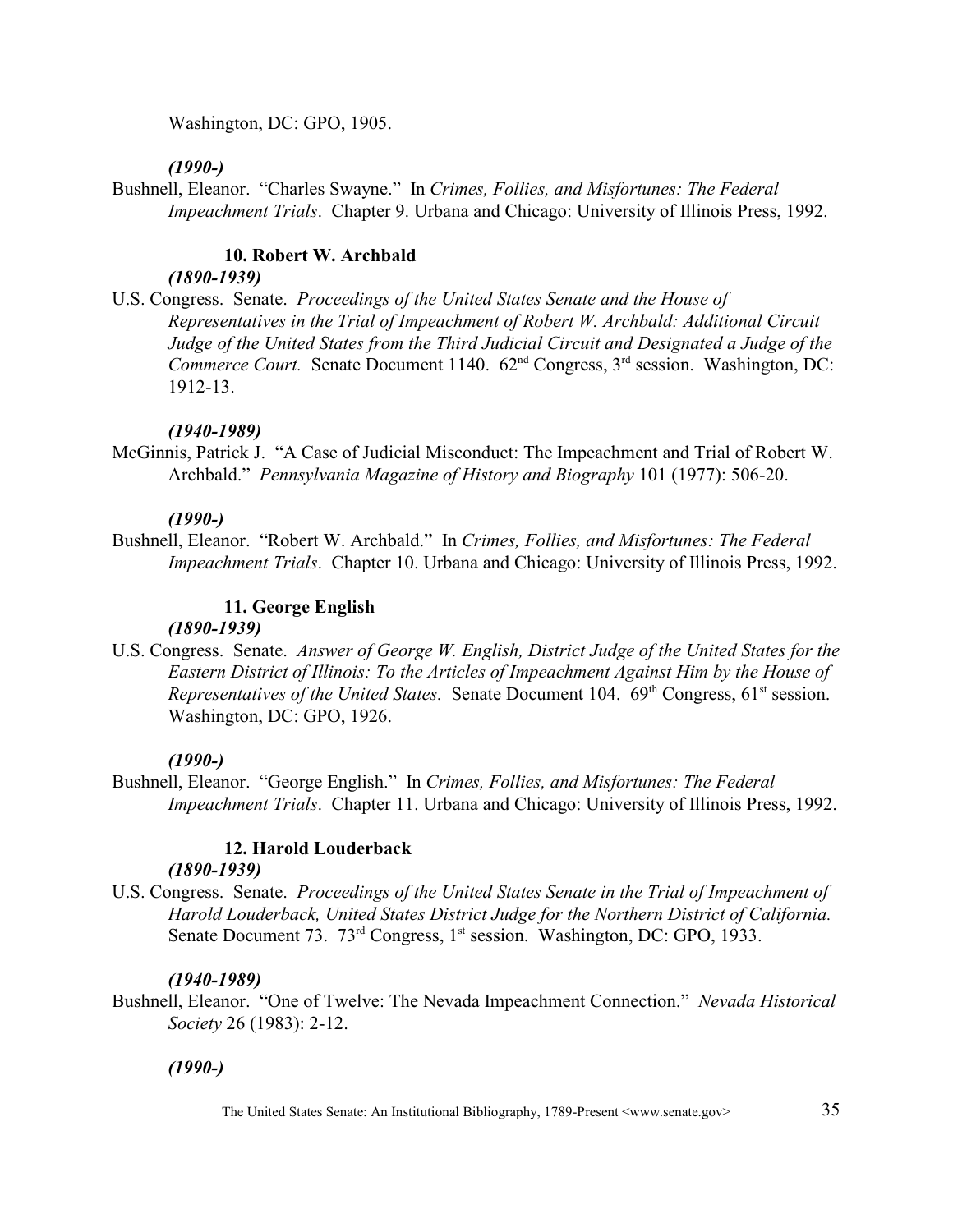Bushnell, Eleanor. "Harold Louderback." In *Crimes, Follies, and Misfortunes: The Federal Impeachment Trials*. Chapter 12. Urbana and Chicago: University of Illinois Press, 1992.

## **13. Halsted L. Ritter**

#### *(1890-1939)*

U.S. Congress. Senate. *Proceedings of the United States in the Trial of Impeachment of Halsted L. Ritter, United States District Judge for the Southern District of Florida*. Senate Document 200.  $74<sup>th</sup> Congress, 2<sup>nd</sup> session. Washington, DC: GPO, 1936.$ 

#### *(1990-)*

Bushnell, Eleanor. "Halsted L. Ritter." In *Crimes, Follies, and Misfortunes: The Federal Impeachment Trials*. Chapter 13. Urbana and Chicago: University of Illinois Press, 1992.

## **14. Harry E. Claiborne**

## *(1940-1989)*

- U.S. Congress. Senate. Impeachment Trial Committee. *Report of the Senate Impeachment Trial Committee: Hearings Before the Senate Impeachment Trial Committee*. Senate Hearing 812. 99<sup>th</sup> Congress,  $2<sup>nd</sup>$  session. Washington, DC: GPO, 1986.
- U.S. Congress. Senate. *Proceedings of the United States Senate in the Impeachment Trial of Harry E. Claiborne, a Judge of the United States District Court for the District of Nevada*. Senate Document 48. 99<sup>th</sup> Congress, 2<sup>nd</sup> session. Washington, DC: 1987.

#### *(1990-)*

- Bushnell, Eleanor. "Harry E. Claiborne." In *Crimes, Follies, and Misfortunes: The Federal Impeachment Trials*. Chapter 14. Urbana and Chicago: University of Illinois Press, 1992.
- Luchsinger, Daniel. "Committee Impeachment Trials: The Best Solution?" *Georgetown Law Journal* 80 (1991): 163-90.
- Volcansek, Mary L. *Judicial Impeachment: None Called for Justice.* Pp. 24-67. Urbana, IL: University of Illinois Press, 1993.

## **15. Alcee L. Hastings**

#### *(1940-1989)*

- U.S. Congress. Senate. *Proceedings of the United States Senate in the Impeachment Trial of Alcee L. Hastings, A Judge of the United States District Court for the Southern District of Florida*. Senate Document 18. 101<sup>st</sup> Congress, 1<sup>st</sup> session. Washington, DC: GPO, 1989.
- U.S. Congress. Senate. Impeachment Trial Committee. *Report of the Senate Impeachment Trial Committee on the Articles Against Judge Alcee L. Hastings: Hearings Before the Senate Impeachment Trial Committee.* Senate Hearing 194. 101<sup>st</sup> Congress, 1<sup>st</sup> session. Washington, DC: GPO, 1989.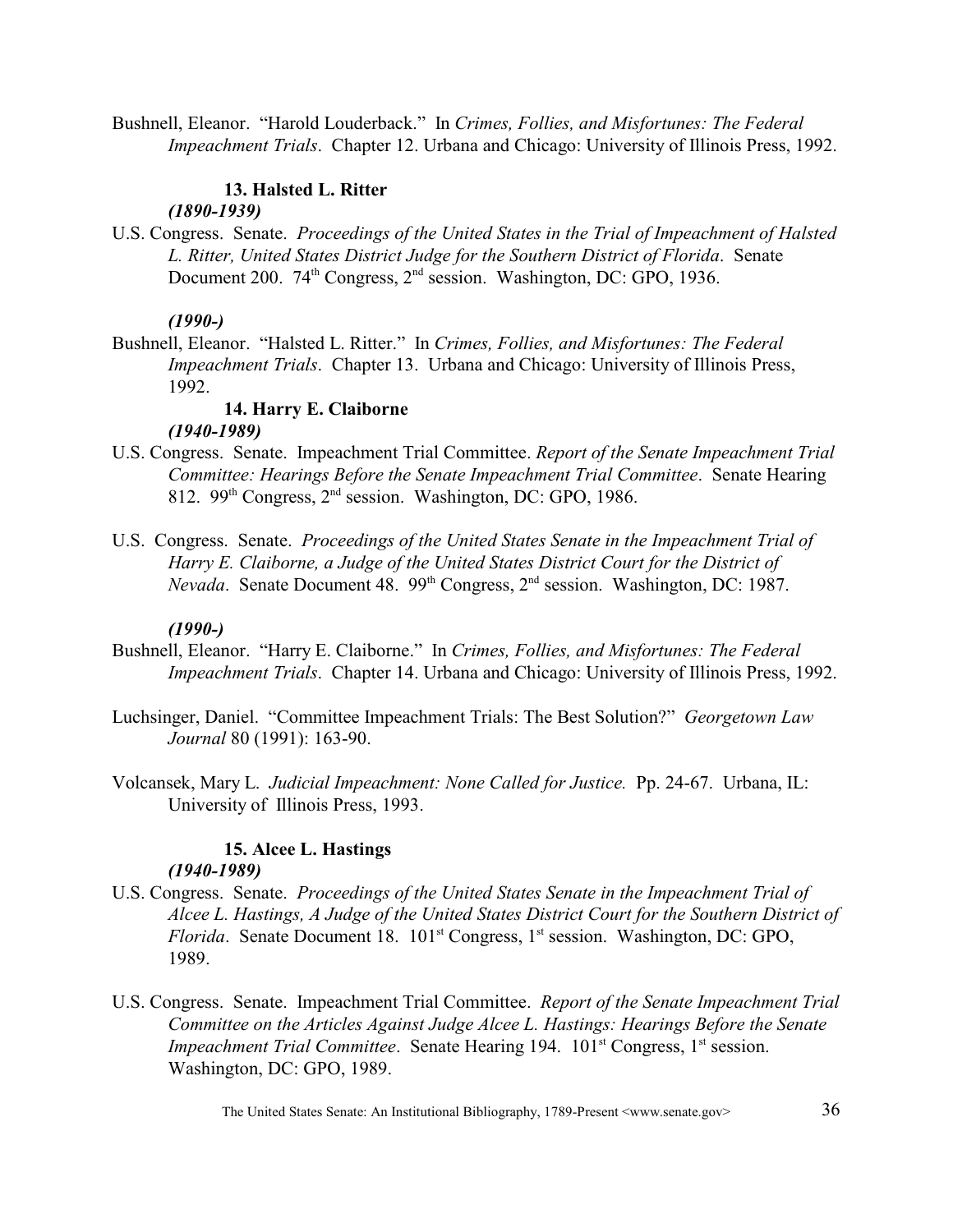### *(1990-)*

- Bushnell, Eleanor. "Epilogue." In *Crimes, Follies, and Misfortunes: The Federal Impeachment Trials*. Urbana and Chicago: University of Illinois Press, 1992.
- Luchsinger, Daniel. "Committee Impeachment Trials: The Best Solution?" *Georgetown Law Journal* 80 (1991): 163-90.
- Volcansek, Mary L. *Judicial Impeachment: None Called for Justice.* Pp. 68-119. Urbana, IL: University of Illinois Press, 1993.

# **16. Walter L. Nixon Jr.** *(1940-1989)*

- U.S. Congress. Senate. *Impeachment of Judge Walter L. Nixon, Jr.: Constitutional Provisions; Rules of Procedure and Practice in the Senate when sitting on impeachment trials; Articles of impeachment against Walter L. Nixon, Jr., as amended; Judge Nixon's answer to the amended articles; and replication of the House of Representatives*. Senate Document 17. 101<sup>st</sup> Congress, 1<sup>st</sup> session. Washington, DC: GPO, 1989.
- U.S. Congress. Senate. Impeachment Trial Committee. *Report of the Senate Impeachment Trial Committee on the Articles Against Judge Walter L. Nixon, Jr.* Senate Hearing 247, parts 1-3.  $101<sup>st</sup>$  Congress,  $1<sup>st</sup>$  session, 1989.
- U.S. Congress. Senate. Impeachment Trial Committee. *Report of the Impeachment Trial Committee on the Articles Against Judge Walter L. Nixon, Jr. Senate Report 164. 101<sup>st</sup>* Congress,  $1<sup>st</sup>$  session. Washington, DC: GPO, 1989.
- U.S. Congress. Senate. *Proceedings of the United States Senate in the Impeachment Trial of Walter L. Nixon, Jr., a Judge of the United States District Court for the Southern District of Mississippi.* Senate Document 22. 101<sup>st</sup> Congress, 1<sup>st</sup> Session. Washington, DC: 1989.

### *(1990-)*

- Luchsinger, Daniel. "Committee Impeachment Trials: The Best Solution?" *Georgetown Law Journal* 80 (1991): 163-90.
- U.S. Supreme Court. *Walter L. Nixon, Jr., Petitioner v. United States of America, Et Al. Brief for the Respondents and Amicus Curiae United States Senate.* Case Number 91-740. October Term, 1991.
- Volcansek, Mary L. *Judicial Impeachment: None Called for Justice.* Pp. 120-54. Urbana, IL: University of Illinois Press, 1993.

# **17. William J. Clinton**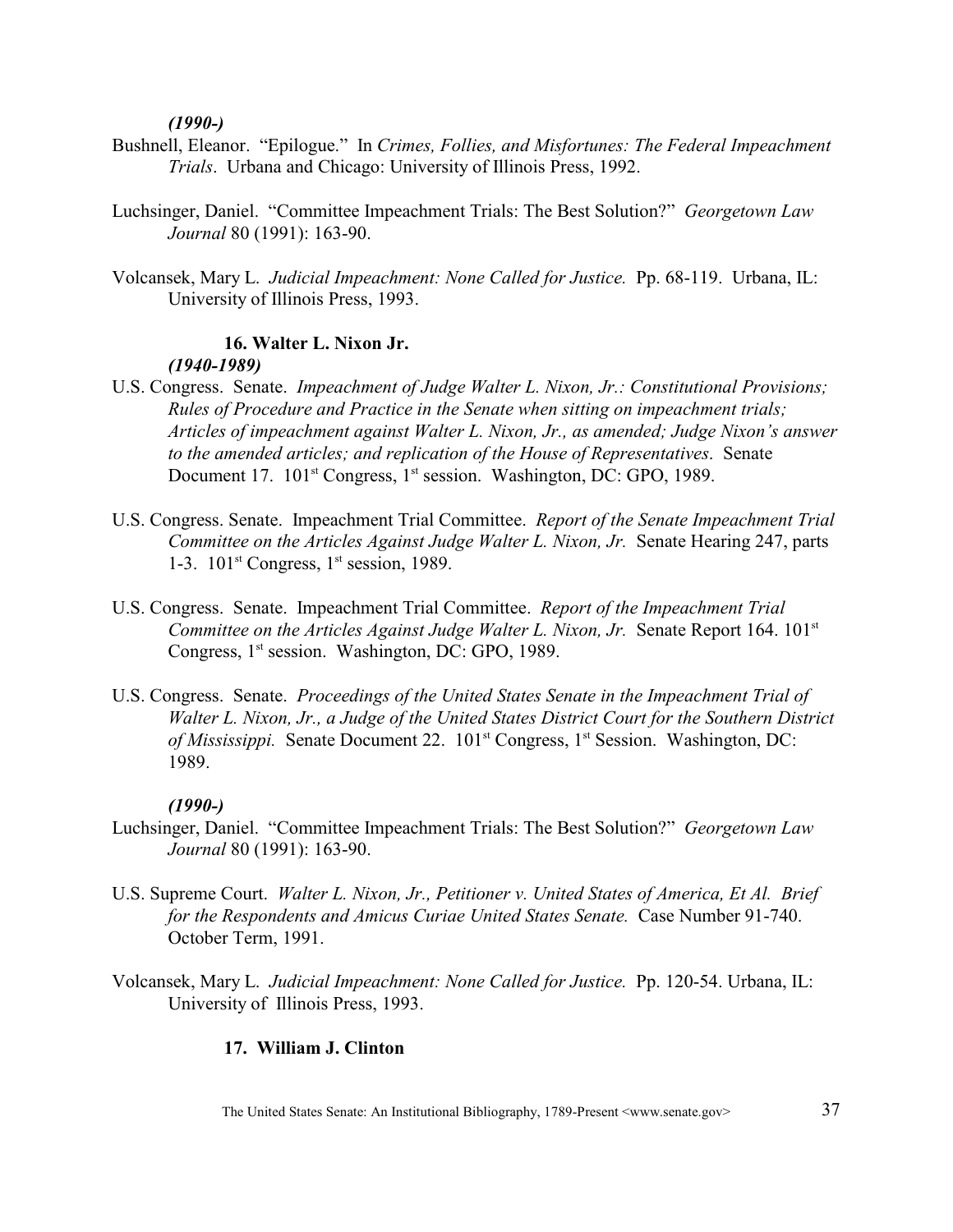*(1990-)*

- Baker, Peter. *The Breach: Inside the Impeachment and Trial of William Jefferson Clinton*. New York: Scribner, 2000.
- Ornstein, Norman J. "Civility, Deliberation, and Impeachment." In *Esteemed Colleagues*. Edited by Burdett A. Loomis. Chapter 10, pp. 241-258. Washington, DC: Brookings Institution Press, 2000.
- Posner, Richard A. *An Affair of State: The Investigation, Impeachment, and Trial of President Clinton.* Cambridge: Harvard University Press, 1999.
- Rae, Nicol C. and Colton C. Campbell. *Impeaching Clinton: Partisan Strife on Capitol Hill*. Lawrence: University Press of Kansas, 2004.
- U.S. Congress. Senate. *Proceedings of the United States Senate in the Impeachment Trial of President William Jefferson Clinton.* Senate Document 4. 106<sup>th</sup> Congress, 1<sup>st</sup> session. Washington, DC: GPO, 2000.

# **IV. Rules and Practice A. General** *(1789-1889)*

"The Senate and the Law of Quorum." *Weekly Law Bulletin* 15 (May 31, 1886): 367-70.

- U.S. Congress. Senate. *A Manual of Parliamentary Practice for the Use of the Senate of the United States by Thomas Jefferson.* Senate Document 8. 103<sup>rd</sup> Congress, 1<sup>st</sup> session. Washington, DC: GPO, 1993 (originally published 1801).
- U.S. Congress. Senate. *Rules of the Senate of the United States and the Joint Rules of the Two Houses*. Washington, DC: GPO, 1867-.

### *(1890-1939)*

- French, Willlard. "Senatorial Privileges and Expenses." *Independent* 70 (June 15, 1911): 1296- 1305.
- Gilbert, Clinton W. "Our Senators and Their Rules." *Review of Reviews* 71 (June 1925): 618-22.
- Haynes, George H. "Senate Rules and Procedure." In *The Senate of the United States*. Volume I, chapter 7. Boston: Houghton Mifflin Company, 1938.
- Luce, Robert. *Legislative Procedure.* New York: DaCapo Press, 1972 (originally published in 1922).
- Maxey, Edwin. "Rules of the United States Senate." *American Law Review* 38 (January-February, 1904): 1-7.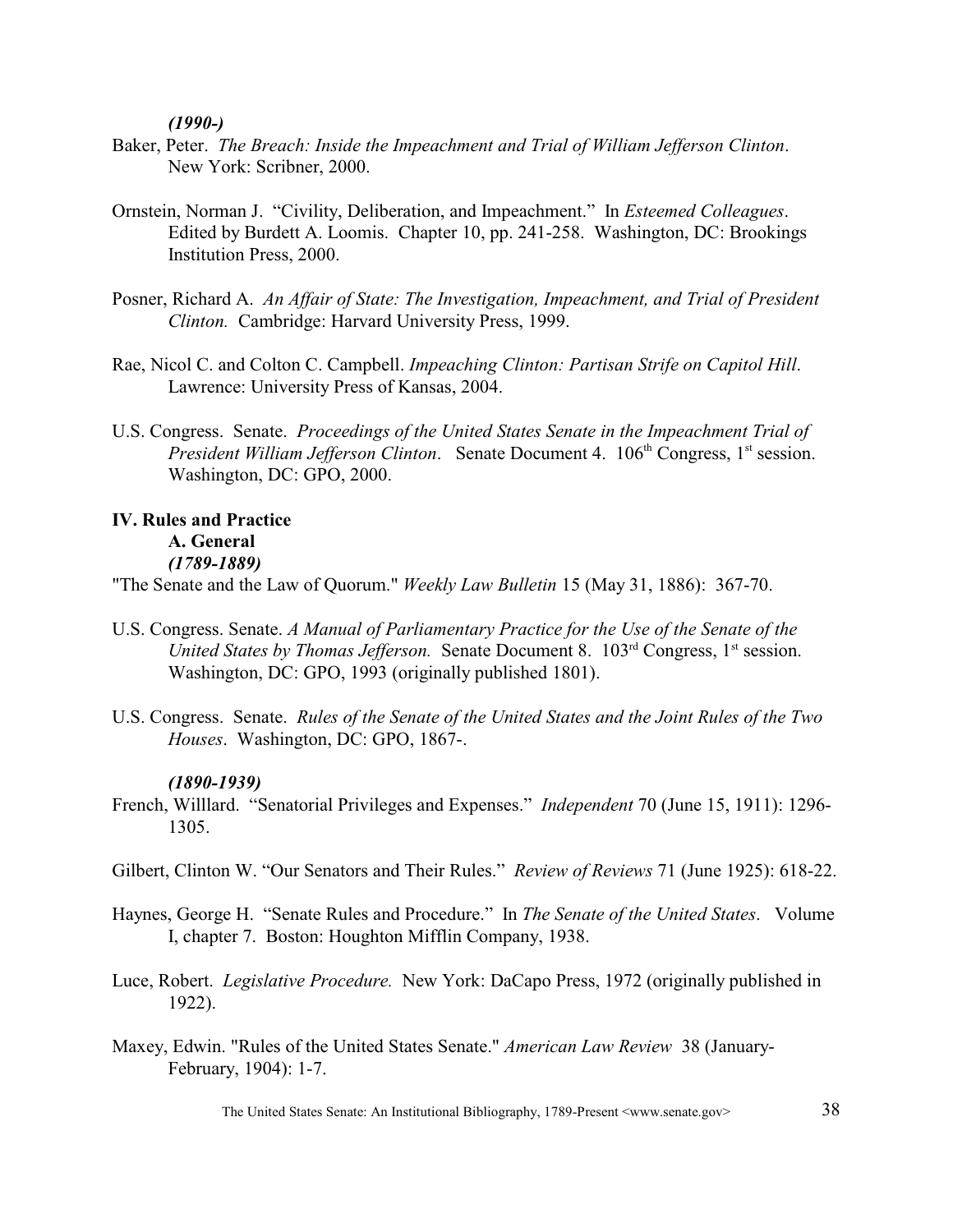- McCall, Samuel W. *The Business of Congress.* Columbia University Lectures. New York: Columbia University Press, 1911.
- McKee, Thomas Hudson. *A Manual of Congressional Practice*. Washington, DC: Thos. H. McKee & Co., Publishers, 1891.
- Peffer, W.A. "The United States Senate: Its Privileges, Powers, and Functions, its Rules and Methods of Doing Business." *North American Review* 167 (August 1898): 176-90.
- U.S. Congress. Senate. *Digest of Decisions and Precedents of the Senate and House of Representatives of the United States.* Compiled by Henry M. Smith. Senate Miscellaneous Document 278.  $53<sup>rd</sup>$  Congress,  $2<sup>nd</sup>$  Session. Washington, DC: GPO, 1894.
- Welliver, J.C. "Our Unbusinesslike Senate Whose Rules Make Legislative Efficiency Impossible." *Munsey* 49 (September 1913): 933-43.

### *(1940-1989)*

- Cunningham, Noble E., Jr. "A Deliberative Body." *The Process of Government under Jefferson*. Chapter 11, pp. 253-72. Princeton, New Jersey: Princeton University Press, 1978.
- Froman, Lewis A. *The Congressional Process: Strategies, Rules, and Procedures*. Boston: Little, Brown & Co., 1967.
- Smith, Steven S. *Call to Order; Floor Politics in the House and Senate.* Washington, DC: Brookings Institution, 1989.
- Tiefer, Charles. *Congressional Practice and Procedure: A Reference, Research, and Legislative Guide*. New York: Greenwood Press, 1989.
- U.S. Congress. Senate. Republican Policy Committee. *Senate Rules and The Senate as a Continuing Body.* Senate Document 4.  $83<sup>rd</sup>$  Congress, 1<sup>st</sup> session. Washington, DC: GPO, 1953.
- White, William S. "The Senate and the Rules." In *The Citadel*. Chapter 5, pp. 55-66. New York: Harper and Brothers, 1957.

### *(1990-)*

- Oppenheimer, Bruce I., ed. *U.S. Senate Exceptionalism*. Columbus: Ohio State University Press, 2002.
- U.S. Congress. Senate. *Standing Rules of the Senate: Revised to September 14, 2007*. Senate Document 9. 110<sup>th</sup> Congress, 1<sup>st</sup> Session. Washington, DC: GPO, 2007.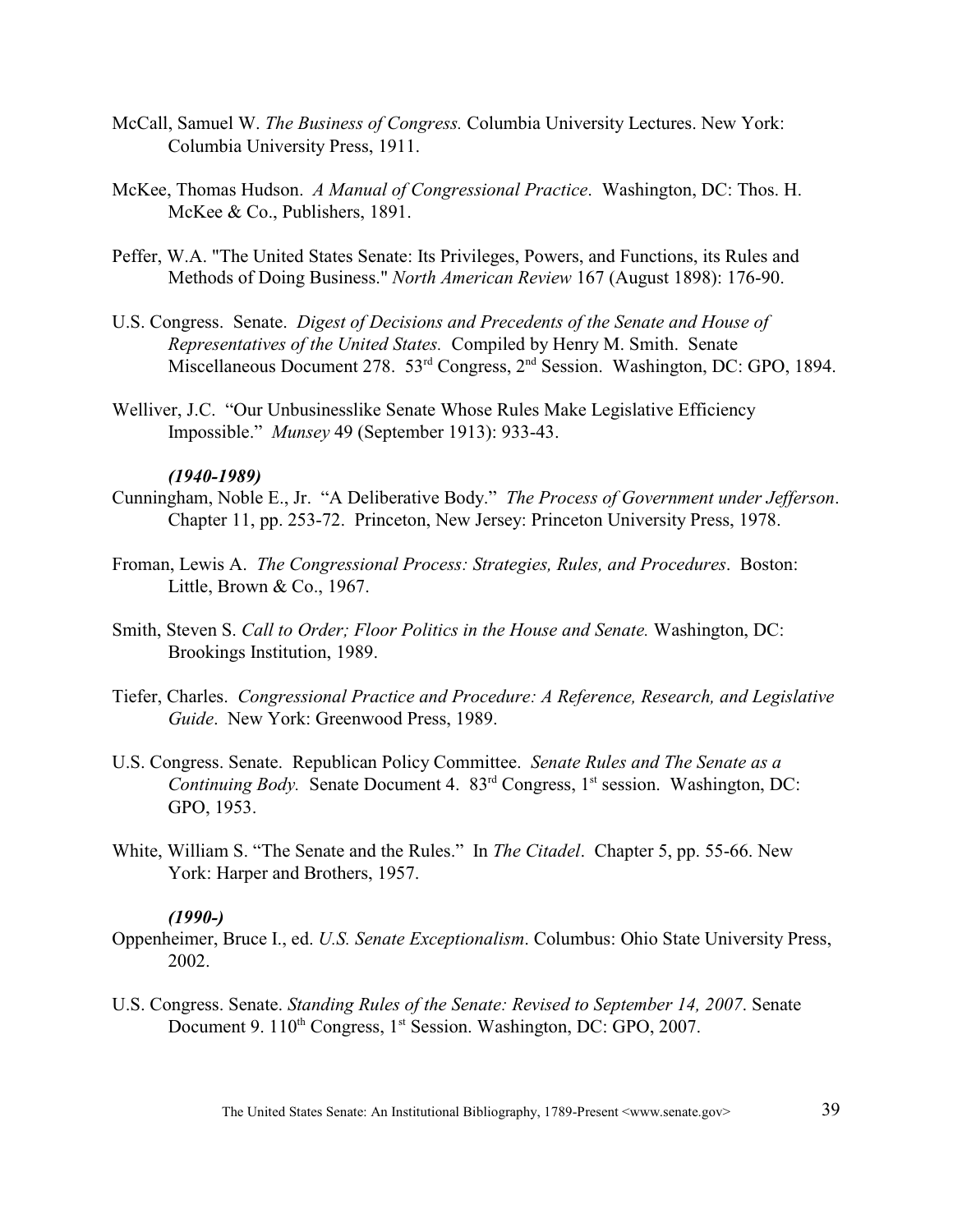# **B. Origins**

### *(1890-1939)*

- Foster, Roger. *Commentaries on the Constitution of the United States, Historical and Juridical.* Boston: Boston Book Company, 1895.
- U.S. Congress. Senate. Committee on Privileges and Elections. *Precedents Relating to the Privileges of the Senate of the United States.* Compiled by George P. Furber. Senate Miscellaneous Document 52-68.  $52<sup>nd</sup>$  Congress,  $2<sup>nd</sup>$  session. Washington, DC: GPO, 1893.

# **C. Revisions**

### *(1789-1889)*

U.S. Congress. Senate. Committee on Rules. *Report of the Committee on Rules Relating to the Rules of the Senate, the Joint Rules of the Senate and House of Representatives, and the Senate Manual.* Senate Report 2. 48<sup>th</sup> Congress, 1<sup>st</sup> session. Washington, DC: GPO, 1883.

### *(1890-1939)*

- Norris, George W. "The Reform of the Senate Rules." *Saturday Evening Post* 198 (February 13, 1926): 27; 169-73.
- Phelps, E. M. ed. "Revision of Rules of the United States Senate." *Congressional Digest* 5 (November 1926): 291-315.
- Swift, Elaine K. "Reconstitutive Change in the U.S. Congress: the Early Senate, 1789-1841." *Legislative Studies Quarterly* 14 (May 1989): 175-203.

### *(1990-)*

- Davidson, Roger H. "The Advent of the Modern Congress: The Legislative Reorganization Act of 1946." *Legislative Studies Quarterly* 15 (August 1990): 357-373.
- Kravitz, Walter. "The Advent of the Modern Congress: The Legislative Reorganization Act of 1970." *Legislative Studies Quarterly* 15 (August 1990): 375-399.
- Schickler, E., E. McGhee, and J. Sides. "Remaking the House and the Senate: Personal Power, Ideology, and the 1970's Reforms." *Legislative Studies Quarterly* 28 (August 2003): 297- 331.
- Zelizer, Julian E. *On Capitol Hill: The Struggle to Reform Congress and its Consequences, 1948-2000*. Cambridge: Cambridge University Press, 2004.

# **D. Use (Legislative Process) 1. General**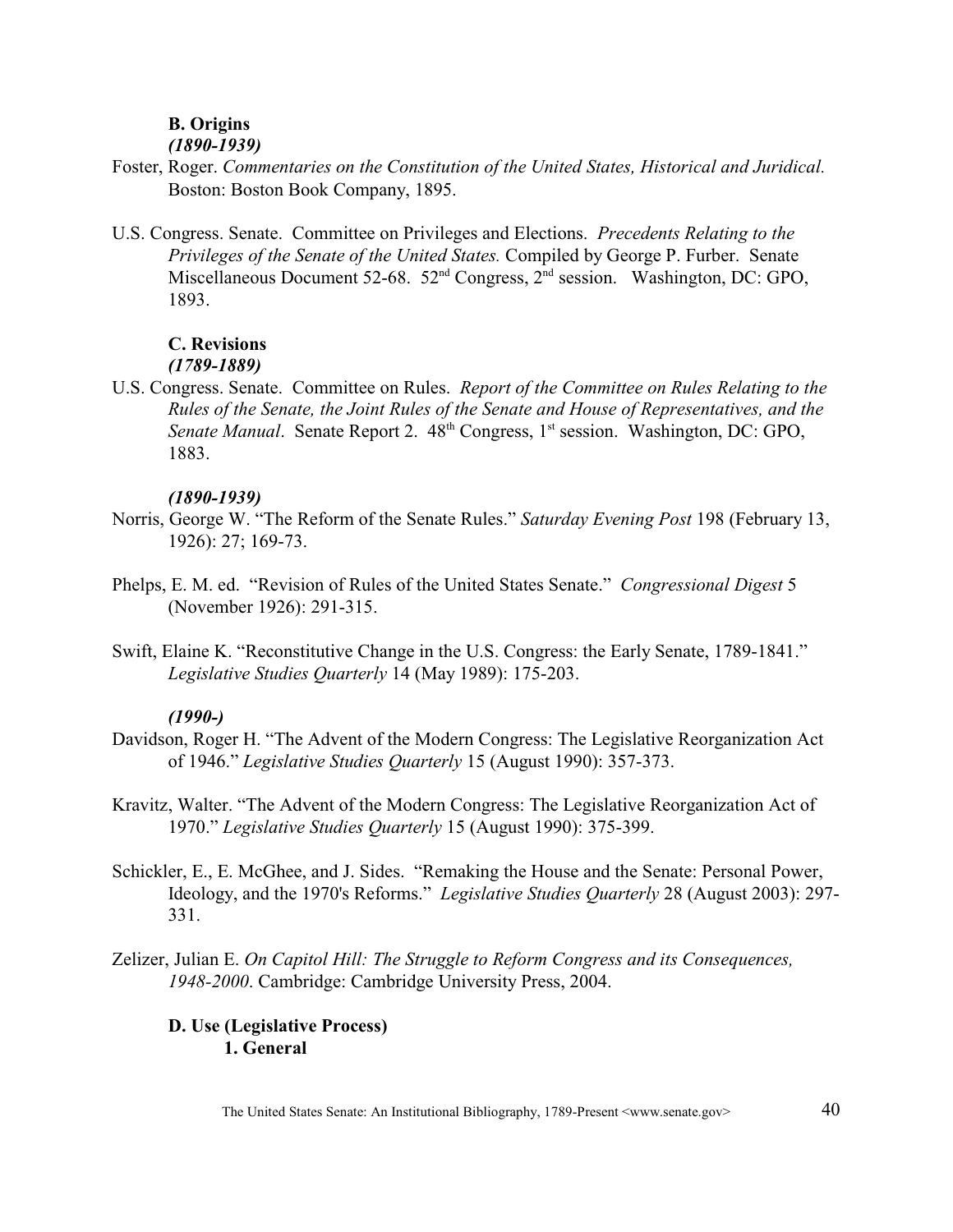### *(1789-1889)*

Butler, M.C. "Secret Senate Sessions." *Public Opinion* 1 (April 24, 1886): 27-9.

Eaton, Dorman B. *Secret Sessions of the Senate: Their Origin, Their Motive, Their Object, Their Effect*. New York: H. Bessey,1886.

### *(1890-1939)*

- Lancaster, Lane W. "The Initiative of the Senate in Legislation, 1789-1809." *Southwestern Political and Social Science Quarterly* 9 (June 1928): 67-75.
- Peffer, W.A. "The United States Senate: Its Privileges, Powers, and Functions, its Rules and Methods of Doing Business." *North American Review* 167 (August 1898): 176-90.
- Stealey, O. O. *Twenty Years in the Press Gallery: A Concise History of Important Legislation From the Forty-Eighth to the Fifty-Eighth Congress.* New York: Publishers Printing Company, 1906.
- U.S. Congress. Senate. *Enactment of a Law: Procedure on a Senate Bill*. By Edwin A. Halsey. Senate Document 155.  $73<sup>rd</sup>$  Congress,  $2<sup>nd</sup>$  session. Washington, DC: GPO, 1934.
- U.S. Congress. Senate. *Precedents: Decisions on Points of Order with Phraseology in the United States Senate from the First to Sixty-Second Congress Inclusive, 1789-1913.* Compiled by Henry H. Gilfry. Senate Document 1123.  $62<sup>nd</sup>$  Congress,  $3<sup>rd</sup>$  session. Washington, DC: GPO, 1914.

Supplement: U.S. Congress. Senate. *Precedents: Decisions on Points of Order in the United States Senate 63d to 65<sup>th</sup> Congress, Inclusive, 1913-1919.* Compiled by Henry H. Gilfry. Washington, DC: GPO, 1919.

### *(1940-1989)*

Asbell, Bernard. *The Senate Nobody Knows.* Garden City: Doubleday, 1978.

- Bibby, John F., and Roger H. Davidson. *On Capitol Hill: Studies in the Legislative Process.* Hinsdale, IL: Dryden Press, 1972.
- Campbell, James E. "Cosponsoring Legislation in the U.S. Congress." *Legislative Studies Quarterly* 7 (August 1982): 415-422.
- Cooper, Joseph, and Cheryl Young. "Bill Introduction in the Nineteenth Century: A Study of Institutional Change." *Legislative Studies Quarterly* 14 (February 1989): 67-1205.
- Pettit, Lawrence K., and Edward Keynes, eds. *The Legislative Process in the U.S. Senate*. Chicago: Rand McNally, 1969.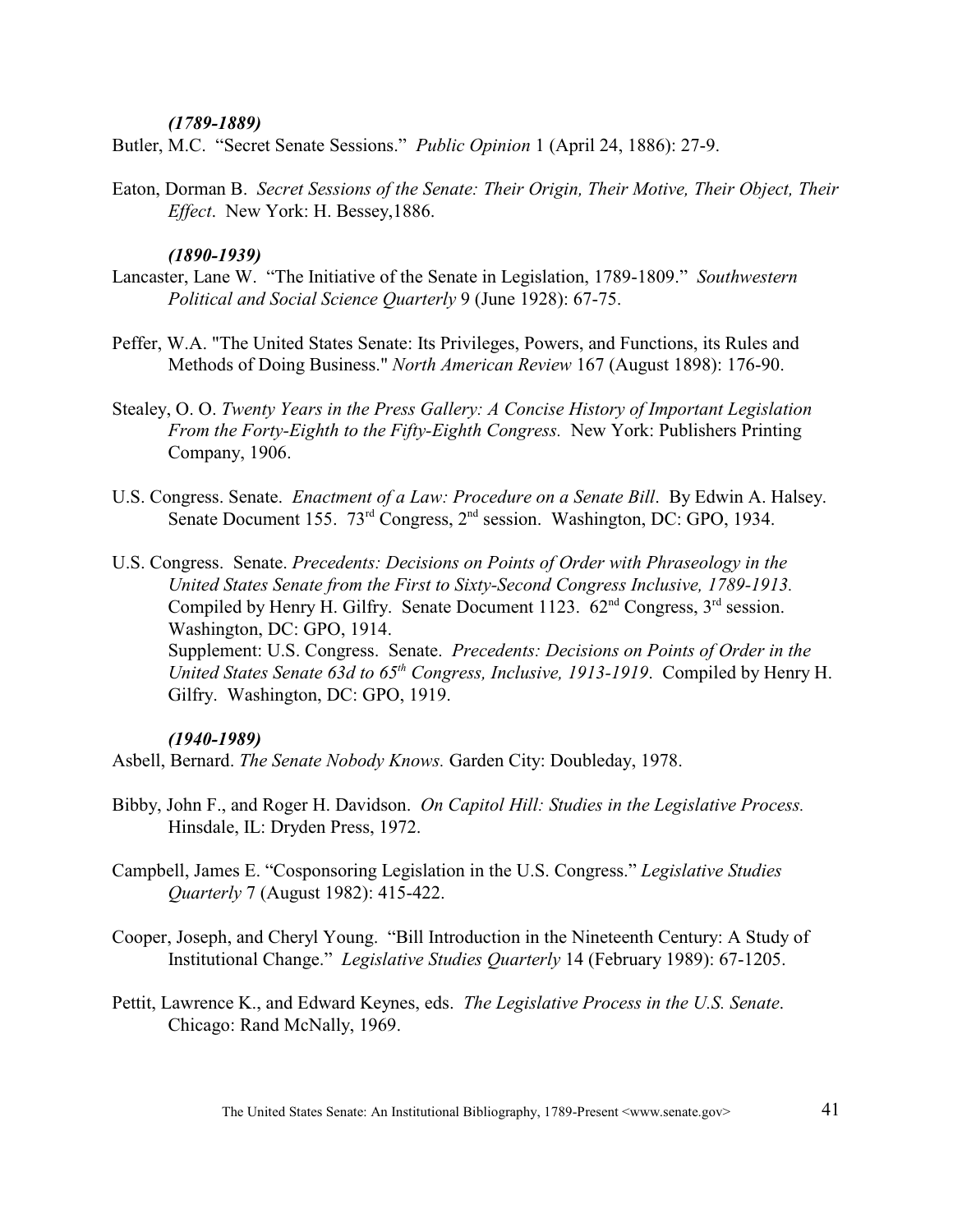- Riddick, Floyd M. *The United States Congress; Organization and Procedure*. Manasas, VA: National Capitol Publishers, Inc., 1949.
- Sinclair, Barbara. "Senate Styles and Senate Decision Making, 1955-1980." *Journal of Politics* 48 (November 1986): 877-908.
- Smith, Steven S. *Call to Order: Floor Politics in the House and Senate.* Washington, DC: Brookings Institution, 1989.
- Yarwood, Dean. "Legislative Persistence: A Comparison of the U.S. Senate in 1850 and 1860." *Midwest Journal of Political Science* 11 (May 1967).

### *(1990-)*

- Gold, Martin B. *Senate Procedure and Practice*. Lanham, Maryland: Rowman & Littlefield, 2004.
- King, David C., and Richard J. Zeckhauser. "Congressional Vote Options." *Legislative Studies Quarterly* 28 (August 2003): 387-411.
- Oleszek, Walter J. *Congressional Procedures and the Policy Process.* Seventh edition. Washington, DC: CQ Press, 2007 (originally published 1978).
- U.S. Congress. Senate. *Riddick's Senate Procedure: Precedents and Practices.* By Floyd M. Riddick and Alan S. Frumin. Senate Document 28.  $101<sup>st</sup>$  Congress,  $2<sup>nd</sup>$  session. Pp. 865-79. Washington, DC: GPO, 1992. Earlier editions: 1958, 1964, 1974, 1981.
- Wilson, Rick K., and Cheryl D. Young. "Cosponsorship in the U.S. Congress." Legislative Studies Quarterly 22 (February 1997): 25-43.

### **2. Selected Case Studies** *(1940-1989)*

- Bailey, Stephen Kemp. *Congress Makes a Law: The Story Behind the Employment Act of 1946*. New York: Columbia University Press, 1950.
- Eidenberg, Eugene and Roy D. Morey. *An Act of Congress: The Legislative Process and the Making of Education Policy*. New York: W.W. Norton and Company, Inc., 1969. –Elementary and Secondary Education Act.
- McDonnell, Timothy L. *The Wagner Housing Act: A Case Study of the Legislative Process*. Chicago: Loyola University Press, 1957.

Redman, Eric. *The Dance of Legislation.* New York: Simon and Schuster, 1973.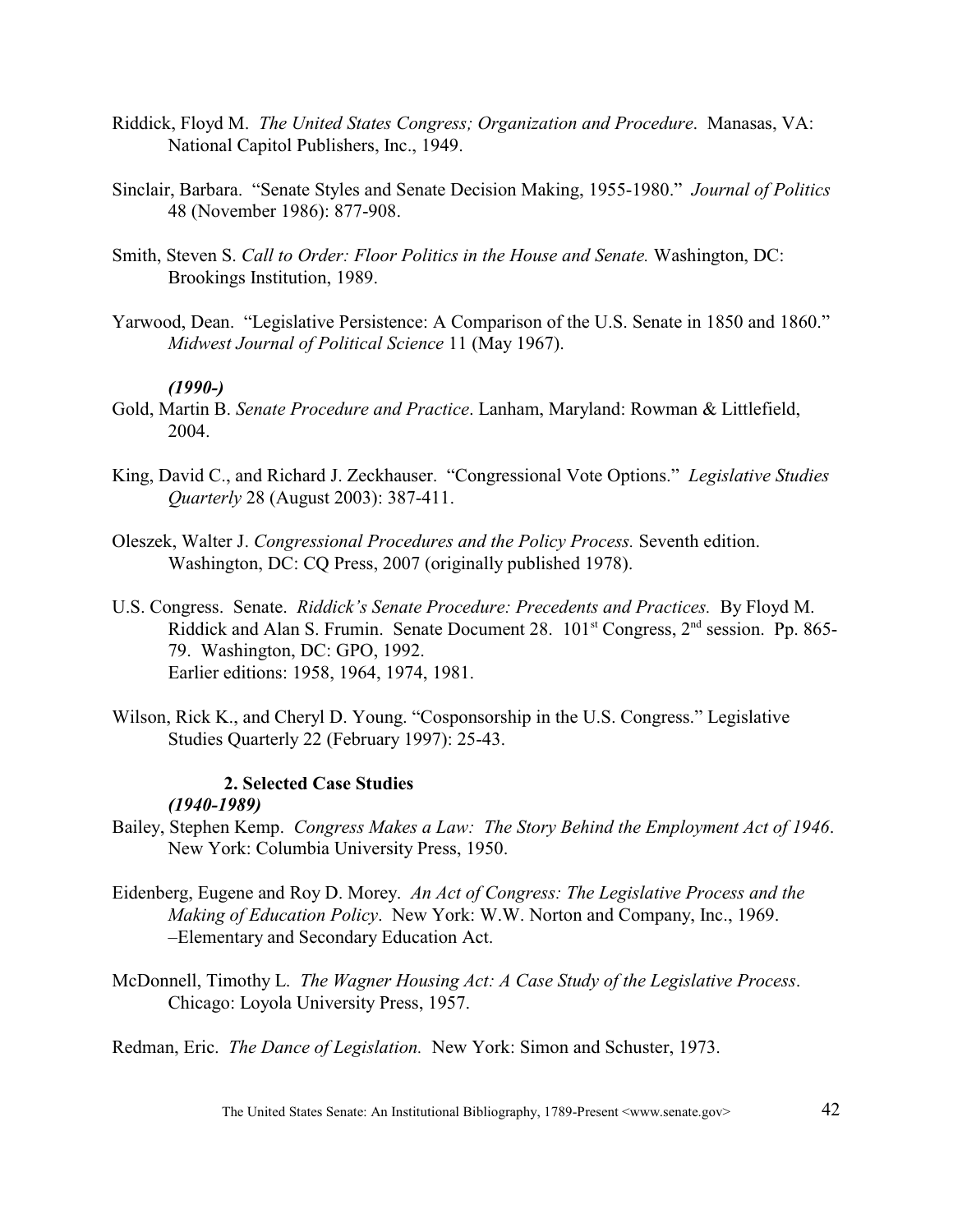–National Health Service Act.

- Reid, Thomas R. *Congressional Odyssey: The Saga of a Senate Bill. San Francisco: W. H. Freeman, 1980.* –Inland Waterways Act.
- Shuman, Howard E. "Senate Rules and the Civil Rights Bill: A Case Study." American Political Science Review 51 (December 1957): 955-75.
- Whalen, Charles and Barbara. *The Longest Debate: A Legislative History of the 1964 Civil Rights Act*. Washington, DC: Seven Locks Press, 1985.

### *(1990-)*

- Bakken, Gordon Morris. *The Mining Law of 1872: Past, Politics and Prospects*. Albuquerque: University of New Mexico Press, 2008.
- Cohen, Richard E. *Washington at Work: Back Rooms and Clean Air.* Boston: Allyn and Bacon, 1995.
- Waldman, Steven. *The Bill: How Legislation Really Becomes Law: A Case Study of the National Service Bill.* New York, NY: Penguin Books, 1996.

# **E. Specific Rules**

# **1. Debate, Filibuster, and Cloture**

### *(1890-1939)*

Dingley, E.N. "Freedom of Debate in the Senate." *American Journal of Politics* 4 (January 1894): 49-56.

Donnelly, Thomas. "Freedom of Speech in the Senate." *Social Science* 7 (July 1932): 225-36.

- Dunn, A.W. "Filibuster Defended." *Review of Reviews* 72 (December 1925): 634-8.
- Haynes, George H. "Debate in the Senate." In *The Senate of the United States*. Volume I, chapter 8. Boston, Houghton Mifflin Company, 1938.
- Lodge, Henry Cabot. "Obstruction in the Senate." *North American Review* 162 (November 1893): 245-.
- Norris, George W. "The Reform of the Senate Rules." *Saturday Evening Post* 198 (February 13, 1926): 27; 169-73.
- Pepper, George Wharton. "Senate Cloture." *University of Pennsylvania Law Review and American Law Register* 74 (1925-1926): 131-38.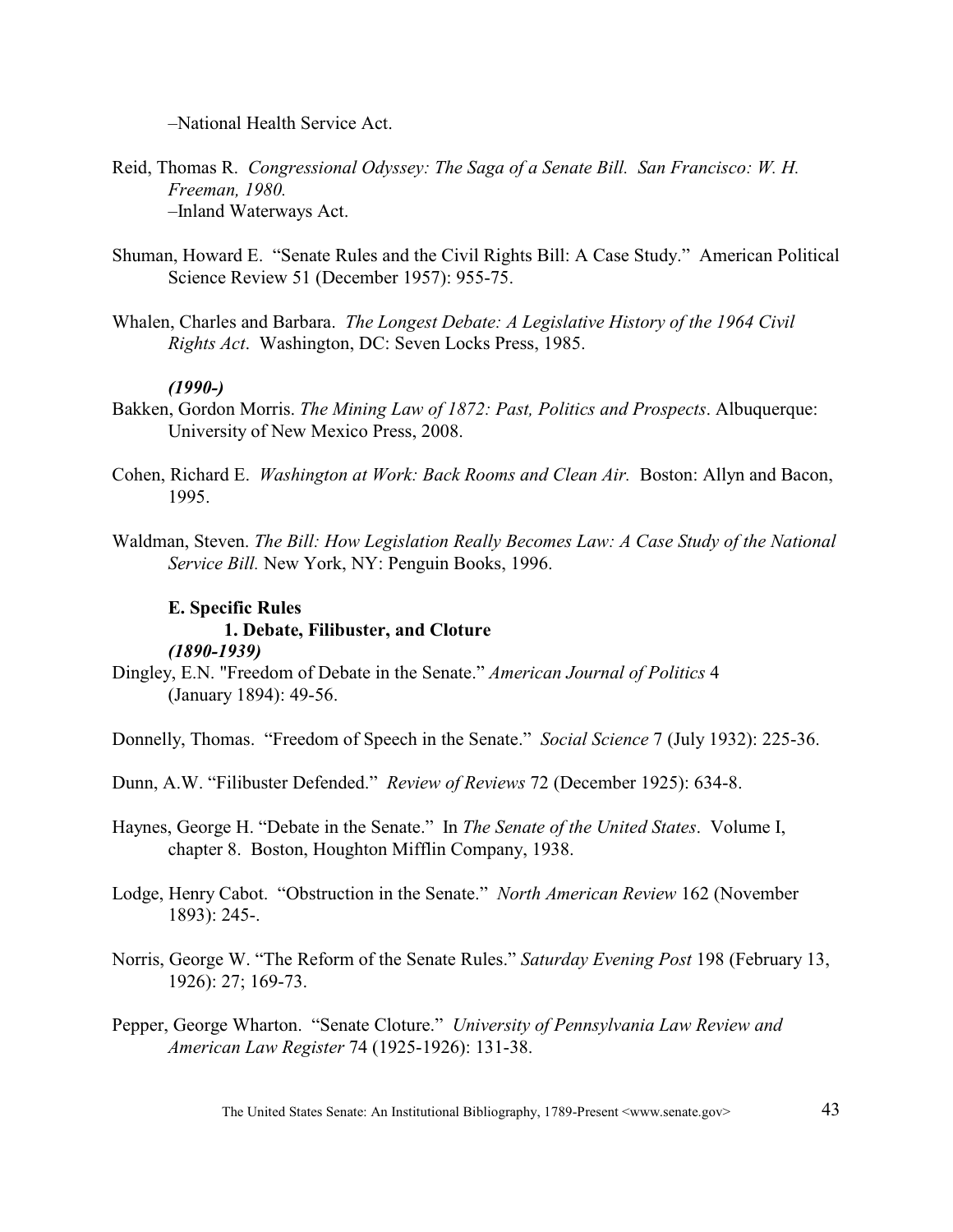- Pepper, George Wharton. "The Senate Rumpus: A Fifty-One Per Cent Cloture." *Forum* (October 1925): 574-88.
- Potterf, Rex M. "Limitation of Debate in the United States Senate: A Phase of the Law-Making Process." *Indiana Law Journal* 1 (March 1926): 139-48.
- Rogers, Lindsay. "Closure: The Senate." In *The American Senate.* Chapter 5, pp. 161-90. New York: Alfred A. Knopf, 1968 (originally published 1926).

"Senate Rules and Filibustering." *Nation* 86 (June 4, 1908): 504-5.

"Should Debate in the Senate be Further Limited?" *Congressional Digest* 5 (November 1926): 291-315.

### *(1940-1989)*

- Beeman, Richard R. "Unlimited Debate in the Senate: The First Phase." *Political Science Quarterly* 83 (September 1968): 419-34.
- Burdette, Franklin L. *Filibustering in the Senate*. Princeton, NJ: Princeton University Press, 1940.
- Calmes, Jacqueline. "'Trivialized' Filibuster is Still a Potent Tool." *Congressional Quarterly* (September 5, 1987): 2115-20.

Damon, Allan L. "Filibuster." *American Heritage* 27 (December 1975): 11-15, 97.

- Lehnen, Robert G. "Behavior on the Senate Floor: An Analysis of Debate in the U.S. Senate." *Midwest Journal of Political Science* 11 (November 1967): 505-21.
- Myers, Francis J. "Limitation of debate in the United States Senate." *Temple Law Quarterly* (July 1949): 1-12.
- Shuman, Howard E. "Senate Rules and The Civil Rights Bill: A Case Study. In *Readings on Congress*. Edited by Raymond E. Wolfinger. Chapter 14, pp. 261-85. Englewood Cliffs, NJ: Prentice-Hall, Inc., 1971.
- Tiefer, Charles. "Filibuster and Cloture." In *Congressional Practice and Procedure: A Reference, Research, and Legislative Guide*. Pp. 691-761. New York: Greenwood Press, 1989.
- U.S. Congress. Senate. *The Previous Question, its Standing as a Precedent for Cloture in the United States Senate: A Dissertation on the So-Called "Previous question Rule" as Employed by the Senate in its Early Days.* By Dr. Joseph Cooper. 87<sup>th</sup> Congress, 2<sup>nd</sup>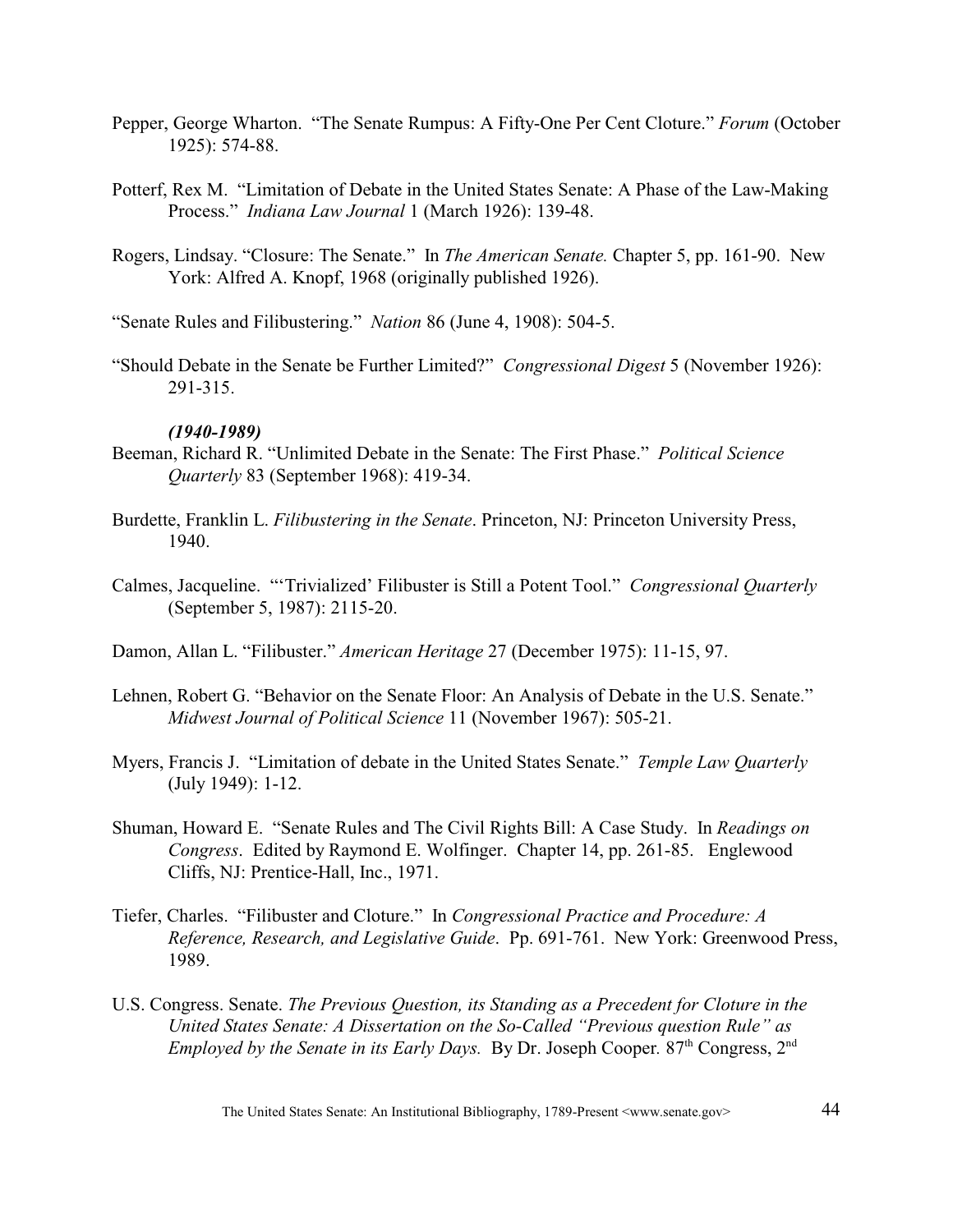session. Washington, DC: GPO, 1962.

- U.S. Congress. Senate. Committee on Rules and Administration. *Senate Cloture Rule: Limitation of Debates in the Congress of the United States, and Legislative History of* Paragraphs 2 and 3 of Rule XXII of the Standing Rules of the U.S. Senate. Washington, DC: GPO, 1975.
- Wheildon, L.B. "Majority Cloture for the Senate." *Educational Research Reports* 1 (March 1947): 119-218.
- Wolfinger, Raymond E. "Filibusters: Majority Rule, Presidential Leadership and Senate Norms." In *Readings on Congress.* Edited by Raymond E. Wolfinger. Chapter 15, pp. 286-305. Englewood Cliffs, NJ: Prentice-Hall, 1971.
- Yankwich, Leon R. "The Immunity of Congressional Speech–Its Origins, Meaning and Scope." *University of Pennsylvania Law Review* 99 (1950-1951): 960-77.

### *(1990-)*

- Alter, Alison B., and Leslie Moscow McGranahan. "Reexamining the Filibuster and Proposal Powers in the Senate." *Legislative Studies Quarterly* 25 (May 2000): 259-284.
- Binder, Sarah A. "The Senate: Does it Deliberate? Can it Act?" In *Workways of Governance*. Edited by Roger D. Davidson. Brookings Institution Press, 2003.
- Binder, S.A., E.D. Lawrence, and S.S. Smith. "Tracking the Filibuster, 1917 to 1996." *American Politics Research* 30 (July 2002): 406-422.
- Binder, Sarah A., and Steven S. Smith. *"Politics or Principle?": Filibustering in the United States Senate.* Washington, DC: Brookings Institution, 1997.
- Dion, Douglas. *Turning the Legislative Thumbscrew: Minority Rights and Procedural Change in Legislative Politics*. Ann Arbor: University of Michigan Press, 1997.
- Fisk, Catherine, and Edwin Chemersky. "The Filibuster." *Stanford Law Review* 49 (January 1997): 181-254.
- Gold, Martin B., and Gupta Dimple. "The Constitutional Option to Change Senate Rules and Procedures: A Majoritarian Means to Overcome the Filibuster." *Harvard Journal of Law and Public Policy* 28 (Fall 2004): 205-273.
- Koger, Gregory. "Cloture Reform and Party Government in the Senate, 1918-1925." *Journal of Politics* 68:3 (2006): 708-719.

Murphy, Troy A. "American Political Mythology and the Senate Filibuster." *Argumentation and*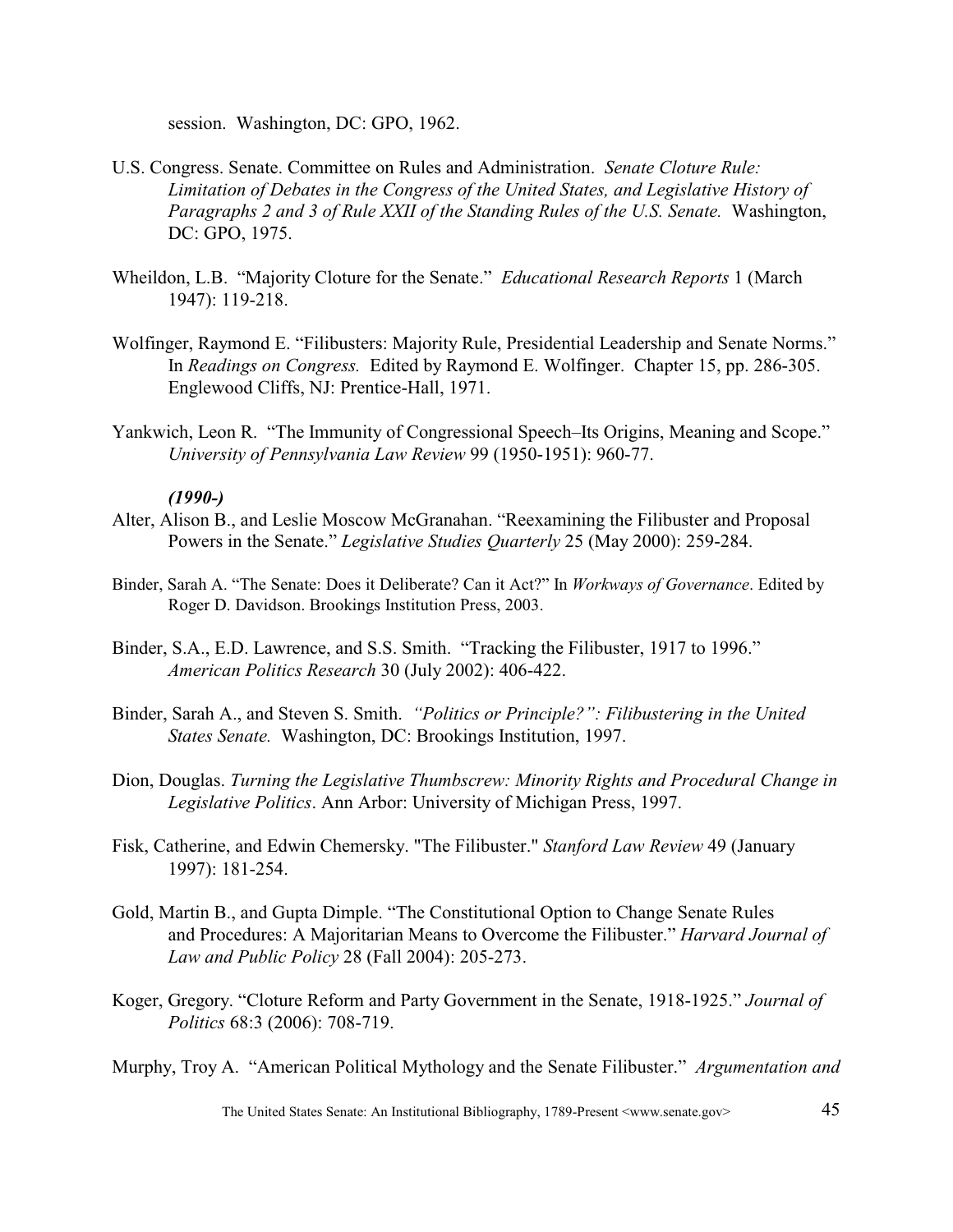*Advocacy* 32 (Fall 1995): 90-107.

- Overby, L. Marvin, and Lauren C. Bell. "Rational Behavior or the Norm of Cooperation? Filibustering Among Retiring Senators." *Journal of Politics* 2004 66(3): 906-924.
- Roberts, John C. "Majority Voting Congress: Further Notes on the Constitutionality of the Senate Cloture Rule." *Journal of Law and Politics* 2004 20(4): 505-547.
- Seitz, Virginia, and Joseph Guerra. "A Constitutional Defense of 'Entrenched' Senate Rules Governing Debate." *Journal of Law and Politics* 19 (Winter 2004): 1-32.
- Toobin, Jeffrey. "Blowing Up the Senate: Will Bush's Judicial Nominees Win With the 'Nuclear Option'?" *The New Yorker* (March 7, 2005): 42-46.
- U.S. Congress. Senate. "Extended Debate." In *Addresses on the History of the United States Senate.* By Robert C. Byrd. Volume II, chapter 5, pp. 93-163. Washington, DC: GPO, 1991.
- Wawro, Gregory J., and Eric Schickler. *Filibuster: Obstruction and Lawmaking in the U.S. Senate*. Princeton: Princeton University Press, 2006.
- Wawro, Gregory J. "Peculiar Institutions: Slavery, Sectionalism, and Minority Obstruction in the Antebellum Senate." *Legislative Studies Quarterly* 30 (May 2005): 163-191.
- Wirls, Daniel. "The 'Golden Age' Senate and Floor Debate in the Antebellum Congress." *Legislative Studies Quarterly* 32 (May 2007): 193-222.
- Wirls, Daniel. "'The Only Mode Of Avoiding Everlasting Debate': The Overlooked Senate Gag Rule for Antislavery Petitions." *Journal of the Early Republic* 27:1 (2007): 115-138.

### **2. Unanimous Consent** *(1940-1989)*

- Keith, Robert. "The Use of Unanimous Consent in the Senate." In *Committees and Senate Procedures: A Compilation of Papers Prepared for the Commission on the Operation of the Senate.* Pp. 140-68.  $94<sup>th</sup> Congress, 2<sup>nd</sup> session. Washington, DC: GPO, 1977.$
- Krehbiel, Keith. "Unanimous Consent Agreements: Going Along in the Senate." *Journal of Politics* 48 (August 1986): 541-64.

# *(1990-)*

Ainsworth, Scott and Marcus Flathman. "Unanimous Consent Agreements as Leadership Tools." *Legislative Studies Quarterly* 20 (May 1995): 177-195.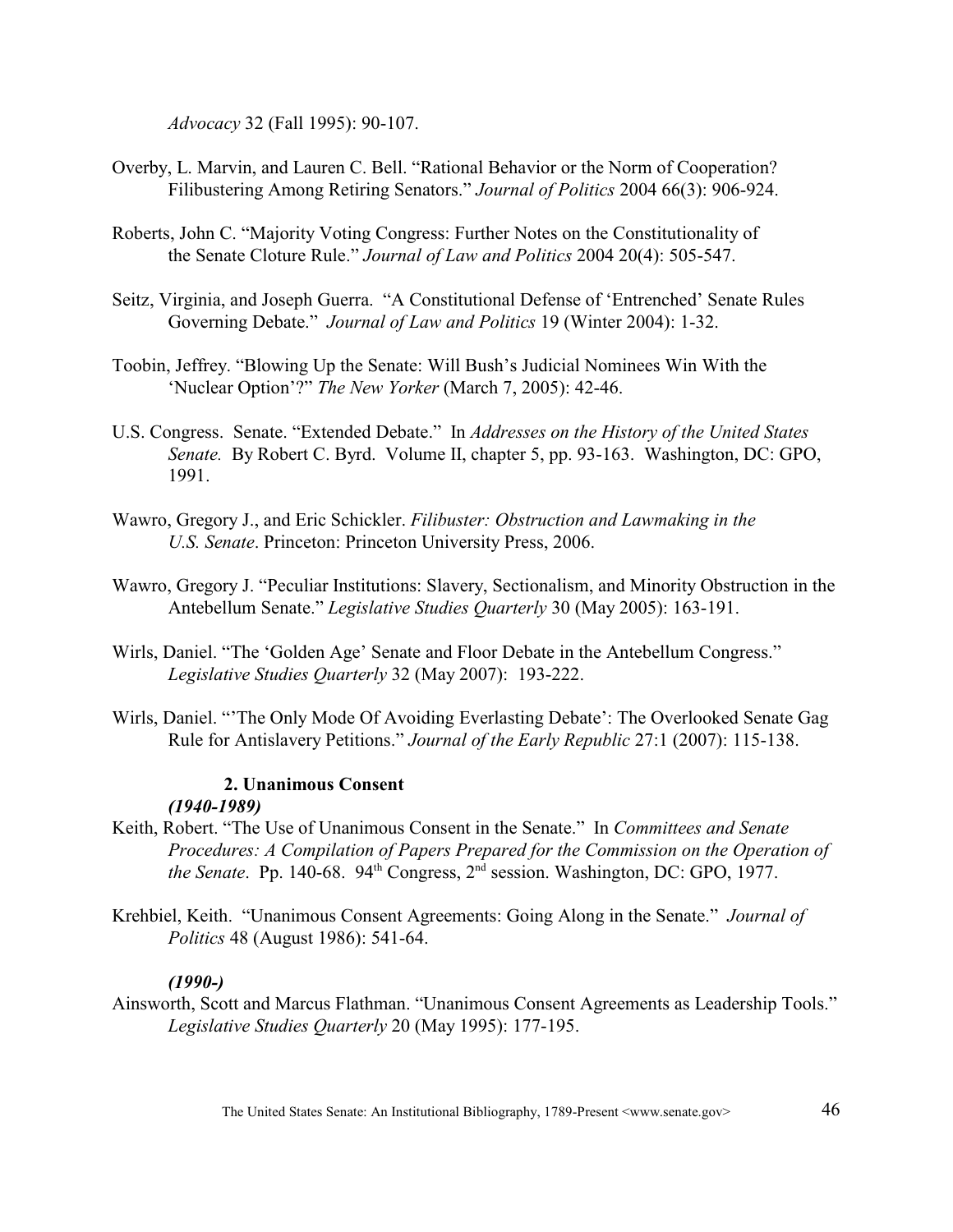Smith, Steven S., and Marcus Flathman. "Managing the Senate Floor: Complex Unanimous Consent Agreements Since the 1950s." In *The Changing World of the Senate.* Edited by John Hibbing. Chapter 7. (Berkeley, CA: IGS Press, 1990): 157-82. Also in: *Legislative Studies Quarterly* 14 (1989): 349-73.

# **V. Leadership and Parties**

### **A. General** *(1890-1939)*

- Brown, George Rothwell. *The Leadership of Congress*. New York: Arno Press, 1974 (originally published in1922).
- Hoar, George F. "Leaders of the Senate in 1877." In *Autobiography of Seventy Years*. Volume II, chapter VI, pp. 52-93. New York: Charles Scribner's Songs, 1903.
- Thompson, Charles Willis. *Party Leaders of the Time*. New York: G.W. Dillingham Company, Publishers, New York, 1906.

# *(1940-1989)*

- Canon, David T. "The Institutionalization of Leadership in the U.S. Congress." *Legislative Studies Quarterly* 14 (August 1989): 415-443.
- Hamilton, Holman. "Democratic Senate Leadership and the Compromise of 1850." *Mississippi Valley Historical Review* 41 (December 1954): 403-18.
- Huitt, Ralph K. "The Internal Distribution of Influence: The Senate." In *The Congress and America's Future.* Edited by David B. Truman. Pp. 91-117. Englewood Cliffs, NJ: Prentice-Hall, Inc., 1965.
- Jewell, Malcolm E. "Party Leaders." In *Senatorial Politics and Foreign Policy*. Chapter 4. Westport, CN: Greenwood Press, 1974 (originally published 1962).
- Matthews, Donald R. "Party Leadership." In *U.S. Senators and Their World*. Chapter 6. Chapel Hill: University of North Carolina Press, 1960.
- Munk, Margaret. "Origin and Development of the Party Floor Leadership in the United States Senate." *Capitol Studies* 2 (Winter 1974): 23-41.
- Peabody, Robert L. *Leadership in Congress: Stability, Succession, and Change. Boston: Little,* Brown, 1975.
- Peabody, Robert L. "Senate Party Leadership: From the 1950s to the 1980s." In *Understanding Congressional Leadership*. Edited by Frank H. Mackaman. Washington, DC: Congressional Quarterly Press, 1981.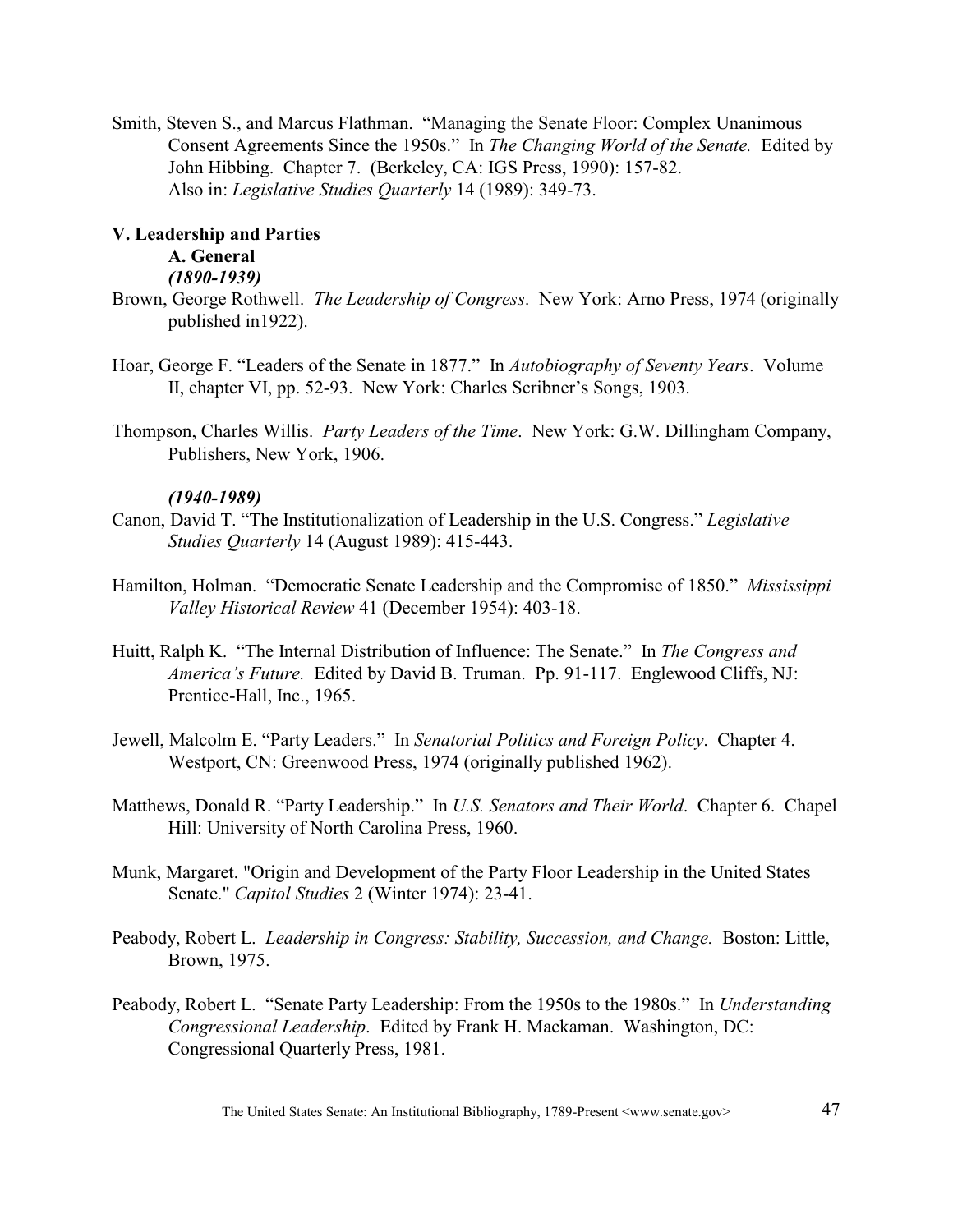Ripley, Randall B. *Power in the Senate.* New York: St. Martin's Press, 1969.

- Shade, William G., et al. "Partisanship in the United States Senate, 1869-1901." *Journal of Interdisciplinary History* 4 (Autumn 1973): 185-205.
- Smith, Steven S. "Forces of Change in Senate Party Leadership and Organization." In *Congress Reconsidered*. Edited by Lawrence C. Dodd and Bruce I. Oppenheimer. Washington, DC: CQ Press, 1993 (originally published in 1977).
- Tiefer, Charles. "Running the Senate." In *Congressional Practice and Procedure: A Reference, Research, and Legislative Guide*. Pp. 463-538. New York: Greenwood Press, 1989.
- U.S. Congress. Senate. Commission on the Operation of the Senate. *Policymaking Role of Leadership in the Senate: A Compilation of Papers*. Washington, DC: GPO, 1976.

### *(1990-)*

- Baker, Richard A., and Roger H. Davidson, eds. *First Among Equals: Outstanding Senate Leaders of the Twentieth Century*. Washington, DC: Congressional Quarterly, 1991.
- Brady, David W., and Mathew D. McCubbins, eds. *Party, Process, and Political Change in Congress, Volume 2: Further New Perspectives on the History of Congress*. Stanford, CA: Stanford University Press, 2007.
- Campbell, Andrea C., et al. "Agenda Power in the U.S. Senate, 1877-1986." In *Party, Process, and Political Change in Congress: New Perspectives on the History of Congress*. Edited by David W. Brady and Mathew D. McCubbins. Pp.146-165. Stanford: Stanford University Press, 2002.
- Gamm, Gerald, and Steven S. Smith. "Policy Leadership and the Development of the Modern Senate." In *Party, Process, and Political Change in Congress: New Perspectives on the History of Congress*. Edited by David W. Brady and Mathew D. McCubbins. p.287. Stanford: Stanford University Press, 2002.
- Lee, Frances E. "Agreeing to Disagree: Agenda Content and Senate Partisanship, 1981-2004." *Legislative Studies Quarterly* 33 (May 2008): 199-222.
- Rose, Melody. "The Upper Chamber Takes the High Road: Social Regulatory Policy and the U.S. Senate, 1953-2000." *Congress & the Presidency* 2004 31(2): 161-179.
- Smith, Steven S. *Party Influence in Congress*. Cambridge University Press, 2007.
- Smith, Steven S., and Gerald Gamm. "The Dynamics of Party Governance in Congress." In *Congress Reconsidered*. Eighth Edition. Edited by Lawrence C. Dodd and Bruce I.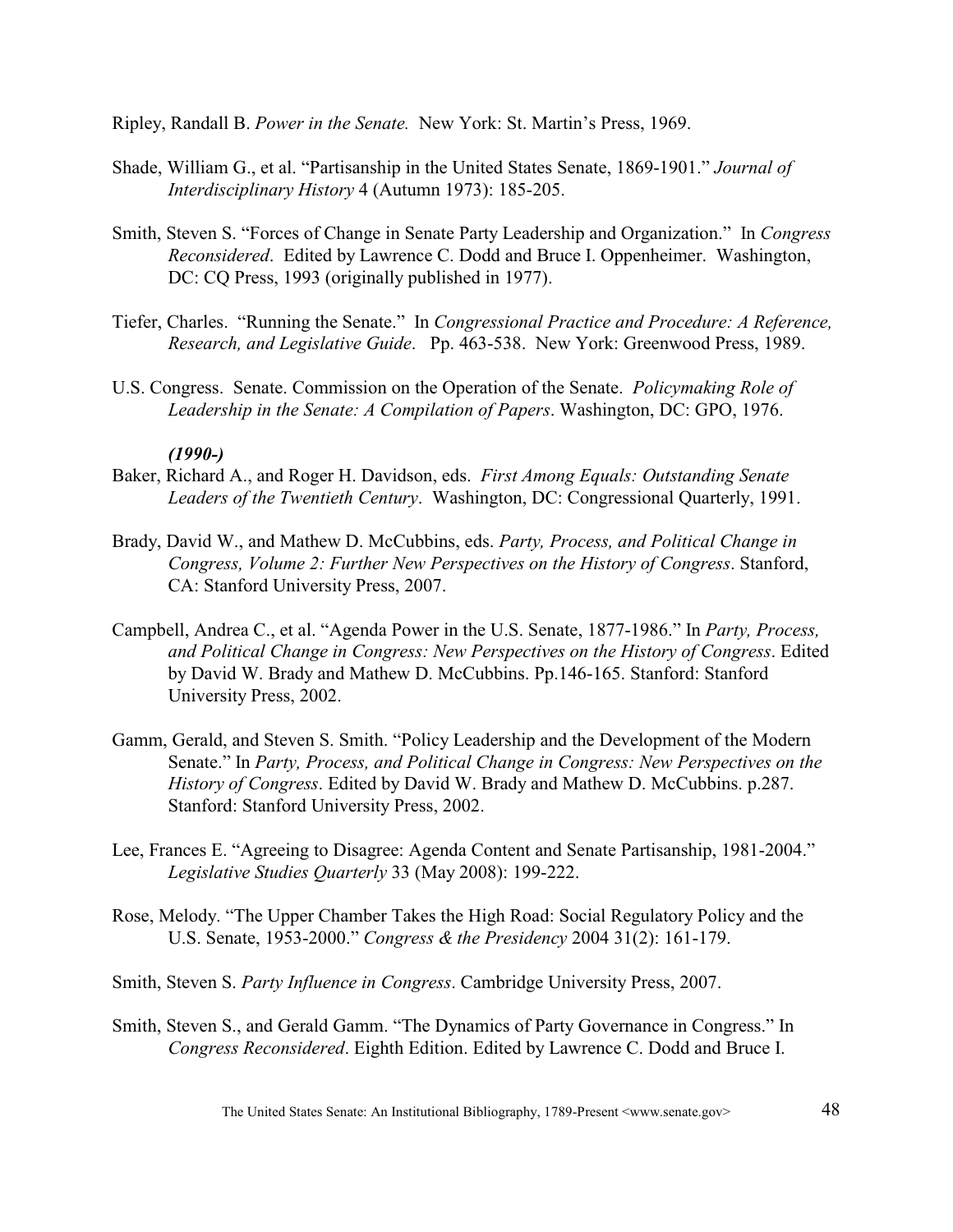Oppenheimer. Pp. 181-206. Washington: CQ Press, 2004.

Yackee, S.W. "Punctuating the Congressional Agenda: Strategic Scheduling by House and Senate Leaders." *Political Research Quarterly* 56 (June 2003): 139-149.

## **B. Majority and Minority Parties** *(1890-1939)*

Elseffer, L. "The Duty of the Minority." *American Magazine of Civics* 9 (January 1897): 527- 30.

### *(1940-1989)*

- Bogue, Allan G. *The Earnest Men: Republicans of the Civil War Senate*. Ithaca: Cornell University Press, 1981.
- Bone, Hugh A. "An Introduction to the Senate Policy Committees." *American Political Science Review* 50 (June 1956): 339-59.

Brady, David, Richard Brody and David Epstein. "Heterogeneous Parties and Political Organization: The U.S. Senate, 1880-1920." *Legislative Studies Quarterly* 14 (May 1989): 205-223.

- Davidson, Roger H., and Walter Oleszek. "Changing the Guard in the U.S. Senate." *Legislative Studies Quarterly* 9 (November 1984): 635-663.
- Huitt, Ralph K., and Robert L. Peabody. "Democratic Party Leadership in the Senate." In *Congress: Two Decades of Analysis*. Pp. 136-58. New York: Harper & Row, 1969.
- Hurley, Patricia A., and Rick K. Wilson. "Partisan Voting Patterns in the U.S. Senate, 1877- 1986." *Legislative Studies Quarterly* 14 (May 1989): 225-250.
- Jewell, Malcolm. "The Senate Republican Policy Committee and Foreign Policy." *Western Political Quarterly* 13 (December 1959): 966-80.
- Jones, Charles O. *The Minority Party in Congress*. Boston: Little, Brown and Co., 1970.
- Ripley, Randall B. *Majority Party Leadership in Congress.* Boston: Little Brown, 1969.
- Rosenthal, Alan. *Toward Majority Rule in the U.S. Senate.* New York: McGraw-Hill, 1962.
- Shade, William G., et al. "Partisanship in the United States Senate: 1869-1901." *Journal of Interdisciplinary History* 3 (Autumn 1973): 185-205.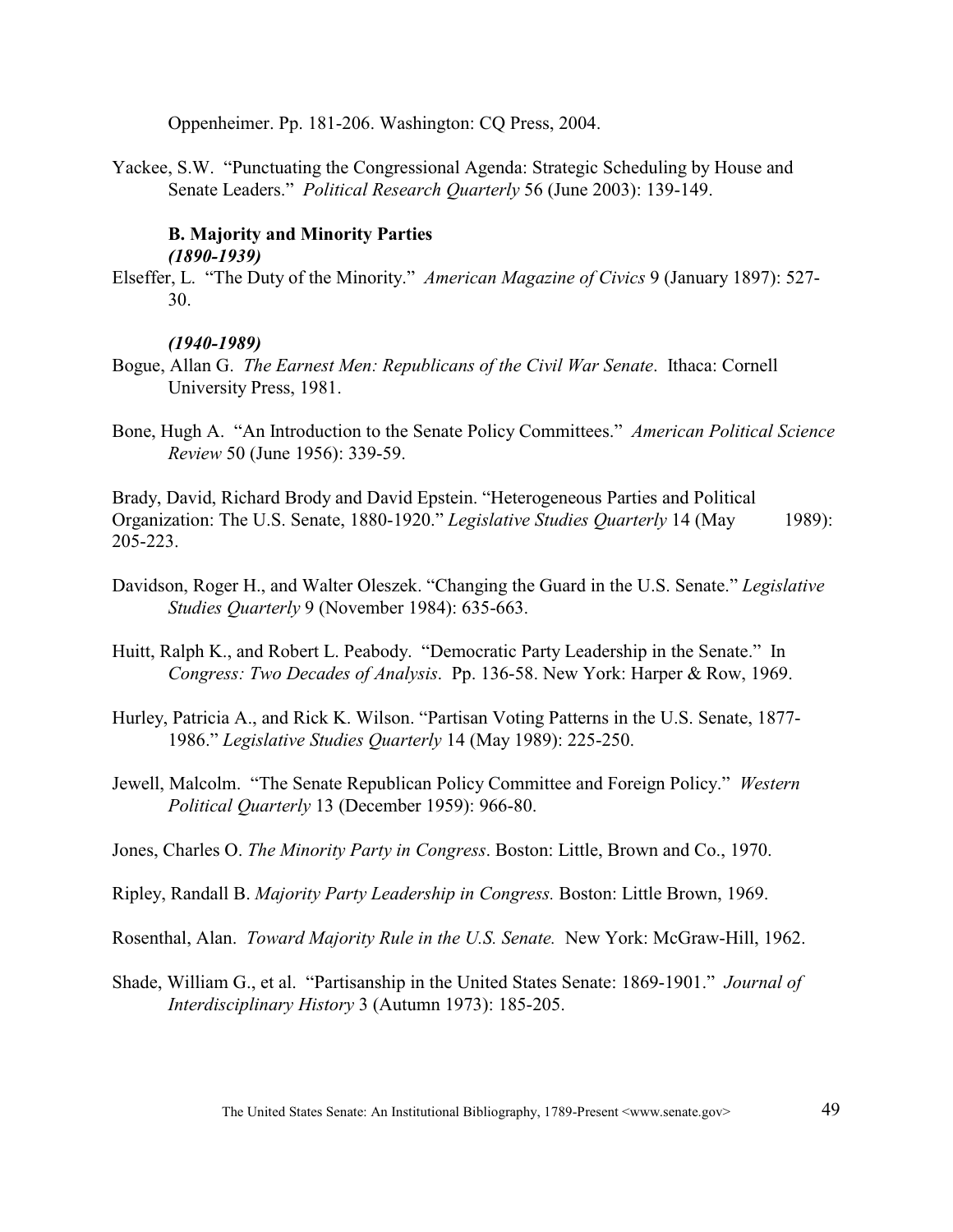U.S. Congress. Senate. Commission on the Operation of the Senate. "The Senate Minority and Policy Analysis." By Charles O. Jones. In *Policymaking Role of Leadership in the Senate: A Compilation of Papers*. Washington, DC: GPO, 1976.

### *(1990-)*

- Aldrich, John H., and Ruth W. Grant. "The Antifederalists, the First Congress, and the First Parties." *Journal of Politics* 55 (May 1993): 295-326.
- Binder, Sarah. *Majority Rule, Minority Rights.* Cambridge: Cambridge University Press, 1997.
- Kerr, Brinck, "Party Voting in the Senate, 1877-1990," *Congress & the Presidency* 27 (Fall 2000): 189-206.
- Theriault, Sean M. *Party Polarization in Congress*. Cambridge University Press, 2008.
- U.S. Congress. Senate. *A History of the United States Senate Republican Policy Committee, 1947-1997*. By Donald A. Ritchie. Washington, DC: GPO, 1997.
- U.S. Congress. Senate. *Minutes of the Senate Democratic Conference*. Edited by Donald A. Ritchie. Senate Document 20. 105<sup>th</sup> Congress, 2<sup>nd</sup> session. Washington, DC: GPO, 1998.
- U.S. Congress. Senate. *Minutes of the Senate Republican Conference*. Edited by Wendy Wolff and Donald A. Ritchie. Senate Document 19.  $105<sup>th</sup> Congress, 2<sup>nd</sup> session. Washington,$ DC: GPO, 1999.

# **C. Majority and Minority Leaders** *(1940-1989)*

- Barkley, Alben W. "The Majority Leader in the Legislative Process." In *The Process of Government.* By Simeon S. Willis, et. al. Lexington: Bureau of Government Research, University of Kentucky, 1949.
- Davis, Polly. "Court Reform and Alben W. Barkley's Election as Majority Leader." *Southern Quarterly* 15 (1976): 15-31.
- Grant, Philip A. "Editorial Reaction to the Harrison-Barkley Senate Leadership Contest, 1937." *Journal of Mississippi History* 36 (May 1974): 127-41.
- Mansfield, Michael J. "The Senate and its Leadership." In *The Senate Institution*. Edited by Nathaniel S. Preston. New York: Van Nostrand Reinhold Co., 1969.
- Patterson, Samuel C. "Party Leadership in the U.S. Senate." *Legislative Studies Quarterly* 14 (August 1989): 393-413.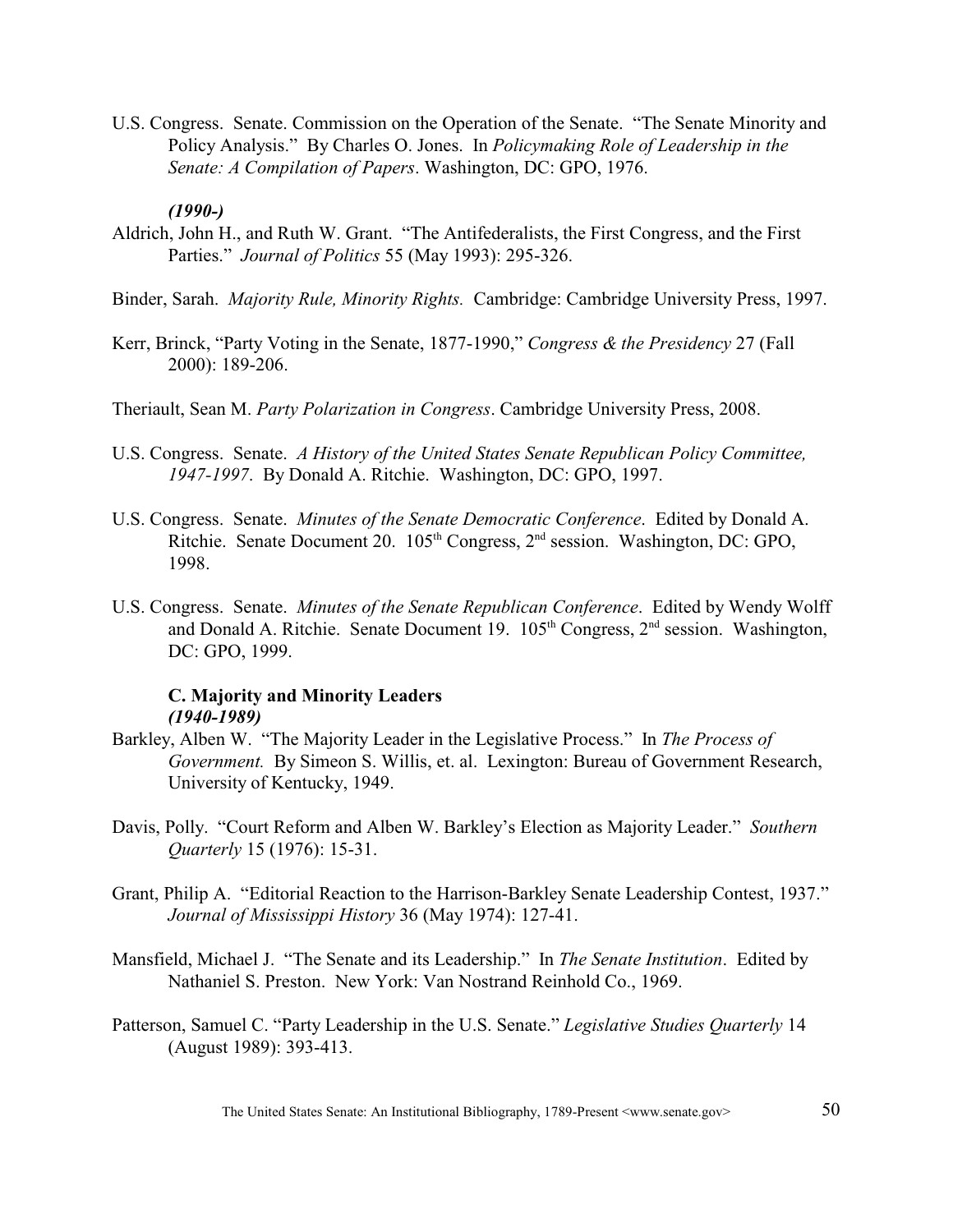- U.S. Congress. Senate. *Majority and Minority Leaders of the Senate: History and Development of the Offices of Floor Leaders.* By Floyd M. Riddick. Senate Document 29. 100<sup>th</sup> Congress,  $2<sup>nd</sup>$  session. Washington, DC: GPO, 1988.
- U.S. Congress. Senate. "Party Floor Leaders." By Robert C. Byrd. In *The Senate, 1789-1989.*  Volume II, chapter 7. Washington, DC: GPO, 1989.

## *(1990-)*

- Caro, Robert. *Master of the Senate: The Years of Lyndon Johnson*. New York: Knopf, 2002.
- Daschle, Tom, and Michael D'Orso. *Like No Other Time: The 107<sup>th</sup> Congress and the Two Years That Changed America Forever*. New York: Crown Publishers, 2003.
- Doherty, Brendan J. "Meeting the Challenges of Senate Leadership" *PS: Political Science & Politics* 40 (April 2007) 422-424.
- Evans, C. Lawrence, and Daniel Lipinski. "Obstruction and Leadership in the U.S. Senate." In *Congress Reconsidered*. Eighth Edition. Edited by Lawrence C. Dodd and Bruce I. Oppenheimer. Pp. 227-248. Washington: CQ Press, 2004.
- Frisch, Scott A. and Sean Q. Kelly. "Committee Assignment Politics in the U.S. Senate: Democratic Leaders and Democratic Committee Assignments, 1953-1994." *Congress & the Presidency* 33:1 (2006): 1-23.
- Morgan, Iwan W. "Hubert Humphrey's Last Hurrah: The 1977 Senate Leadership Election and the Decline of the New Deal Tradition." *Mid-America* 79 (1997): 287-317.
- Valeo, Francis R., *Mike Mansfield, Majority Leader: A Different Kind of Senate, 1961-1976*. Armonk: Sharpe, 1999.

### **D. President Pro Tempore** *(1789-1889)*

- U.S. Congress. Senate. *Pro Tem: Presidents Pro Tempore of the United States Senate since 1789.* Prepared by the Senate Historical Office under the Direction of Nancy Erickson, Secretary of the Senate. Senate Publication 18.  $110<sup>th</sup>$  Congress. Washington, DC: U.S. Government Printing Office, 2008.
- U.S. Congress. Senate. *Tenure of Office of the President of the Senate Pro Tempore.* Senate Miscellaneous Document 101.  $43<sup>rd</sup>$  Congress, 1<sup>st</sup> session. Washington, DC: April 23, 1874.

### *(1889-1939)*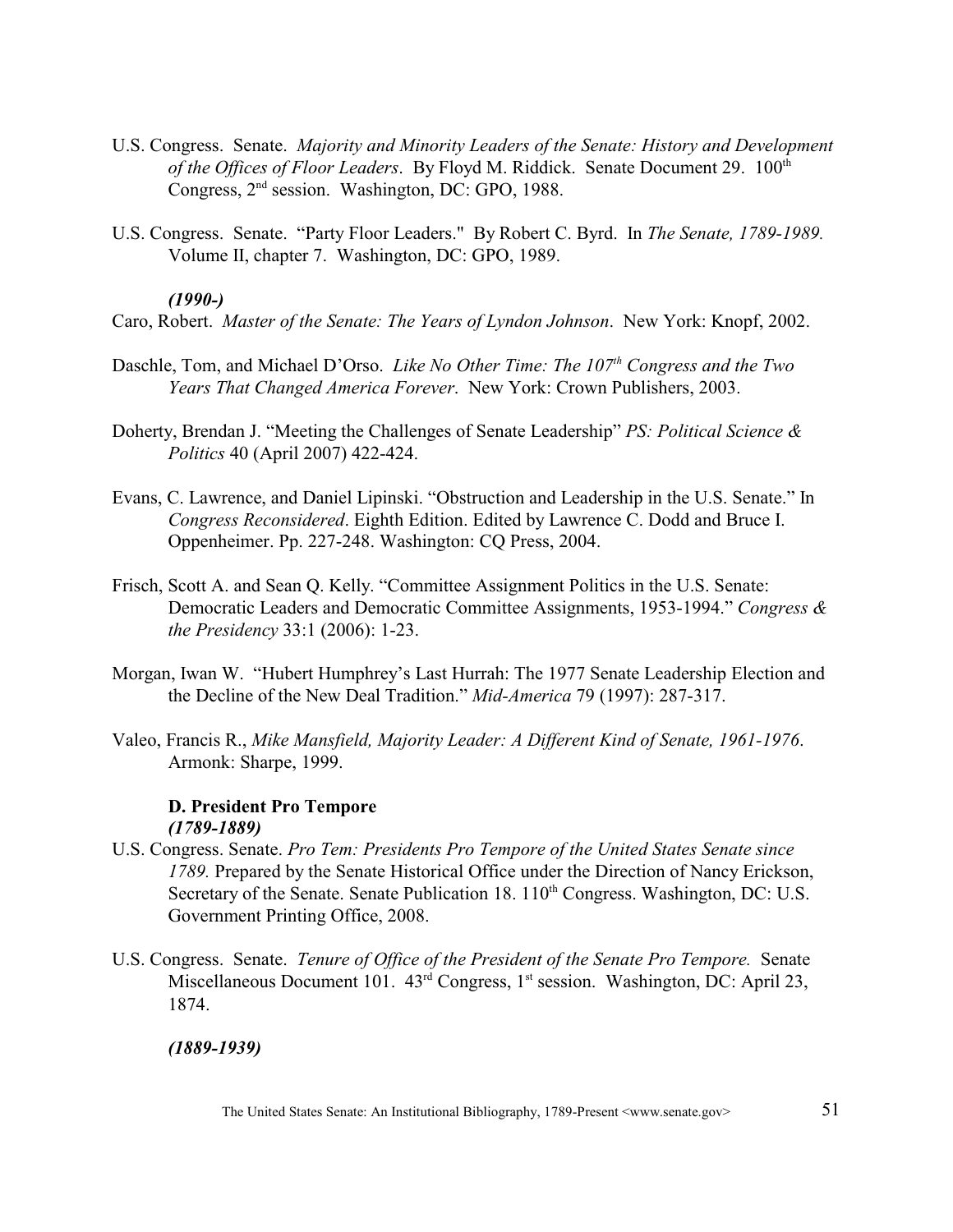- Haynes, George H. "The Senate's President Pro Tempore." In *The Senate of the United States: its History and Practice*. Pp. 249-59. Boston, Houghton Mifflin Company, 1938.
- U.S. Congress. Senate. *President of the Senate Pro Tempore; Proceedings in the United States Senate From April 6, 1789, to December 5, 1911.* Edited by Henry H. Gilfry. Senate Document 104.  $62<sup>nd</sup> Congress, 1<sup>st</sup> session. Washington, DC: GPO, 1911.$

### *(1940-1989)*

U.S. Congress. Senate. "The President Pro Tempore." In *The Senate, 1789-1989.* By Robert C. Byrd. Volume II, chapter 6, pp. 167-83. Washington, DC: GPO, 1989.

## *(1990-)*

Gamm, Gerald and Steven S. Smith. "Last Among Equals: The Senate's Presiding Office." In *Esteemed Colleagues*. Chapter 6, pp. 105-134. Edited by Burdett A. Loomis. Washington, DC: Brookings Institution Press, 2000.

### **E. Whips**

## *(1940-1989)*

- Oleszek, Walter J. "Party Whips in the United States Senate." *Journal of Politics* 33 (Nov. 1971): 955-79.
- U.S. Congress. Senate. *Majority and Minority Whips of the Senate: History and Development of the Party Whip System in the U.S. Senate*. By Walter J. Oleszek. Washington, DC: GPO, 1979.
- U.S. Congress. Senate. "Party Whips." In *The Senate, 1789-1989.* By Robert C. Byrd. Volume II, chapter 8, pp. 195-203. Washington, DC: GPO, 1989.

### **VI. Committees**

- **A. General** *(1789-1889)*
- U.S. Congress. Senate. *Statement of the Rules and Practice of the Senate of the United States in the Appointment of its Committees, 1789-1863*. Compiled by W. Hickey. Senate Miscellaneous Document 42. 37<sup>th</sup> Congress, special session. Washington, DC: March 14, 1863. (Reprinted by GPO as Senate Document 1122,  $62<sup>nd</sup>$  Congress,  $3<sup>rd</sup>$  session).

### *(1890-1939)*

Avery, Brainard. "The Committees of the Senate." *Yale Law Journal* 10 (April 1901): 244-51.

French, Burton L. "Sub-Committees of Congress." *American Political Science Review* 9 (February 1915): 68-92.

Haynes, George H. "Senate Committees." In *The Senate of the United States*. Volume I,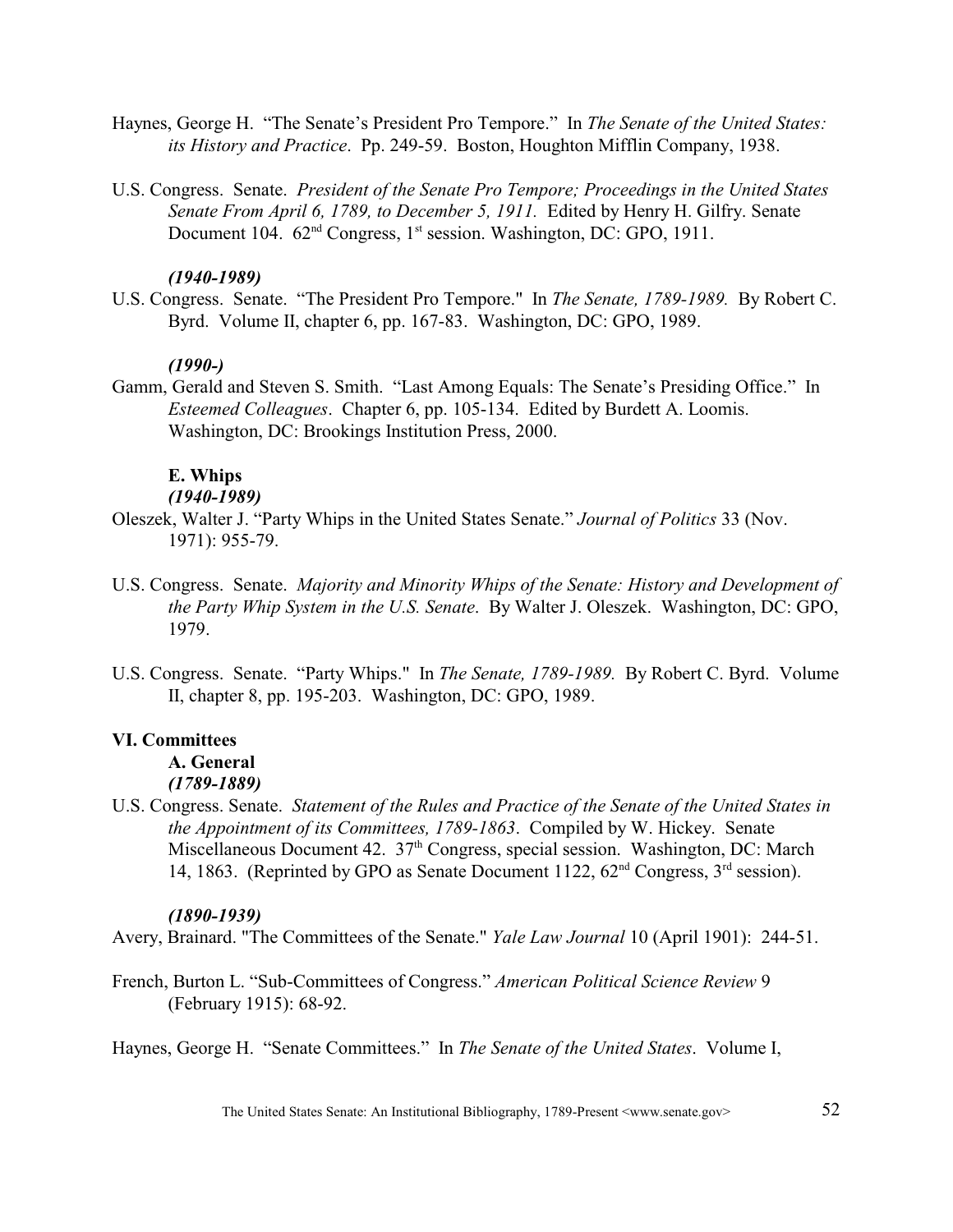chapter 6. Boston: Houghton Mifflin Company, 1938.

"The Organization of House and Senate Committees." *Chautauquan* 22 (1895-1896): 622-.

### *(1940-1989)*

- Broden, Thomas F., Jr. "Congressional Committee Reports: Their Role and History." *Notre Dame Lawyer* 33 (March 1958): 209-38.
- Collie, Melissa P., and Brian E. Roberts. "Trading Places: Choice and Committee Chairs in the U.S. Senate, 1950-1986." *Journal of Politics* 54 (February 1992): 231-45.
- Davidson, Roger H. "Multiple Referral of Legislation in the U.S. Senate." *Legislative Studies Quarterly* 14 (August 1989): 375-392.
- Evans, C. Lawrence. "Participation and Policy Making in Senate Committees." *Political Science Quarterly* 106 (Autumn 1991): 479-98.
- Gamm, Gerald and Kenneth Shepsle. "Emergence of Legislative Institutions: Standing Committees in the House and Senate, 1810-1825." *Legislative Studies Quarterly* 14 (1989): 39-66.
- Kammerer, Gladys M., *Congressional Committee Staffing Since 1946.* Lexington, KY: Bureau of Government Research, 1951.
- Kravitz, Walter. "Evolution of the Senate's Committee System." *Annals of the American Academy of Political and Social Science* 411 (1974): 27-38.
- Lees, John D. *The Committee System of the United States Congress.* London, Routledge and Kegan Paul, 1967.
- Matthews, Donald R. *U.S. Senators and Their World.* Chapel Hill: University of North Carolina Press, 1960.
- Price, David E. *Who Makes the Laws? Creativity and Power in Senate Committees*. Cambridge, MA: Schenkman Publishing Co., 1972.
- Ripley, Randall B. *Power in the Senate.* New York: St. Martin's Press, 1969.
- Rogers, Lindsay. "The Staffing of Congress." *Political Science Quarterly* 56 (March 1941): 1- 22.
- Stewart, Charles, III, and Tim Groseclose. "The Value of Committee Seats in the United States Senate, 1947-91." *American Journal of Political Science* 43 (July 1999): 963-73.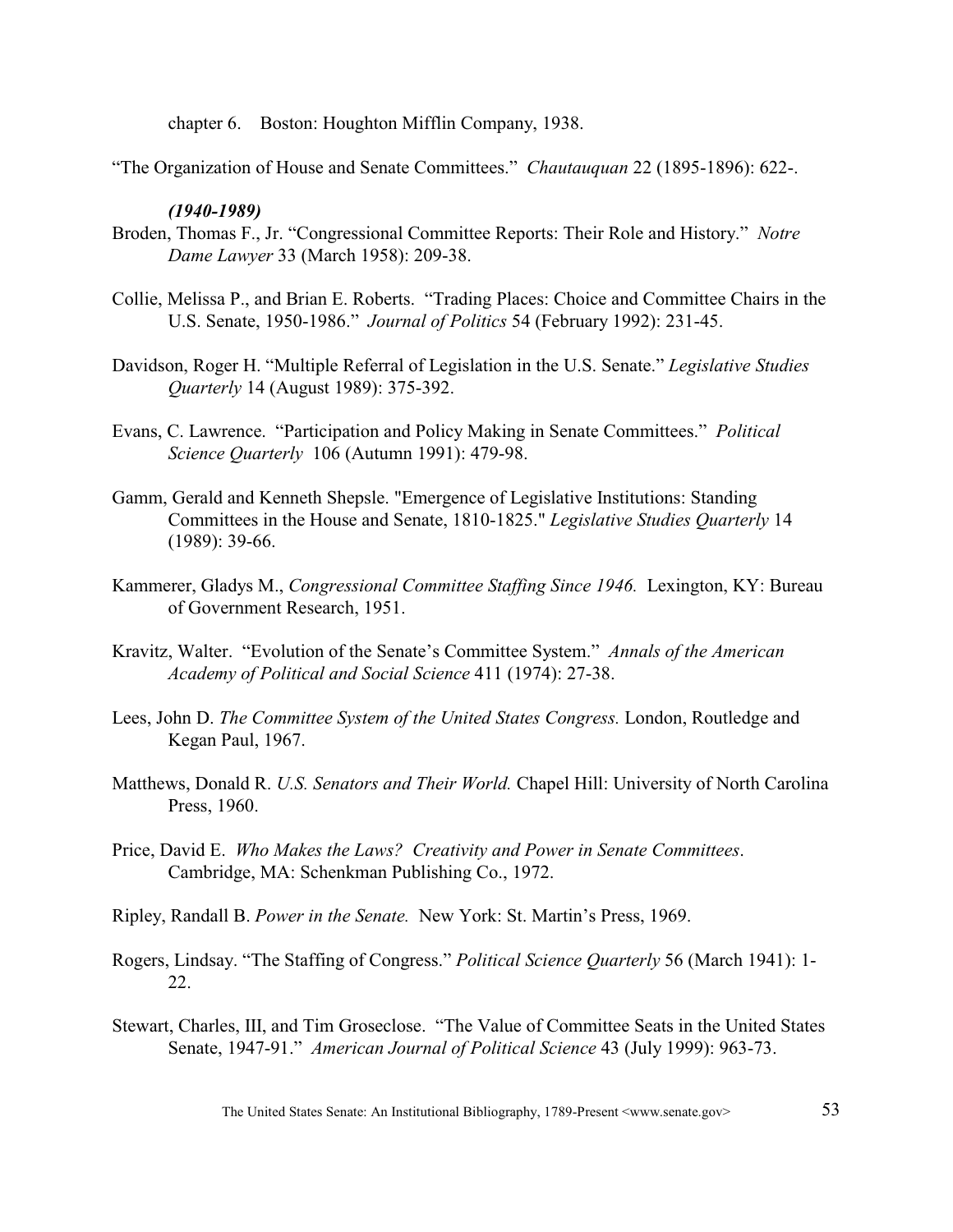- Stubbs, Walter. *Congressional Committees, 1789-1982: A Checklist*. Wesport, CT.: Greenwood Press, 1985.
- U.S. Congress. Senate. "The Committee System." In *The Senate, 1789-1989.* By Robert C. Byrd. Volume II, chapter 9, pp. 207-65. Washington, DC: GPO, 1989.
- U.S. Congress. Senate. "The Committee System." In *The United States Senate, 1787-1801; A Dissertation on the First Fourteen Years of the Upper Legislative Body.* By Roy Swanstrom. Chapter 13. Washington, DC: GPO, 1988 (originally published as a Senate document in 1961).

### *(1990-)*

Canon, David T., Garrison Nelson, and Charles Stewart III. *Committees in the U.S. Congress: 1789-1946.* Washington, DC: CQ Press, 2002.

Nelson, Garrison. *Committees in the U.S. Congress: 1947-1992.* Washington, DC: CQ Press, 1993.

- Smith, Steven S., and Christopher J. Deering. *Committees in Congress*. Washington, DC: CQ Press, 1990.
- Wilkins, David E. "The 'De-Selected' Senate Committee on Indian Affairs and its Legislative Record." *European Review of Native American Studies* 9 (1995): 27-34.

### **B. Organization** *(1890-1939)*

- Jameson, J. Franklin, "The Origin of the Standing Committee System in American Legislative Bodies." *Political Science Quarterly* 10 (1894): 246-67.
- McConachie, Lauros G. *Congressional Committees: A Study of the Origins and Development of Our National and Local Legislative Methods.* New York: B. Franklin, 1974 (originally published in 1898).

### *(1940-1989)*

Cunningham, Noble E., Jr. "The Anatomy of Congressional Committees." In *The Process of Government under Jefferson*. Chapter 10, pp. 214-52. Princeton, New Jersey: Princeton University Press, 1978.

Goodwin, George. *The Little Legislatures.* Amherst: University of Massachusetts Press, 1970.

Huitt, Ralph K. "The Morse Committee Assignment Controversy: A Study in Senate Norms." *American Political Science Review* 51 (June 1957): 313-29.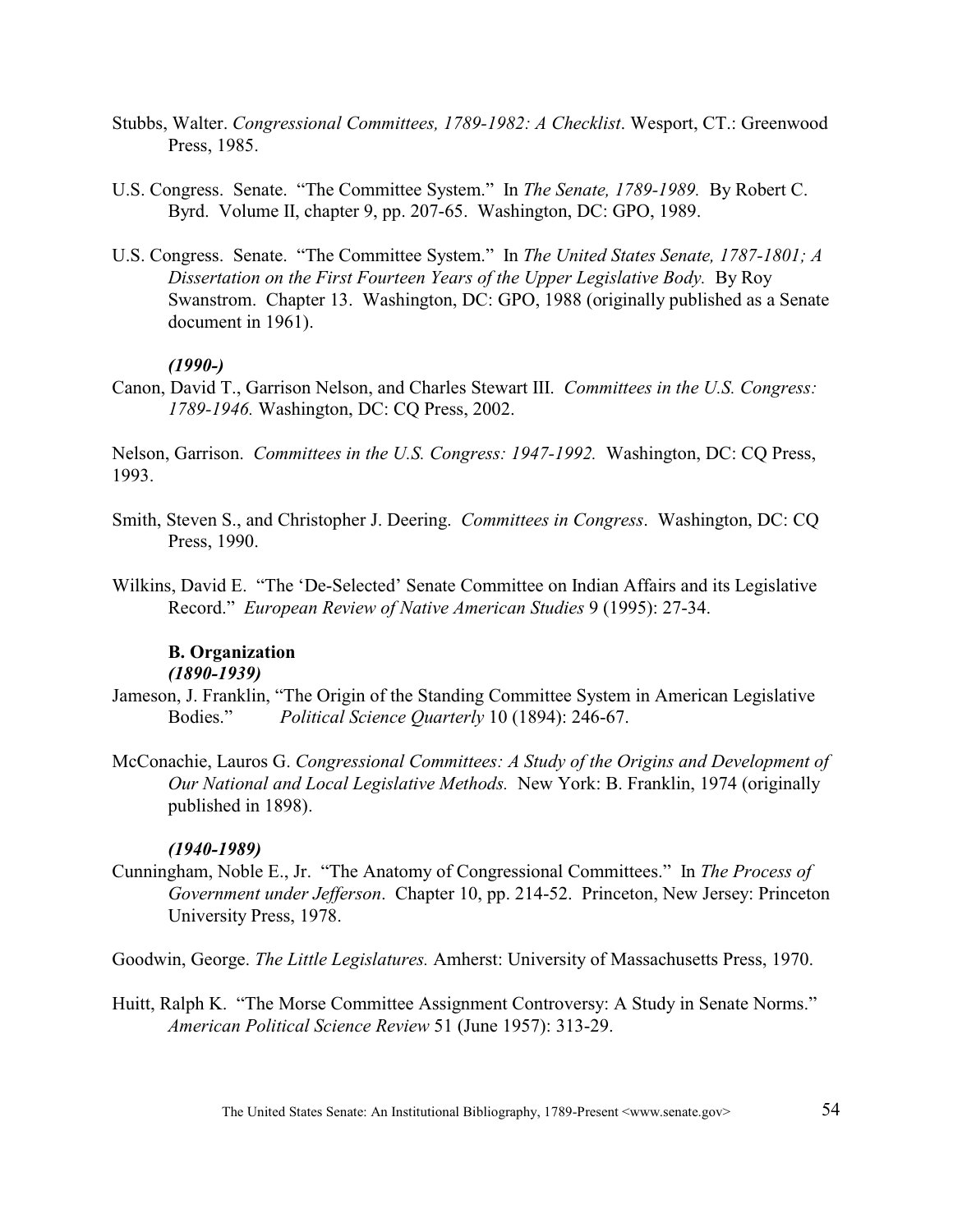- Kofmehl, Kenneth. *Professional Staffs of Congress.* West Lafayette, IN: Perdue University Press, 1977.
- Lambert, Richard D., ed. "Changing Congress: The Committee System." *Annals of the American Academy of Political and Social Science* 411 (January 1974): entire issue.

Morrow, William L. *Congressional Committees.* New York: Charles Scribner's Sons, 1969.

- Ray, Bruce A., and Steven S. Smith. "Committee Size in the U.S. Congress." *Legislative Studies Quarterly* 9 (November 1984): 679-695.
- Swanson, Wayne R. "Committee Assignments and the Non-Conformist Legislator: Democrats in the U.S. Senate." *Midwest Journal of Political Science* 13 (February 1969): 84-94.
- Tiefer, Charles. "Committee Organization and Jurisdiction." In *Congressional Practice and Procedure: A Reference, Research, and Legislative Guide*. Pp. 57-126. New York: Greenwood Press, 1989.

# *(1990-)*

- Arnold, Laura W. "The Distribution of Senate Committee Positions: Change or More of the Same?" *Legislative Studies Quarterly* 26 (May 2001): 227-248.
- Endersby, James W., and Karen M. McCurdy. "Committee Assignments in the U.S. Senate." *Legislative Studies Quarterly* 21(May 1996): 219-233.

# **C. Reform**

# *(1940-1989)*

- Davidson, Roger H., "Two Roads of Change: House and Senate Committee Reorganization." *Congressional Studies* 7 (Winter 1980): 11-32.
- Galloway, George. "Reorganizations in the Past." In *Congress at the Crossroads*. Pp. 123-45. New York: Thomas Y. Crowell Company, 1946.
- Parris, Judith H. "The Senate Reorganizes its Committees, 1977." *Political Science Quarterly* 94 (Summer 1979): 319-37.
- U.S. Congress. Senate. Committee on Rules and Administration. *Committee System Reorganization Amendments of 1977, Hearings.* Senate Hearing Volume 3108-04. 95<sup>th</sup> Congress,  $1<sup>st</sup>$  session. Washington, DC: GPO., 1977.

### **D. Standing Committees**

**1. Aeronautical and Space Sciences** *(1940-1989)*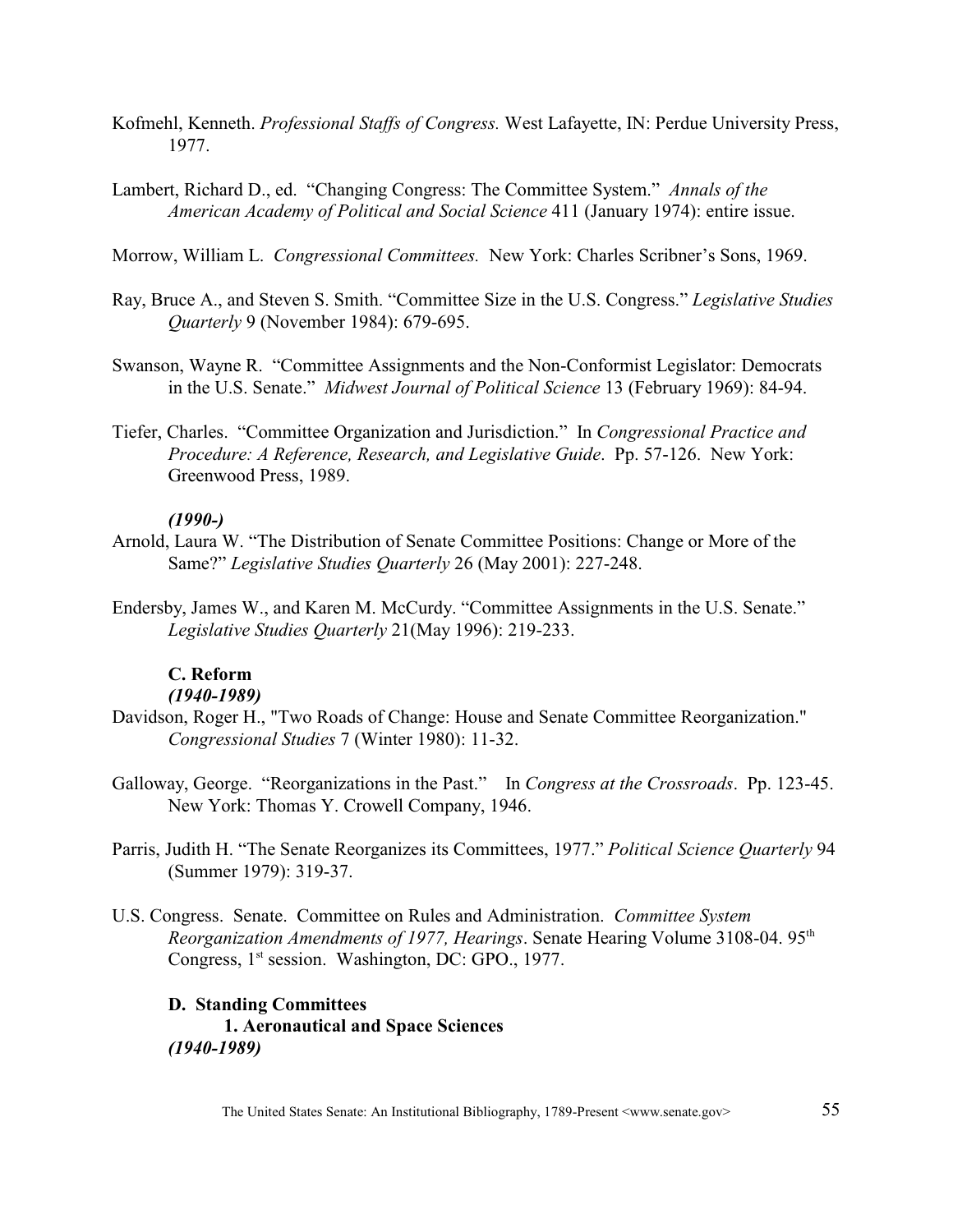U.S. Congress. Senate. Committee on Aeronautical and Space Sciences. *Committee on Aeronautics and Space Sciences, 1958-1976.* Senate Print 428-1. 94<sup>th</sup> Congress, 2d session. Washington, DC: GPO, 1976.

### **2. Agriculture, Nutrition, and Forestry** *(1940-1989)*

U.S. Congress. Senate. Committee on Agriculture, Nutrition and Forestry. *A Brief History of the Committee on Agriculture and Forestry, United States Senate and Landmark Agricultural Legislation, 1825-1970.* Senate Document 107. 91<sup>st</sup> Congress, 2<sup>nd</sup> session. Washington, DC: GPO, 1970.

### *(1990-)*

U.S. Congress. Senate. Committee on Agriculture, Nutrition and Forestry. *The United States Senate Committee on Agriculture, Nutrition, and Forestry; 1825-1998*. Senate Document 24.  $105<sup>th</sup>$  Congress,  $2<sup>nd</sup>$  session. Washington, DC: GPO, 1998.

### **3. Appropriations**

# *(1940-1989)*

- Fenno, Richard F., Jr. *The Power of the Purse: Appropriations Politics in Congress*. Boston: Little, Brown and Co., 1966.
- Horn, Stephen. *Unused Power: The Work of the Senate Committee on Appropriations.*  Washington, DC: Brookings Institution, 1970.
- Pressman, Jeffrey L. *House vs. Senate: Conflict in the Appropriations Process*. New Haven: Yale University Press, 1966.
- U.S. Congress. Senate. "History of the Senate Appropriations." By Gayle Condon. In *Budgeting in the United States Senate: A Compilation of Papers Prepared for the Commission on the Operation of the Senate.* Senate Print 435-1. 94<sup>th</sup> Congress, 2<sup>nd</sup> session. Pp. 1-36. Washington, DC: GPO, 1977.

### *(1990-)*

- Marshall, Bryan W., Brandon C. Prins, and David W. Rohde, "Fighting Fire with Water: Partisan Procedural Strategies and the Senate Appropriations Committee." *Congress & the Presidency* 26 (Fall 1999): 113-132.
- Schickler, Eric, and John Sides. "Intergenerational Warfare: The Senate Decentralizes Appropriations." *Legislative Studies Quarterly* 25 (November 2000): 551-575.
- U.S. Congress. Senate. Committee on Appropriations. *Committee on Appropriations, United States Senate: 1867-2008.* Senate Document 110-14. 110<sup>th</sup> Congress, 2<sub>nd</sub> session. Washington, DC: GPO, 2008.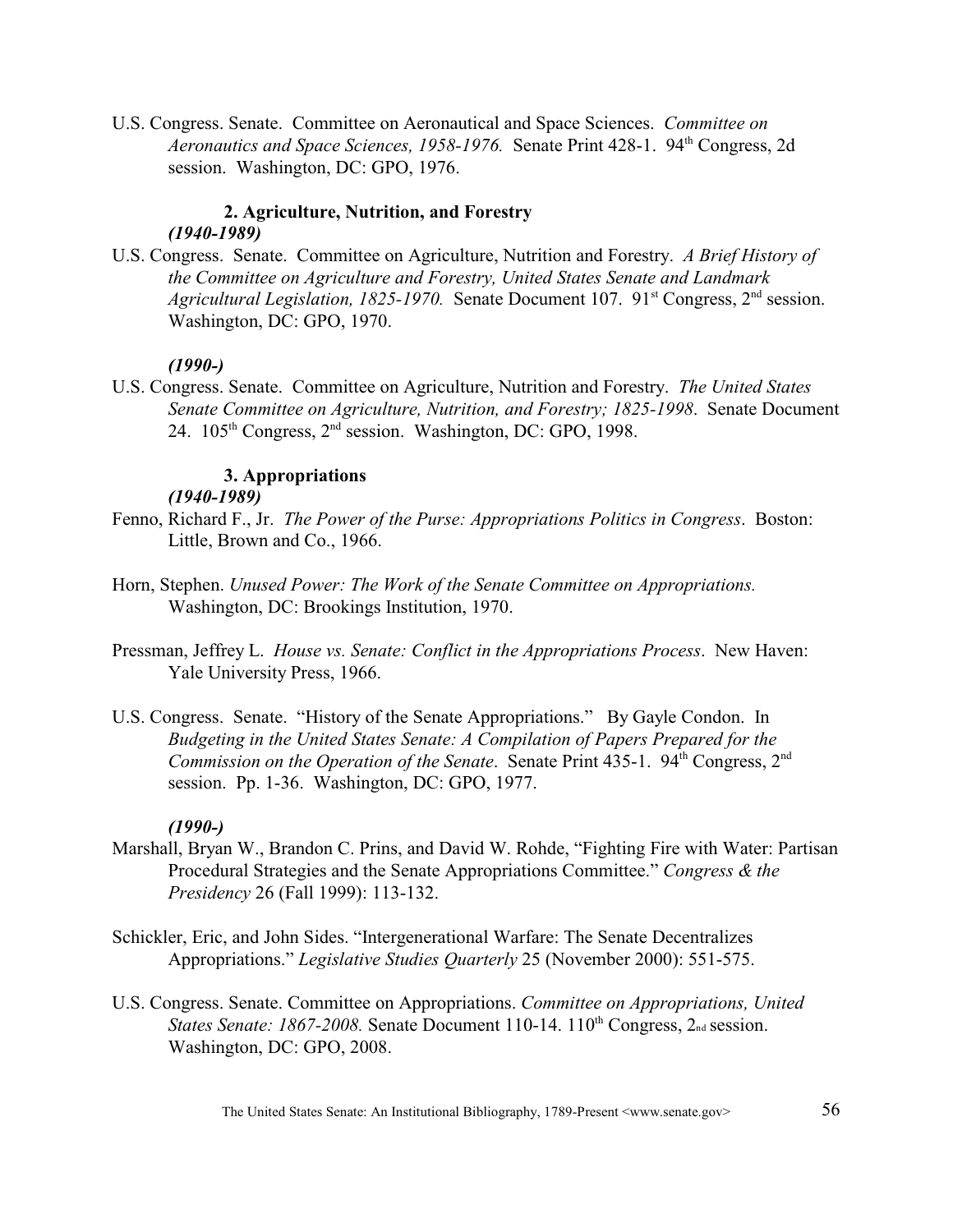- U.S. Congress. Senate. Committee on Appropriations. *Committee on Appropriations, United States Senate, 126<sup>th</sup> Anniversary, 1867-1993.* Senate Document 17. 103<sup>rd</sup> Congress, 1<sup>st</sup> session. Washington, DC: GPO, 1995.
- U.S. Congress. Senate. Committee on Appropriations. *Committee on Appropriations, United States Senate, 135<sup>th</sup> Anniversary, 1867-2002.* Senate Document 107-13. 107<sup>rd</sup> Congress, 2<sup>nd</sup> session. Washington, DC: GPO, 2002.

# **4. Armed Services (Military Affairs and Naval Affairs Committees prior to 1947)**

# *(1940-1989)*

- Huzar, Elias. *The Purse and the Sword: Control of the Army by Congress through Military Appropriations, 1933-1950*. Westport, CN: Greenwood Press, 1971.
- Javits, Jacob and Don Kellermann. *Who Makes War: The President Versus Congress*. New York: William Morrow & Company, Inc., 1973.
- Kolodziej, Edward A. *The Uncommon Defense and Congress, 1945-1963. Columbus: Ohio State University Press, 1966.*
- Livermore, Seward W. *Politics is Adjourned: Woodrow Wilson and the War Congress, 1916- 1918.* Middletown, CN: Wesleyan University Press, 1966.
- Young, Roland A. *Congressional Politics in the Second World War.* New York: Columbia University Press, 1956.

# **5. Banking, Housing and Urban Affairs (Banking and Currency prior to 1971)**

# *(1940-1989)*

- Bibby, John and Roger Davidson. "The Congressional Committee: The Politics of the Senate Committee on Banking, Housing and Urban Affairs."In *On Capitol Hill: Studies in the Legislative Process.* Chapter 5. New York, Holt, Rinehart and Winston, 1972.
- Huitt, Ralph K. "The Congressional Committee: A Case Study." *American Political Science Review* 48 (June 1954): 340-65.
- U.S. Congress. Senate. Committee on Banking and Currency. *Committee on Banking and Currency, United States Senate, 50<sup>th</sup> Anniversary, 1913-1963.* Senate Document 15. 88<sup>th</sup> Congress,  $1<sup>st</sup>$  session. Washington, DC: GPO, 1963.

# **6. Budget**

*(1990-)*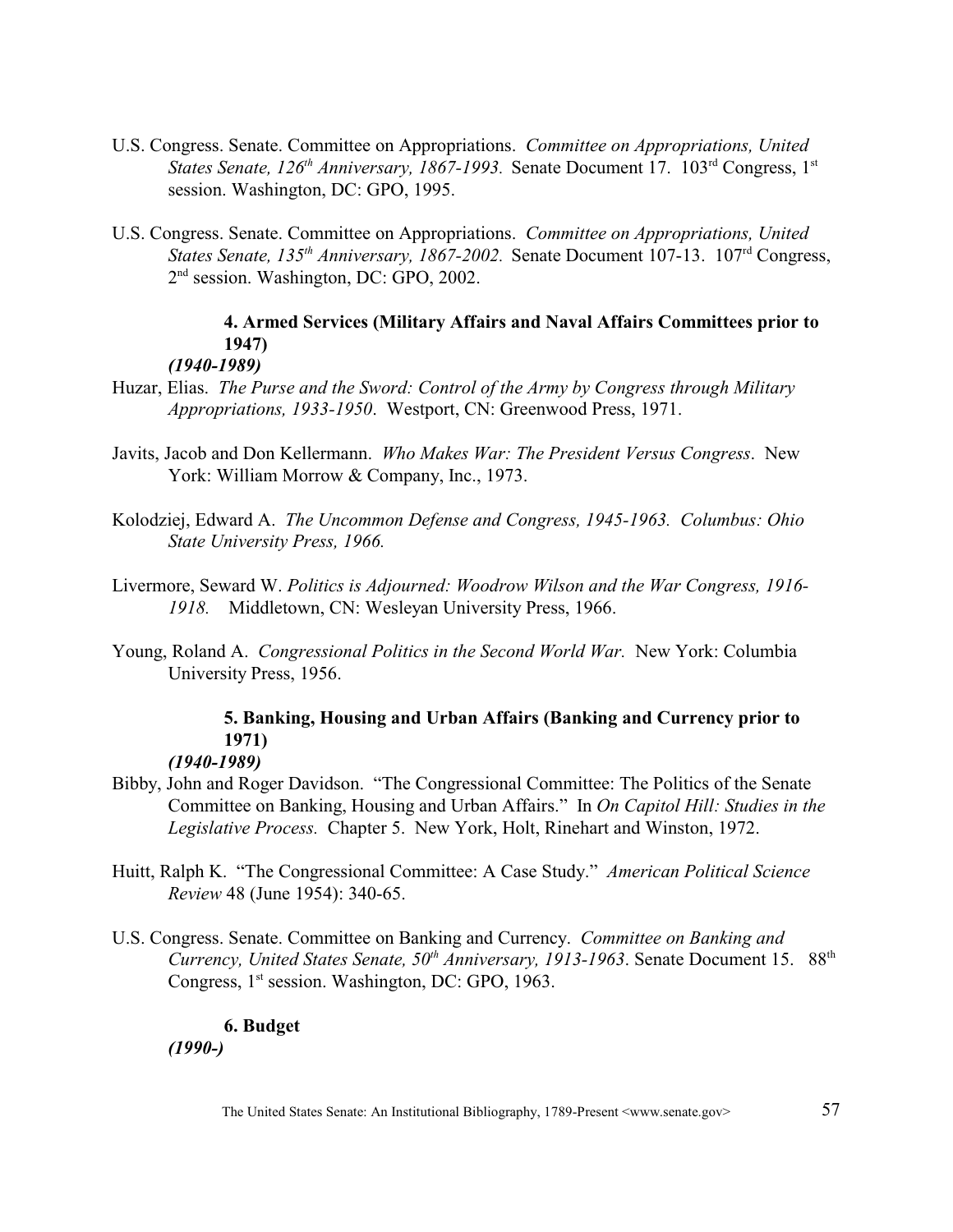Thurber, James A. "The Senate Budget Committee: Bastion of Comity?" In *Esteemed Colleagues*. Edited by Burdett A. Loomis. Chapter 11, pp. 241-258. Washington, DC: Brookings Institution Press, 2000.

# **7. Commerce**

# *(1940-1989)*

U.S. Congress. Senate. Committee on Commerce. *History, Membership and Jurisdiction of the Senate Committee on Commerce from 1816-1966.* 89<sup>th</sup> Congress, 2<sup>nd</sup> session. Washington, DC: GPO, 1966.

### **8. Energy and Natural Resources** *(1940-1989)*

U.S. Congress. Senate. Committee on Energy and Natural Resources. *History of the Committee on Energy and Natural Resources, United States Senate, as of the 100<sup>th</sup> Congress, 1816-* $1988.$   $100<sup>th</sup>$  Congress,  $2<sup>nd</sup>$  session. Washington, DC: GPO, 1989.

### **9. Environment and Public Works** *(1940-1989)*

U.S. Congress. Senate. Committee on Environment and Public Works. *History of the Committee on Environment and Public Works, United States Senate.* 100<sup>th</sup> Congress, 2<sup>nd</sup> sess. Washington, DC: GPO, 1988.

### **10. Ethics** *(1940-1989)*

- Baker, Richard A. "The History of Congressional Ethics." In *Representation and Responsibility*. Edited by Bruce Jennings and Daniel Callahan. New York: Plenum Press, 1985.
- Sasser, Jim. "Learning from the Past: The Senate Code of Conduct in Historical Perspective." *Cumberland Law Review* 8 (Fall 1977).

# **11. Finance**

# *(1940-1989)*

Manley, John F. *The Politics of Finance*. Boston: Little, Brown, and Company, 1970.

U.S. Congress. Senate.Committee on Finance. *History of the Committee on Finance, United States Senate.* Senate Document 57. 91<sup>st</sup> Congress, 2<sup>nd</sup> session. Washington, DC: GPO, 1970.

# **12. Foreign Relations**

# *(1890-1939)*

"American Senate and Foreign Affairs: A Foreign Relations Committee for England?" *Candid* 2 (August 19, 1911): 453-68.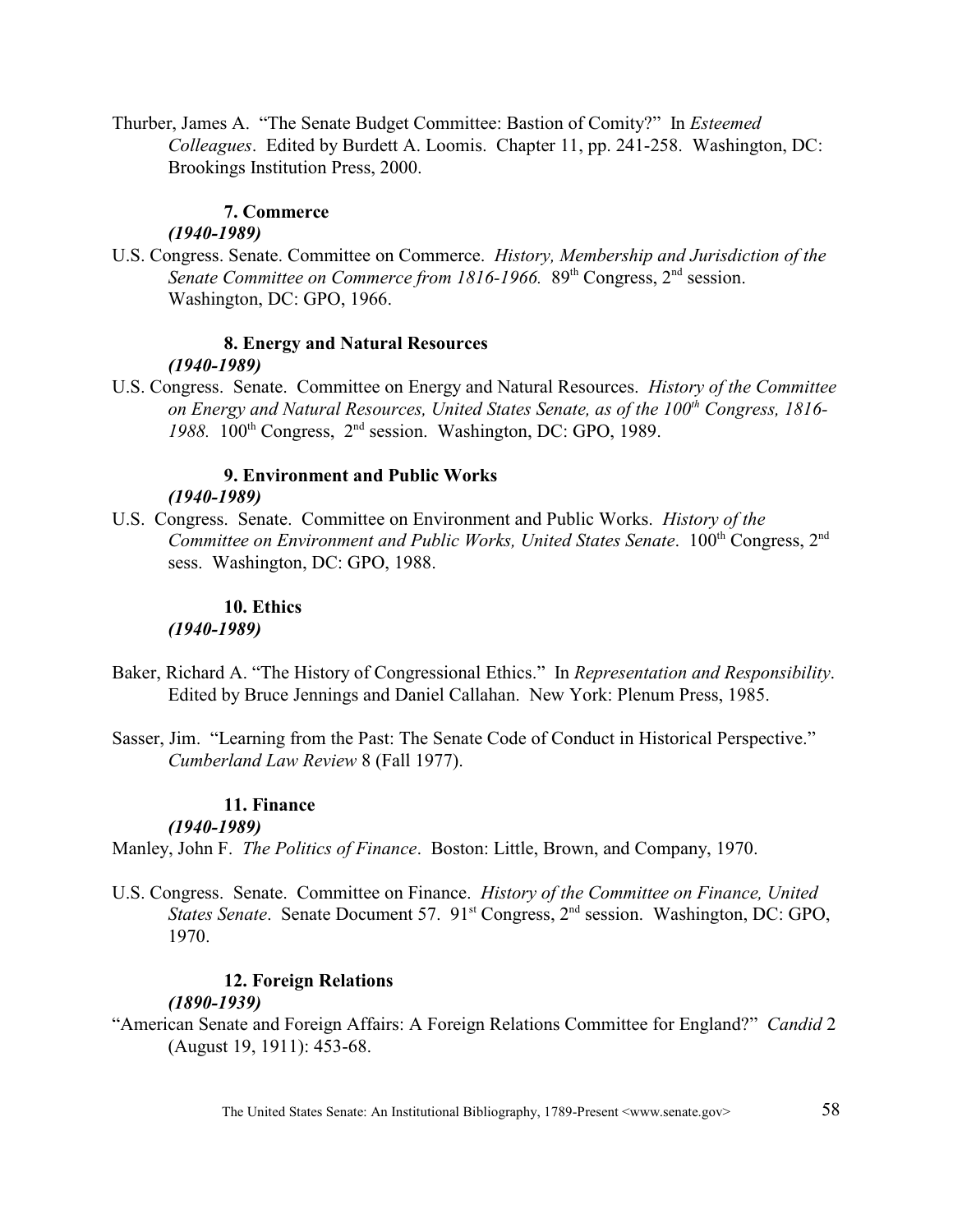- Dangerfield, Royden J. "The Committee on Foreign Relations." In *In Defense of the Senate; a Study in Treaty Making*. Volume III, pp. 63-86. Port Washington, NY: Kennikat Press, Inc., 1966 (originally published in 1933).
- Hayden, Ralston. "The Origin of the United States Senate Committee on Foreign Relations." *American Journal of International Law*" 11 (January 1917): 113-30.
- Lodge, Henry Cabot. *The Senate and the League of Nations*. New York: Scribners, 1925.

### *(1940-1989)*

- Dennison, Eleanor E. *The Foreign Relations Committee*. Palo Alto: Stanford University Press, 1942.
- Gallagher, Hugh G. *Advise and Obstruct: The Role of the United States Senate in Foreign Policy Decisions*. New York: Delacourt Press, 1969.
- Gould, James W. "The Origins of the Senate Committee on Foreign Relations." *Western Political Quarterly* 12 (September 1959): 670-82.
- Humphrey, Hubert H. "The Senate in Foreign Policy." *Foreign Affairs* 37 (July 1959): 525-36.
- Jewell, Malcolm E. *Senatorial Politics and Foreign Policy*. Lexington: University of Kentucky Press, 1962.
- Robinson, James A. *Congress and Foreign Policy Making*. Homewood, IL: Dorsey Press, 1962.
- Schlesinger, Arthur M., Jr. "Congress and the Making of American Foreign Policy." *Foreign Affairs* 51 (October 1972): 78-113.
- Sparkman, John J. "The Role of the Senate in Determining Foreign Policy." In *The Senate Institution*. New York: Van Nostrand Reinhold Co., 1969.
- Stennis, John C. and J. William Fulbright. *The Role of Congress in Foreign Policy*. Washington, DC: American Enterprise Institute, 1971.
- U.S. Congress. Senate. Committee on Foreign Relations. *Committee on Foreign Relations: 170<sup>th</sup> Anniversary, 1816-1986.* Senate Document 21. 99<sup>th</sup> Congress, 2<sup>nd</sup> session. Washington, DC: GPO, 1986.
- U.S. Congress. Senate. Committee on Foreign Relations. *The Senate Role in Foreign Affairs Appointments.* 92<sup>nd</sup> Congress, 1<sup>st</sup> session. Washington, DC: 1971.

Vinson, John Chalmers. *The Parchment Peace: The United States Senate and the Washington*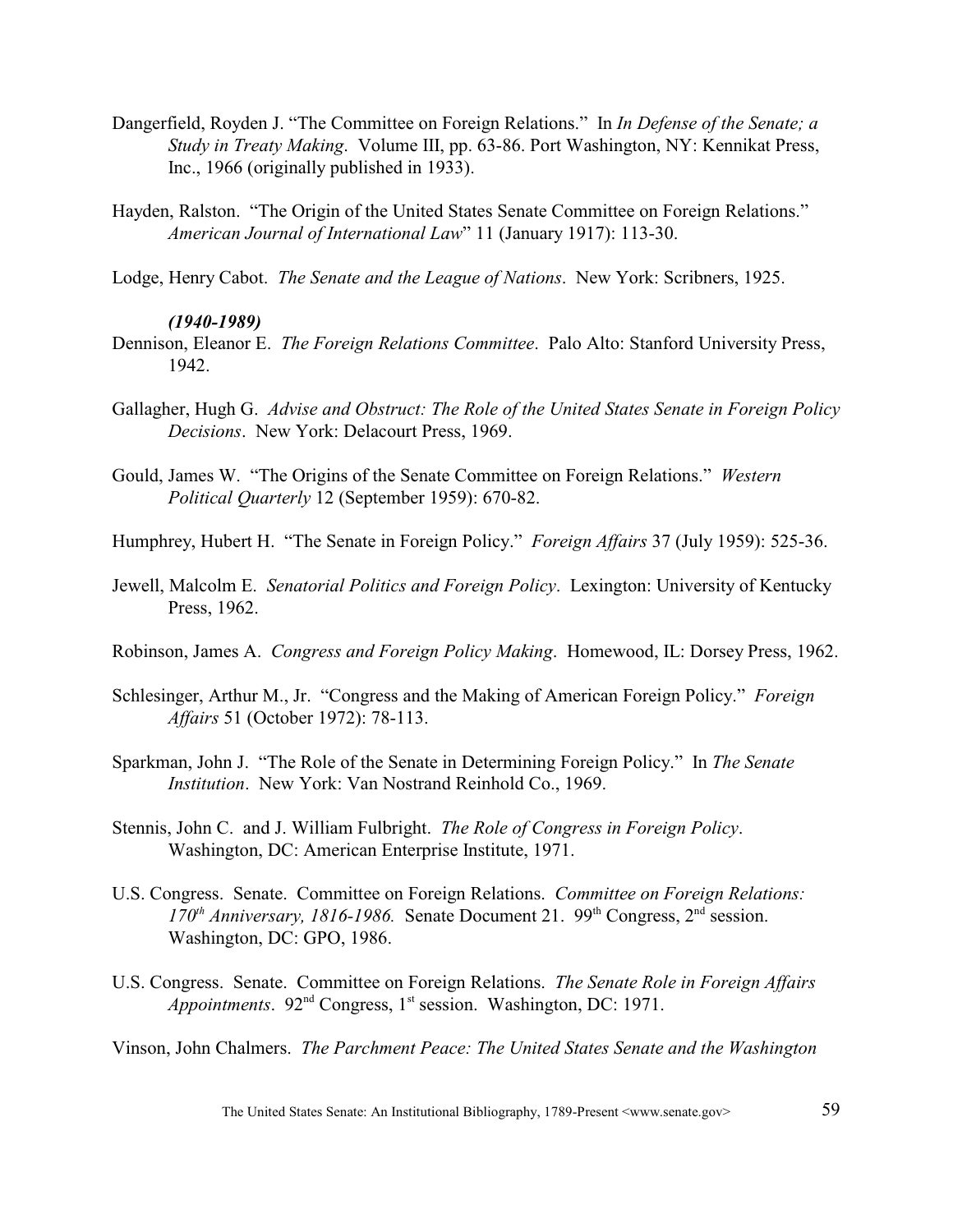*Conference, 1921-22.* Athens: University of Georgia Press, 1955.

# *(1990-)*

Fry, Joseph A. *Debating Vietnam: Fulbright, Stennis, and Their Senate Hearings.* Lanham: Rowman & Littlefield, 2006.

# **13. Health, Education, Labor and Pensions (Labor and Public Welfare prior to 1977)**

*(1940-1989)*

U.S. Congress. Senate. Committee on Labor and Public Welfare. *Committee on Labor and Public Welfare: 100<sup>th</sup> Anniversary 1869-1969.* 90<sup>th</sup> Congress, 2<sup>nd</sup> session. Washington, DC: GPO, 1970.

# **14. Interior and Insular Affairs**

U.S. Congress. Senate. Committee on Interior and Insular Affairs. *Committee's History, Jurisdiction, and Summary of its Accomplishments During the 87<sup>th</sup>, 88<sup>th</sup>, 89, 90<sup>th</sup> and 91<sup>st</sup> Congresses*. Washington, DC: GPO, 1971.

# **15. Judiciary (Also see Constitutional Powers: Nominations–Supreme Court)**  *(1940-1989)*

- Bronner, Ethan. *Battle for Justice: How the Bork Nomination Shook America*. New York: W.W. Norton, 1989.
- Farrelly, David G. "The Senate Judiciary Committee: Qualifications of Members." *American Political Science Review* (June 1943): 469-75.
- Mersky, Roy M., and J. Myron Jacobstein, eds. *The Supreme Court of the United States: Hearings and Reports on Successful and Unsuccessful Nominations of Supreme Court Justices by the Senate Judiciary Committee, 1916-1972*. Buffalo: W.S. Hein, 1975.
- Thorpe, James A. "The Appearance of Supreme Court Nominees Before the Senate Judiciary Committee." *Journal of Public Law* 18 (1969): 371-402.
- U.S. Congress. Senate. Committee on the Judiciary. *History of the Committee on the Judiciary, United States Senate, 1816-1981.* Senate Document 18. 97<sup>th</sup> Congress, 2<sup>nd</sup> session. Washington, DC: GPO, 1982.

### *(1990-)*

Guliuzza, Frank, Daniel J. Reagan, and David M. Barrett. "The Senate Judiciary Committee and Supreme Court Nominees: Measuring the Dynamics of Confirmation Criteria." *Journal of Politics* 56 (August 1994): 773-87.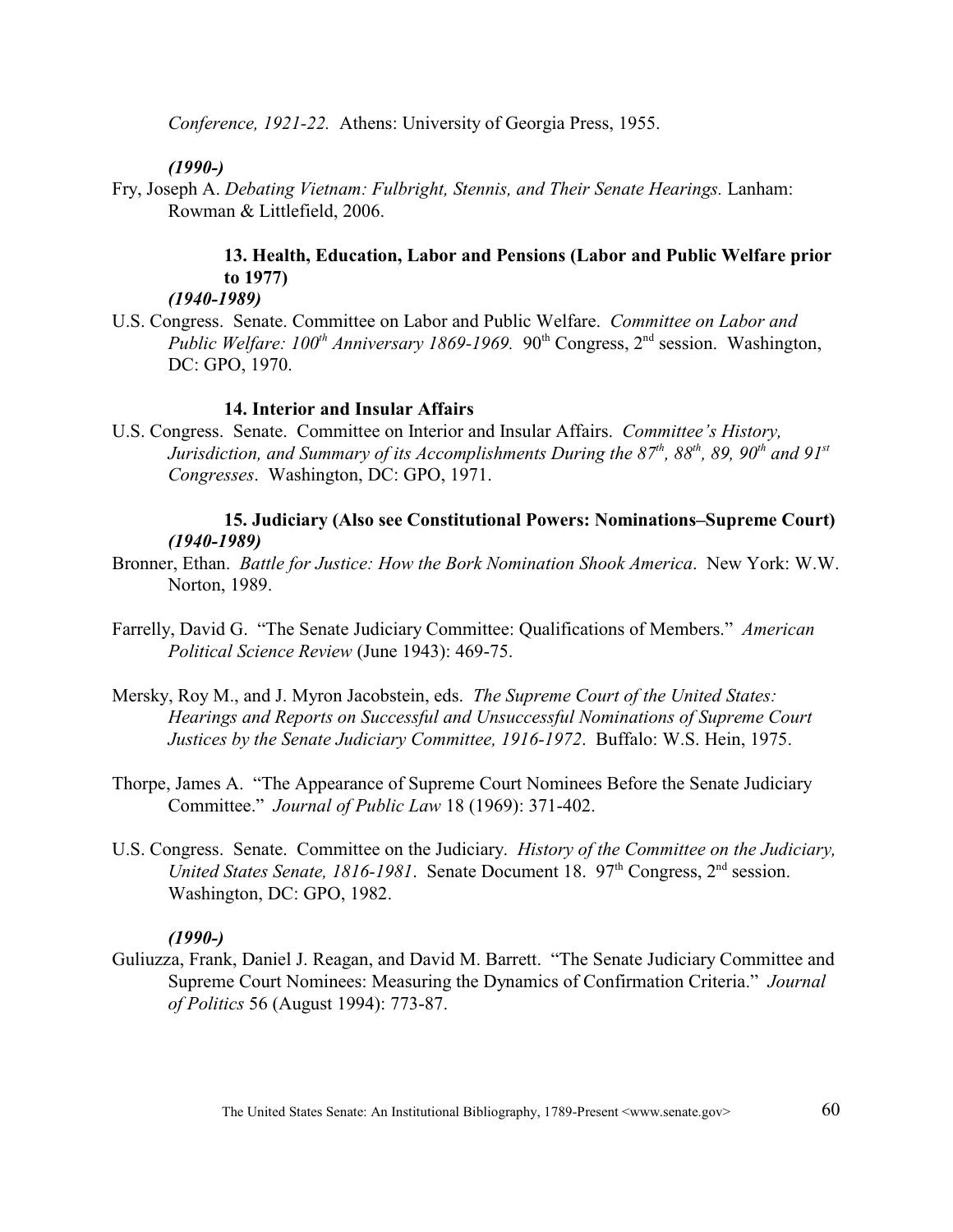- Wermiel, Stephen J. "Confirming the Constitution: The Role of the Senate Judiciary Committee." *Law and Contemporary Problems* 56 (Autumn 1993): 121-44.
- Williams, Margaret, and Lawrence Baum. "Questioning Judges About Their Decisions: Supreme Court Nominees Before the Senate Judiciary Committee." *Judicature* 90 (September/October 2006): 73-80.

# **E. Investigative Committees**

# **1. General**

### *(1890-1939)*

- Black, Hugo L. "Inside a Senate Investigation." *Harper's Magazine* 172 (February 1936): 275- 86.
- Dimock, Marshall E. *Congressional Investigating Committees*. New York: AMS Press, 1971 (originally published in 1929).
- Eberling, Ernest J. *Congressional Investigation: A Study of the Origin and Development of the Power of Congress to Investigate and Punish for Contempt.* New York: Octagon Books, 1973 (originally published in 1928).
- Haynes, George H. "Senate Investigations." In *The Senate of the United States*. Volume I, Chapter 11. Boston: Houghton Mifflin Company, 1938.
- Rogers, Lindsay. "Congressional Investigations." In *The American Senate*. Chapter 6, pp. 191- 213. New York: A.A. Knopf, 1968 (originally published in 1926).

### *(1940-1989)*

Barth, Alan. *Government By Investigation*. New York: Viking Press, 1955.

- Davidson, Roger H. "The Political Dimensions of Congressional Investigations." *Capitol Studies* 5 (1977): 41-63.
- Fulbright, J. William. "Congressional Investigations: Significance for the Legislative Process." *University of Chicago Law Review* 18 (1950-1951): 440-448.
- Grabow, John C. *Congressional Investigations: Law and Practice.* Clifton, NJ: Prentice Hall Law & Business, 1988.
- Hamilton, James. *The Power to Probe: A Study of Congressional Investigations.* New York: Random House, 1976.
- Harpine, C. Allen*. "Congressional Investigating Power: Judicial Interpretations of the Scope of* Inquiry." *American University Intramural Law Review* 5 (May 1956): 64-81.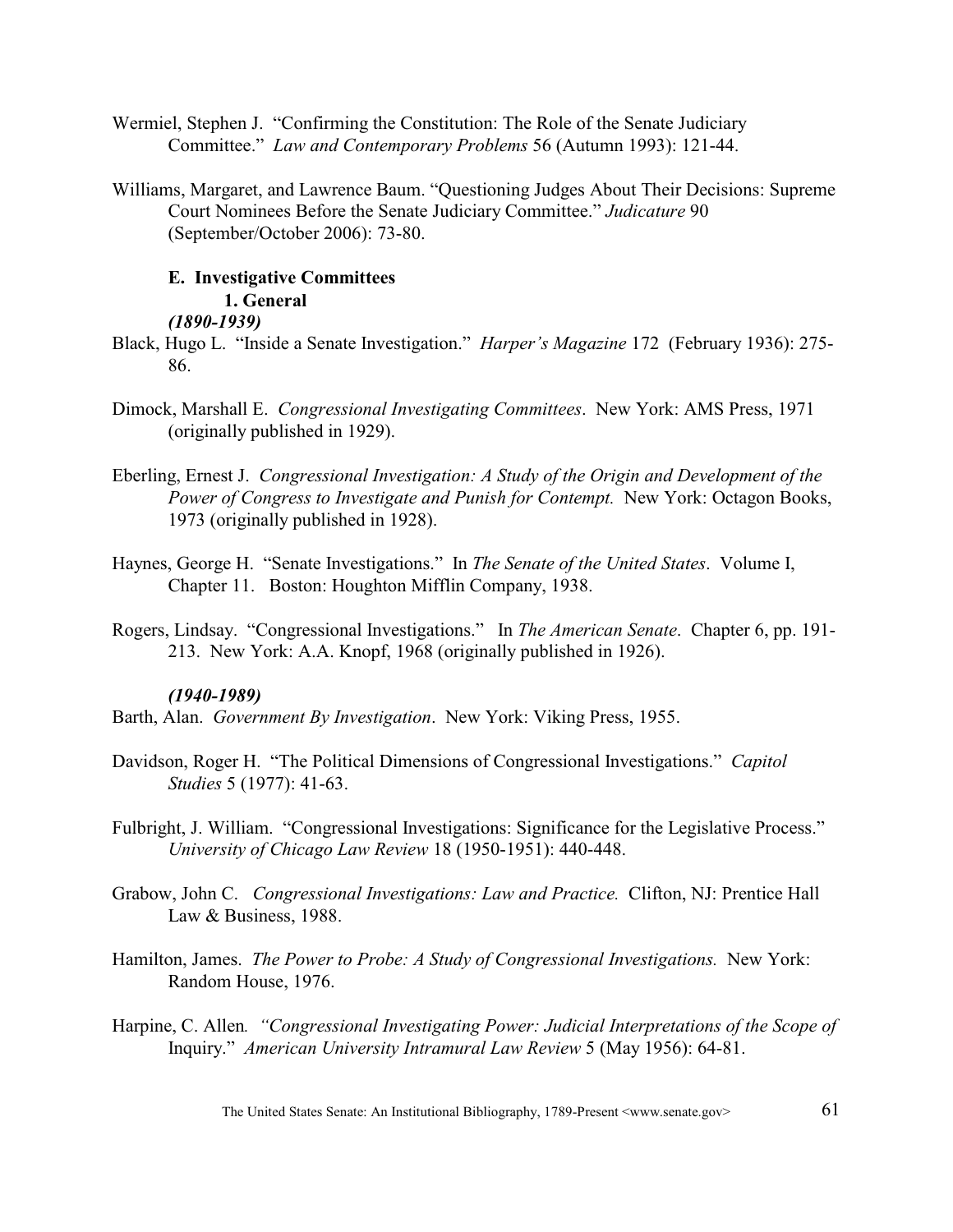- McGeary, Nelson. "Congressional Investigations: Historical Development." University of Chicago Law Review 18 (1951): 425-39.
- McGeary, Nelson. *The Developments of Congressional Investigative Power*. New York: Columbia University Press, 1940.
- Nunn, Sam. "The Impact of the Senate Permanent Subcommittee on Investigations on Federal Policy." *Georgia Law Review* 21 (1986): 17-56.
- Taylor, Telford. *Grand Inquest: The Story of Congressional Investigations*. New York: Simon and Schuster, 1955.

### *(1990-)*

- Mayhew, David R. *Divided We Govern: Party Control, Lawmaking, and Investigations, 1946- 1990.* New Haven: Yale University Press, 1991.
- U.S. Congress. Senate. Committee on Rules and Administration. *Authority and Rules of Senate Special Investigatory Committees and other Senate Entities, 1973-97*. Senate Document 16.  $105<sup>th</sup> Congress, 1<sup>st</sup> session. Washington, DC: GPO, 1998.$

# **2. Selected Case Studies**

### *(1890-1939)*

U.S. Congress. Senate. Committee on Commerce. *"Titanic" Disaster: Hearings before a Subcommittee of the Committee on Commerce.* Senate Document 726.  $62<sup>nd</sup>$  Congress, 2<sup>nd</sup> session. Washington, DC: GPO, 1912. Also in: Kuntz, Tom, ed. *The Titanic Disaster Hearings: The Official Transcripts of the 1912 Senate Investigation*. Edited by Tom Kuntz. New York: Pocket Books, 1998.

### *(1940-1989)*

- Cohen, William S., and George J. Mitchell. *Men of Zeal: A Candid Inside Story of the Iran-Contra Hearings*. New York: Viking, 1988.
- Coker, William L. "The United States Senate Investigation of the Mississippi Election of 1875." Journal of Mississippi History 37 (May 1975): 143-63.
- Cole, Timothy M. "Congressional Investigation of American Foreign Policy: Iran-Contra in Perspective." *Congress & The Presidency* 21 (Spring 1994): 29-48.
- Dash, Samuel. *Chief Counsel: Inside the Ervin Committee–The Untold Story of Watergate*. New York: Random House, 1976.
- Griffith, Robert. *The Politics of Fear: Joseph R. McCarthy and the Senate.* Lexington: University Press of Kentucky, 1970.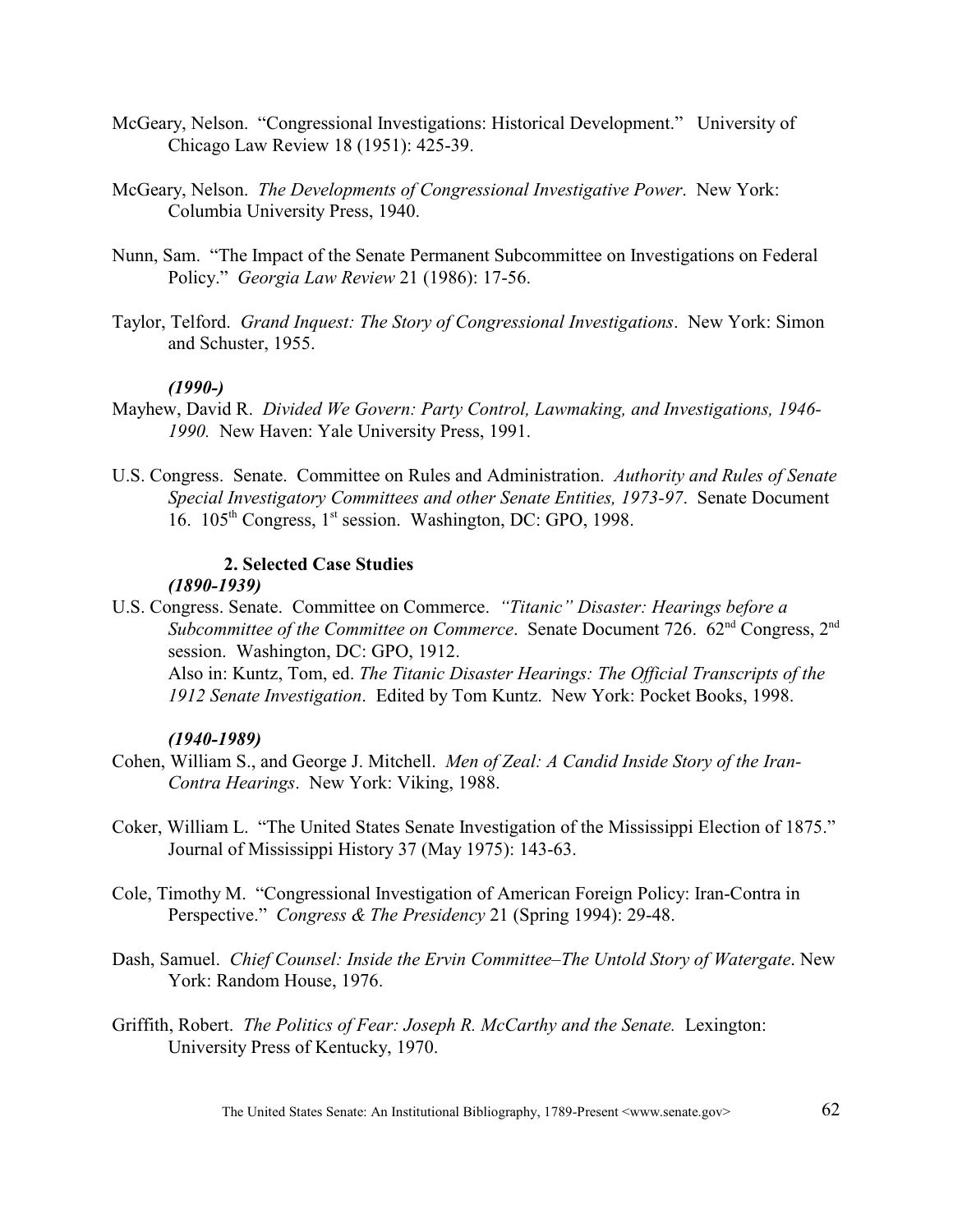- Johnson, Loch K. *A Season of Inquiry: The Senate Intelligence Investigation*. Lexington: The University Press of Kentucky, 1985.
- Moore, William Howard. *The Kefauver Committee and the Politics of Crime: 1950-1952*. Columbia: University of Missouri Press, 1974.
- Riddle, Donald H. *The Truman Committee: A Study in Congressional Responsibility.* New Brunswick, NJ: Rutgers University Press, 1964. –Senate Special Committee to Investigate the National Defense Program.
- Ritchie, Donald A. "The Legislative Impact of the Pecora Investigation." *Capitol Studies* 5 (Fall 1977): 87-101.
- Schlesinger, Arthur Meier and Roger Bruns, eds. *Congress Investigates: A Documented History, 1792-1974.* Five volumes. New York: Chelsea House Publishers, 1983 (originally published in 1975). –Cases include: St. Clair's Defeat, James Wilkinson, the burning of Washington, Andrew Jackson's Invasion of Florida (Volume I); he assault on Charles Sumner, the Harper's Ferry inquiry, the Covode Committee (Volume II); postbellum violence, the Clap Committee, the Pujo Committee (Volume III); Teapot Dome, the Pecora Wall Street Expose (Volume IV); Pearl Harbor, Kefauver Intelligence Committee, the MacArthur Inquiry, the McCarthy Era, the Watergate Inquiry (Volume V).

Sutherland, Keith A. "The Senate Investigates Harpers Ferry." *Prologue* 8 (1976): 193-207.

- Tap, Bruce. *Over Lincoln's Shoulder: The Committee on the Conduct of the War*. Lawrence, KS: University Press of Kansas, 1998.
- Thompson, Fred D. *At that Point in Time: The Inside Story of the Senate Watergate Committee.*  New York: Quadrangle/New York Times Book Co., 1975.
- U.S. Congress. Senate. Select Committee to Study Governmental Operations with Respect to Intelligence Activities. *Final Report of the Senate Select Committee to study Governmental Operations with Respect to Intelligence Activities.* Senate Report 755. 94<sup>th</sup> Congress, 2<sup>nd</sup> session. Washington, DC: GPO, 1976.
- U.S. Congress. Senate. Select Committee on Presidential Campaign Activities. *The Final Report of the Select Committee on Presidential Campaign Activities*. Senate Report 981. 93<sup>rd</sup> Congress, 2<sup>nd</sup> session. Washington, DC: GPO, 1974. –Watergate investigation. See index of hearings in: Garza, Hedda, ed.. *The Watergate Investigation Index: Senate Select Committee Hearings and Reports on Presidential Campaign Activities.* Wilmington: Scholarly Resources Inc., 1982.
- Wiltz, John E. *In Search of Peace: The Senate Munitions Inquiry, 1934-1936*. Baton Rouge: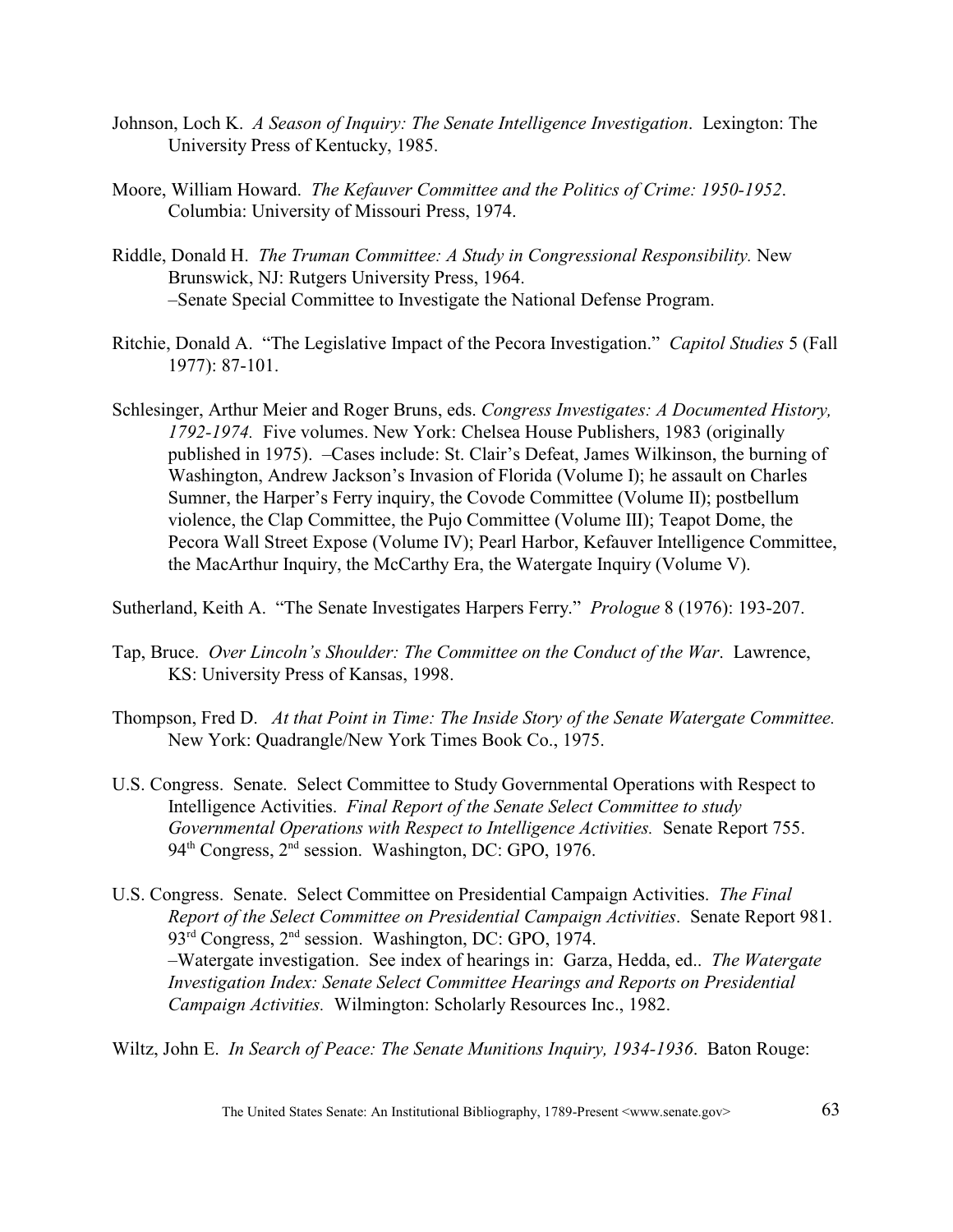Louisiana State University Press, 1963.

# *(1990-)*

- Coulter, Matthew Ware. *The Senate Munitions Inquiry of the 1930's: Beyond the Merchants of Death.* Westport, CT: Greenwood Press, 1997.
- Moser, John, "'Gigantic Engines of Propaganda': The 1941 Senate Investigation of Hollywood." *Historian* 63(Summer 2001): 731-751.
- Ritchie, Donald A., "Are You Now or Have You Ever Been? Opening the Records of the McCarthy Investigations." *Journal of Government Information* 2004 30(4): 463-469.
- Smist, Frank J. "Investigative and Institutional Oversight Combined: The Church Senate Committee, 1975-76." In *Congress Oversees the United States Intelligence Community, 1947-1989*. Chapter 2, pp. 25-81. Knoxville: University of Tennessee Press, 1990.
- Smist, Frank J. "Institutional Oversight Triumphant: The Inouye, Bayh, and Goldwater Senate Select Committees, 1976-84." In *Congress Oversees the United States Intelligence Community, 1947-1989*. Chapter 3, pp. 82-133. Knoxville: University of Tennessee Press, 1990.

# **F. Conference Committees (See** *External Relations: House***)**

**G. Joint Committees (See** *External Relations: House***)**

# **VII. Administration**

# **A. General**

- *(1789-1889)*
- Agg, John. *History of Congress; Exhibiting and Classification of the Proceedings of the Senate, and the House of Representatives, From March 4, 1789 to March 3, 1793; Embracing the First Term of the Administration of General Washington.* Philadelphia: Lea & Blanchard, 1848.

# *(1890-1939)*

- Kerr, Clara Hannah Stidham. *The Origin and Development of the United States* Senate. Ithaca, NY: Andrus & Church, 1895.
- McCall, Samuel W. *The Business of Congress* (New York: Columbia University Press, 1911)
- McKee, Thomas Hudson. *A Manual of Congressional Practice (The U.S. Red Book).*  Washington, DC: Thomas H. McKee & Co., 1891.
- Peffer, W.A. "The United States Senate: Its Origin, Personnel, and Organization." *North*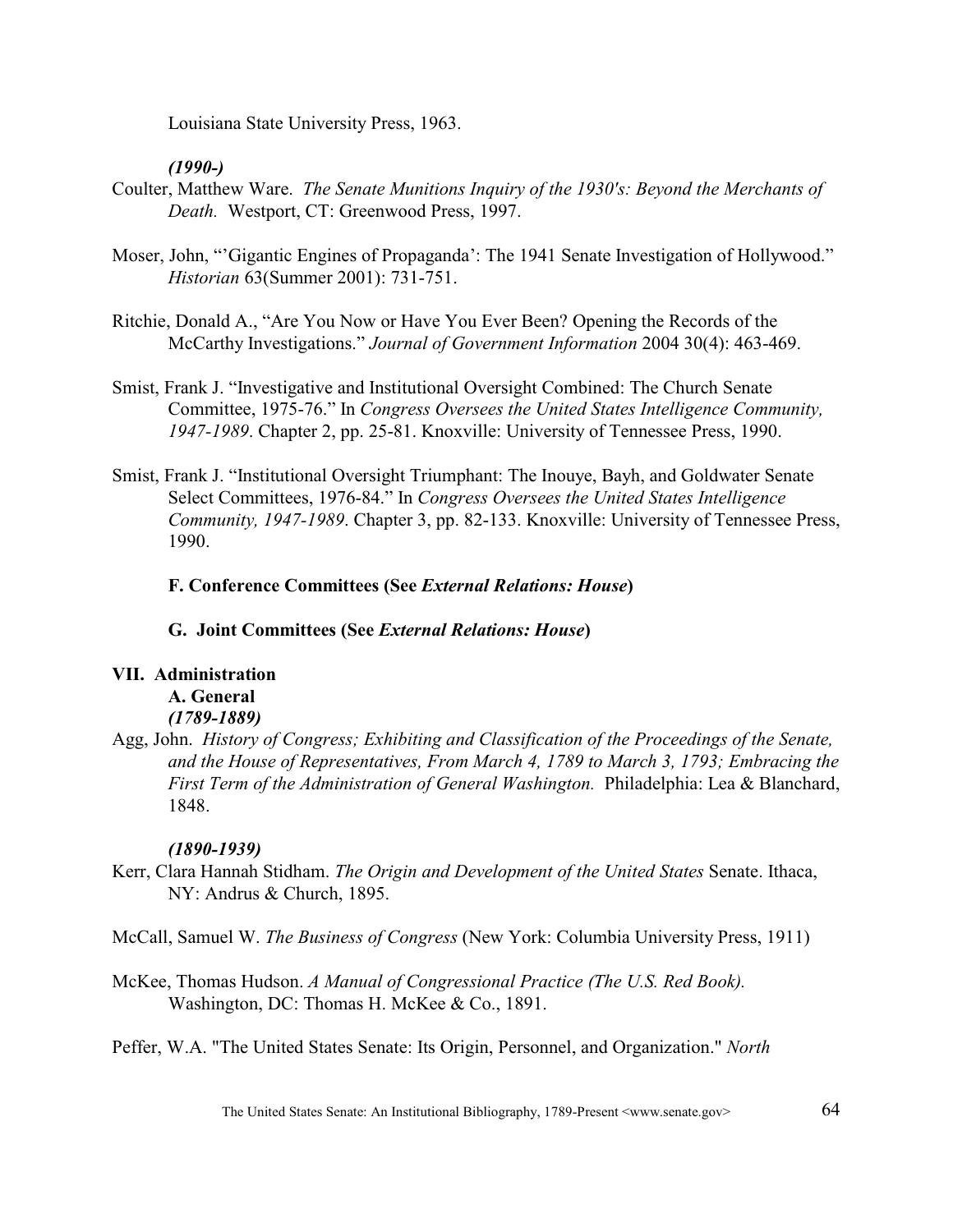*American Review* 167 (July 1898): 48-63.

Wellman, Walter. "Operating the United States Senate." *Success* 6 (October 1903): 559-61.

## *(1940-1989)*

- Cunningham, Noble E., Jr. "A Deliberative Body." In *The Process of Government Under Jefferson*. Chapter 11, pp. 253-72. Princeton: Princeton University Press, 1978.
- Fenno, Richard F. "The Senate Through the Looking Glass: The Debate Over Television." *Legislative Studies Quarterly* 14 (August 1989): 313-348.
- Frantzich, Stephen E. *Computers in Congress: The Politics of Information.* Beverly Hills, CA: Sage Publications, 1982.
- Galloway, George. "Reorganizing Congressional Services." In *Congress at the Crossroads*. Pp. 323-33. New York: Thomas Y. Crowell Company, 1946.
- Garay, Ronald. *Congressional Television: A Legislative History.* Westport, CN, Greenwood Press, 1984.
- U.S. Congress. Senate. *Senate Administration: A Compilation of Papers*. Senate Print Volume 435-7. 94<sup>th</sup> Congress,  $2<sup>nd</sup>$  session. Washington, DC: GPO, 1976.

### *(1990-)*

- Scott, Pamela. "Moving to the Seat of Government: 'Temporary Inconveniences and Privations.'" In *Coming into the City: Essays on Early Washington, DC* (a special issue of *Washington History* 12, no. 1, Spring/Summer 2000).
- Zelizer, Julian E. "Bridging State and Society: The Origins of 1970s Congressional Reform." *Social Science History* 24 (Summer 2000): 379-93.

## **B. Officers of the Senate** *(1940-1989)*

- Bowling, Kenneth R. "Good-by 'Charle': The Lee-Adams Interest and the Political Demise of Charles Thomson, Secretary of Congress, 1774-1789." *Pennsylvania Magazine of History* 100 (July 1976): 314-35.
- Nuermberger, Ruth Ketring. "Asbury Dickins (1780-1861): A Career in Government Service." *North Carolina Historical Review* 24 (July 1947): 281-314.

**C. Senate Staffs** *(1890-1939)*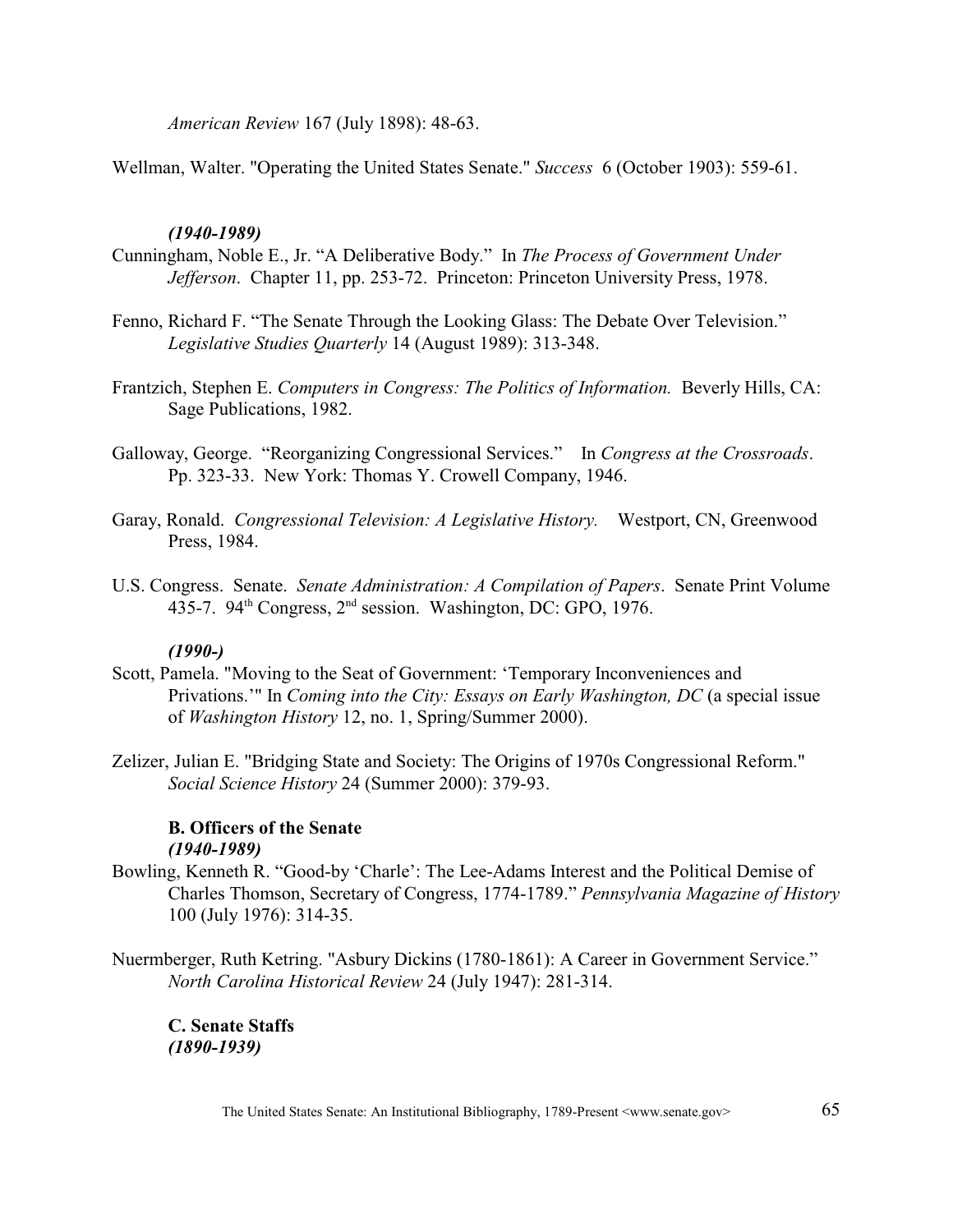Peffer, W.A. "The United States Senate: Its Origin, Personnel, and Organization." *North American Review* 167 (July 1898): 48-63.

### *(1940-1989)*

Asbell, Bernard. *The Senate Nobody Knows.* Garden City: Doubleday, 1978.

- Condon, Gayle. "History of the Senate Appropriations." In *Budgeting in the United States Senate: A Compilation of Papers Prepared for the Commission on the Operation of the Senate*. 94<sup>th</sup> Congress., 2<sup>nd</sup> session, pp. 1-36. Washington, DC: GPO, 1977.
- Fox, Harrison, W., Jr., and Susan Webb Hammond. *Congressional Staffs: The Invisible Work Force in American Lawmaking.* New York: Free Press, 1977.
- Hammond, Susan Webb. "Legislative Staffs" *Legislative Studies Quarterly* 9 (May 1984): 271- 317.
- Kammerer, Gladys M. *Congressional Committee Staffing Since 1946.* Lexington, KY: Bureau of Government Research, 1951.
- Kofmehl, Kenneth. *Professional Staffs of Congress.* West Lafayette, IN: Perdue University Press, 1977.
- Malbin, Michael J. "Delegation, Deliberation, and the New Role of Congressional Staff. In *The New Congress*. Edited by Thomas E. Mann and Norman J. Ornstein. Chapter 5, pp. 134- 77. Washington, DC: American Enterprise Institute, 1981.
- Malbin, Michael J. *Unelected Representatives: Congressional Staff and the Future of Representative Government*. New York: Basic Books, 1980.
- Manley, John F. "Congressional Staff and Public Policy-Making: The Joint Committee on Internal Revenue Taxation." *Journal of Politics* 30 (November 1968): 1046-67.
- Price, David E. "Professionals and 'Entrepreneurs': Staff Orientations and Policy Making on Three Senate Committees." *Journal of Politics* 33 (May 1971): 316-36.
- Redman, Eric. *The Dance of Legislation.* New York: Simon and Schuster, 1973.
- Rogers, Lindsay. "The Staffing of Congress." *Political Science Quarterly* 56 (March 1941): 1- 22.
- U.S. Congress. Senate. *Senate Committee Staffing.* Senate Document 16. 88<sup>th</sup> Congress, 1<sup>st</sup> session. Washington, DC: GPO, 1963.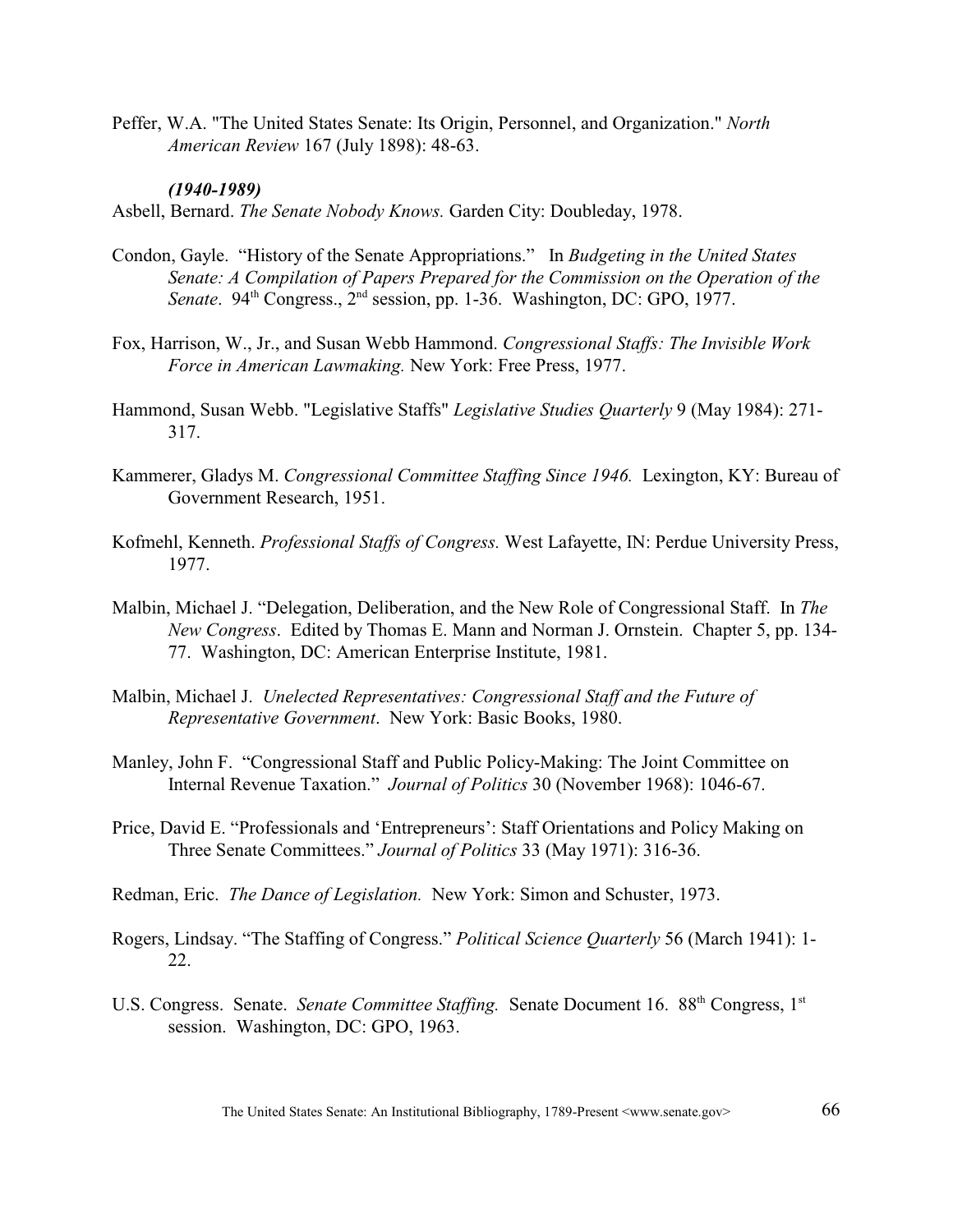Wolman, Harold L., and Diane Miller Wolman, "The Role of the U.S. Senate Staff in the Opinion Linkage Process: Population Policy." *Legislative Studies Quarterly* 2 (August 1977): 281-293

# *(1990-)*

- Friedman, Sally, and Robert T. Nakamura. "The Representation of Women on U.S. Senate Committee Staffs." *Legislative Studies Quarterly* 16 (August 1991): 407-427.
- Shogan, Colleen J. "The Senate School of Public Policy." *PS: Political Science and Politics* (July 2006): 581-583.

# **VIII. External Relations**

### **A. General** *(1890-1939)*

- Low, Maurice A. "The Usurped Powers of the Senate." *American Political Science Review* 1 (November 1906): 1-16.
- West, Henry Litchfield. "The Place of the Senate in Our Government." *Forum* 4 (June, 1901): 423-31.

# *(1990-)*

- Bowling, Kenneth R., and Donald R. Kennon, eds. *Neither Separate Nor Equal: Congress in the 1790's*. Athens, OH: Ohio University Press, 2000.
- Doerfer, Gordon, et al. "The Courts, the Legislature, and the Executive: Separate and Equal?" *Judicature* 87(March/April 2004): 207-259.
- Harriger, Katy J., ed. *Separation of Powers: Documents and Commentary*. Washington, D.C.: CQ Press, 2003.

### **B. House of Representatives 1. General**

# *(1789-1889)*

- Hoar, George Frisbie. "The Conduct of Business in Congress." *North American Review* 128 (February 1879): 8, 114-34.
- Wilson, Woodrow. *Congressional Government: A Study in American Politics.* Introduction by Walter Lippmann; afterword by Robert L. Peabody. Baltimore: Johns Hopkins University Press, 1981 (originally published 1885).

# *(1890-1939)*

Ogden, R. "The President, Senate, and House." *Nation* 77 (1903): 439-.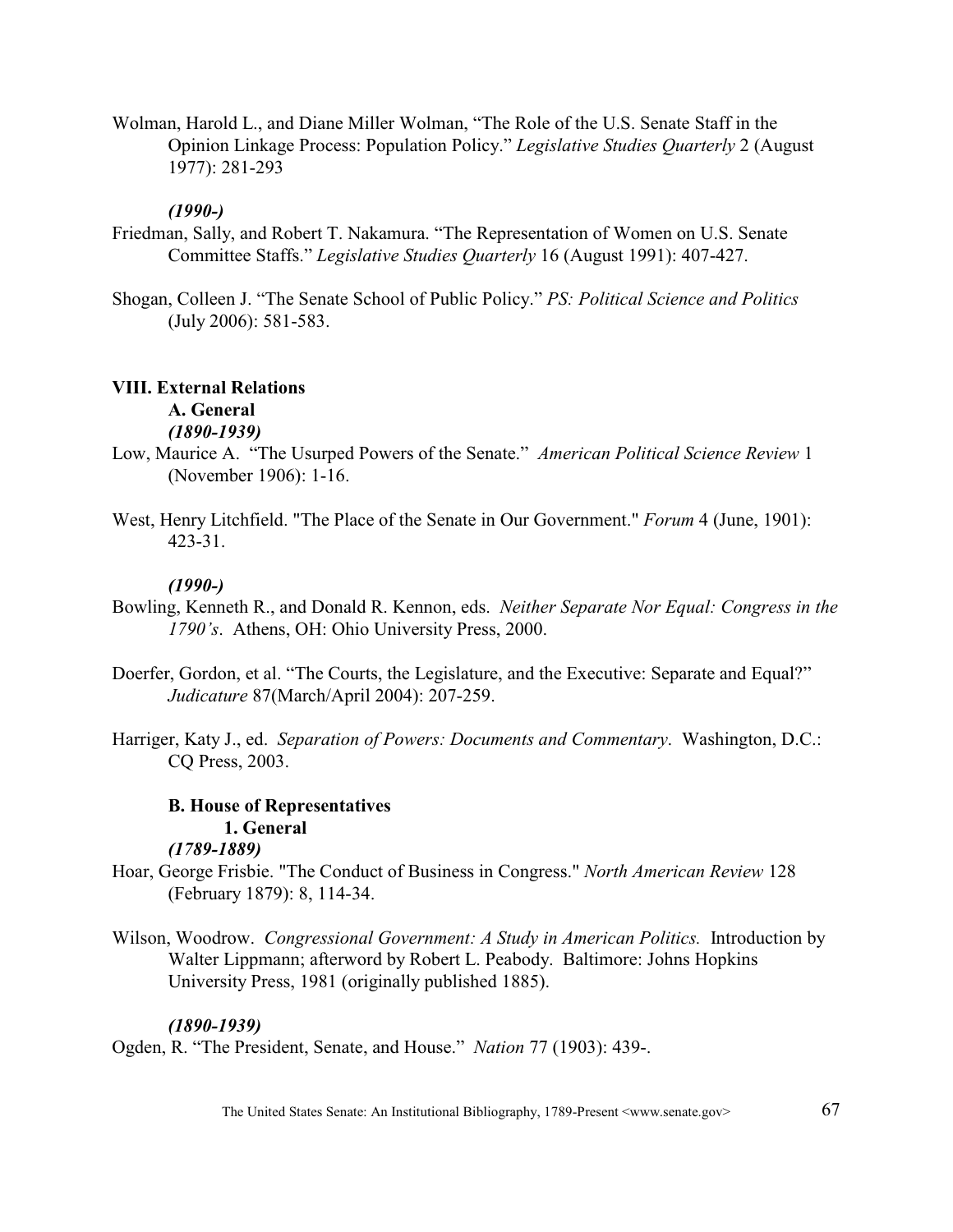- Luce, Robert. *Legislative Procedure.* New York: DaCapo Press, 1972 (originally published in 1922).
- McCall, Samuel W. *The Business of Congress*. New York: The Columbia University Press, 1911.
- Pepper, George W. *Family Quarrels: The President, the Senate, the House.* New York: Baker, Voorhis & Company, 1931.

### *(1940-1989)*

Baker, Ross. *House and Senate*. New York: W.W. Norton & Company, 1989.

- Fenno, Richard F. *The United States Senate: A Bicameral Perspective.* Washington, DC: American Enterprise Institute for Public Policy Research, 1982.
- Josephy, Alvin M., Jr. *On the Hill: A History of the American Congress*. New York: Simon and Schuster, 1979.
- Pressman, Jeffrey L. *House vs. Senate: Conflict in the Appropriations Process*. New Haven: Yale University Press, 1966.

### *(1990-)*

Binder, Sarah A. *Stalemate: Causes and Consequences of Legislative Gridlock*. Washington, DC: Brookings Institution Press, 2003.

### **2. Conference Committees**

#### *(1890-1939)*

- McCown, Ada C. *The Congressional Conference Committee*. New York: AMS Press, Inc., 1967 (originally published 1927).
- Rogers, Lindsay. "Conference Committee Legislation." *North American Review* (March 1922): 300-7.

#### *(1940-1989)*

- Bach, Stanley. "Germaneness Rules and Bicameral Relations in the U.S. Congress." *Legislative Studies Quarterly* 7 (August 1982): 341-357.
- Fenno, Richard F. *The Power of the Purse: Appropriations Politics in Congress*. Boston: Little, Brown & Co., 1966.
- Froman, Lewis A. *The Congressional Process: Strategies, Rules, and Procedures*. Boston: Little, Brown & Co., 1967.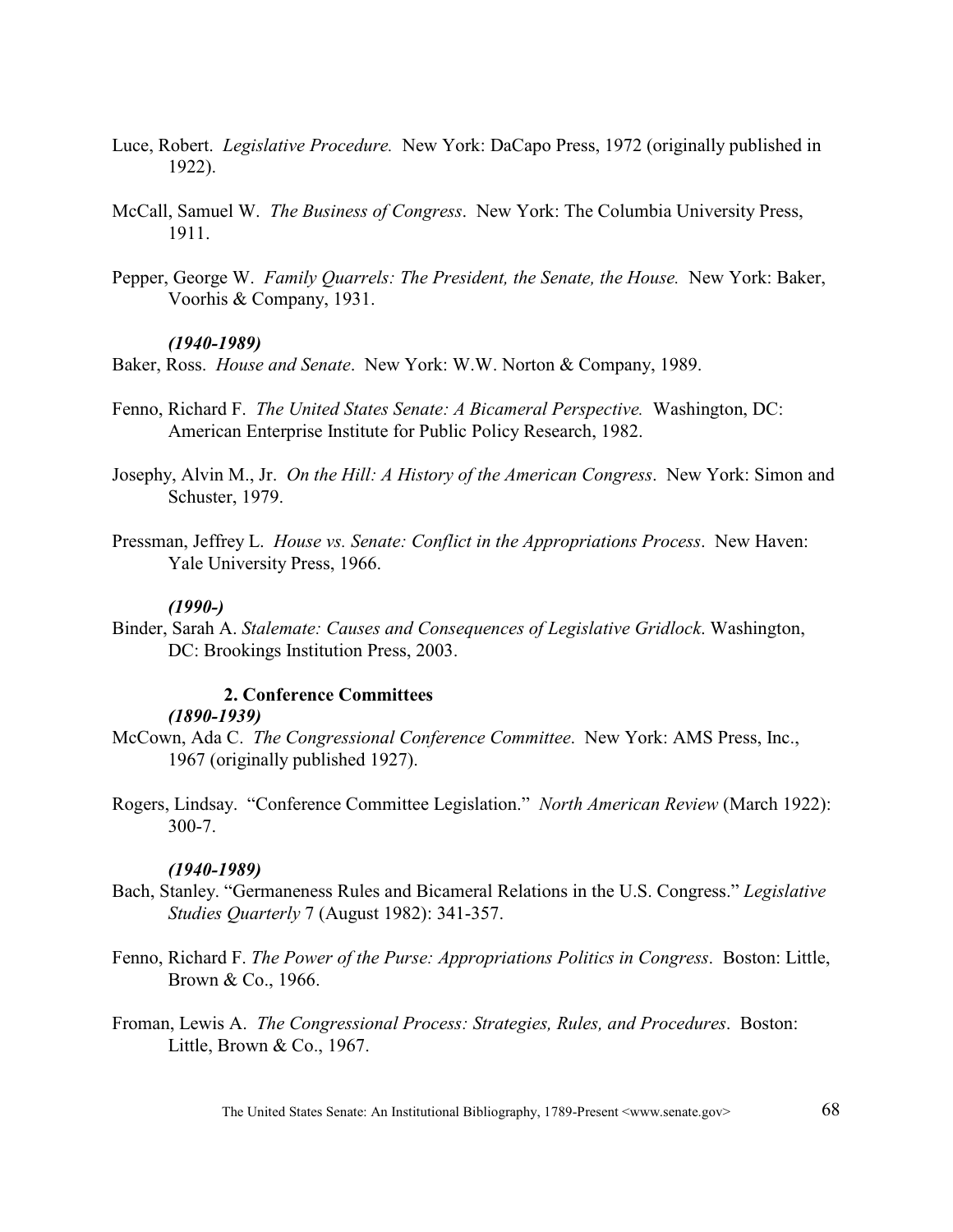- Longley, Lawrence D., and Walter J. Oleszek. *Bicameral Politics: Conference Committees in Congress*. New Haven and London: Yale University Press, 1989.
- Oleszek, Walter J. "House-Senate Relationships: Comity and Conflict." *Annals of the American Academy of Political and Social Science* (January 1974): 75-86.
- Steiner, Gilbert Yale. *The Congressional Conference Committee: Seventeenth to Eightieth Congresses*. Urbana: University of Illinois Press, 1951.
- Vogler, David J. *The Third House: Conference Committees in the U.S. Congress.* Evanston, Ill.: Northwestern University Press, 1971.

# **3. Joint Committees**

# *(1940-1989)*

- Green, Harold and Alan Rosenthal. *Government of the Atom: A Study in the Fusion of Governmental Power*. New York: Atherton, 1963.
- Manley, John F. "Congressional Staff and Public Policy-Making: The Joint Committee on Internal Revenue Taxation." *Journal of Politics* 30 (November 1968): 1046-67.
- Oleszek, Walter J. "House-Senate Relationships: Comity and Conflict." *Annals of the American Academy of Political and Social Science* (January 1974): 75-86.
- Tap, Bruce. *Over Lincoln's Shoulder: The Committee on the Conduct of the War*. Lawrence, KS: University Press of Kansas, 1998.

## **C. Executive (Also see** *Constitutional Powers: Nominations–Executive***)** *(1789-1889)*

Eaton, Dorman B. "The President and the Senate." *North American Review* 142 (June 1886): 572-86.

Luce, Robert. *Legislative Problems*. Boston: Houghton, Mifflin and Company, 1935.

### *(1890-1939)*

Bacon, Augustus. "The President and Congress*." The Independent* (March 8, 1906). Reprinted as Senate Document  $531, 59<sup>th</sup> Congress, 1906.$ 

"Executive and the Senate." *Outlook* 85 (February 2, 1907): 246-9.

Haynes, George H. "The President and the Senate: Accord and Discord." In *The Senate of the United States*. Volume II, chapter 19. Boston: Houghton Mifflin Company, 1938.

Hill, J. "President's Attack on the Senate." *North American Review* 209 (June 1919): 737-54.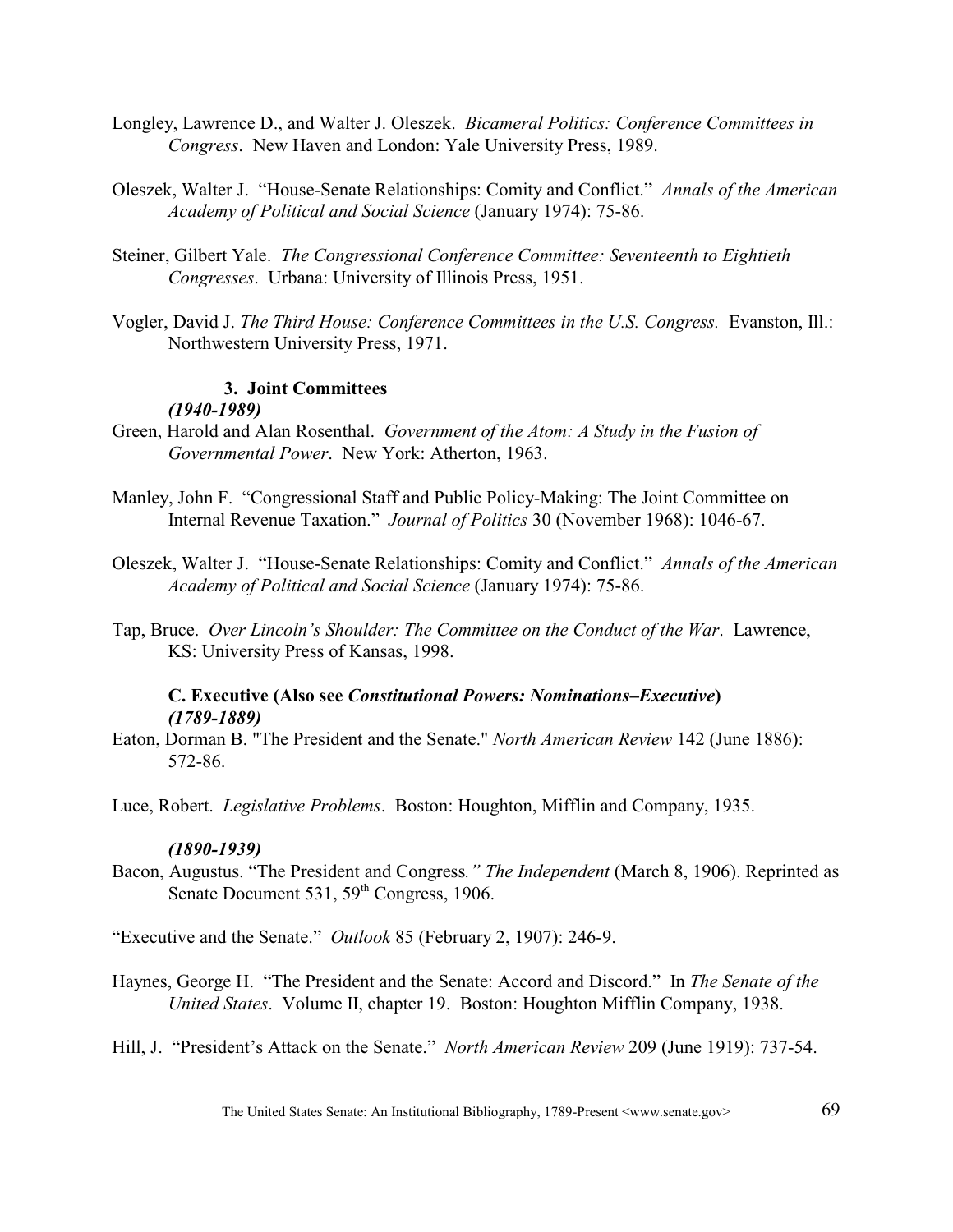- Mason, Edward C. *The Veto Power.* New York: Russell and Russell, 1967 (originally published in 1890).
- Ogden, R. "The President, Senate, and House." *Nation* 77 (1903): 439-.
- Pepper, George W. *Family Quarrels: The President, the Senate, the House.* New York: Baker, Voorhis & Company, 1931.
- "The Presidency and Senator William B. Allison." *Atlantic Monthly* 77 (April 1896): 544-551.

"President and the Senate." *Outlook* 79 (February 25, 1905): 505-7.

"The Reply of the Senate to Washington's First Inaugural Address." *Journal of American History* 8 (April/June 1914): 221-.

Schouler, James. "Mr. Cleveland and the Senate." *Forum* 23 (March 1897): 65-74.

Sullivan, M. "Coolidge vs. the Senate; Can the President Hire and Fire?" *World's Work* 51 (December 1925): 199-204.

Sullivan, M. "Mr. Harding and the Senate." *World's Work* 41 (April 1921): 614-618.

Wright, Quincy. "The Control of Foreign Relations." *American Political Science Review* 15 (February 1921): 1-26.

### *(1940-1989)*

Abourezk, James. "The Congressional Veto: A Contemporary Response to Executive Encroachment on Legislative Prerogatives." *Indiana Law Journal* 52 (1977): 323-43.

Binkley, Wilfred E. *The President and Congress*. New York: Vintage Books, 1962 (1937).

Chamberlain, Lawrence H. *The President, Congress and Legislation.* New York: Columbia University Press, 1946.

- Chamberlain, Lawrence H. *The President, Congress and Legislation.* New York: Columbia University Press, 1946.
- Crabbe, Cecil V., and Pat M. Holt. *Invitation to Struggle: Congress, the President and Foreign Policy*. Washington, DC: Congressional Quarterly, 1984.
- Cunningham, Noble E., Jr. "Executive-Congressional Relations." In *The Process of Government Under Jefferson*. Chapter 9, pp. 188-213. Princeton: Princeton University Press, 1978.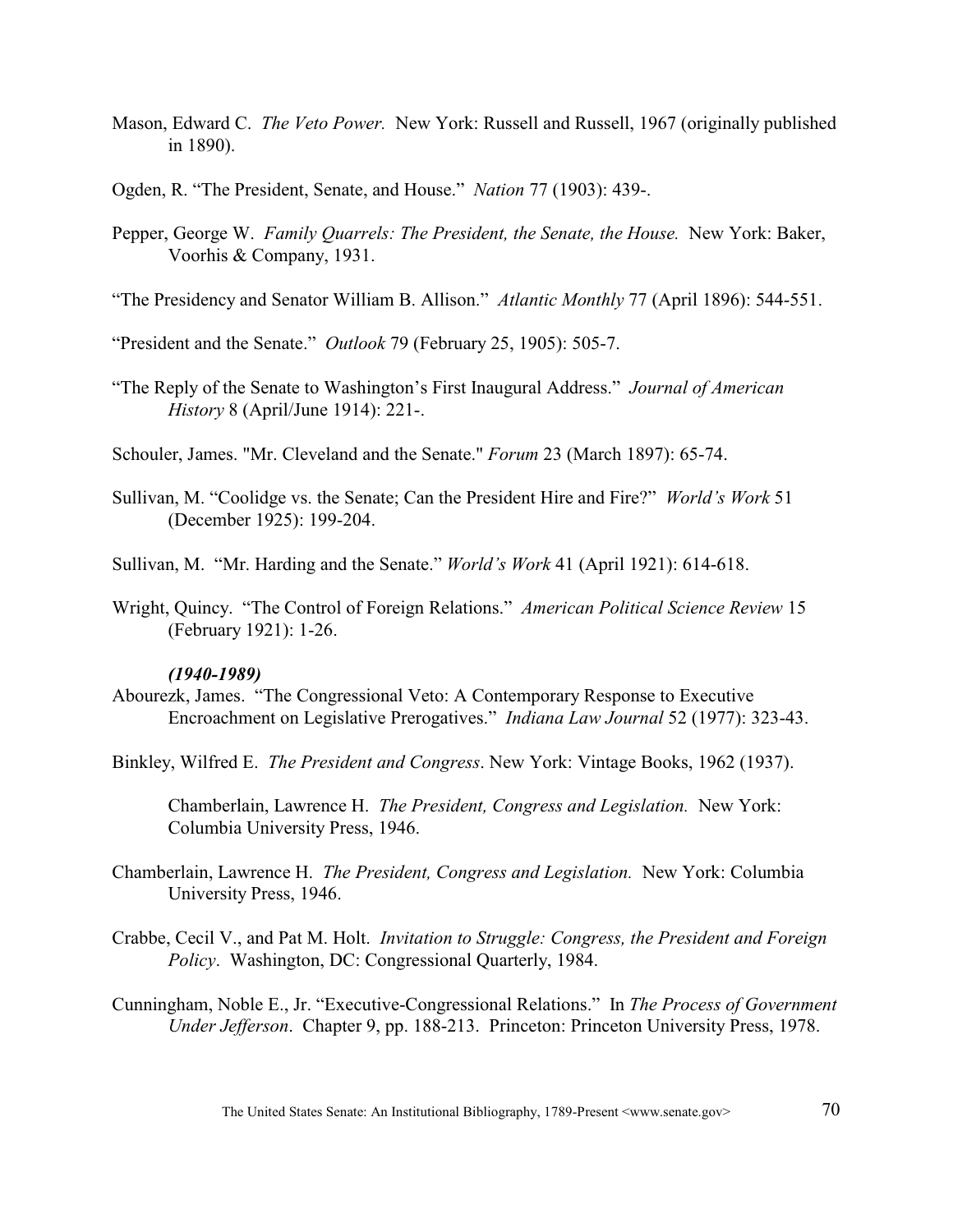- Fisher, Louis. *Constitutional Conflicts Between Congress and the President*. Princeton: Princeton University Press, 1985.
- Fisher, Louis. *The Politics of Shared Power*. Washington, DC: Congressional Quarterly Press, 1981.
- Fisher, Louis. *President and Congress; Power and Policy*. New York: Free Press, 1972.
- Fisher, Louis. "Relationship Between the Senate and the Executive Branch." In *Committees and Senate Procedures: A Compilation of Papers Prepared for the Commission on the Operation of the Senate.* 94<sup>th</sup> Congress, 2<sup>nd</sup> session. Pp. 115-30. Washington, DC: GPO, 1977.
- Franck, Thomas M., ed. *The Tethered Presidency: Congressional Restraints on Executive Power*. New York: New York University Press, 1981.
- Freeman, J. Leiper. *The Political Process: Executive Bureau-Legislative Committee Relations*. New York: Random House, 1956.
- Galloway, George. "Legislative-Executive Liaison." In *Congress at the Crossroads*. Pp. 204- 29. New York: Thomas Y. Crowell Company, 1946.
- Harris, Joseph P. *Congressional Control of Administration.* Washington, DC: The Brookings Institution, 1964.
- Hart, James. "The President and the Senate." In *The American Presidency in Action*. Chapter 4, pp. 78-133. New York: The MacMillan Company, 1948.
- Hilsman, Roger. "Congressional-Executive Relations and the Foreign Policy Consensus." *American Political Science Review* 52 (September 1958): 725-44.
- Horn, Stephan. *The Cabinet and Congress*. New York: Octagon Books, 1982.
- Javits, Jacob and Don Kellermann. *Who Makes War: The President Versus Congress*. New York: William Morrow & Company, Inc., 1973.
- Johannes, John R. "Casework as a Technique of U.S. Congressional Oversight of the Executive." *Legislative Studies Quarterly* 4 (August 1979): 325-351.
- Miller, Arthur S., and George M. Knapp. "The Congressional Veto: Preserving the Constitutional Framework." *Indiana Law Journal* 52 (1977): 367-95.
- Mondale, Walter F. *The Accountability of Power: Toward a Responsible Presidency*. New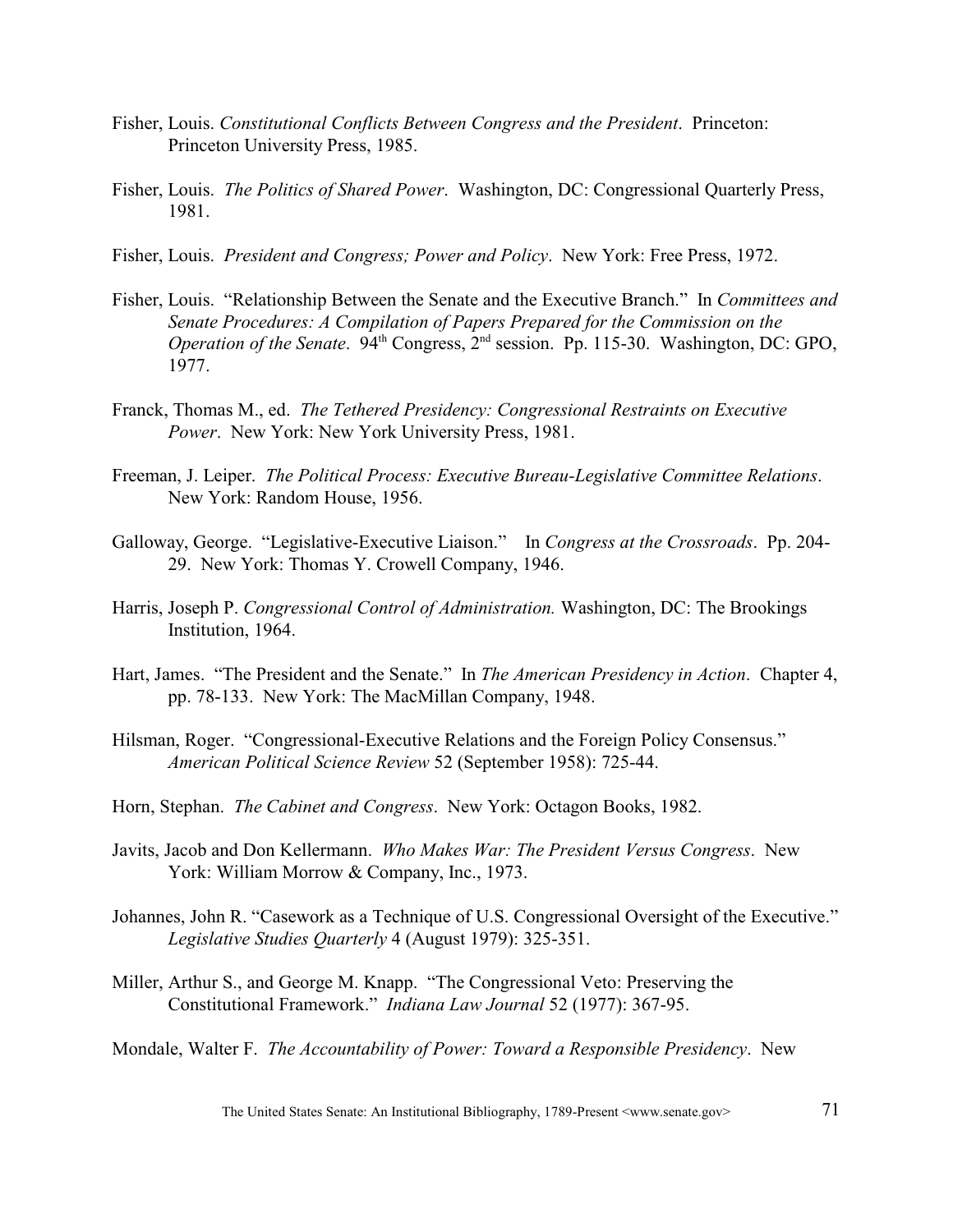York: David McKay, 1975.

- Ogul, Morris. *Congress Oversees the Bureaucracy.* Pittsburgh: University of Pittsburgh Press, 1976.
- Pearson, James B. "Oversight: A Vital Yet Neglected Congressional Function." *University of Kansas Law Review* 23 (Winter 1975): 277-288.
- Polsby, Nelson. *Congress and the Presidency*. Englewood Cliffs, NJ: Prentice-Hall, 1976.
- Randolph, Robert C., and David C. Smith. "Executive Privilege and the Congressional Right of Inquiry." *Harvard Journal on Legislation* (June 1973): 621-71.
- Schlesinger, Arthur M., Jr., and Alfred DeGrazia. *Congress and the Presidency: Their Role in Modern Times.* Washington, DC: American Enterprise Institute, 1967.
- Scicchitano, Michael J. "Congressional Oversight: The Case of the Clean Air Act." *Legislative Studies Quarterly* 11 (August 1986): 393-407.
- Sharp, James R. "Andrew Jackson and the Limits of Presidential Power." *Congressional Studies* 7 (Winter 1982): 63-80.
- Stathis, Stephen W. "Executive Cooperation: Presidential Recognition of the Investigative Authority of Congress and the Courts." *Journal of Law and Politics* 3(Fall 1986): 183- 294.
- White, Leonard D. *The Jacksonians; A Study in Administrative History, 1829-1861.* New York: The MacMillan Company, 1954.
- White, Leonard D. *The Jeffersonians; A Study in Administrative History, 1801-1829*. New York: The MacMillan Company, 1956.
- White, Leonard D. *The Republican Era: 1869-1901, A Study in Administrative History*. New York: The MacMillan Company, 1958.
- Wolkinson, Herman. "Demands of Congressional Committees for Executive Papers." *Federal Bar Journal* 10(2) (1949): 103-150.

### *(1990-)*

Aberbach, Joel D. *Keeping a Watchful Eye: The Politics of Congressional Oversight*. Washington: The Brookings Institution, 1990.

Andres, Gary J. "The Contemporary Presidency: Parties, Process, and Presidential Power: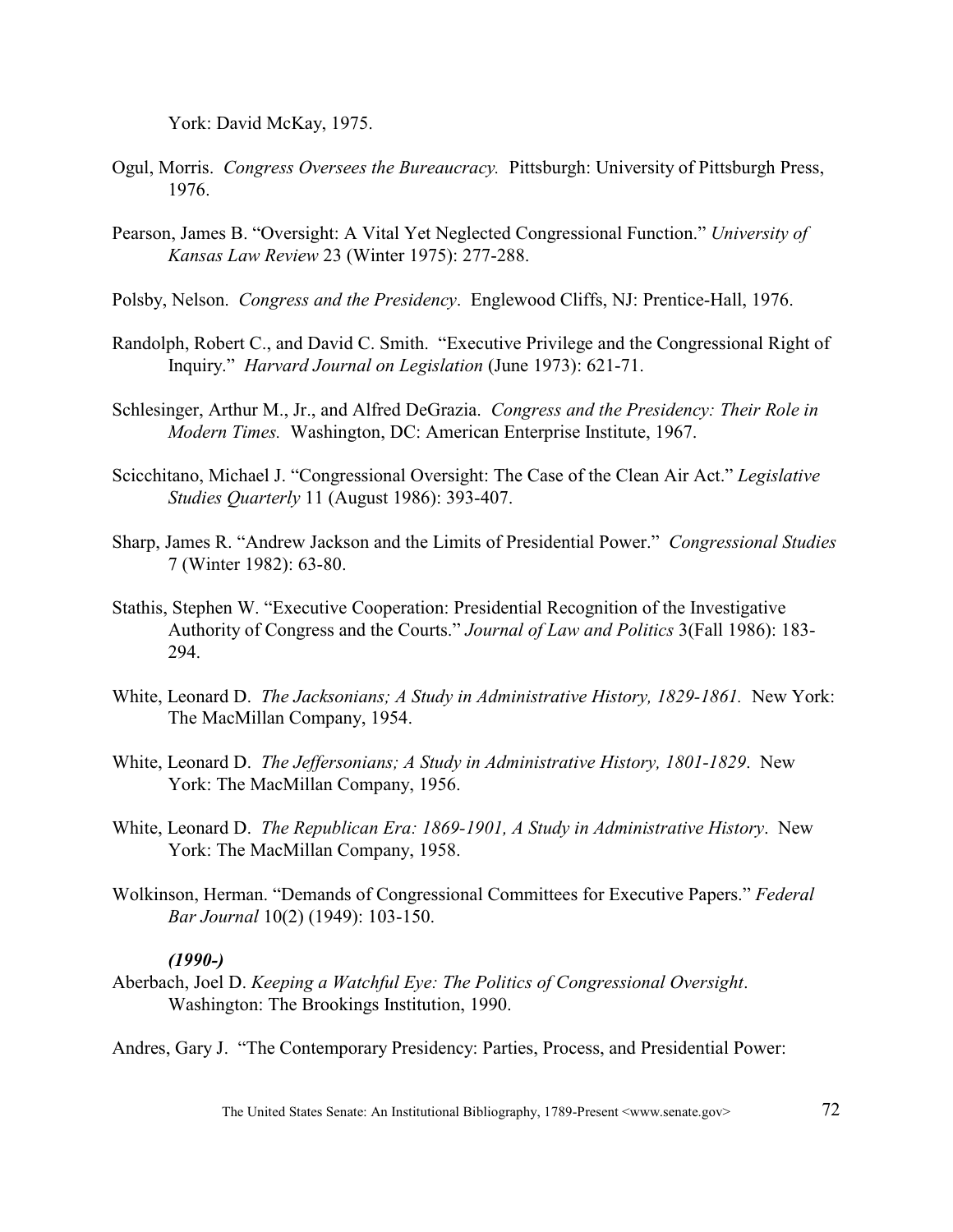Learning from Confirmation Politics in the U.S. Senate." *Presidential Studies Quarterly* 32 (March 2002):147-156.

- Andres, Gary. "The Contemporary Presidency: Polarization and White House/Legislative Relations: Causes and Consequences of Elite-level Conflict." *Presidential Studies Quarterly* 35(December 2005): 761-770.
- Black, Ryan C., Anthony J. Madonna, Ryan J. Owens and Michael S. Lynch. "Adding Recess Appointments to the President's 'Tool Chest' of Unilateral Powers." *Political Research Quarterly* 60 (Dec 2007): 645-654.
- Corley, Pamela C. "Avoiding Advice and Consent: Recess Appointments and Presidential Power." *Presidential Studies Quarterly* 36(4) (2006): 670-680.
- Davidson, Roger H. "The Senate and the Executive." In *Esteemed Colleagues*. Edited by Burdett A Loomis. Chapter 9, pp. 194-219. Washington, DC: Brookings Institution Press, 2000.
- Derr, Jason A. "Raines, Raines go away: How Presidential Signing Statements and Senate Bill 3731 should lead to a New Doctrine of Legislative Standing." *Catholic University Law Review* 56(4) (2007): 1237-1271.
- Fisher, Louis. *The Politics of Shared Power: Congress and the Executive*. Fourth Edition. College Station: Texas A&M University Press, 1998.
- Foley, Michael. *Congress and the Presidency: Institutional Politics in a Separated System.* New York: Manchester University Press, 1996.
- Howell, William G. And Jon C. Pevehouse. "Presidents, Congress, and the Use of Force." *International Organization* 2005 59(1): 209-232.
- Johnson, Robert David. *Congress and the Cold War.* New York: Cambridge University Press, 2006.
- Kelley, Donald R., ed. *Divided Power: The Presidency, Congress and the Formation of American Foreign Policy*. Fayetteville: University of Arkansas Press, 2005.
- Krutz, Glen S. and Jeffrey S. Peake. "The Changing Nature of Presidential Policy Making on International Agreements." *Presidential Studies Quarterly* 36(3) (2006): 391-409.
- Oleszek, Walter J. "Legislative Oversight." In *Congressional Procedures and the Policy Process.* Seventh edition. Washington, DC: CQ Press, 2007 (originally published 1978).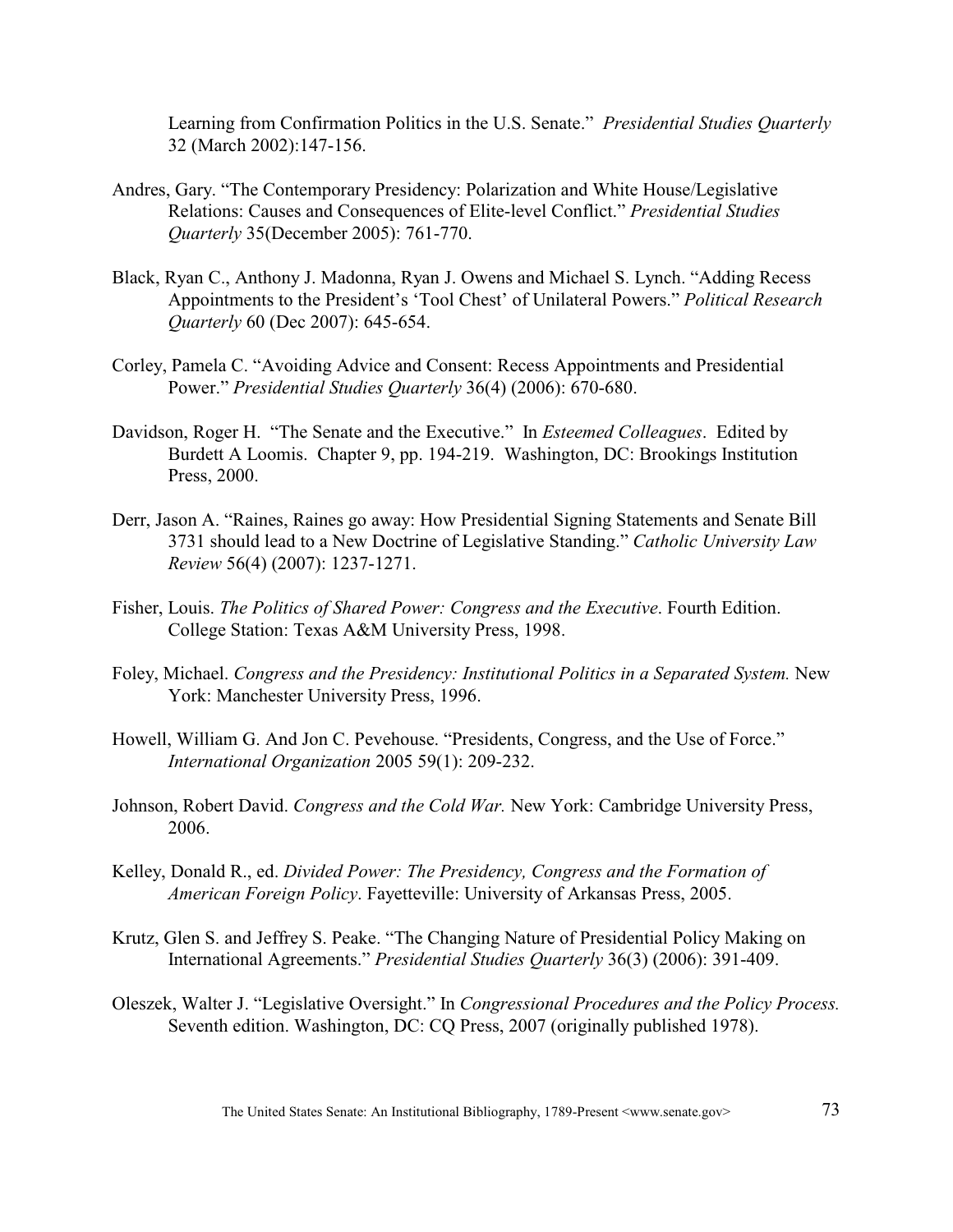- Stevenson, Charles A. *Congress at War: The Politics of Conflict Since 1789*. Washington, DC: National Defense University Press, 2007.
- Thurber, James A., ed. *Rivals for Power: Presidential Congressional Relations.* Washington, DC: Congressional Quarterly, 1996.

# **D. Judiciary (Also see** *Constitutional Powers: Nominations–Judicial***)** *(1940-1989)*

- Amer, Vik D. "The Senate and the Constitution." *Yale Law Journal* 97 (May 1988): 1111-30.
- Berger, Raoul. *Congress versus the Supreme Court.* Cambridge: Harvard University Press, 1969.
- Breckinridge, Adam Carlyle. *Congress Against the Court.* Lincoln: University of Nebraska Press, 1970.
- Murphy, Walter F. *Congress and the Courts*. Chicago: University of Chicago Press, 1962.
- Prittchett, C. Herman. *Congress Versus the Supreme Court, 1957-1960*. New York: DaCapo Press, 1973.

## *(1990-)*

- Baker, Ross K. *Strangers on a Hill: Congress and the Court*. New York: W.W. Norton & Co., 2006.
- Barnes, Jeb. *Overruled? Legislative Overrides, Pluralism, and Contemporary Court-Congress Relations*. Stanford: Stanford University Press, 2004.
- Comiskey, Michael. "The Real and Imagined Consequences of Senatorial Consent to Silent Supreme Court Nominees." *Journal of Law and Politics* 11 (Winter 1995): 41-77.
- Devins, Neal and Keith E. Whittington, eds. *Congress and the Constitution*. Durham: Duke University Press, 2005.
- Geyh, Charles Gardner. *When Courts and Congress Collide: The Struggle for Control of America's Judicial System.* Ann Arbor: University of Michigan Press, 2006.

## **E. Media**

## *(1789-1889)*

- Poore, Benjamin Perley. *Perley's Reminiscences of Sixty Years in the National Metropolis*. New York, AMS Press, 1971 (originally published in 1886).
- Towle, G. W. "Glances from the Senate Gallery." *Continental Monthly* 2 (July 1862): 10-14;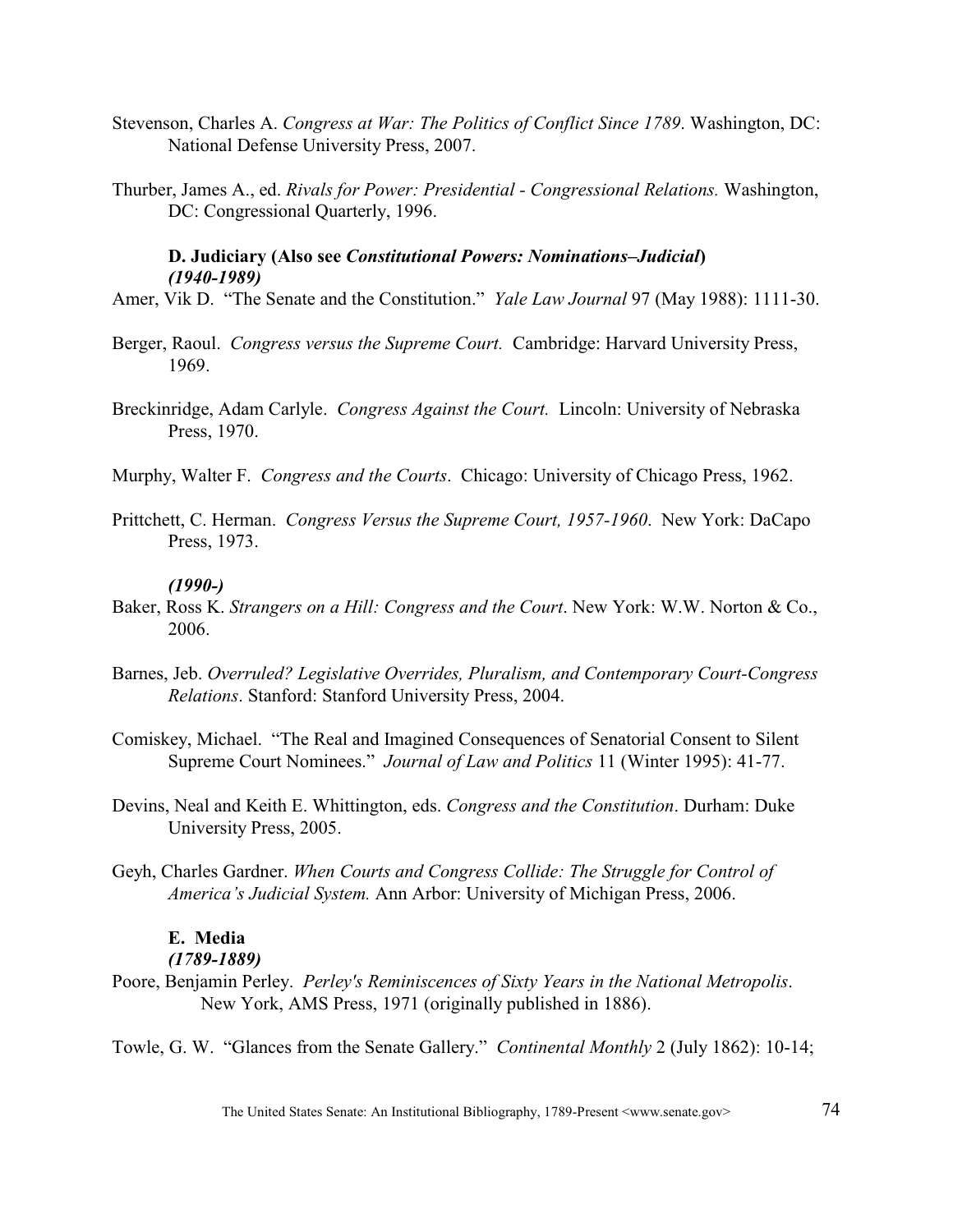(August 1862): 154-58.

## *(1890-1939)*

Barry, David S. *Forty Years in Washington*. Boston: Little, Brown and Company, 1924.

- Briggs, Emily Edson. *The Olivia Letters: Being Some History of Washington City for Forty Years as Told by the Letters of a Newspaper Correspondent*. New York: The Neale publishing Company, 1906.
- "Early Morning Visit to the Senate Press-Gallery." *Literary Digest* 57 (June 15, 1918): 68-73.
- Essary, Jesse Frederick. *Covering Washington*. Boston: Houghton Mifflin Company, 1927.
- Stealey, Orlando Oscar. *Twenty Years in the Press Gallery: A Concise History of Important Legislation From the Forty-Eighth to the Fifty-Eighth Congress.* New York: Publishers Printing Company, 1906.

## *(1940-1989)*

- Garay, Ronald. *Congressional Television: A legislative history.* Westport, CT: Greenwood Press, 1984.
- Grotta, Gerald L. "Philip Freneau's Crusade for Open Sessions of the U.S. Senate." *Journalism Quarterly* 48 (Winter 1971): 667-71.
- Hess, Stephen. *The Ultimate Insiders: U.S. Senators and the National Media.* Washington, DC: Brookings, 1986.
- Kahn, Kim Fridkin, and Edie N. Goldenberg. "Women Candidates in the News: An Examination of Gender Differences in U.S. Senate Campaign Coverage." *Public Opinion Quarterly* 55 (Summer 1991): 180-199.
- Marbut, Frederick B. "The United States Senate and the Press, 1838-41." *Journalism Quarterly* 28 (Summer 1951).
- Matthews, Donald R. "Senators and Reporters." In *U.S. Senators and Their World.* Chapel Hill: University of North Carolina Press, 1960.
- McPherson, Elizabeth G. "The Southern States and the Reporting of Senate Debates, 1789- 1802." *Journal of Southern History* 12 (May 1946): 223-46.
- Reid, Thomas R. *Congressional Odyssey: The Saga of a Senate Bill*. San Francisco: W. H. Freeman, 1980.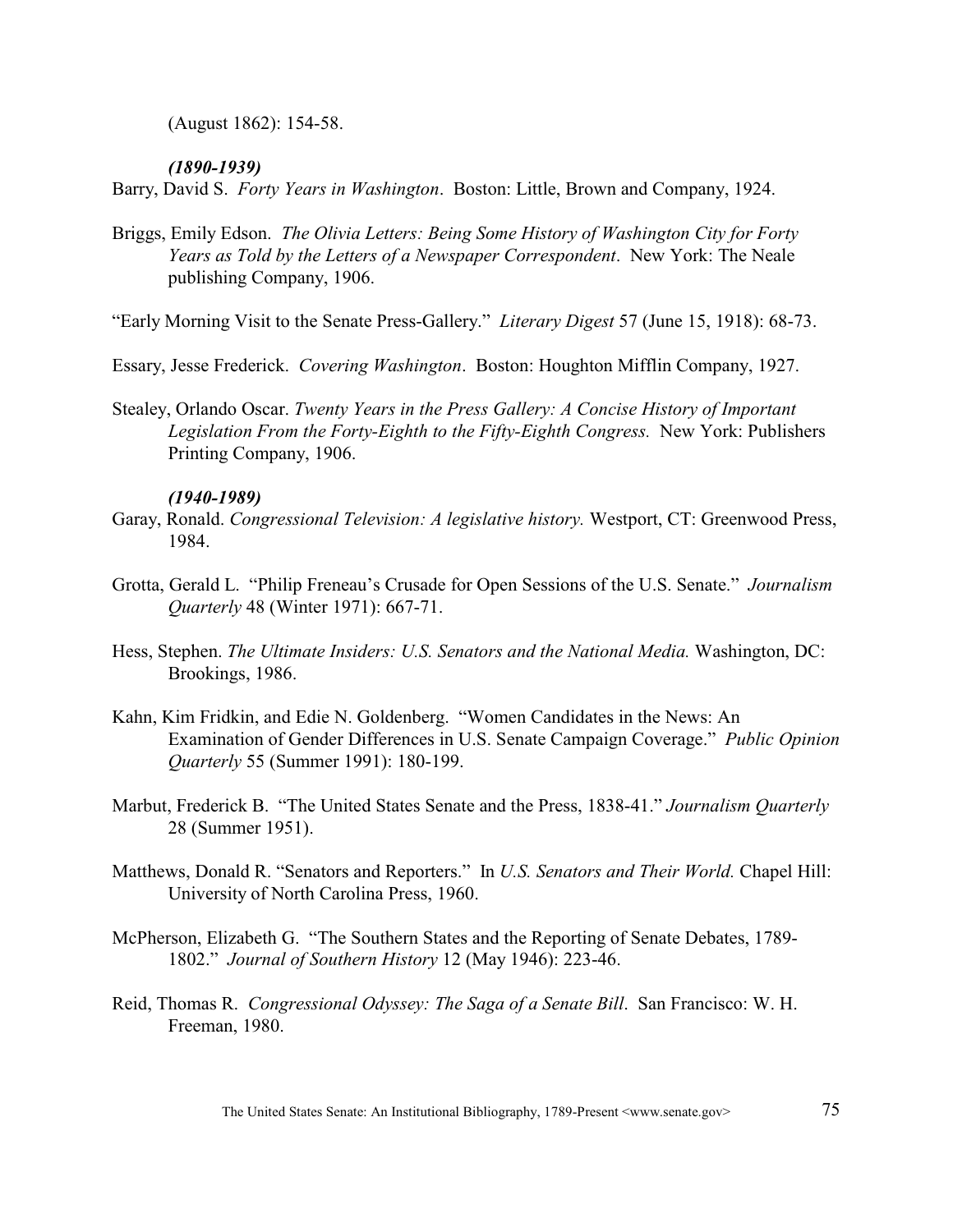Ritchie, Donald A. "The Loyalty of the Senate: Washington Correspondents in the Progressive Era." *Historian* 51 (August 1989): 574-91.

# *(1990-)*

- Cook, Timothy E. "Senators and Reporters Revisited." In *Esteemed Colleagues*. Edited by Burdett A. Loomis. Chapter 8, pp. 164-193. Washington, DC: Brookings Institution Press, 2000.
- Johnson, Dennis W. *Congress Online: Bridging the Gap Between Citizens and Their Representatives*. New York: Routledge, 2004.

Mann, Thomas E., and Norman Ornstein. *Congress, the Press, and the Public*. Washington, DC: American Enterprise Institute The Brookings Institution, 1994.

- Mixon, F.G., M.T. Gibson, and K.P. Upadhyaya. "Has Television Changed Legislative Behavior? C-SPAN2 and the Frequency of Senate Filibustering." *Public Choice* 115 (April 2003): 139-162.
- Mixon, F.G. "Legislative Television as an Institutional Entry Barrier: The Impact of C-SPAN2 on Turnover in the U.S. Senate, 1946-1998." *Public Choice* 112 (September 2002): 433- 448.
- Ritchie, Donald A. "No Secrecy Possible: One Aspect of the Relationship between the United States Senate and the Press in the Nineteenth Century." *Government Publications Review* 18 (1991): 239-44.
- Ritchie, Donald A. *Press Gallery: Congress and the Washington Correspondents*. Cambridge: Harvard University Press, 1991.

# **IX. Elections:**

# **A. General**

# *(1789-1889)*

- Dickinson, John. *The Letters of Fabius (1788)*. Edited by Joseph S. McNamara. Hillsdale, MI: Hillsdale College Press, 1992 (originally published 1797).
- U.S. Congress. Senate. *Compilation of Senate Election Cases from 1789 to 1885.* Compiled by George F. Taft. Senate Document 11.  $58<sup>th</sup>$  Congress, special session. Washington, DC: GPO, 1885.

# *(1890-1939)*

Jones, C.L. *Senatorial Elections*. New York: Macmillan Company, 1912.

Kerr, Clara Hannah Stidham. "The Election of Senators and Organization of the Senate." In *The*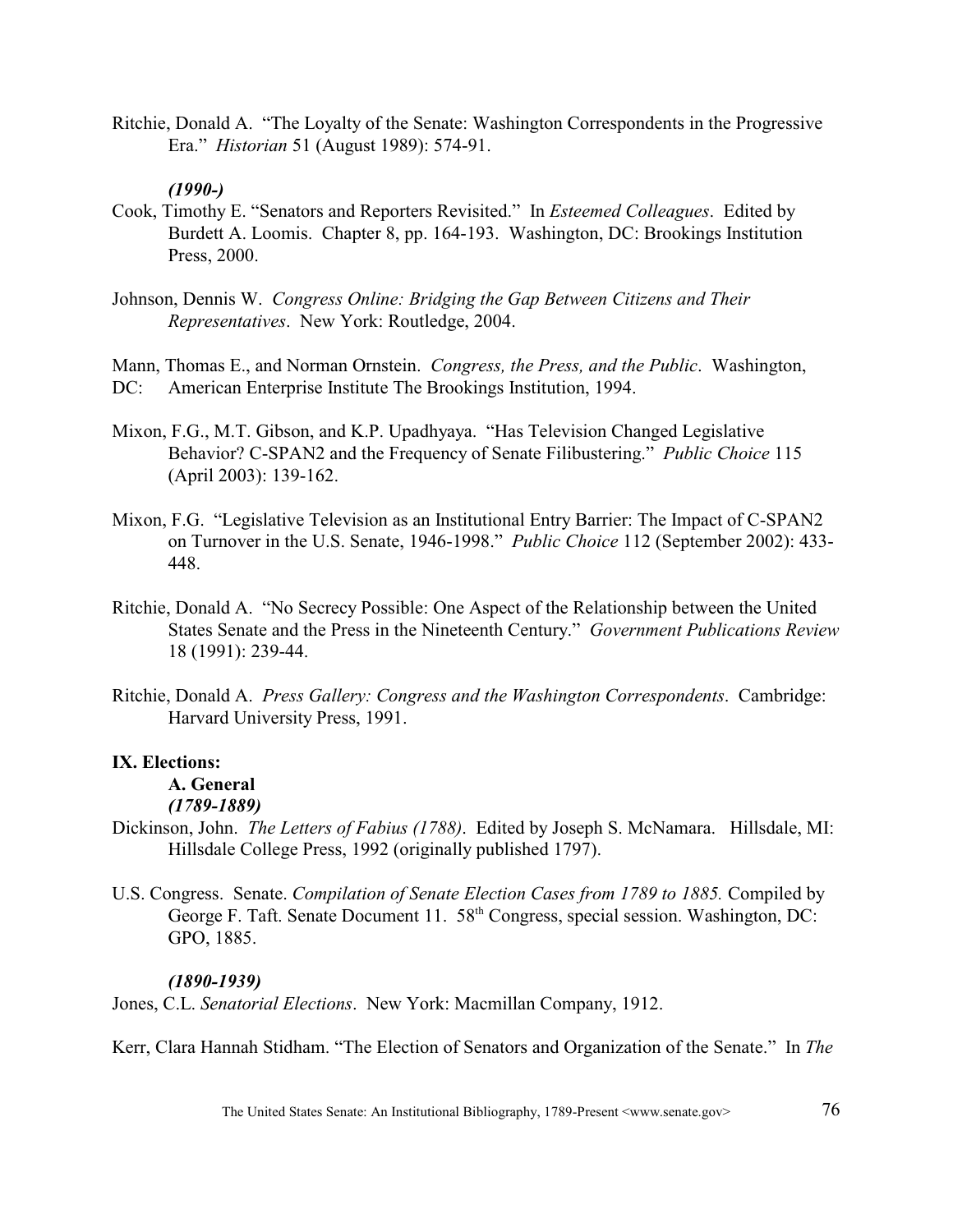*Origin and Development of the United States Senate.* Chapter 2, pp. 15-37. Ithaca, NY: Andrus & Church, 1895.

- *Selected Articles on the Election of United States Senators*, compiled by C.E. Fanning. Minneapolis: H.W. Wilson Co., 1912 (originally published 1909).
- U. S. Congress. Senate. *Brief on the Constitutionality of the Recall of United States Senators and Representatives in Congress.* Prepared by Walter F. George. Senate Document 108. 74th Congress, 1st session. Washington, DC: GPO, 1935.
- U.S. Congress. Senate. *Compilation of Senate Election Cases from 1789 to 1903.* Compiled by George F. Taft, George P. Furber, and George M. Buck. Washington, DC: GPO, 1903.

### *(1940-1989)*

- Bernstein, Robert. "Divisive Primaries Do Hurt: U.S. Senate Races, 1956-1972." *American Political Science Review* 71 (June 1977): 540-5.
- Galloway, George. "How Congress is Composed." In *Congress at the Crossroads*. Pp. 22-48. New York: Thomas Y. Crowell Company, 1946.
- Povlovich, Charles A. *Senate Qualifications and Contested Elections*. Washington, DC: Public Affairs Press, 1957.
- Singer, Donald L. "For Whites Only: The Seating of Hiram Revels in the United States Senate." *Negro History Bulletin* 35 (Fall 1975): 25-54.
- U.S. Congress. Senate. *Senate Election, Expulsion and Censure Cases from 1793 to 1972*. Compiled by Richard D. Hupman, Senate Library. Washington, DC: GPO, 1972.

- Abramowitz, Alan I., and Jeffrey A. Segal. *Senate Elections.* Ann Arbor: The University of Michigan Press, 1992.
- Brunell, Thomas L., Bernard Grofman. "Explaining Divided U.S. Senate Delegations, 1788- 1996: A Realignment Approach." *American Political Science Review* 92 (June 1998): 391-400.
- Jenkins, Jeffery A. "Partisanship and Contested Election Cases in the Senate, 1789 2002." *Studies in American Political Development* 2005 19(1): 53-74.
- Salamanca, Paul E., and James E. Keller. "The Legislative Privilege to Judge the Qualifications, Elections, and Returns of Members." *Kentucky Law Journal* 95 (2) (2006-2007): 241- 383.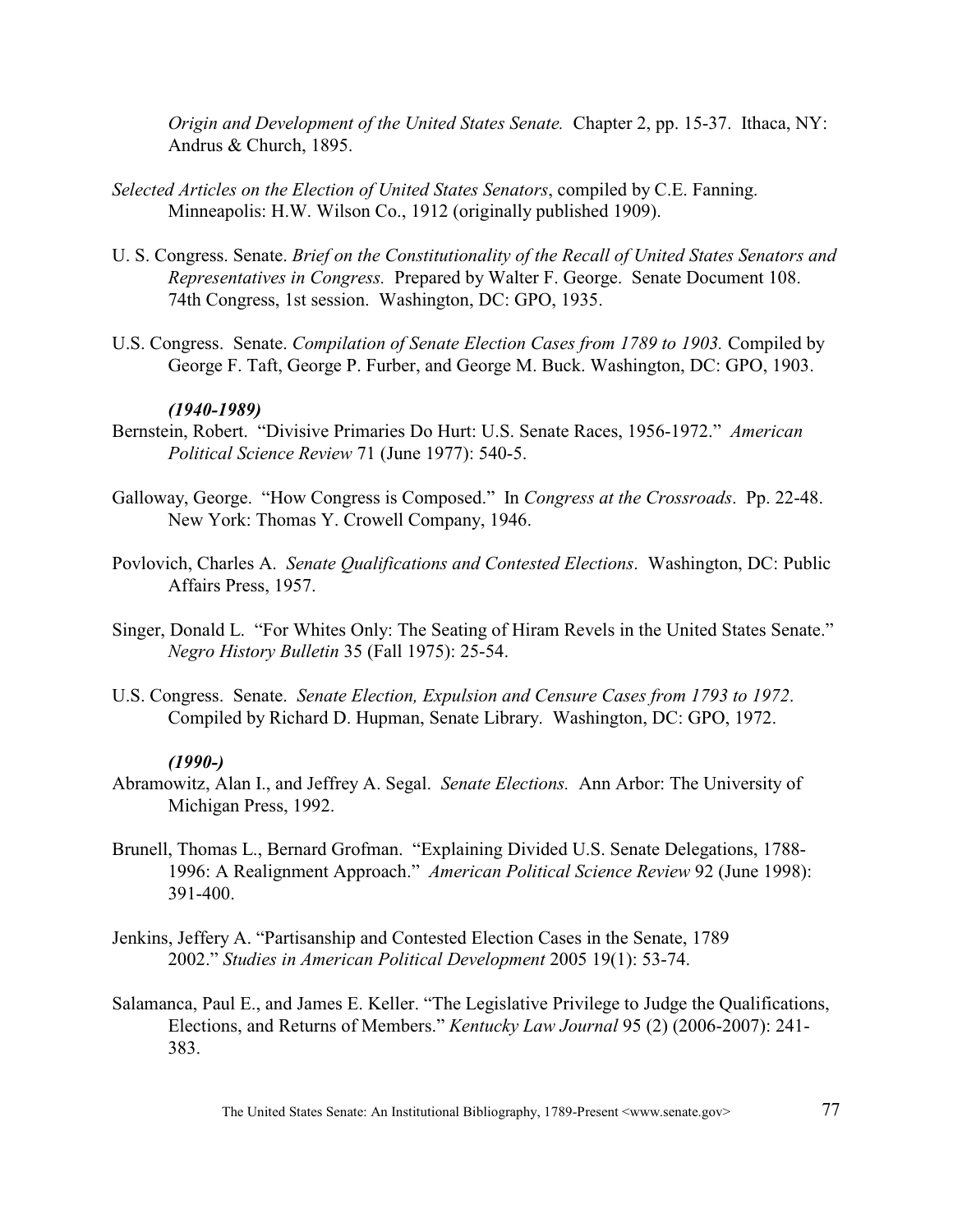- U.S. Congress. Senate. *United States Senate Election, Expulsion and Censure Cases, 1793-* 1990. Edited by Anne M. Butler and Wendy Wolff. 103<sup>rd</sup> Congress, 1<sup>st</sup> session. Washington, DC: GPO, 1995.
- Westlye, Mark C. *Senate Elections and Campaign Intensity*. Baltimore: Johns Hopkins University Press, 1991.

## **B. By State Legislature**

*(1890-1939)*

Haynes, George H. *The Election of Senators.* New York: Henry Holt and Company, 1906.

Haynes, George H. "Election of Senators by State Legislatures." In *The Senate of the United States*. Volume I, chapter 3. Boston: Houghton Mifflin Company, 1938.

## **C. Calls for Reform** *(1890-1939)*

- Burgess, John W. "The Election of United States Senators by Popular Vote." *Popular Science Quarterly* 17 (December 1902): 650-63.
- Clark, E. P. "Election of the Senate by Popular Vote." *Nation* 74 (1902): 222-.
- Conway, Moncure D. "Ought the United States Senate to be Reformed." *Monist* (January 1895): 223-46.
- Edmunds, George F. "Should Senators be Elected by the People?" *Forum* 18 (November 1894): 270-78.
- "Election of the Senate by Popular Vote." *Outlook* 79 (1905): 161-.
- Fox, C. F. "Election of the Senate by Popular Vote." *Arena* (1902): 455-.

Garrison, Wendell P. "The Reform of the Senate." *Atlantic Monthly* 68 (August 1891): 227-32.

- Haynes, John. *Popular Election of United States Senators*. Baltimore: Johns Hopkins University, 1893.
- Hoar, George Frisbie. "Has the Senate Degenerated?" *Public Opinion* 22 (April 22, 1897): 485- 86; *Forum* 23 (April 23, 1897): 129-44.
- "How Can We Secure Better United States Senators?" *Century* 46 (March 1893): 793-794. Also see: "Better United States Senators." *Century* 46 (May 1893): 156.
- Perkins, G. C. "Senate and the People." *Independent* 60 (April 12, 1906): 839-43.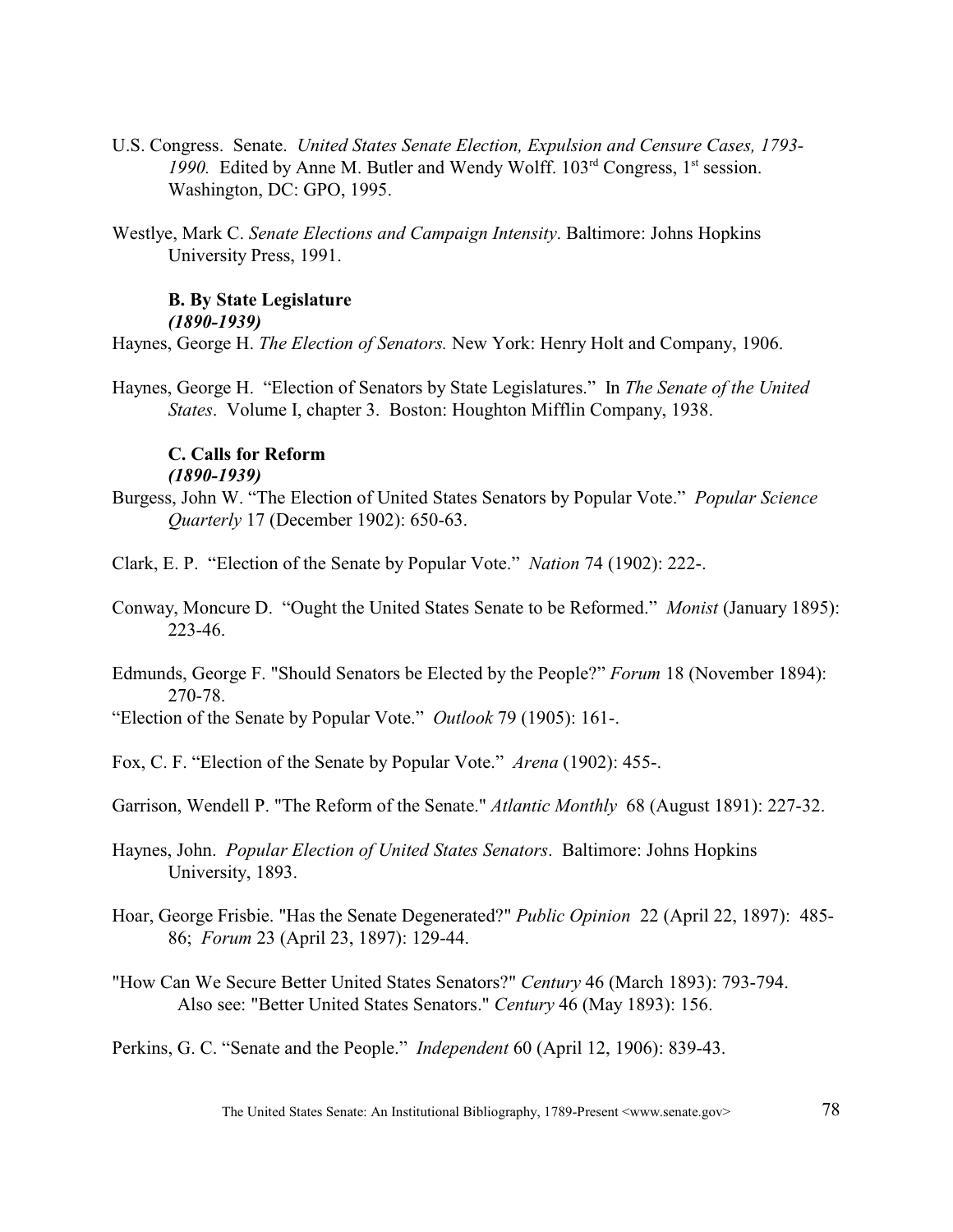- Perrin, John William. "Popular Election of United States Senators." *North American Review.*  192 (December 1910): 799-804.
- Philips, David Graham. *The Treason of the Senate*. Chicago: Quadrangle Books, 1964 (originally published by *Cosmopolitan Magazine* in 1906). Also see: "Need for the Treason of the Senate Articles; Symposium." *Cosmopolitan* 40 (March 1906): 598-602.
- Reeves, Robert N. "The Decline of the Senate." *Arena* 189 (August 1905): 161-67.
- U.S. Congress. Library of Congress. *List of References on the Popular Election of Senators.*  Compiled by A.P.C. Griffin. Washington, DC: GPO, 1904.
- U.S. Congress. Senate. *Election of Senators by Direct Vote of People*. Senate Report 530. 54<sup>th</sup> Congress, 1<sup>st</sup> session. Washington, DC: GPO, March 20, 1896.
- U.S. Congress. Senate. *Election of Senators by the People.* Senate Miscellaneous Document 406.  $57<sup>th</sup> Congress, 1<sup>st</sup> session. Washington, DC: GPO, June 13, 1902.$
- U.S. Congress. Senate. *Election of Senators by the People (April 6 and 7, 1893)*. By George Frisbie Hoar. Senate Document 232.  $59<sup>th</sup> Congress, 1<sup>st</sup> session. Washington, DC: GPO,$ February 20, 1906.
- U.S. Congress. Senate. *Papers Relating to the Election of Senators by Direct Vote of the People*. Senate Document 512.  $60<sup>th</sup> Congress, 1<sup>st</sup> session. Washington, DC: GPO, May 23, 1908.$
- University of Wisconsin Extension Division. Department of Debating and Public Discussion. *Popular Election of United States Senators*. Madison: The University of Wisconsin, 1912.

# **D. By Direct Election (Seventeenth Amendment)** *(1940-1989)*

- Easterling, Larry J. "Senator Joseph L. Bristow and the Seventeenth Amendment." *Kansas Historical Quarterly* 41 (Winter 1975): 488-511.
- McInerney, Virginia M. "Federalism and the Seventeenth Amendment." *Journal of Christian Jurisprudence* 7 (1988): 153-88.
- U.S. Congress. Senate. "The Direct Election of Senators." In *The Senate, 1789-1989: Addresses on the History of the United States Senate*. By Robert C. Byrd. Volume I, chapter 21. Washington, DC: GPO, 1989.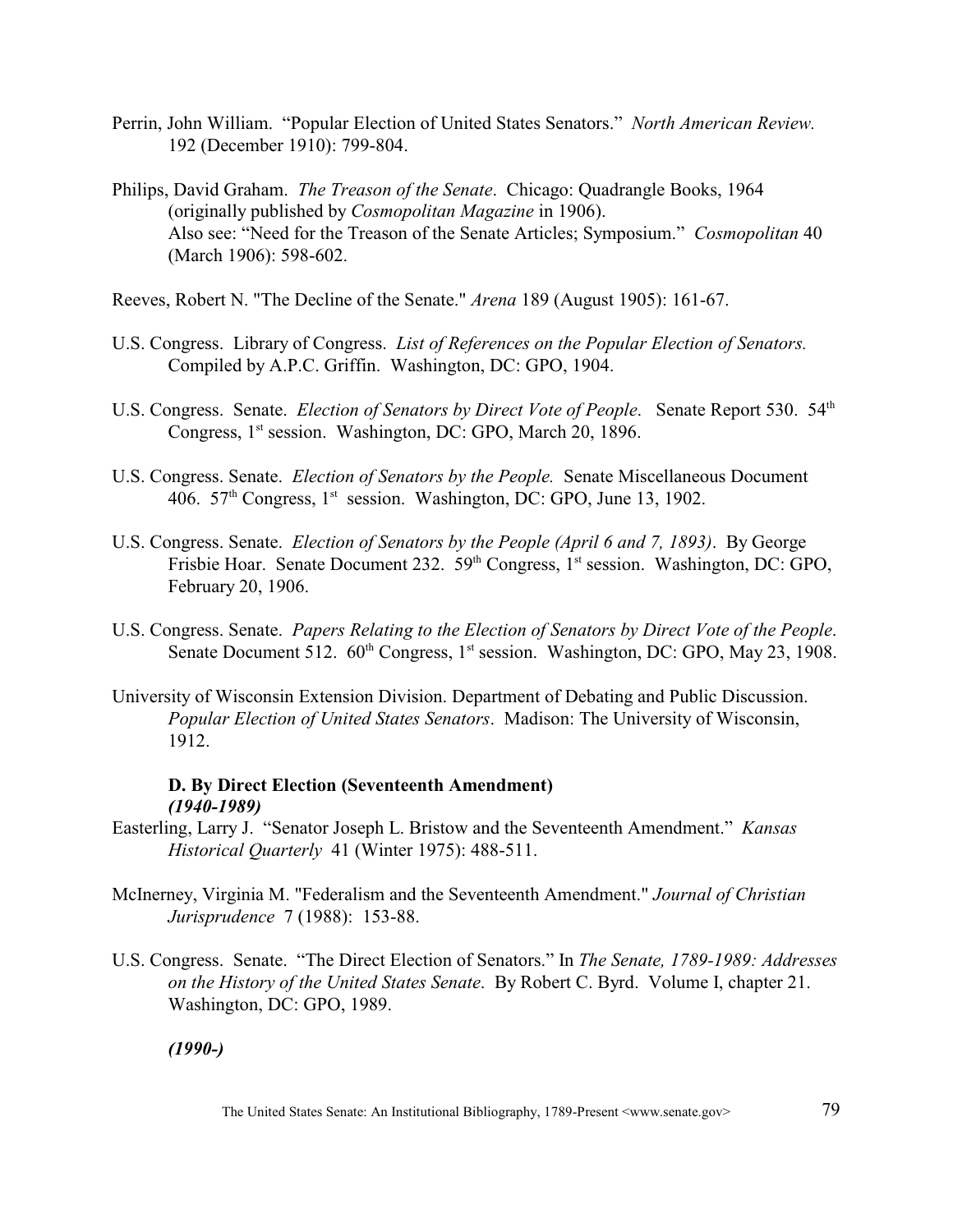- Bernhard, William, and Brian R. Sala. "The Remaking of an American Senate: the  $17<sup>th</sup>$ Amendment and Ideological Responsiveness." *Journal of Politics* 68:2 (May 2006): 345- 357.
- Bybee, J.S. "Ulysses at the Mast: Democracy, Federalism, and the Sirens' Song of the Seventeenth Amendment." *Northwestern University Law Review* 91 (Winter 1997).
- Crook, Sara Brandes, John R. Hibbing. "A Not-So-Distant Mirror: The 17<sup>th</sup> Amendment and Congressional Change." *American Political Science Review* 91 (December 1997): 845- 54.
- Highton, Benjamin. "Senate Elections in the United States, 1920-94." *British Journal of Political Science* 30(July 2003): 483-507.
- Hoebeke, Christopher Hyde. *The Road to Mass Democracy: Original Intent and the Seventeenth Amendment.* New Brunswick: Transaction Publishers, 1995.
- Meinke, Scott R. "Institutional Change and the Electoral Connection in the Senate." *Political Research Quarterly* 61(3) (2008): 445-457.
- Rossum, Ralph. *Federalism, the Supreme Court, and the Seventeenth Amendment: The Irony of Constitutional Democracy*. Lanham, MD: Lexington Books, 2001.

# **E. By Appointment** *(1940-1989)*

- Clem, Alan L. "Popular Representation and Senate Vacancies." *Midwest Journal of Political Science* 10 (February 1966): 52-77.
- Morris, William D., and Roger H. Marz. "Treadmill to Oblivion: The Fate of Appointed Senators." *Publius* 11 (1981): 65-80.

# **X. Contemporary Accounts A. Observing the Senate** *(1789-1889)*

- Benton, Thomas Hart. *Thirty Years View: A History of the Workings of the American Government for Thirty Years, From 1820-1850*. New York: Greenwood Press, 1968 (originally published in 1856).
- Blaine, James G. *Twenty Years of Congress: From Lincoln to Garfield*. Norwich, CN: The Henry Bill Publishing Company, 1884-1886.

"Etchings of the Senate." *New England Magazine* 7 (November 1834): 372-78.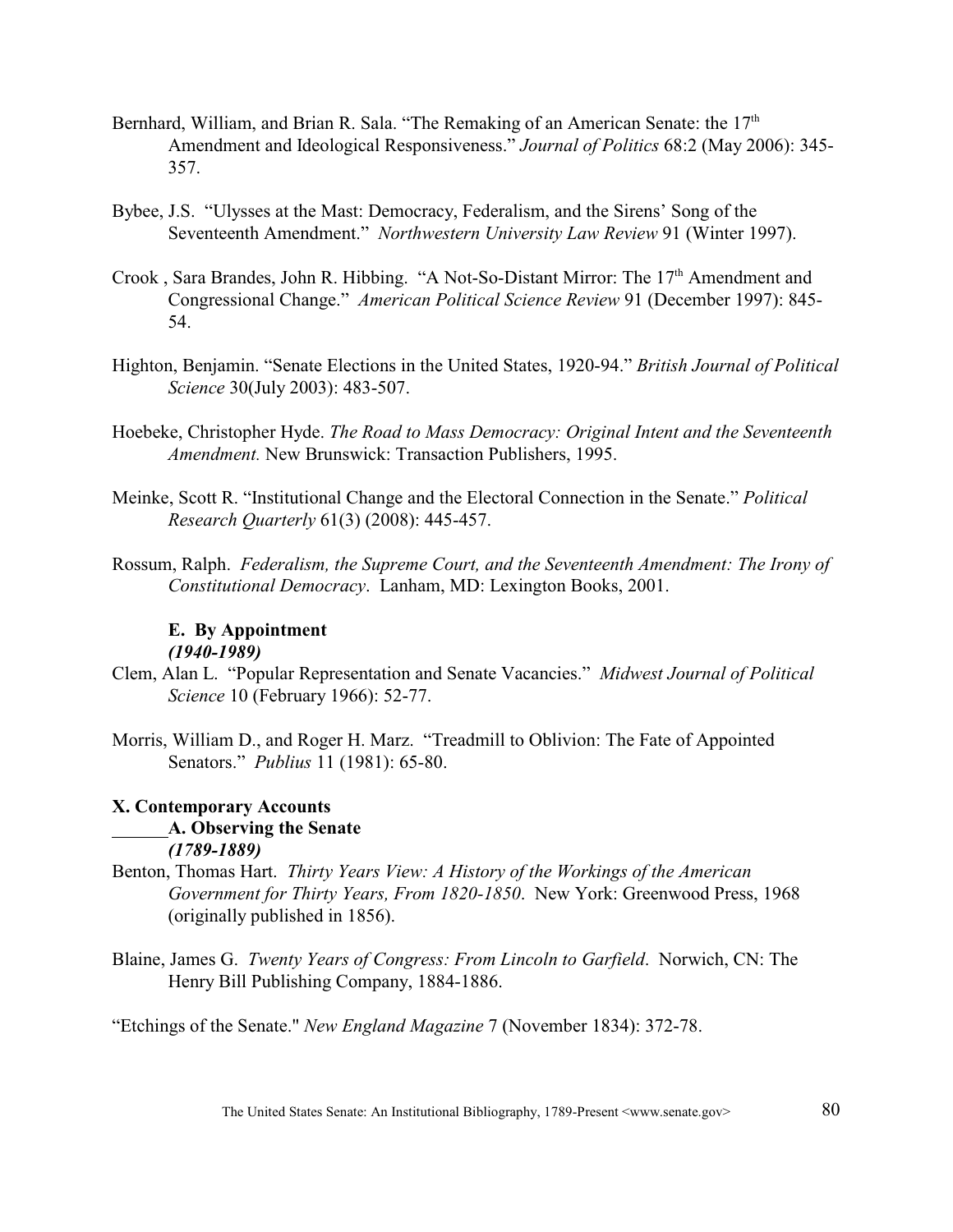Maclay, William. *Sketches of Debate in the First Senate of the United States, in 1789-90-91.*  Edited by George W. Harris. Harrisburg: Lane S. Hart, Printer, c1880. Also in: Bickford, Charlene Bangs, Kenneth R. Bowling, and Helen E. Veit, eds. "The Diary of William Maclay and Other Notes on Senate Debates." In *Birth of the Nation: The First Federal Congress 1789-1791*. Volume IX. Washington, DC: George Washington University, The First Federal Congress Project, 1989.

Taylor, B. B. "A Scene in the United States Senate." *Overland Monthly* 12 (June 1874): 542-6.

# *(1890-1939)*

Alton, Edmund. *Among the Law-Makers.* New York: Charles Scribner's Sons, 1892.

Barry, David S. *Forty Years in Washington*. Boston: Little, Brown and Company, 1924.

- Brown, Everett, ed. *William Plumer's Memorandum of Proceedings in the United States Senate, 1803-1807*. New York: Da Capo Press, 1969 (originally published in 1923).
- "Early Morning Visit to the Senate Press-Gallery." *Literary Digest* 57 (June 15, 1918): 68-73.
- Eckloff, Christian F. *Memoirs of a Senate Page, 1855-1859*. New York: Broadway Publishing Company, 1909.
- Edwards, E. Jay. "Character Sketches in the United States Senate." *Chautauquan* 19 (September 1894): 706-12.
- Godkin, E. L. "The Dignity of the U.S. Senate." *Nation* 62 (1986): 230-.
- Lodge, Henry Cabot. "The Senate." *Scribner's Magazine* 34 (November 1903): 541-50.
- Lodge, Henry Cabot. *The Senate of the United States.* New York: Scribners, 1921.
- Mason, William E. "The United States Senate." *Munsey's Magazine* 19 (July 1898): 504-08.
- O'Brien, Robert Lincoln. "New Men in the Senate." *Outlook* 81 (September 23, 1905): 161- 71.
- Ogden, R. "The All-Powerful U.S. Senate." *Nation* 72 (1901): 4-.

Pepper, George Wharton. *In the Senate*. Philadelphia: University of Pennsylvania Press, 1930.

Pepper, George Wharton. "What *is* the Senate?" *Forum* 74 (December 1925): 863-71.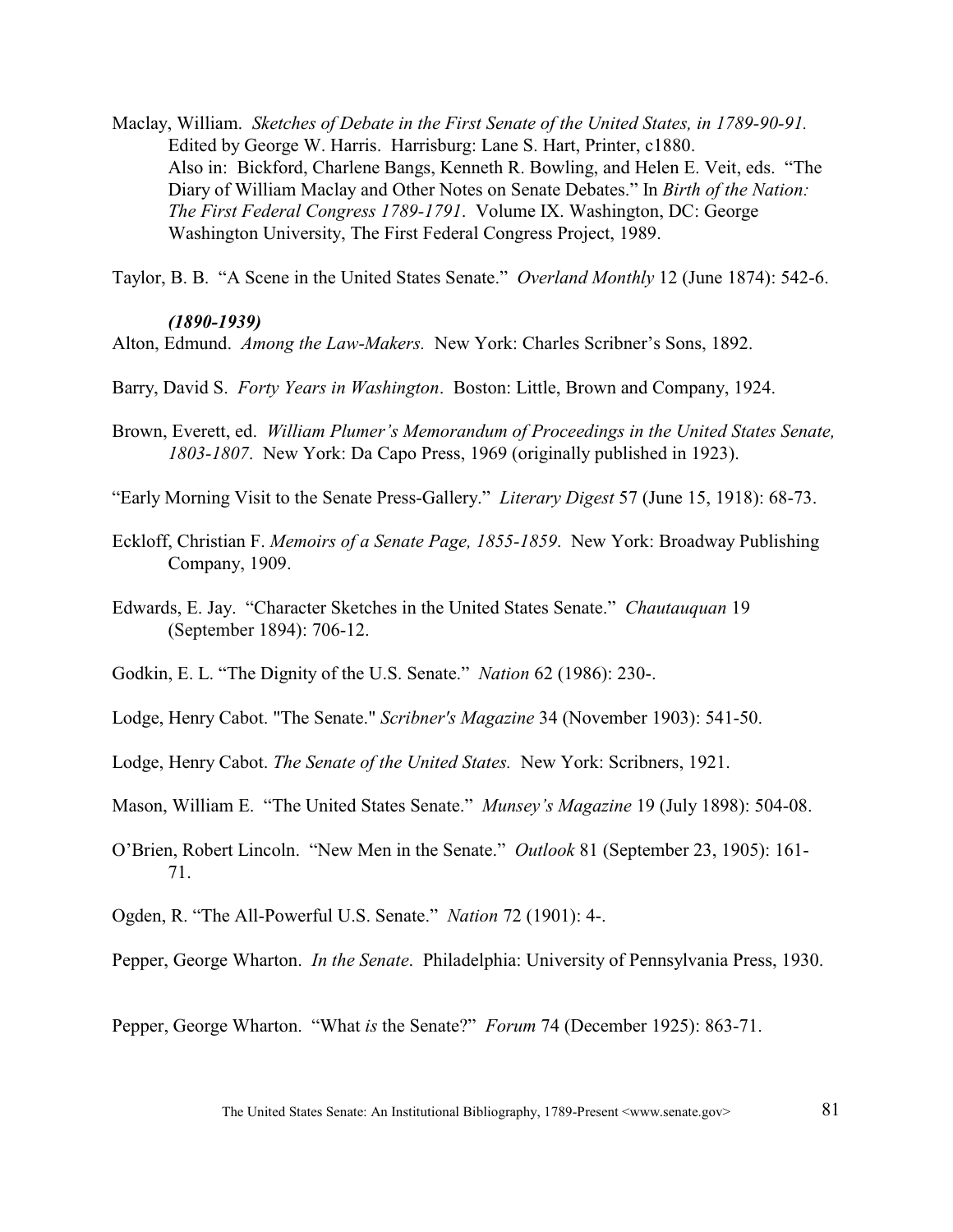"A Senator's Week." *Independent* 55 (April 16, 1903): 898-902.

- Sherman, John. *Recollections of Forty Years in the House, Senate, and Cabinet.* New York: Greenwood Press, 1968 (originally published in 1895).
- Towle, G. W. "Glances from the Senate Gallery." *Continental Monthly* 2 (July 1862): 10-4; (August 1862): 154-58.

#### *(1940-1989)*

- Aiken, George D. *Aiken: Senate Diary, January 1972-January 1975*. Brattleboro, VT: Stephen Green Press, 1976.
- Asbell, Bernard. *The Senate Nobody Knows.* Garden City: Doubleday, 1978.
- Baker, Ross K. *Friend and Foe in the United States Senate.* New York: The Free Press, 1980.
- Bailey, Stephen K., and Howard D. Samuel. *A Day in the Life of a Senator: The Congressional Office, 1952*. *Commentary* (May 1952): 433-41.
- Barkley, Alben W. *That Reminds Me*. Garden City, NJ: Doubleday and Company, Inc., 1924.
- Buckley, James. *If Men Were Angels: A View From the Senate.* New York: G. P. Putnam's Sons, 1975.
- Cohen, William. *Roll Call: One Year in the United States Senate*. New York: Simon and Schuster, 1981.
- Cotton, Norris. *In the Senate: Amidst the Conflict and the Turmoil*. New York: Dodd, Mead, 1978.
- Drew, Elizabeth. *Senator*. New York: Simon and Schuster, 1979.
- Drury, Allen. *A Senate Journal, 1943-1945.* New York: McGraw-Hill Book Company, 1963.
- Foley, Michael. *The New Senate: Liberal Influence on a Conservative Institution 1959-1972*. New Haven: Yale University Press, 1980.
- Madison, Frank. *A View From the Floor: Journal of a U. S. Senate Page Boy*. Englewood Cliffs, New Jersey: Prentice-Hall, 1967.
- Matthews, Donald R. *U.S. Senators and Their World.* Chapel Hill: University of North Carolina Press, 1960.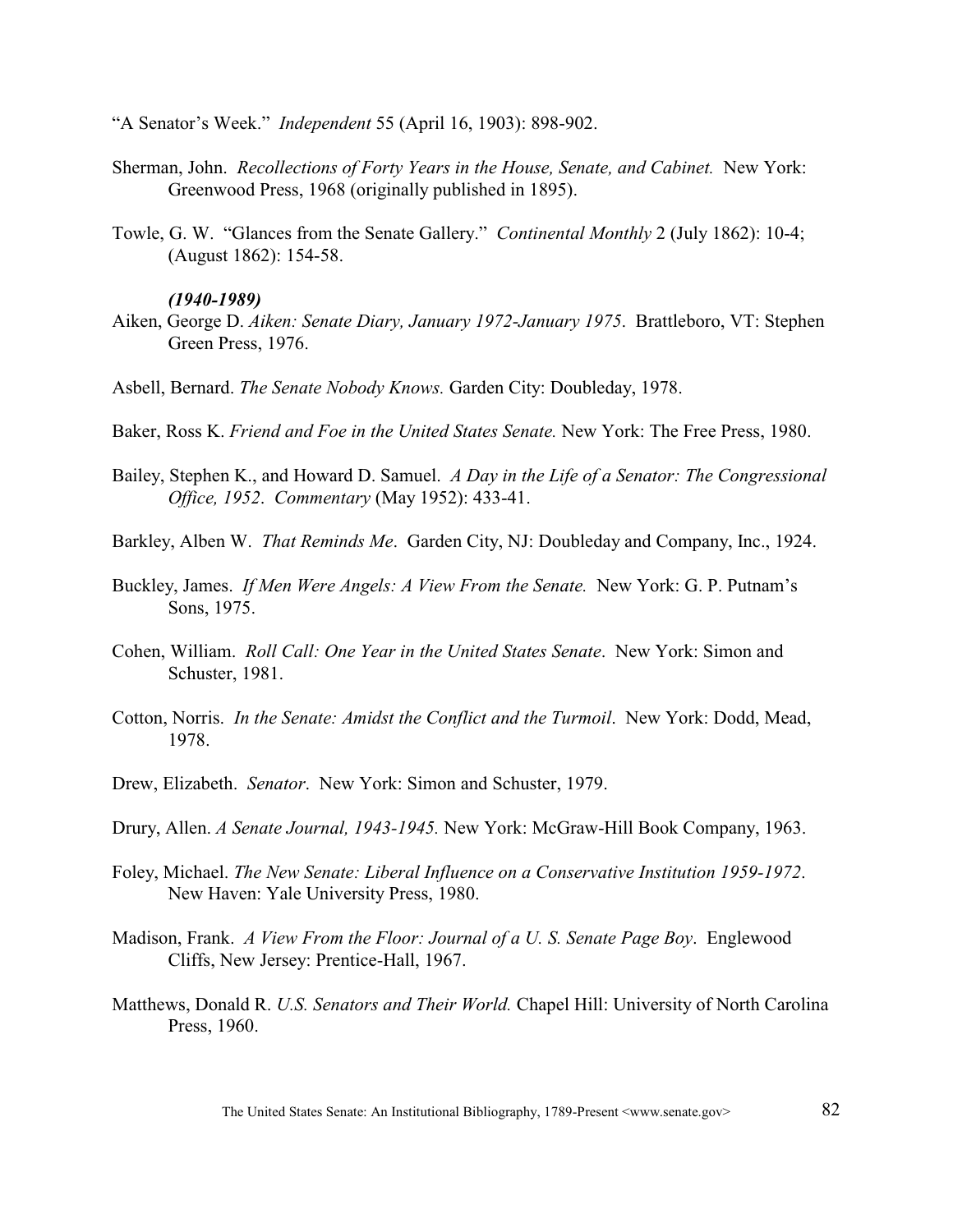Miller, James A. *Running in Place: Inside the Senate*. New York: Simon and Shuster, 1986.

Preston, Nathaniel Stone, ed. *The Senate Institution*. New York: Van Nostrand, Reinhold, 1969.

- Riedel, Richard L. *Halls of the Mighty: My 47 Years at the Senate*. Washington, DC: Luce, 1969.
- Rothman, David J. *Politics and Power: The United States Senate, 1869-1901.* Cambridge, MA: Harvard University Press, 1966.
- White, William S. *The Citadel: The Story of the U. S. Senate*. New York: Harper and Brothers, 1957.

- Arnold, Laura W., and Barbara M. King. "Women, Committees, and Institutional Change in the Senate." In *Women Transforming Congress*. Edited by Cindy Simon Rosenthal. pp. 284-315. Norman, OK: University of Oklahoma Press, 2002.
- "Arthur J. Rynearson, Office of the Senate Legislative Counsel, 1976-2003," Oral History Interviews, U.S. Senate Historical Office, Washington, D.C. Online transcript: [http://www.senate.gov/artandhistory/history/oral\\_history/Rynearson\\_arthur.htm](http://www.senate.gov/artandhistory/history/oral_history/Rynearson_arthur.htm).
- Baker, Richard A. "Twentieth-Century Senate Reform: Three Views from the Outside." In *The Contentious Senate: Partisanship, Ideology, and the Myth of Cool Judgement*. Edited by Colton C. Campbell and Nicol C. Rae. Lanham, MD: Rowman & Littlefield Publishers, Inc., 2001.
- "Carl M. Marcy, Chief of Staff, Foreign Relations Committee, 1955-1973." Oral History Interviews, U.S. Senate Historical Office. Washington, DC. Online transcript: [http://www.senate.gov/artandhistory/history/oral\\_history/Carl\\_M\\_Marcy.htm](http://www.senate.gov/artandhistory/history/oral_history/Carl_M_Marcy.htm).
- "Christine S. McCreary, Staff of Senator Stuart Symington, 1953-1977 and Senator John Glenn, 1977-1998." Oral History Interviews, U.S. Senate Historical Office. Washington, DC. Online transcript: [http://www.senate.gov/artandhistory/history/oral\\_history/Christine\\_McCreary.htm](http://www.senate.gov/artandhistory/history/oral_history/Christine_McCreary.htm).
- "Chuck Ludlam: Counsel to the Subcommittee on Administrative Practice and Subcommittee on Separation of Powers, Senate Judiciary Committee (1975-1979), Legal Counsel to the Joint Economic Committee (1982-1985), Chief Tax Counsel to the Senate Small Business Committee (1985-1993), Counsel to Senator Joseph Lieberman (2001-2005)," Oral History Interviews, December 2, 10, 2003 and October 18, 20, 2004, U.S. Senate Historical Office, Washington, D.C. Online transcript: [http://www.senate.gov/artandhistory/history/oral\\_history/Ludlam\\_chuck.htm](http://www.senate.gov/artandhistory/history/oral_history/Ludlam_chuck.htm).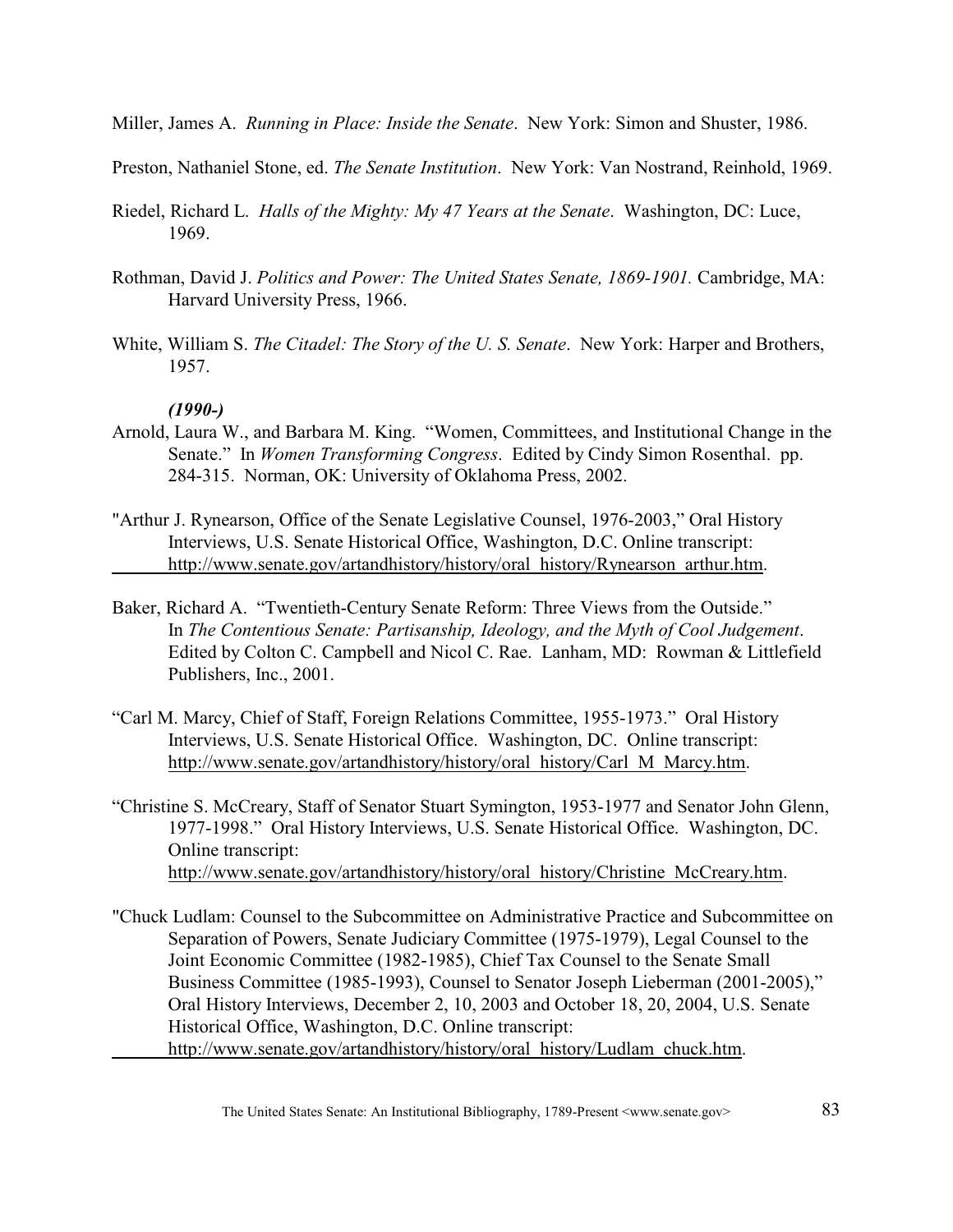- Cohen, Richard E. *Washington at Work: Back Rooms and Clean Air.* Boston: Allyn and Bacon, 1995.
- "Dennis W. Brezina, Legislative Assistant to Senator Gaylord Nelson," Oral History Interviews, U.S. Senate Historical Office, Washington, D.C. Online transcript: [http://www.senate.gov/artandhistory/history/oral\\_history/Dennis\\_Brezina.htm](http://www.senate.gov/artandhistory/history/oral_history/Dennis_Brezina.htm).
- "Dorothye G. Scott, Administrative Assistant to the Senate Democratic Secretary and to the Secretary of the Senate, 1945-1977." Oral History Interviews, U.S. Senate Historical Office. Washington, DC. Online transcript: [http://www.senate.gov/artandhistory/history/oral\\_history/Dorothye\\_Scott.htm](http://www.senate.gov/artandhistory/history/oral_history/Dorothye_Scott.htm).
- "F. Nordy Hoffmann, Senate Sergeant at Arms, 1975-1981." Oral History Interviews, U.S. Senate Historical Office. Washington, DC. Online transcript: [http://www.senate.gov/artandhistory/history/oral\\_history/F\\_Nordy\\_Hoffman.htm](http://www.senate.gov/artandhistory/history/oral_history/F_Nordy_Hoffman.htm).
- "Floyd M. Riddick, Senate Parliamentarian." Oral History Interviews, U.S. Senate Historical Office. Washington, DC. Online transcript: [http://www.senate.gov/artandhistory/history/oral\\_history/Floyd\\_M\\_Riddick.htm](http://www.senate.gov/artandhistory/history/oral_history/Floyd_M_Riddick.htm).
- "Francis J. Attig, Official Reporter of Debates." Oral History Interviews, U.S. Senate Historical Office. Washington, DC. Online transcript: [http://www.senate.gov/artandhistory/history/oral\\_history/Francis\\_J\\_Attig.htm](http://www.senate.gov/artandhistory/history/oral_history/Francis_J_Attig.htm).
- "Francis O. Wilcox, Chief of Staff, Senate Foreign Relations Committee, 1947-1955." Oral History Interviews, U.S. Senate Historical Office. Washington, DC. Online transcript: [http://www.senate.gov/artandhistory/history/oral\\_history/Francis\\_O\\_Wilcox.htm](http://www.senate.gov/artandhistory/history/oral_history/Francis_O_Wilcox.htm).
- "Francis R. Valeo, Secretary of the Senate, 1966-1977." Oral History Interviews, U.S. Senate Historical Office. Washington, DC. Online transcript: [http://www.senate.gov/artandhistory/history/oral\\_history/Frank\\_Valeo.htm](http://www.senate.gov/artandhistory/history/oral_history/Frank_Valeo.htm).
- "George A. Smathers, United States Senator, 1951-1969." Oral History Interviews, U.S. Senate Historical Office. Washington, DC. Online transcript: [http://www.senate.gov/artandhistory/history/oral\\_history/George\\_A\\_Smathers.htm](http://www.senate.gov/artandhistory/history/oral_history/George_A_Smathers.htm).
- "George Tames, Washington Photographer for the New York Times." Oral History Interviews, U.S. Senate Historical Office. Washington, DC. Online transcript: [http://www.senate.gov/artandhistory/history/oral\\_history/George\\_Tames.htm](http://www.senate.gov/artandhistory/history/oral_history/George_Tames.htm).
- Hildenbrand, William F. *When the Senate Cared.* New York: iUniverse, 2007.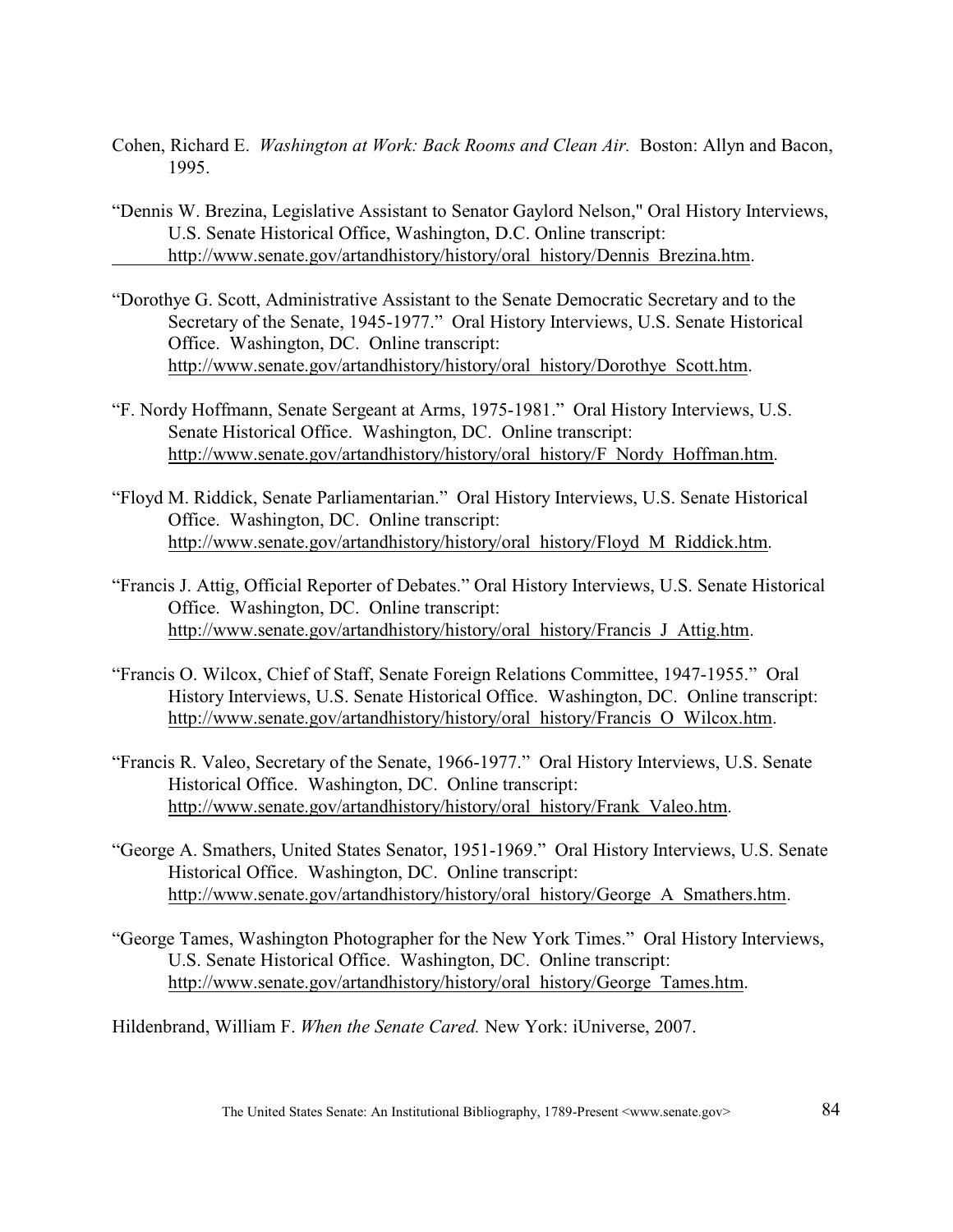"Howard E. Shuman, Legislative and Administrative Assistant to Senators Paul Douglas and William Proxmire, 1955-1982." Oral History Interviews, U.S. Senate Historical Office. Washington, DC. Online transcript: [http://www.senate.gov/artandhistory/history/oral\\_history/Howard\\_E\\_Shuman.htm](http://www.senate.gov/artandhistory/history/oral_history/Howard_E_Shuman.htm).

Huitt, Ralph K. *Working Within the System*. Berkeley: IGS Press, 1990.

- "J. Franklin Little, Senate Page, 1910-1912." Oral History Interviews, U.S. Senate Historical Office. Washington, DC. Online transcript: [http://www.senate.gov/artandhistory/history/oral\\_history/J\\_Franklin\\_Little.htm](http://www.senate.gov/artandhistory/history/oral_history/J_Franklin_Little.htm).
- "J. Robert Vastine, Staff Director, Senate Republican Conference, 1985-1991," Oral History Interviews, U.S. Senate Historical Office, Washington, D.C. Online Transcript: [http://www.senate.gov/artandhistory/history/oral\\_history/J\\_Robert\\_Vastine.htm](http://
www.senate.gov/artandhistory/history/oral_history/J_Robert_Vastine.htm).
- "Jerry Verkler, Staff Director of the Senate Interior and Insular Affairs Committee, 1963-1974." Oral History Interviews, U.S. Senate Historical Office. Washington, DC. Online transcript: [http://www.senate.gov/artandhistory/history/oral\\_history/Jerry\\_T\\_Verkler.htm](http://www.senate.gov/artandhistory/history/oral_history/Jerry_T_Verkler.htm).
- "Jesse R. Nichols, Government Documents Clerk and Librarian, Senate Finance Committee, 1937-1971." Oral History Interviews, U.S. Senate Historical Office. Washington, DC. Online transcript: [http://www.senate.gov/artandhistory/history/oral\\_history/Jesse\\_R\\_Nichols.htm](http://www.senate.gov/artandhistory/history/oral_history/Jesse_R_Nichols.htm).
- Kippley, Joe. *A Page in History*. Sioux Falls, SD: Pine Hill Press, 2006.
- "Leonard H. Ballard, Inspector, United States Capitol Police, 1947-1984." Oral History Interviews, U.S. Senate Historical Office. Washington, DC. Online transcript: [http://www.senate.gov/artandhistory/history/oral\\_history/Leonard\\_H\\_Ballard.htm](http://www.senate.gov/artandhistory/history/oral_history/Leonard_H_Ballard.htm)
- Mara, Melina. *Changing the Face of Power: Women in the U.S. Senate*. Interviews by Helen Thomas. Austen: University of Texas Press, 2005.
- "Martin Gold, Counsel to the Senate Republican Leader, 1979-1982, 2003-2004," Oral History Interviews, U.S. Senate Historical Office, Washington, D.C. Online transcript: [http://www.senate.gov/artandhistory/history/oral\\_history/Gold\\_Martin.htm](http://www.senate.gov/artandhistory/history/oral_history/Gold_Martin.htm).
- Ornstein, Norman J., ed. *Farewell Addresses from the Senate*. Reading, MA: Addison-Wesley Publications, 1997.
- Ornstein, Norman J., et al. "The U.S. Senate in an Era of Change." In *Congress Reconsidered*. Fifth Edition. Edited by Lawrence C. Dodd and Bruce I. Oppenheimer. Pp.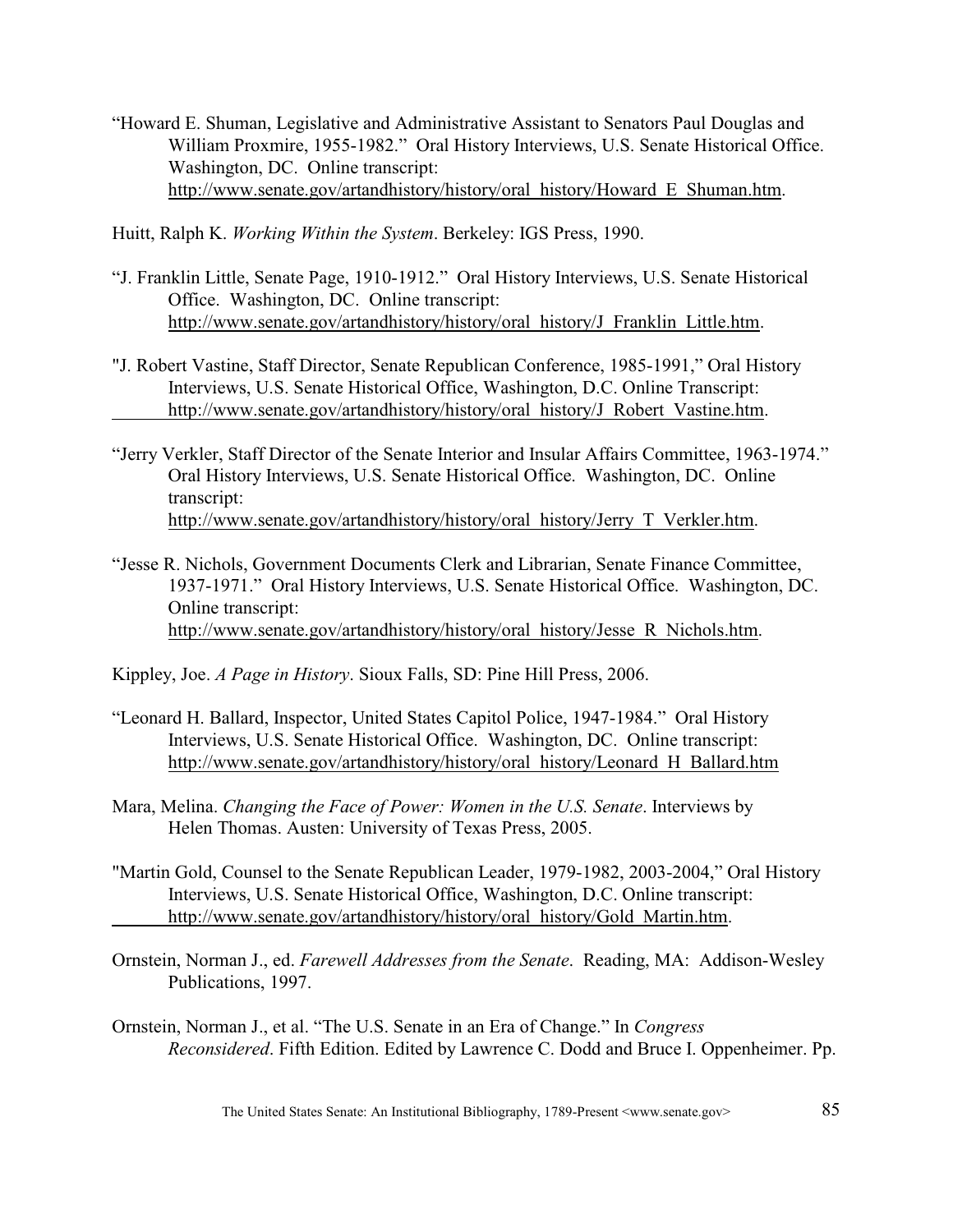13-40. Washington: CQ Press, 1993.

- "Pat M. Holt, Chief of Staff, Foreign Relations Committee." Oral History Interviews, U.S. Senate Historical Office. Washington, DC. Online transcript: [http://www.senate.gov/artandhistory/history/oral\\_history/Pat\\_M\\_Holt.htm](http://www.senate.gov/artandhistory/history/oral_history/Pat_M_Holt.htm).
- Ritchie, Donald A. "Twentieth-Century Senate Reform: The View From the Inside."In *The Contentious Senate: Partisanship, Ideology, and the Myth of Cool Judgement*. Edited by Colton C. Campbell and Nicol C. Rae. Lanham, MD: Rowman & Littlefield Publishers, Inc., 2001.
- "Ruth Young Watt, Chief Clerk, Permanent Subcommittee on Investigations, 1948-1979." Oral History Interviews, U.S. Senate Historical Office. Washington, DC. Online transcript: [http://www.senate.gov/artandhistory/history/oral\\_history/Ruth\\_Young\\_Watt.htm](http://www.senate.gov/artandhistory/history/oral_history/Ruth_Young_Watt.htm).
- Sinclair, Barbara. "The New World of U.S. Senators." In *Congress Reconsidered*. Eighth Edition. Edited by Lawrence C. Dodd and Bruce I. Oppenheimer. Pp. 1-22. Washington: CQ Press, 2004.
- "Stewart E. McClure: Chief Clerk, Senate Committee on Labor, Education, and Public Welfare, 1949-1973." Oral History Interviews, U.S. Senate Historical Office. Washington, DC. Online transcript: [http://www.senate.gov/artandhistory/history/oral\\_history/Oral\\_History\\_McClure.htm](http://www.senate.gov/artandhistory/history/oral_history/Oral_History_McClure.htm).
- Trees, Andy. "The Diary of William Maclay and Political Manners in the First Congress." *Pennsylvania History* 69(Spring 2002): 210-229.
- "Warren Featherstone Reid, Assistant to Warren G. Magnuson," Oral History Interviews, U.S. Senate Historical Office, Washington, D.C. Online transcript: [http://www.senate.gov/artandhistory/history/oral\\_history/Featherstone\\_Reid.htm](http://www.senate.gov/artandhistory/history/oral_history/Featherstone_Reid.htm).
- "William A. Ridgely, Senate Financial Clerk and Assistant Secretary of the Senate." Oral History Interviews, U.S. Senate Historical Office. Washington, DC. Online transcript: [http://www.senate.gov/artandhistory/history/oral\\_history/William\\_Ridgely.htm](http://www.senate.gov/artandhistory/history/oral_history/William_Ridgely.htm).
- "William F. Hildenbrand, Secretary of the Senate, 1981-1985." Oral History Interviews, U.S. Senate Historical Office. Washington, DC. Online transcript: [http://www.senate.gov/artandhistory/history/oral\\_history/William\\_F\\_Hildenbrand.htm](http://www.senate.gov/artandhistory/history/oral_history/William_F_Hildenbrand.htm).
- Yarwood, D.L. "Humorous Stories and the Identification of Social Norms The Senate Club." *Administration & Society* 35 (March 2003): 9-28.

# **B. Opinion**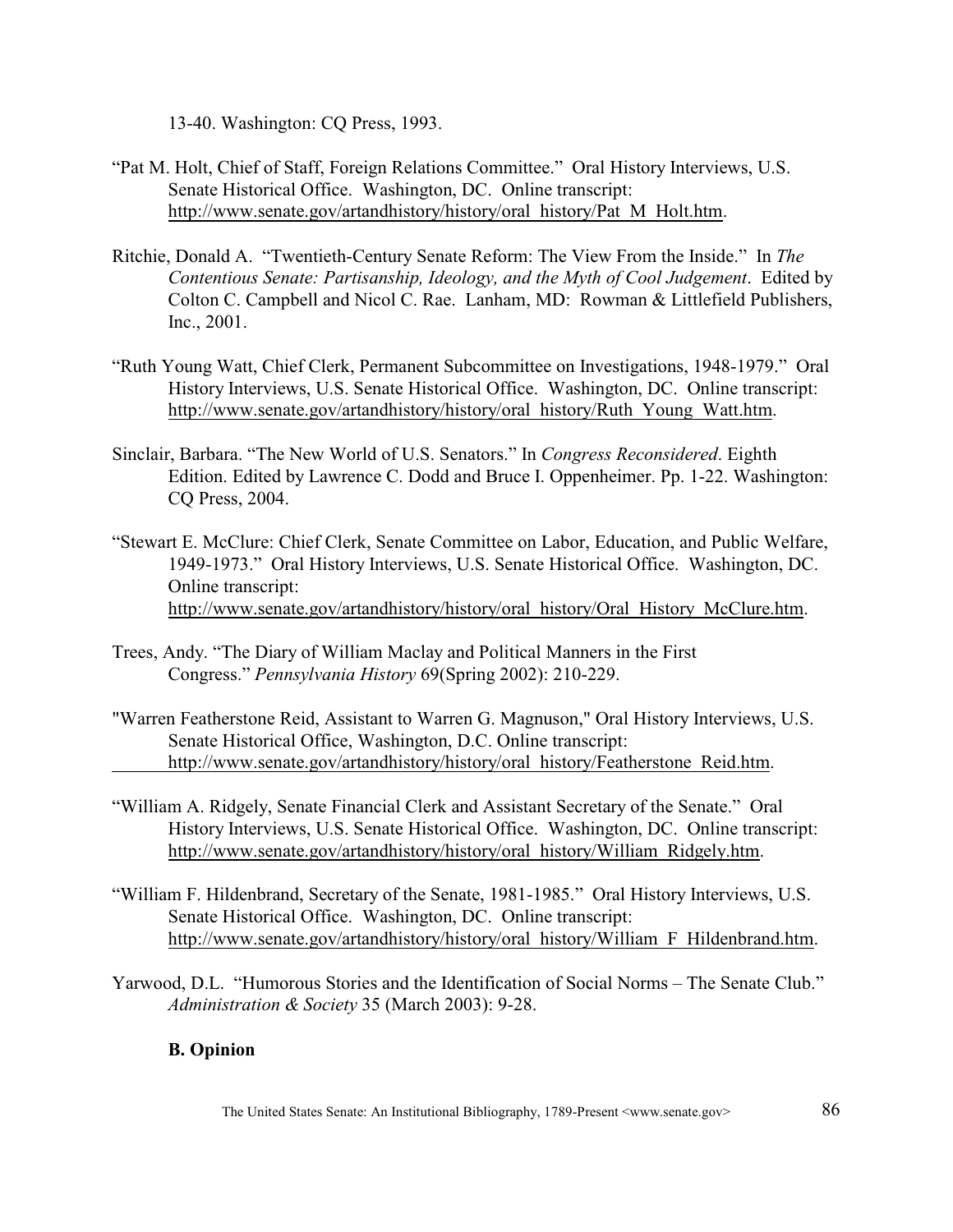#### *(1789-1889)*

"Our 'House of Lords.'" *North American Review* 142 (May 1886): 454-65.

#### *(1890-1939)*

- Barry, David S. "The American House of Lords." *Pearson's Magazine* 12 (December 12, 1904): 525-33.
- Crane, Condit. "In the Seats of the Mighty." *Outlook* 61 (January 7, 1899): 27-34.
- Didier, Eugene L. "The United States Senate." *Chautauquan* (June 1890): 313-17.
- Everett, William. "The United States Senate." *Atlantic Monthly* 97 (February 1906): 157-66.
- Haynes, George H. "The Changing Senate." *North American Review* 200 (August, 1914): 222- 34.
- Holst, H. Von. "Ought the United States Senate to be Abolished?" *Monist* 5 (1894): 1-21.
- Holst, H. Von. "Shall the Senate Rule the Republic?" *Forum* 16 (November 1893): 263-71.
- Hume, John F. "Our House of Lords." *American Journal of Politics* 4 (April 1894): 348-58.
- "Is the Senate Justly Criticized?" *Century* 54 (August 1897): 632-633.
- Johnson, A. "American Senate as a Second Chamber." *Contemporary Review* 93 (April 1908): 399-405.
- Low, A. Maurice. "The Oligarchy of the Senate." *North American Review* 174 (February 1902): 231-44.
- MacPherson, William C. *The Baronage and the Senate, or the House of Lords in the Past, the Present, and the Future*. London: John Murray, 1893.
- Miller, C. R. "Has the Senate Degenerated?" *Forum* 23 (May 1897): 271-81.
- Needham, Henry Beach. "The Senate–of 'Special Interests.'" *World's Work* 11 (January 1906): 7060-65; (February 1906): 7206-11.
- Nelson, Henry Loomis. "The Overshadowing Senate." *Century* 65 (February 1903): 499-515.
- "The Senate in Light of History." *Forum* 16 (November 1893): 272-81.
- Smith, Goldwin. "Has the U.S. Senate decayed?" *Saturday Review* 81 (1896): 467-.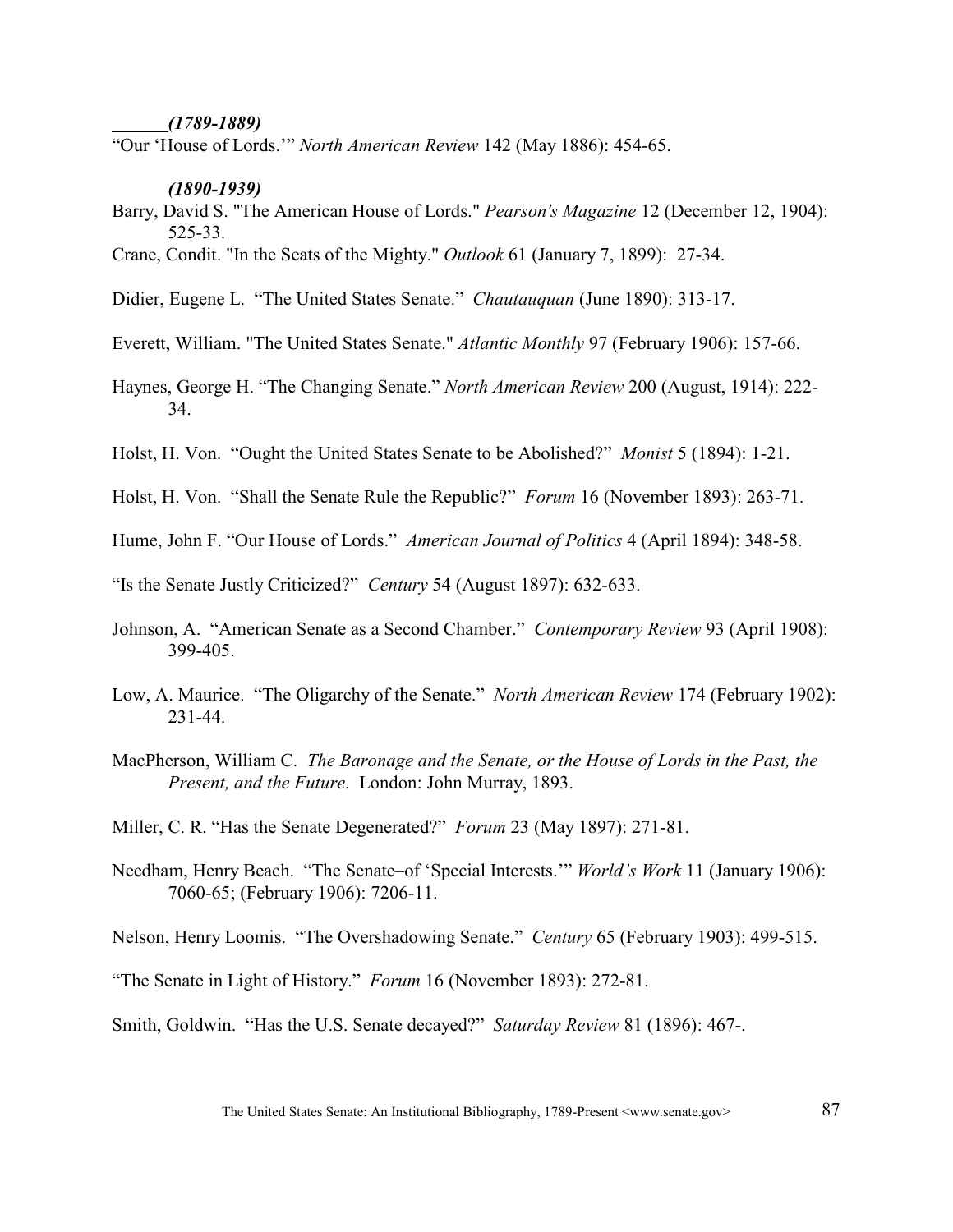Trumbull, M. M. "The Decline of the Senate." *Open Court* 7 (December 7, 1893): 3895-8.

Von Holst, H. "Ought the United States Senate to be Abolished?" *Monist* 5 (1894): 1-21.

West, Henry Litchfield. "The Place of the Senate in Our Government." *Forum* 4 (June, 1901): 423-31.

Williams, A. "Truth About the Senate." *World To-Day* 10 (May 1906): 499-507.

# *(1940-1989)*

Clark, Joseph S. *Congress: The Sapless Branch.* New York: Harper and Row, 1964.

Clark, Joseph S. *The Senate Establishment*. Westport, CN: Greenwood Press, 1984 (originally published in 1963).

### *(1990-)*

Hamilton, Lee H. "The Case for Congress." *Wilson Quarterly* 2004 28(2): 12-17.

Mann, Thomas E., and Norman J. Ornstein. *The Broken Branch: How Congress is Failing America and How to Get It Back on Track*. New York: Oxford University Press, 2006.

# **XI. Seniority and Influence**

# *(1890-1939)*

Pollock, James K., Jr. "Seniority Rule in Congress." *North American Review* 222 (Winter 1925- 1926): 235-45.

## *(1940-1989)*

- Balch, Stephen H. "Getting that Extra Edge: Seniority and Early Appointments to the United States Senate." *Polity* 11 (Fall 1978): 138-46.
- Goodwin, George, Jr. "The Seniority System in Congress." *American Political Science Review*  52 (June 1959): 412-36.
- Hinckley, Barbara. *The Seniority System in Congress.* Bloomington: Indiana University Press, 1971.
- Huitt, Ralph K. "The Internal Distribution of Influence: The Senate." In *The Congress and America's Future.* Edited by David B. Truman. Pp. 91-117. Englewood Cliffs, NJ: Prentice-Hall, Inc., 1965.
- Huitt, Ralph K. "The Morse Committee Assignment Controversy: A Study in Senate Norms." *American Political Science Review* 51 (June 1957): 313-29.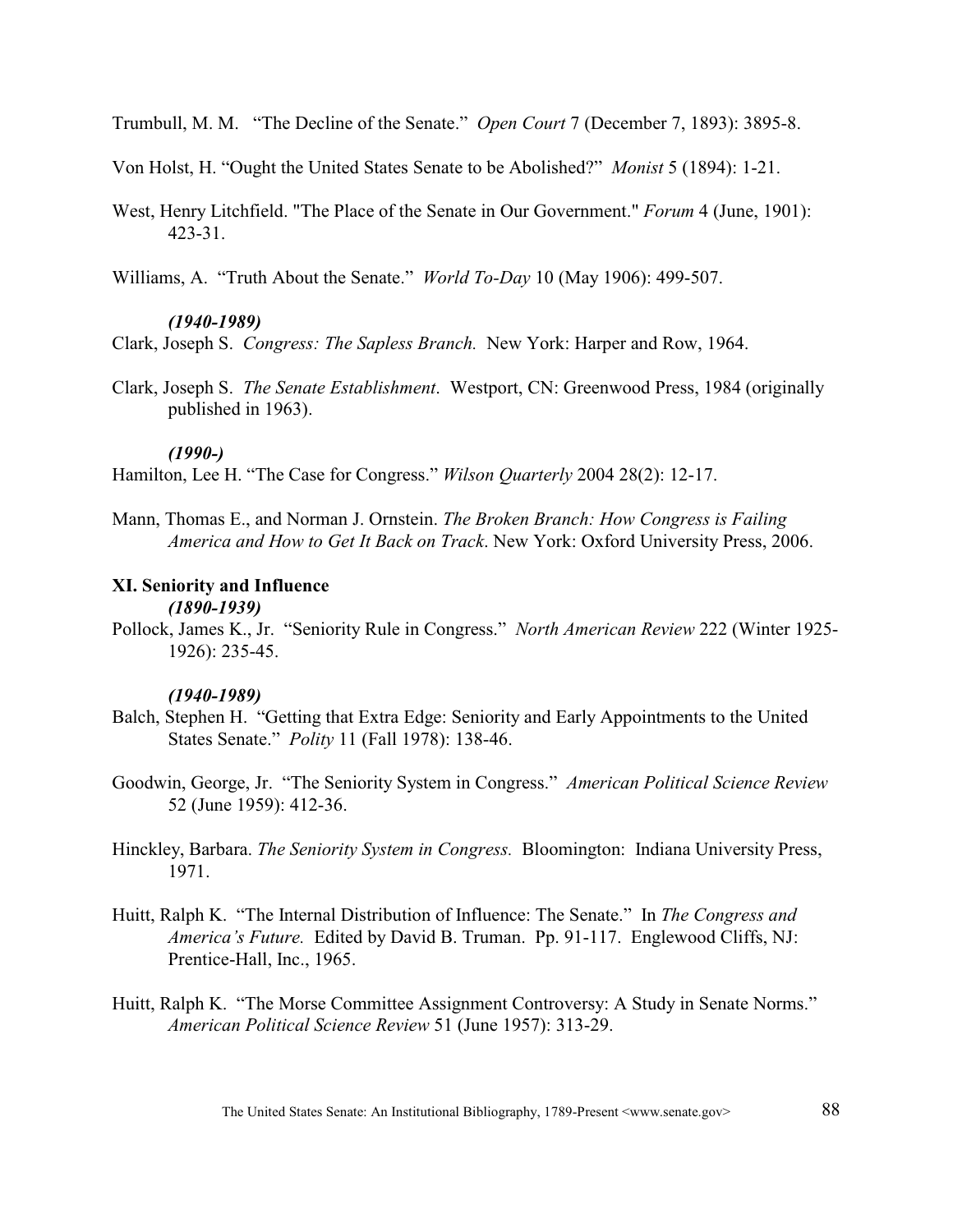- Huitt, Ralph K. "The Outsider in the Senate: An Alternative Role." In *Congress: Two Decades of Analysis.* Edited by Ralph K. Huitt and Robert L. Peabody. New York: Harper and Row, 1969.
- Packwood, Robert W. "The Senate Seniority System." In *Congress in Change: Evolution and Reform*. Edited by Norman J. Ornstein. New York: Praeger Publishers, 1975.
- Ripley, Randall B. "Power in the Post-World War II Senate." *Journal of Politics* 31 (May 1969): 465-92.

Ripley, Randall B. *Power in the Senate.* New York: St. Martin's Press, 1969.

Swanson, Wayne R. "Committee Assignments and the Non-Conformist Legislator: Democrats in the U.S. Senate." *Midwest Journal of Political Science* 13 (February 1969): 84-94.

## **XII. Archiving the Senate** *(1940-1989)*

- Baker, Richard A. "Documenting the History of the United States Senate." *Government Publications Review* 10 (September-October, 1983): 415-26.
- U.S. Congress. Senate. *Guide to the Records of the United States Senate at the National Archives, 1789-1989: Bicentennial Edition*. Prepared by the National Archives' Center for Legislative Archives. Senate Document 42.  $100^{th}$  Congress,  $2^{nd}$  session. Washington, DC: GPO, 1989.

- Baker, Richard A. "Research Opportunities in the Records of the United States Senate." *Western Historical Quarterly* 24 (1993): 541-46.
- Deeben, John P. "Serving at the Pleasure of the President: The Nomination Papers of the United States Senate, 1789-1946." *Prologue: Quarterly of the National Archives and Records Administration* 2005 37(4): 50-61.
- Miller, Cynthia Pease. *Managing Congressional Collections*. Chicago: Society of American Archivists, 2008.
- Paul, Karen Dawley, Glenn R. Gray, and Rebecca Johnson Melvin. *An American Political Archives Reader*. Lanham, MD: Scarecrow Press, 2009.
- U.S. Congress. Senate. *Guide to Research Collections of Former United States Senators,* 1789-1995. Senate Document 35. 103<sup>rd</sup> Congress, second session. Washington, DC: GPO, 1995.